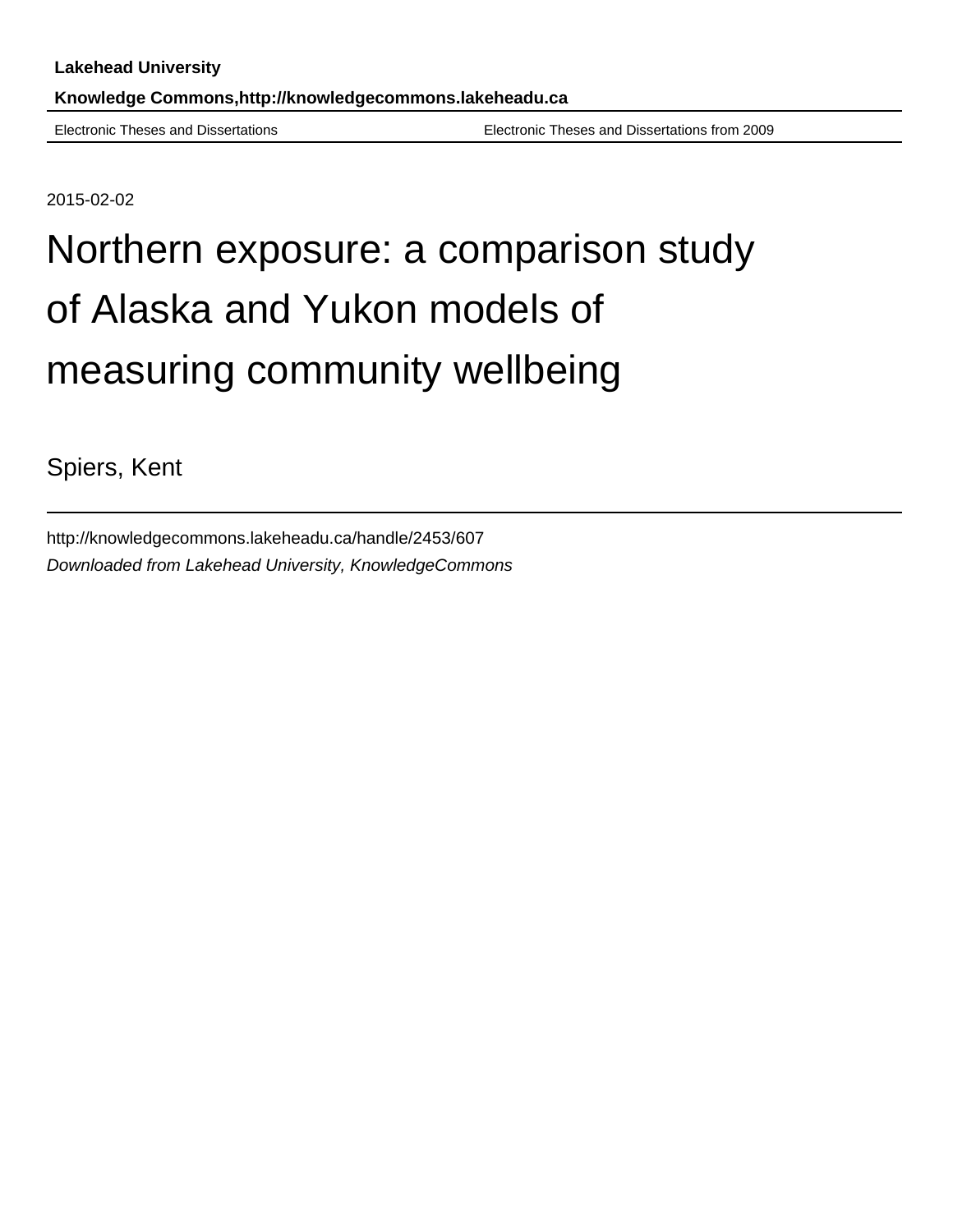# **Northern Exposure: A Comparison Study of Alaska and Yukon Models of Measuring Community Wellbeing.**

Kent Spiers

December 2014

A thesis submitted to the Faculty of Graduate Studies in partial fulfillment of the requirements for the degree of Masters of Arts in Sociology.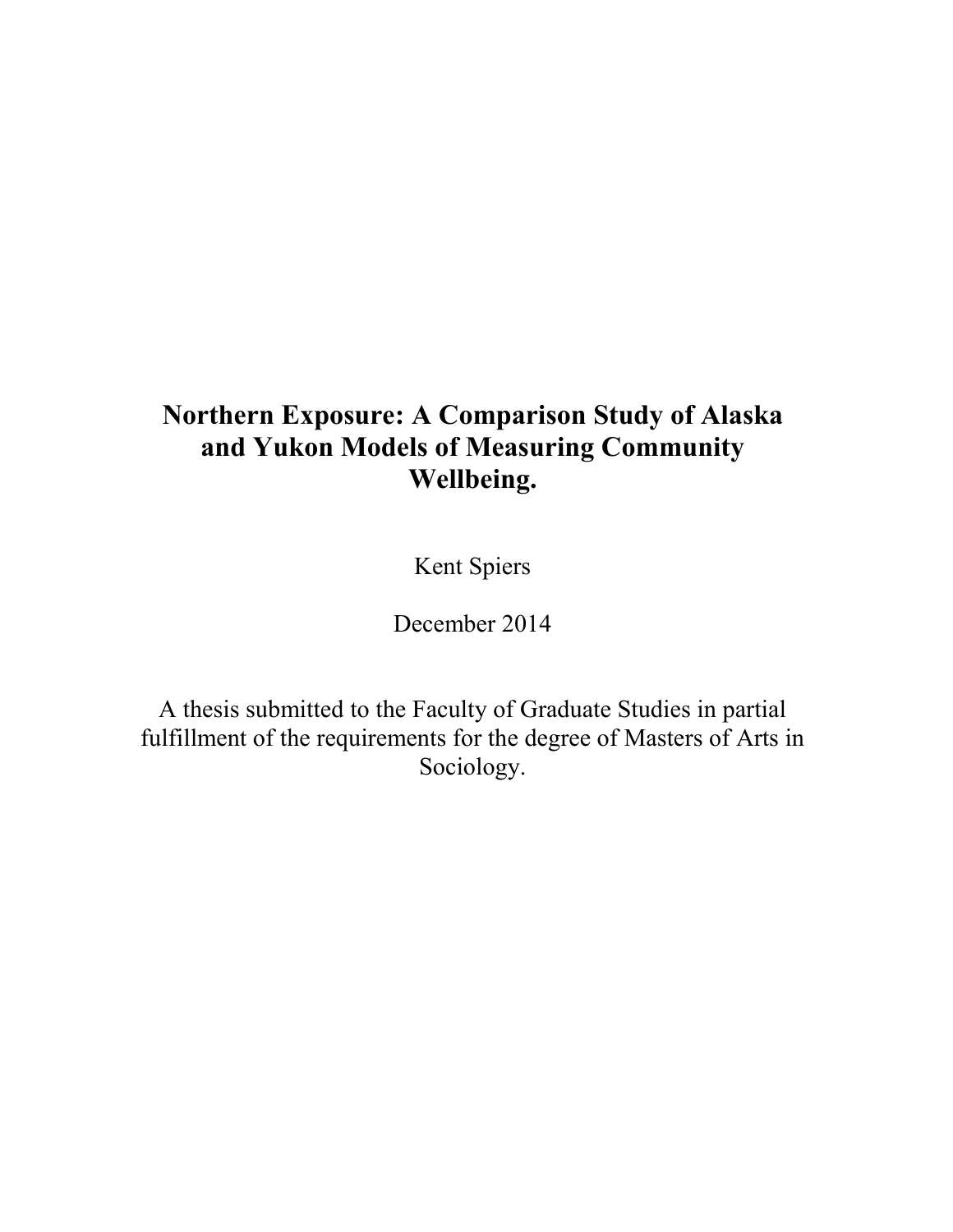*"A dream for my community would be to have a holistically healthy community; where people are laughing and smiling because they feel good and where peoples basic needs are met and our people don't have to struggle with past issues of abuse or addictions. Where there is an open forum for them to discuss those things."* **–** Diyet van Lisehout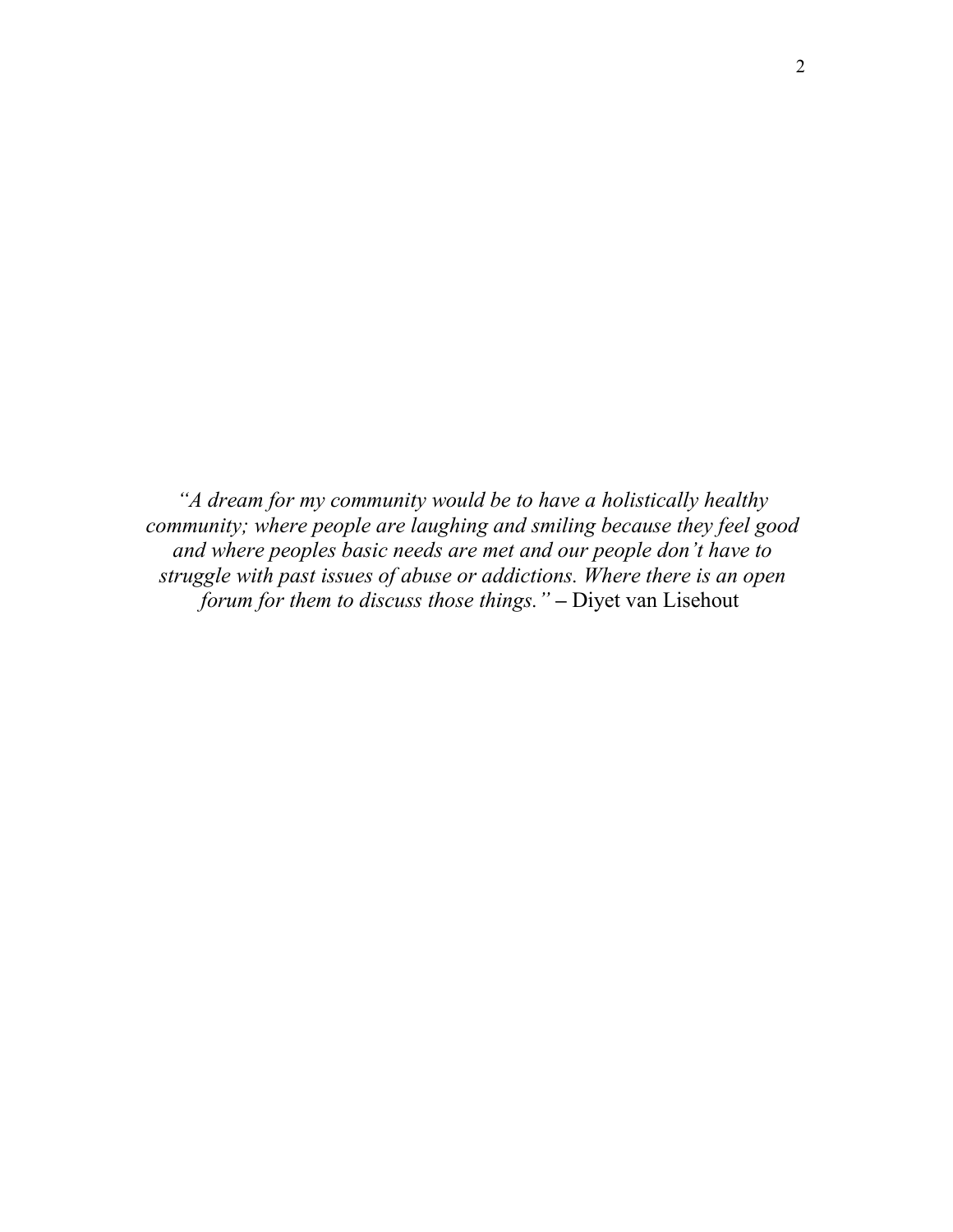## **Abstract**

The main objective of this study is to examine models of measuring community wellbeing in Alaska and Yukon to determine if they were developed with the input of residents and if these models reflect local living conditions. Research suggests communities that establish an agreed upon model of measuring community wellbeing will benefit by having an increase in public involvement in local decision-making, and larger capture of material wealth and empowerment over resource management (Varghese et al. 2006). A core problem is that while many communities have started to develop ways to evaluate wellbeing, there is a lack of research on the various models in the Arctic. There are several unique challenges to developing a model in Arctic communities such as the clash between mainstream and Indigenous definitions of wellbeing, the lack of data and small population sizes (Taylor 2008 & Bobbitt et al. 2005).

For this study I conducted an in-depth search for publically available models in Alaska and Yukon and conducted semi-structured interviews with experts. Part one of the analysis was searching through records of each model to document community outreach methods, part two was an experimental content analysis to identify themes across models in both regions, and part three was a content analysis of the interviews.

I did not find any significant difference in the design frame, content or consultation with local residents between the models in Alaska and Yukon.

Key words: Wellbeing, Community, Models, Measures, Methods and Indicators.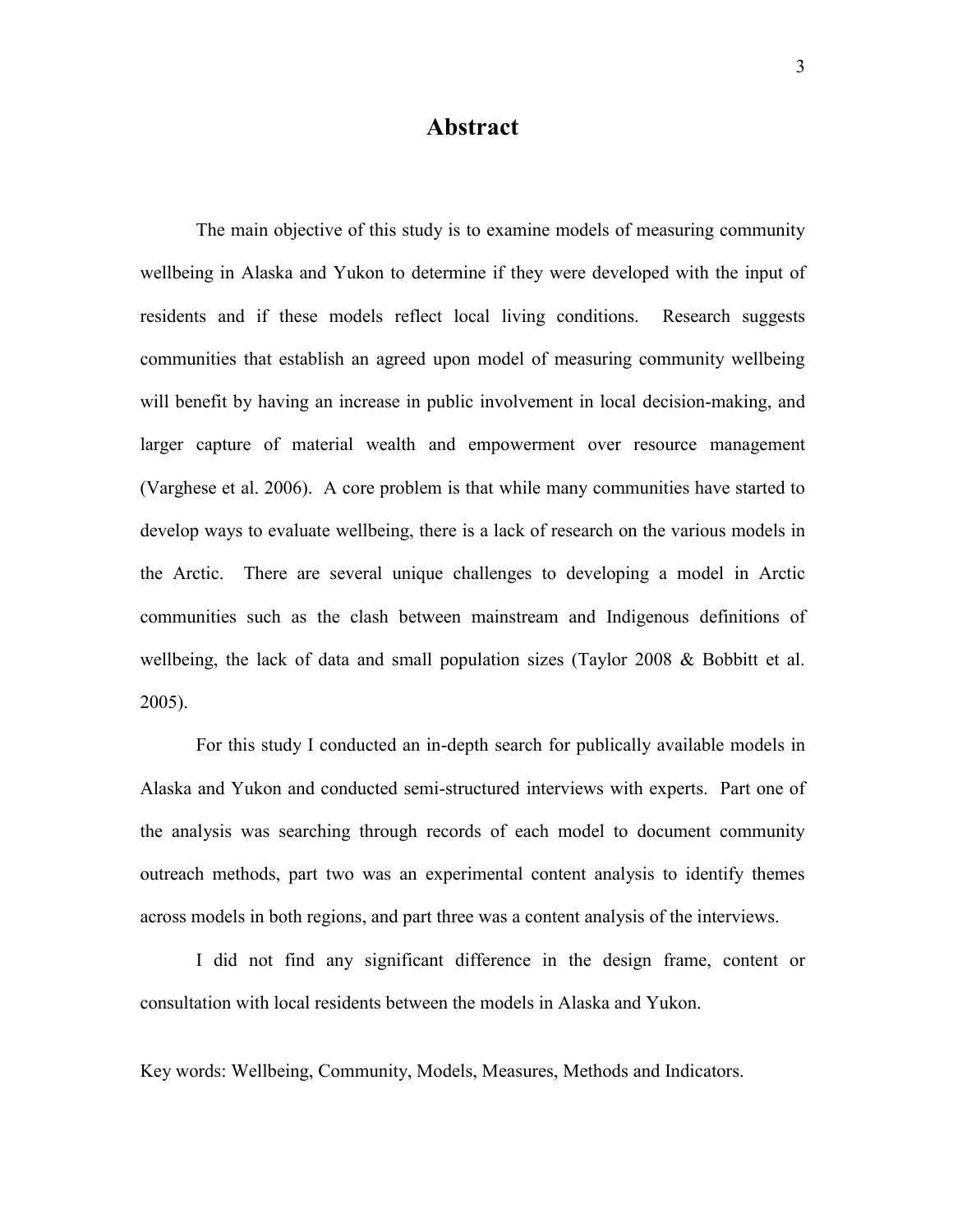# **Acknowledgments**

I would like to thank all of the people who have helped me with this research project as well as those who have supported me throughout my academic career.

First, a sincere thank-you to Dr. Chris Southcott for providing me with the opportunity and guidance to pursue this research and for sharing his vast wisdom and knowledge on the many issues across the circumpolar North.

A huge thank-you to Dr. Nelta Edwards, Dr. Diane Hirshberg and Virgene Hanna who have continued to encourage and mentor me. I also need to thank the Sociology Department's at both the University of Alaska Anchorage and Lakehead University for their amazing support.

I would also like to acknowledge my many friends and family members whose belief in me sees no borders and no limits; you have no idea how much I appreciate and love you all. A sincere thank you to: Ken, Janice and Scott Spiers, Paul & Terry Kvernplassen, Kari & Rusty Ruhl and Adam & Elise Blomfield.

This thesis is dedicated to my partner Erik who has stood by my side throughout my many challenges and achievement. His support has never waivered for my academic career and goals.

Thank you!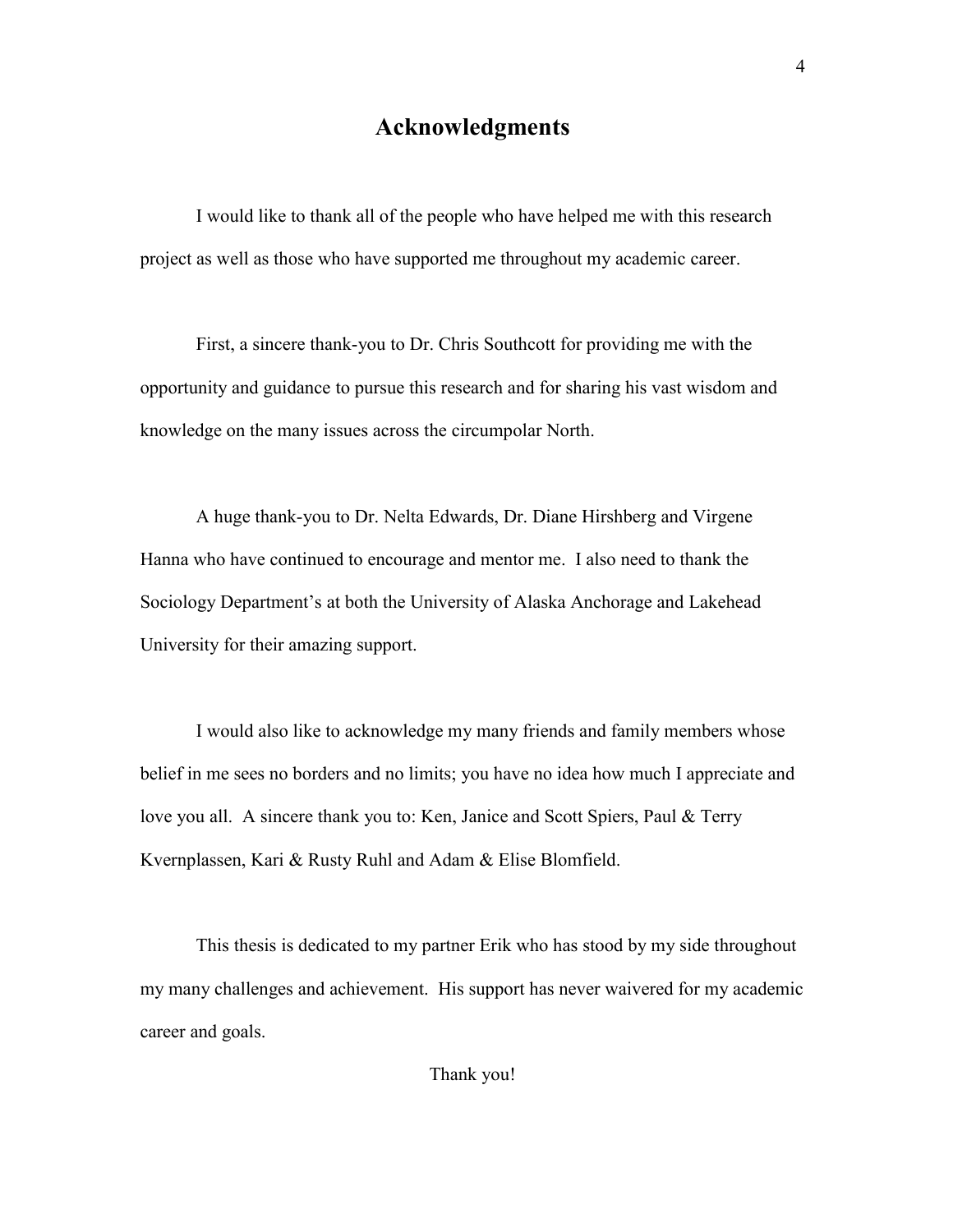# **Table of Contents**

| <b>Chapter Four: Results of Quantitative Analysis  54</b>   |  |
|-------------------------------------------------------------|--|
| <b>Chapter Five: Analysis and Results of Interviews  84</b> |  |
|                                                             |  |
|                                                             |  |
|                                                             |  |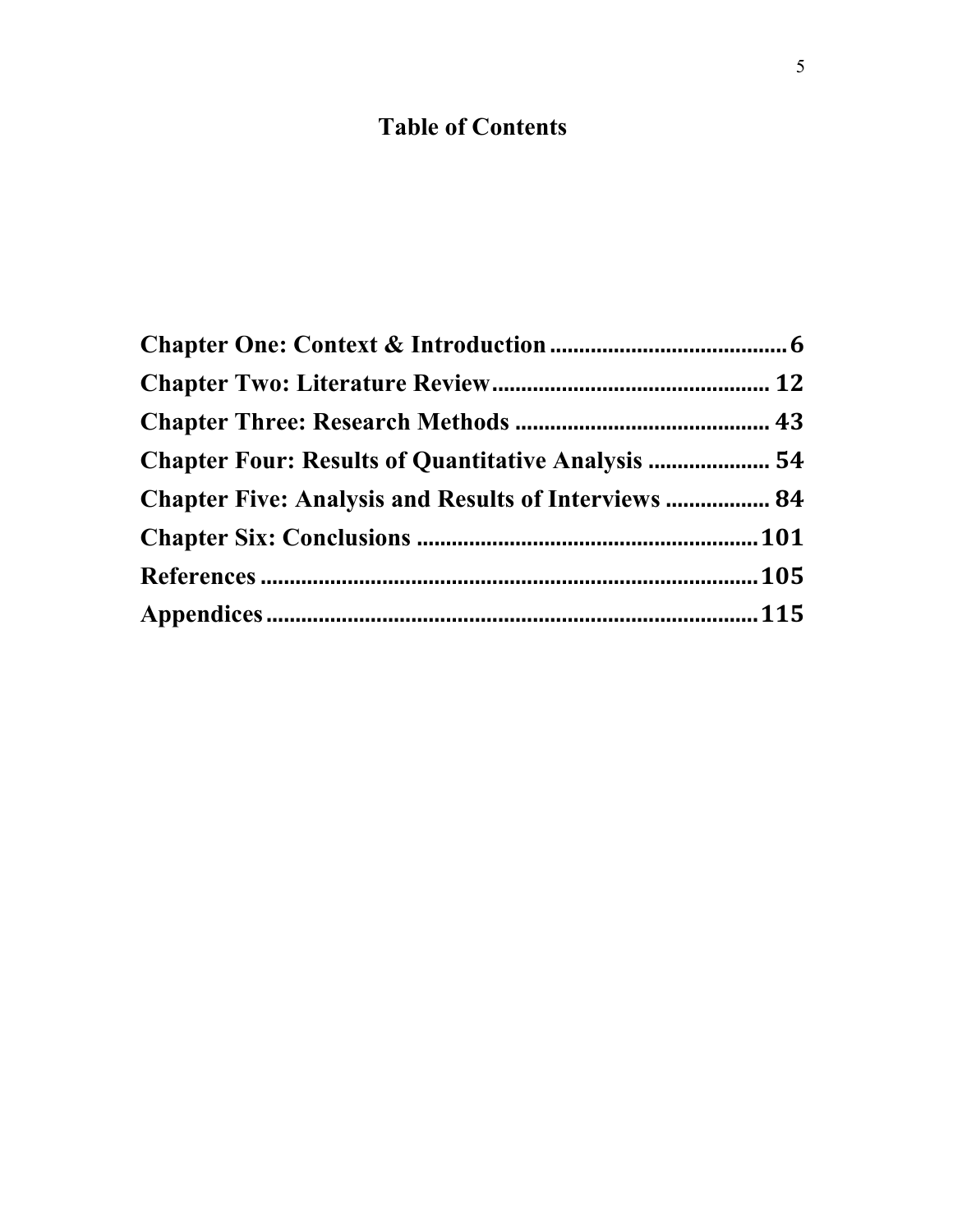## **Chapter One: Context & Introduction**

Despite the increased interest in studying notions of community wellbeing there has been no evaluation of models of measuring community wellbeing across Alaska and Yukon (Diener and Suh 2000 and Dodge et al. 2012). It is important to study community wellbeing because there is a growing body of evidence that suggests the wellbeing of a community is strongly linked to determinants of health, community capacity, increased economic activities and higher educational outcomes (Syme and Ritterman 2014 and Drabsch 2012). This thesis provides an assessment of models of measuring community wellbeing in Alaska and Yukon by carrying out an investigation of residents' involvement in the construction of the model, a content analysis and interviews with specialists. Within the recent discussion around the notion of wellbeing there have been increasing calls for the development of a more inclusive framework that contains community residents' input (Drabsch 2012; Cox et al. 2010; Varghese et al. 2006 and Hooghe & Vanhoutte 2011). Australia has been at the forefront of developing models of measuring wellbeing at the national, state and community level (Drabsch 2012). The Australia government has set out that one of the primary guidelines for creating a model of wellbeing is for work to be done in consultation with residents so that they agree upon the indicators selected (Drabsch 2012). Even though community input has been widely documented as a necessity within the discourse of wellbeing research it appears that models in Alaska and Yukon have limited local input.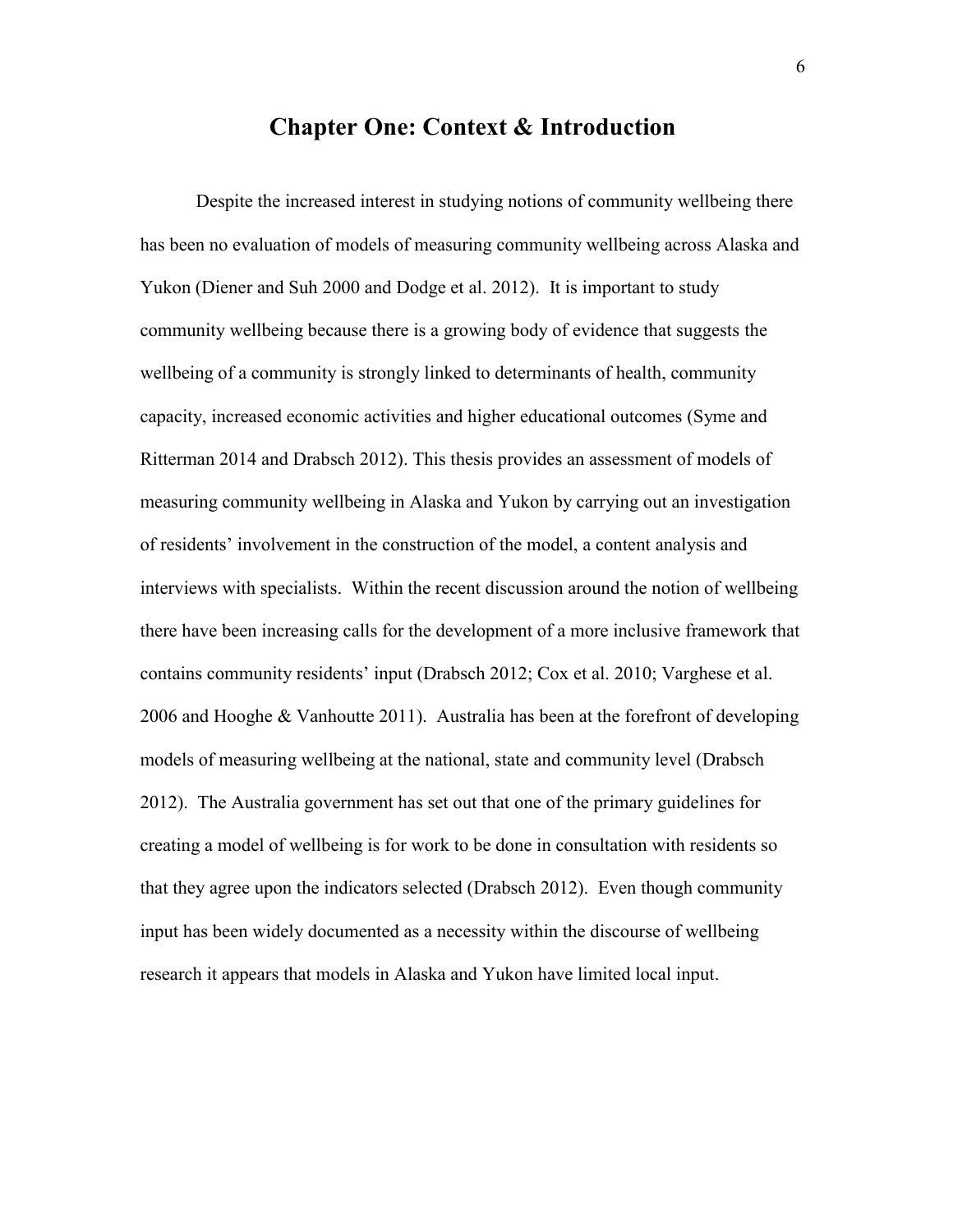Wellbeing is a multifaceted construct that is difficult to define as it encompasses multiple concepts, perspectives, disciplines and measures (Drabsch 2012 and Ryan and Deci 2001). In recent years there has been a growing interest in wellbeing, particularly in how it can be define and measured (Dodge et al. 2012). One of central issues with a definition of wellbeing is that most previous research has focused on "dimensions and descriptions (Dodge et al. 2012). The recent work of Dodge et al has produced a definition that states, "stable wellbeing is when individuals have the psychological, social and physical resources they need to meet a particular psychological, social and/or physical challenge"(2012; 230). This definition is important when thinking about communities in the North.

It is essential to establish what it is meant by the North. According to Heininen and Southcott, "… it is known as the Arctic; to others it is a combination of the Arctic and Subarctic and is referred to as the circumpolar north" (2010; 1). Defining the North is problematic as it encompasses eight different countries, spans more than 30 million kilometers and is home to about four million people; including 30 different Indigenous peoples and dozens of languages (Russian Geographical Society 2014). The North has always played a vital role in the global economy with regards to fishing, whaling, the fur trade and the mining of natural resources. Recently, the North has gained international attention because of the prediction that it will be the epicenter of anthropocentric climate change (Andrachuck and Smith 2012; Parkinson 2013; Pearce, Ford, Caron and Kudlak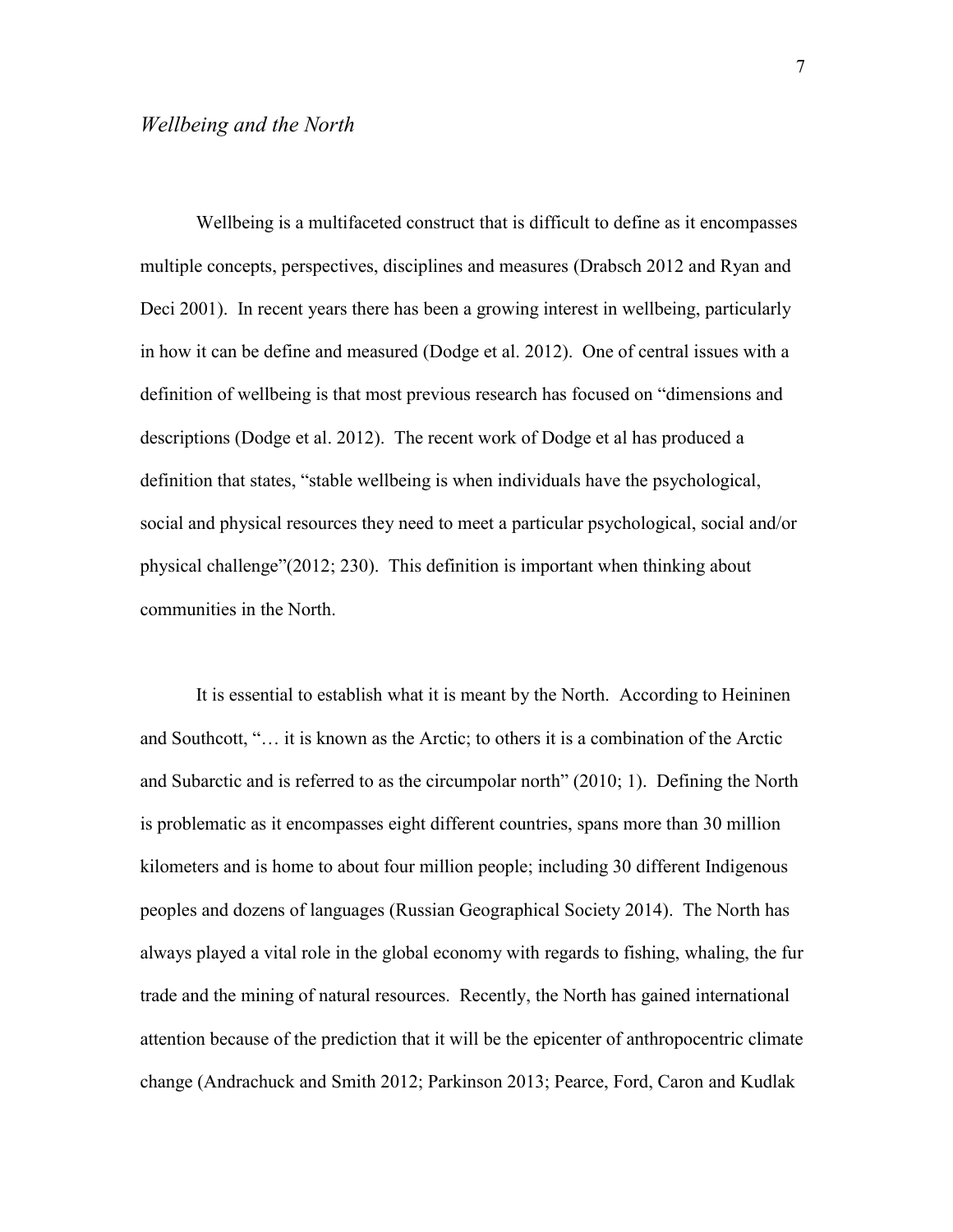2012). It is predicted that the melting of sea ice will open up opportunities for further resource development, as well as potentially changing the ecosystem and ways of life for the people who call this region home (DiFrancesco and Anderson 1999). This has sparked the attention from a range of countries, organizations, political actors, researchers, corporations and concerned citizens. Most of this attention can be divided between the interest of sovereignty, natural resource extraction, the effects of climate change and finding ways to preserve the traditional ways of life for inhabitants. It is interesting to see that several of the world's superpowers such as Russia, the United States, Canada and even China are interested in staking claim to the natural resources in the North. This has raised concerns and questions about sovereignty. Preserving and protecting the ways of life for residents in the North has been a priority for political actors, concerned citizens, researchers and the inhabitants themselves; they want to understand how climate change will affect traditional ways of life (Kapyla and Mikkola 2013).

People living in northern communities face many hardships living in small isolated communities; many have limited access to education and health care, high costs for food, high levels of unemployment, overcrowded housing, epidemic rates of suicide and high rates of substance and alcohol abuse (Kral, Idlout, Minor, Dyck, Kirmayar 2011; Gerlach and Loring 2013). Yet, in 2007 the Survey of Living Conditions in the Arctic (SLiCA) reported that when the residents across the North were asked about the living conditions in their communities, they indicated they were largely satisfied with them (Martin, Hanna, Killorin, Kruse, Poppel 2007). There is a separation between the reported hardships in northern communities and residents' opinions about the living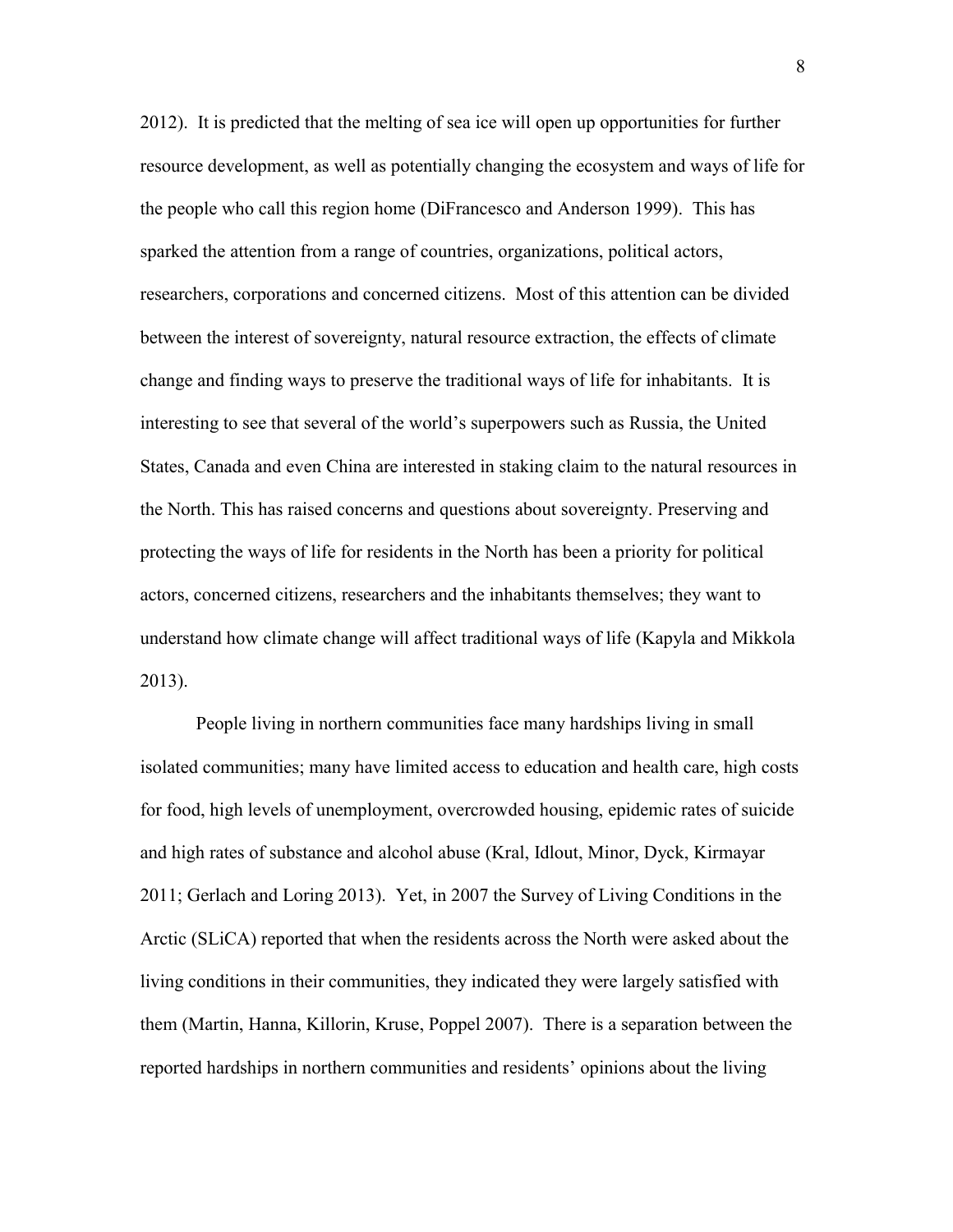conditions in their communities. One of the ways to better understand the separation between hardships and residents' opinions is to look into the construct of community wellbeing. We can better understand this separation by looking at the concept of wellbeing from its history and multidimensional perspectives.

## *This Study*

The purpose of this thesis is to examine models of measuring community wellbeing in the State of Alaska and Yukon Territory. The discussion around community wellbeing begins with a literature review. The review of the literature starts with the historical conception of wellbeing and how it has evolved over time. The next component is how the measurement of wellbeing has changed over time, narrowing in on the current discussion that wellbeing must include local resident's input. Finally, a synthesis of how wellbeing is understood in the North in regards to indigenous peoples conception of wellbeing, barriers to wellbeing research and how creating inclusive models of community wellbeing are seen as the avenue to addressing local issues.

For this study I define community wellbeing as "the combination of social, economic, environmental, cultural and political conditions identified by individuals and their communities as essential for them to flourish and fulfill their potential" (Center for Spirituality & Healing and Charlson Meadows 2013).

The central argument of this thesis is that community wellbeing varies according to local conditions. Yet in the North existing models relating to community wellbeing do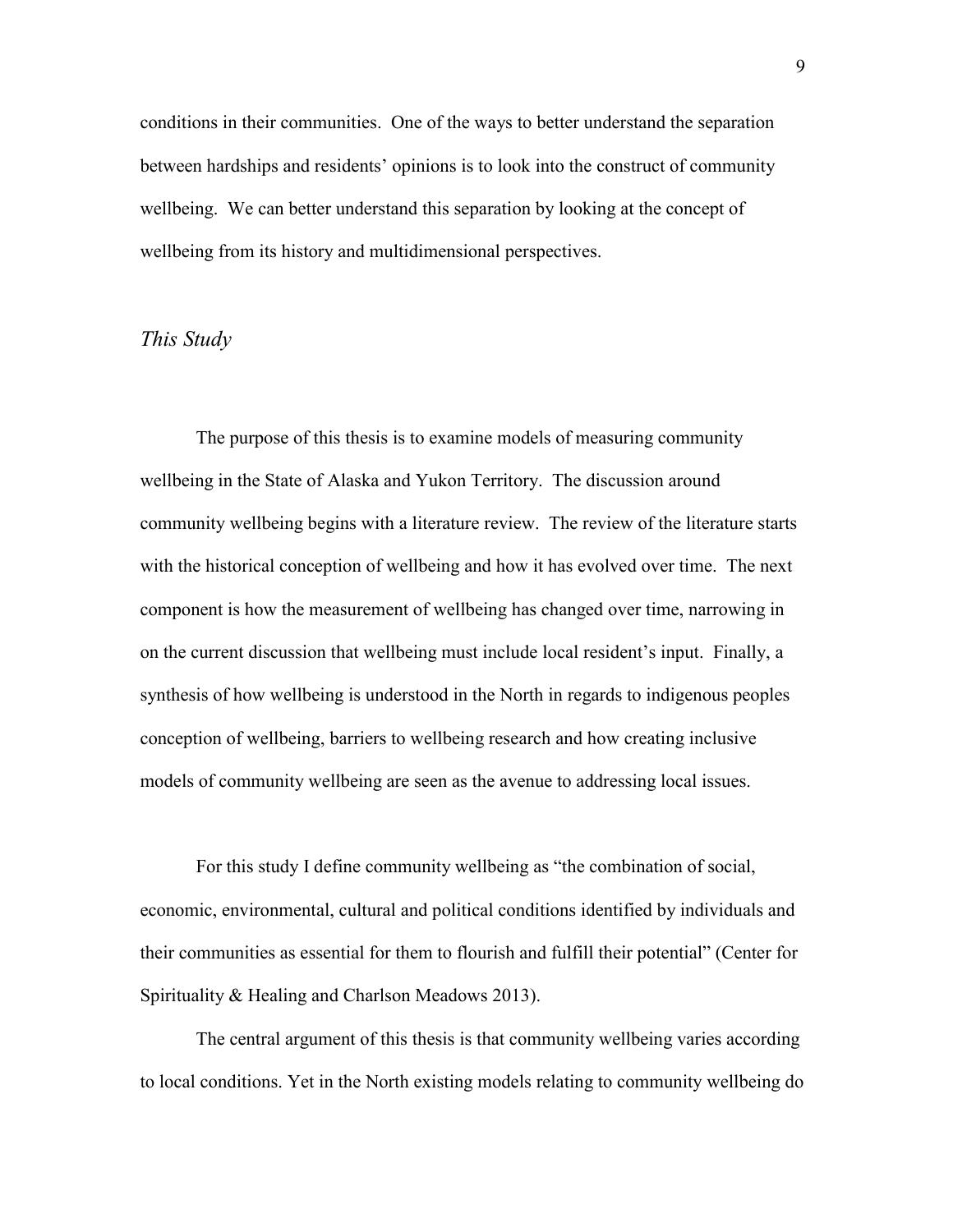not adequately achieve this. Discussions of the models show that local input is limited. This is also reflected in the expert interviews. Surprisingly, there appears to be no significant difference in this between Alaska and Yukon.

I started by reviewing models of measuring wellbeing in order to investigate whether residents' opinions were included in its construction. Second, I conducted a content analysis of models of community wellbeing in Alaska and Yukon; since this is the first study of its kind there are limitations to this analysis but it holds value for some insight and future research. This analysis shows that while there is some slight variability between models in Alaska and Yukon, overall there is no significant difference between the regions. In order to get a better understanding of concepts of wellbeing in Alaska and Yukon and to get a more in-depth perspective into models in these two regions, I conducted a series of expert interviews with people familiar with the notion of wellbeing in Alaska and Yukon.

#### *State of Alaska and Yukon Territory*

I am comparing the State of Alaska and Yukon Territory because both regions are included in all definitions of the North, which is central to this study. Second, the two regions are physically and economically connected with the Alaska Canada Highway being a conduit for trade. Since both regions are somewhat interdependent on each other it is interesting to discern how conceptions of community wellbeing are similar or different. It is worth pointing out that in Alaska there are 735,132 people living in 371 communities across 1,717,854 square kilometers (State of Alaska 2013).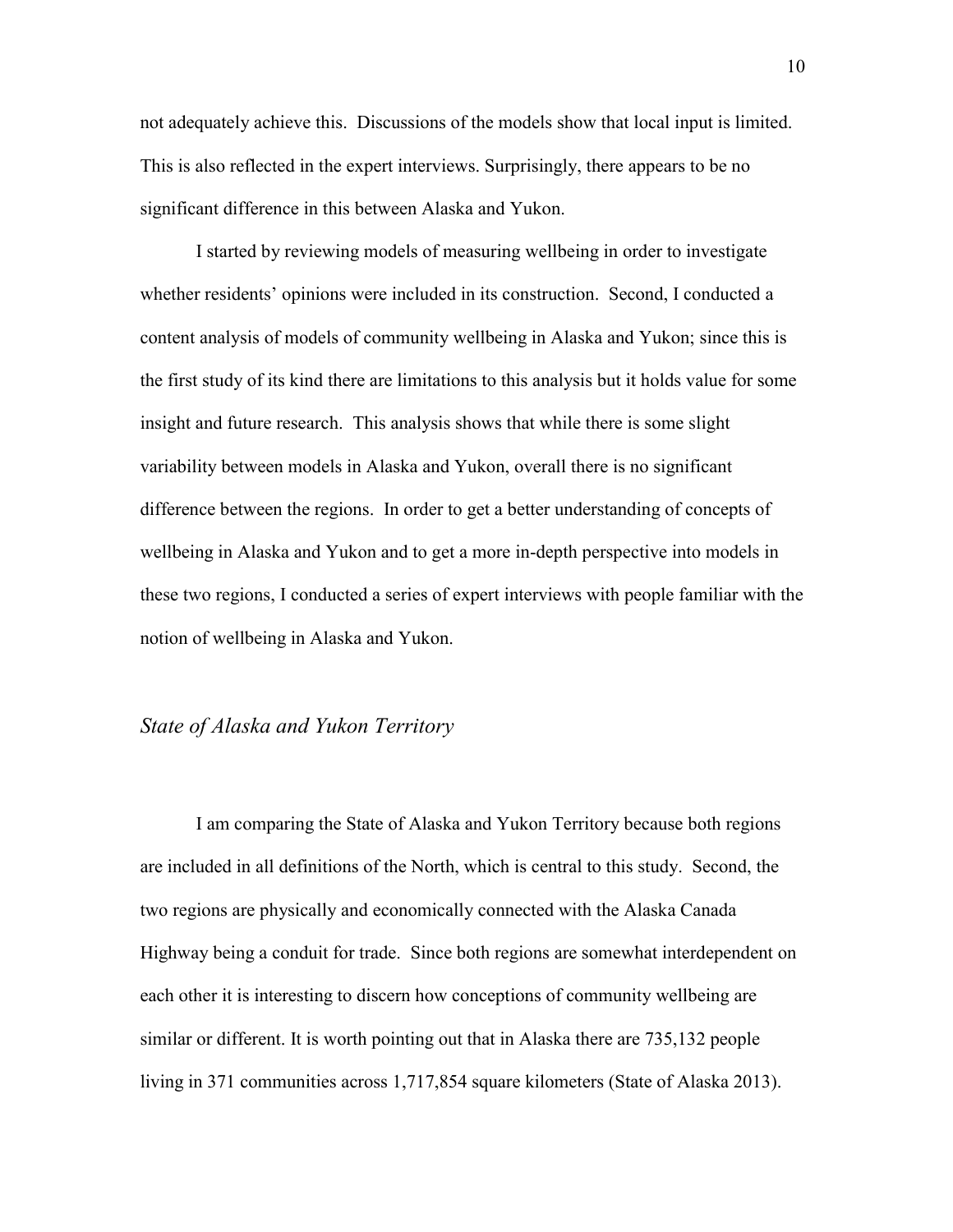And, in Yukon there are only approximately 35,000 people who inhabit 16 communities stretching across 483,450 square kilometers (AANDC 2012).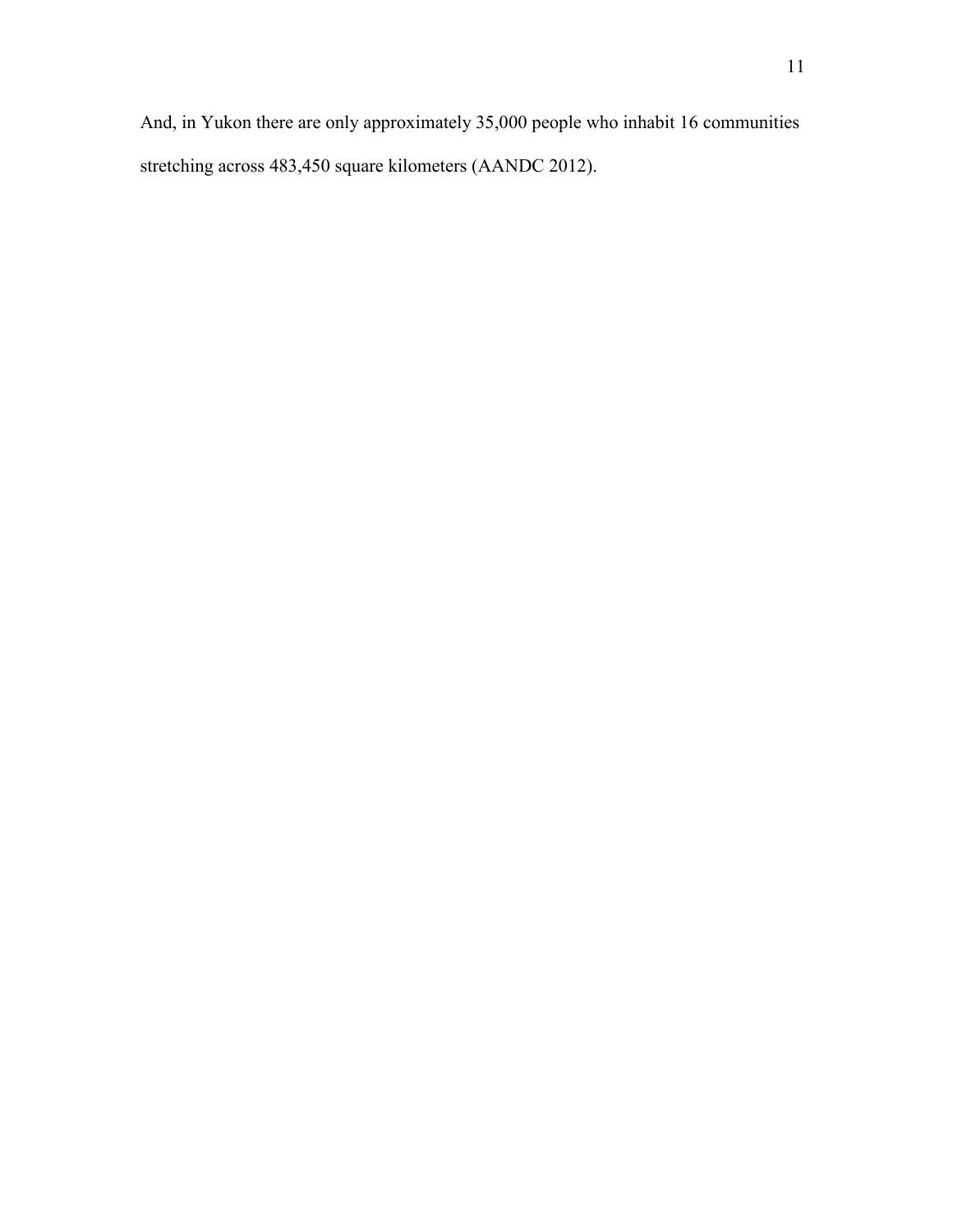# **Chapter Two: Literature Review**

Wellbeing its History, Measurement and Northern Considerations

#### *History of Wellbeing*

In order to understand the current conceptions of wellbeing it is important to look at the historical roots of this concept (Dodge et al. 2012). The concept of wellbeing has a longstanding history, although it is only within the last 40 and 50 years that comprehensive research has taken place to conceptualize and operationalize this notion (King 2007; Dodge et al. 2012). The origin of the concept of wellbeing is derived from two philosophical perspectives: the hedonic and eudaimonic approaches (Ryan and Deci 2001). The hedonic approach is traced back to the fourth century B.C., writings of the Greek philosopher Aristippus; who argued that the goal in ones life is to "experience the maximum amount of pleasure" (Ryan and Deci 2001; 143). Other philosophers such as, Hobbes, DeSade and Bentham further articulated the hedonic approach as the pursuit of the human appetites, maximizing sensation and pleasure and argued that a good society is built on these actions (Ryan and Deci 2001). Ryan and Deci state that the history of "hedonism, as a view of well-being, has been expressed in many forms and has varied from a relatively narrow focus on bodily pleasures to a broad focus on appetites and self-interests" (2001; 144).

The Greek philosopher Aristotle conceptualized the eudaimonic perspective as leading a virtuous life (Shin and Johnson 1978; Diener 1984; Gasper 2004; and Dodge et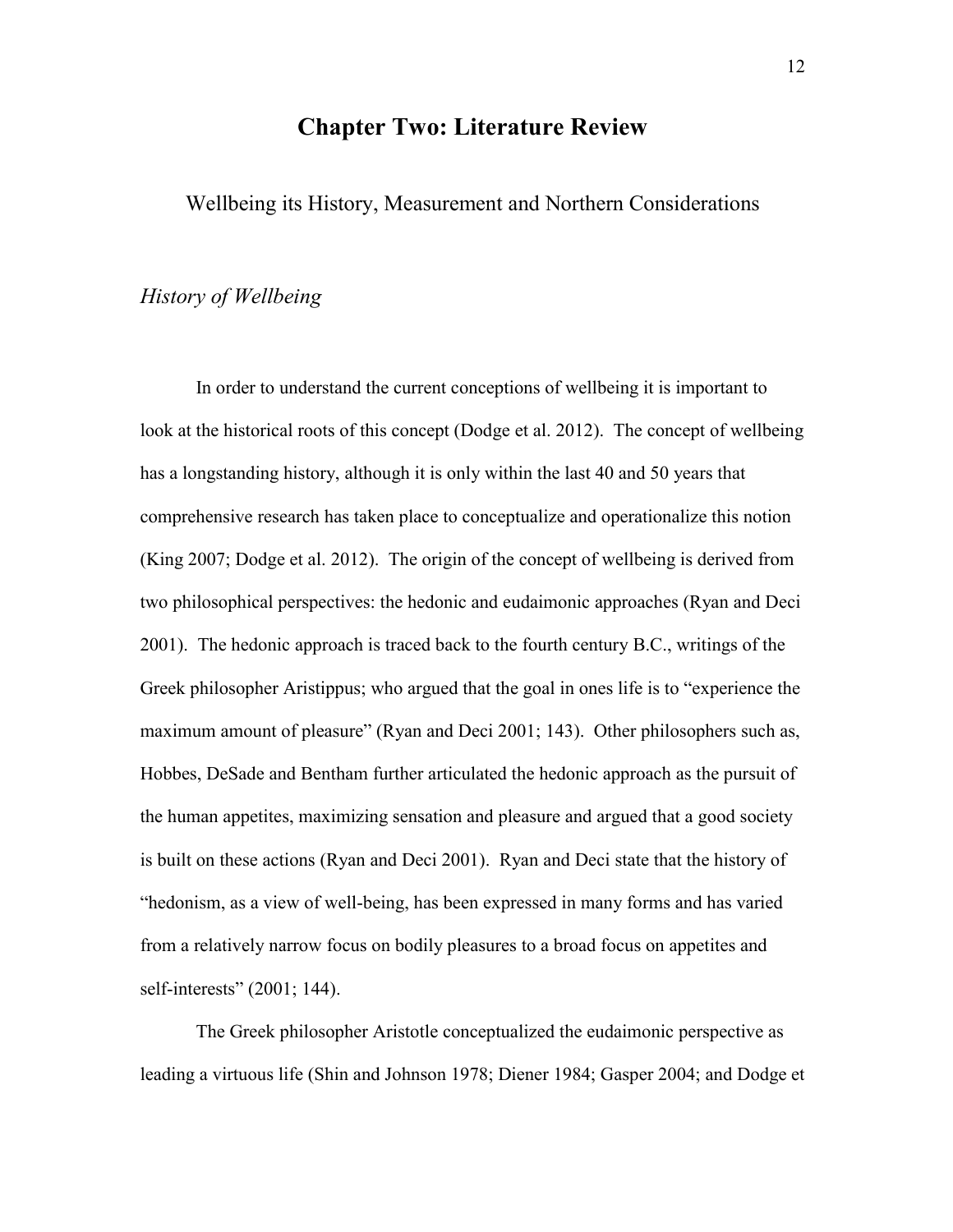al. 2012). Ryan and Deci contend that Aristotle developed this perspective because he, "considered hedonic happiness to be a vulgar ideal, making humans slavish followers of desires. He posited, instead, that true happiness is found in the expression of virtue-that is, in doing what is worth doing" (2001; 145). Thus suggesting that wellbeing is linked to human potentials (Waterman 1993). Fromm further explains eudemonia as distinct from hedonism by being:

> "Between those needs (desires) that are only subjectively felt and whose satisfaction leads to momentary pleasure and those needs that are rooted in human nature and whose realization is conducive to human growth and produces eudemonia, i.e. "well-being." In other words... the distinction between purely subjectively felt needs and objectively valid needs—part of the former being harmful to human growth and the latter being in accordance with the requirements of human nature" (1981; 4).

This is an important understanding when conceptualizing notions of wellbeing as it points out that pursuing hedonic activities based solely on pleasure are not always good for a person (Ryan and Deci 2001). Veenhoven summarized both the hedonic and eudaimonic perspectives by stating: "The hedonic approach focuses upon revealed subjective experience of pleasure or satisfaction, while the eudaimonic approach ranges more broadly to consider either resources, such as income and wealth, or things that people are able to do with the social, economic and material resources available to them" (2004; 431).

#### *Wellbeing as Subjective and Objective Perspectives*

Subjective wellbeing is further understood as the feelings and level of satisfaction that people experience (Diener and Suh 1997). For example, subjective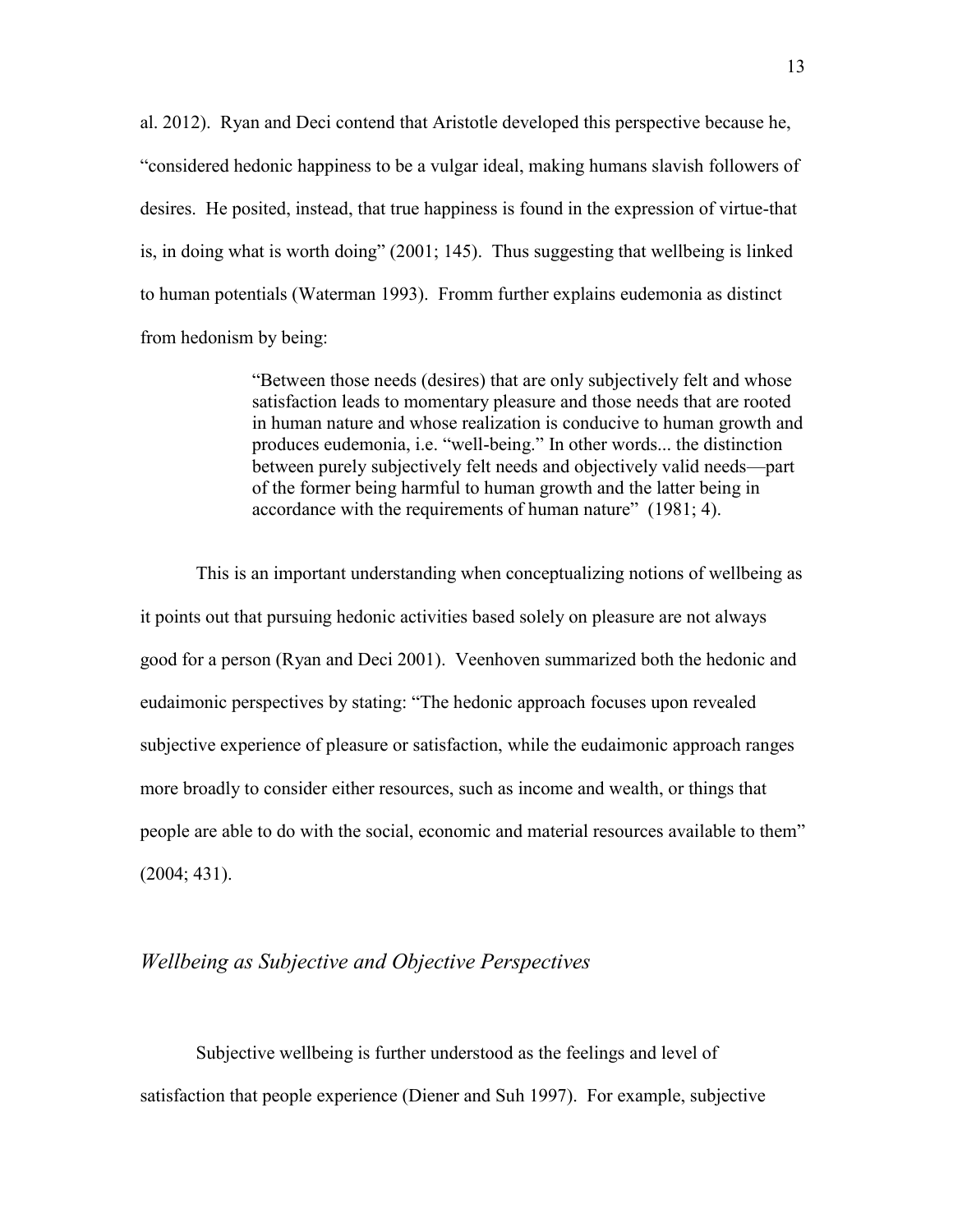wellbeing is concerned with people's emotional wellbeing and life evaluation. Emotional wellbeing is understood as the emotional context in which people experience everyday life (Kahenman and Deaton 2010) and whether people are experiencing positive or negative emotions (Stiglitz et al. 2009), whereas life evaluation is more abstract construct that investigates people's reflective opinions about their life (Kahenman and Deaton 2010).

Objective wellbeing can be broken down into two classifications, capability and fair allocations. Capability is understood as "an individual's ability to pursue and realize the goals that he or she values. It involves questions of whether society is doing well and whether people are living well" (Stiglitz et al. 2009; 8). Fair allocations are "various non-monetary dimensions of quality of life in a way that respects people's preferences and thus determining whether people have the quality of life they want" (Stiglitz et al. 2009; 145). The following figure was developed by Drabsch to illustrate how the concept of wellbeing can be broken down (2012).

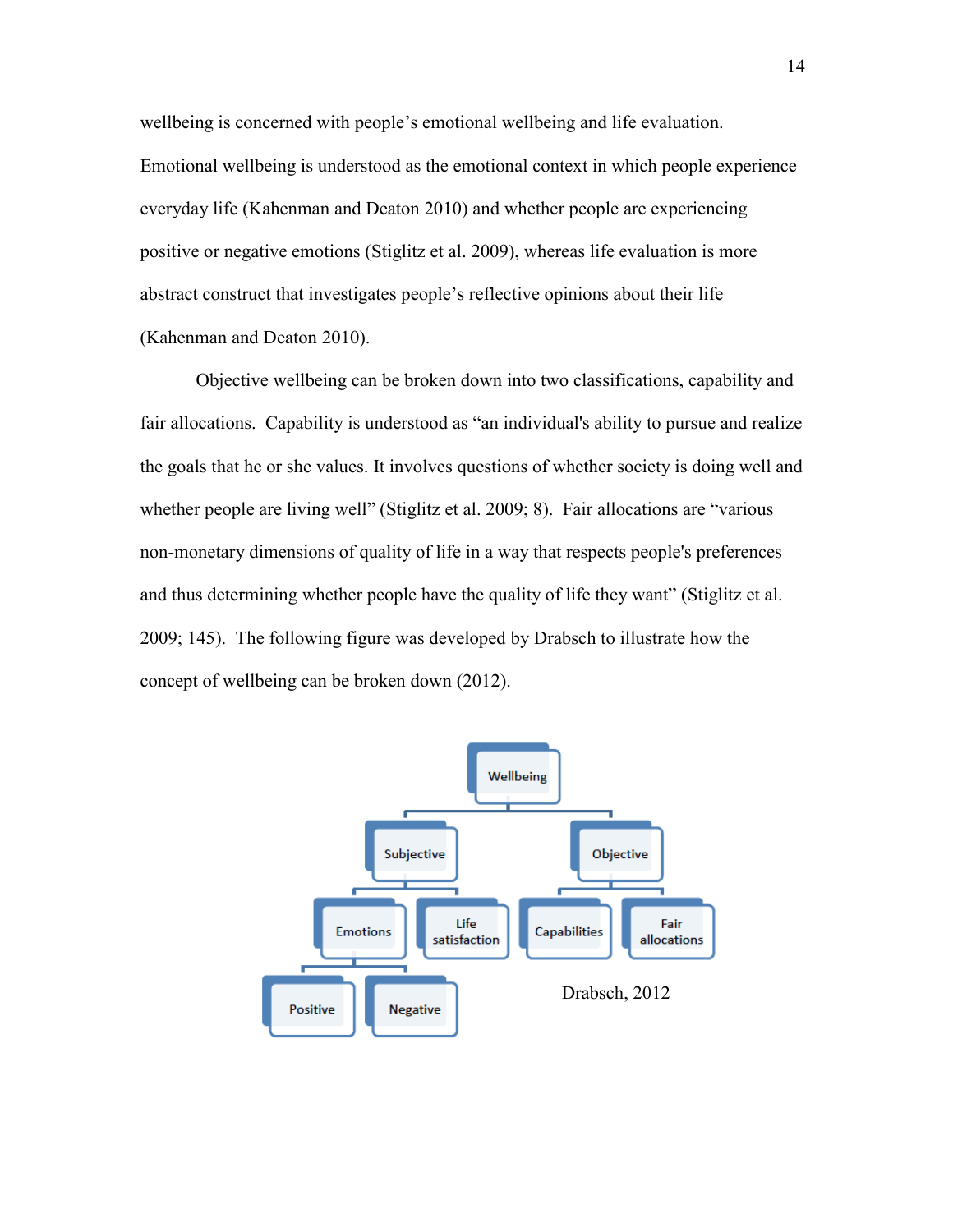#### *The Evolution of Wellbeing*

Wellbeing evolved from the early demarcations of the hedonic and eudaimonic perspectives to a state of quantification, which began with Alfredo Niceforo in 1921 (Noll 2002). Niceforo's book "Les indices numérique de la civilisation et du progress" attempted to measure living conditions in order to monitor aspects of peoples lives" (Noll 2002; 5). Starting in the 1930's in the United States, wellbeing was beginning to be understood as a measurement of economic output such as income distribution, growth and productivity (Forgeard et al. 2011). The decision to measure wellbeing based solely on objective measures of economic performance began with the Hoover administrations creation of the President's Committee on Social Trends in 1929 (National Research Council 2001). It wasn't until 1969 when the Department of Health, Education, and Welfare published the document "Toward a Social Report" that the expansion of measuring wellbeing was to include: "health and illness, social mobility, physical environment, income and property, public order and safety, learning and science and art and participation and alienation" (National Research Council 2001; 1).

The late 1960's and early 1970's marked the beginning of the social indicators movement, which was an international effort calling for the development of measures of both economic and non-economic dimensions of wellbeing (King 2007 and National Research Council 2001). Diener summarizes the movement by stating, "The growth of the social indicators movement coincided with the questioning of economic growth in terms of whether more was always better" (1997; 191). The term social indicators was coined by Raymond Bauer, who defined it as "statistics, statistical series and all other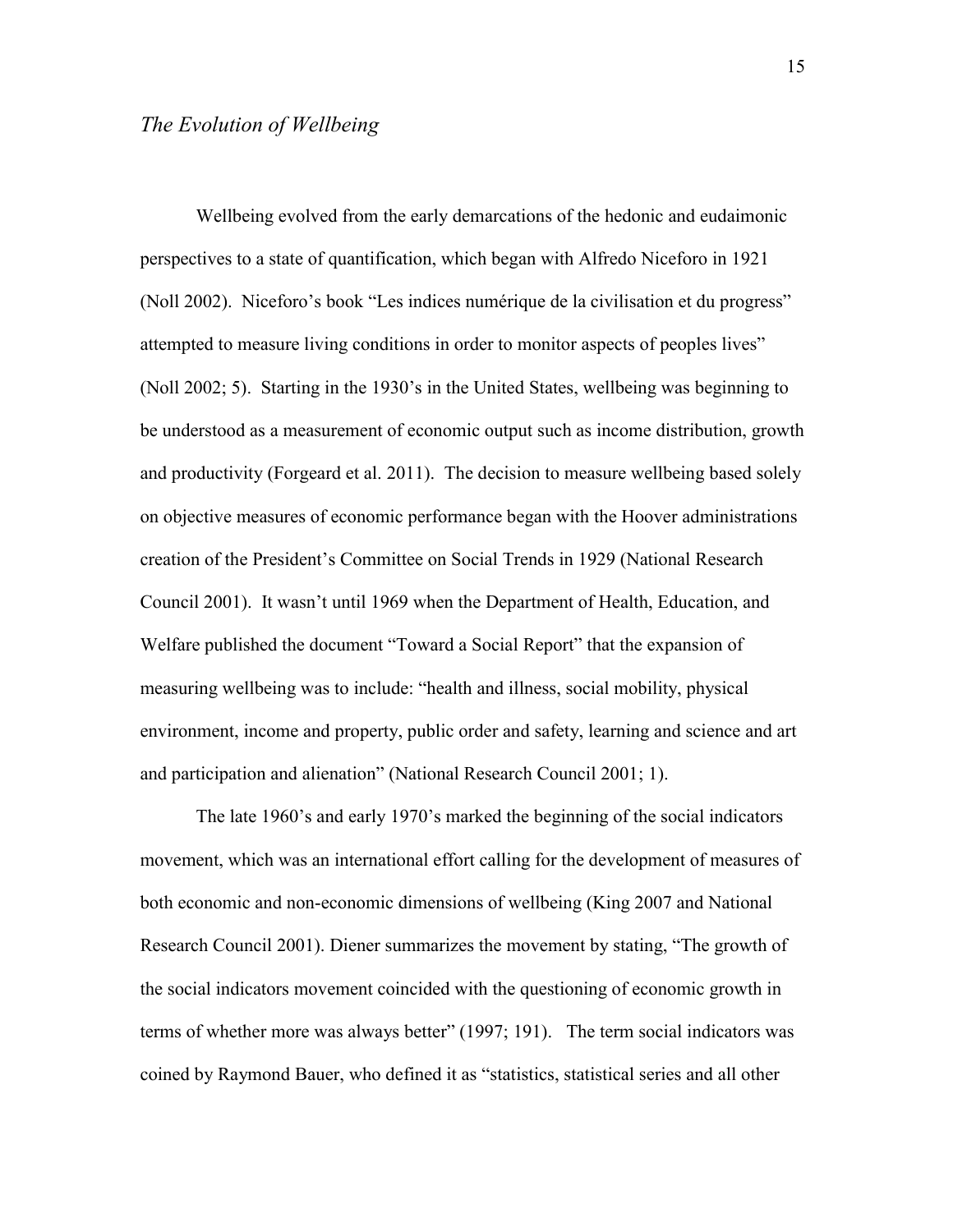forms of evidence that enable us to assess where we stand and are going with respect to our values and goals" (Bauer 1966; 1). Interestingly, in the United States the National Aeronautics and Space Administrations (NASA) was largely responsible for bringing attention to the need for a greater understanding of social indicators as it wanted to understand the impact that the space program would have on society (Noll 2002).

In 1972 the King of Bhutan developed the concept of Gross National Happiness. This includes measures of time use; living standards; good governance; psychological wellbeing; community vitality; cultural diversity and resilience; health; education; and ecological diversity and resilience (Johns and Ormerod 2007). Other international organizations such as the World Health Organization (WHO) began work to "demedicalize health and encourage governments to consider a wider range of factors which contributed to poor health beyond disease or its absence" (Statham and Chase  $2010; 5$ ).

Psychology was considerably impacted by the social indicators movement to rethink and expand its understanding of wellbeing with the introduction of the concept of emotional wellbeing, specifically happiness (Shin and Johnson 1977; Dodge et al. 2012). "In 1973 *Psychological Abstracts International* began listing happiness as an index term" (Diner 1984; 26). According to Diner, "Psychologists largely ignored positive subjective well-being, although human unhappiness was explored in depth. In the last decade behavioral and social scientist have corrected the situation and theoretical and empirical work is emerging at an increasingly faster pace" (1984; 95). Shin and Johnson wrote that after the introduction of happiness in the psychological index, "Most of the empirical works have failed to present systematic accounts of happiness, because for the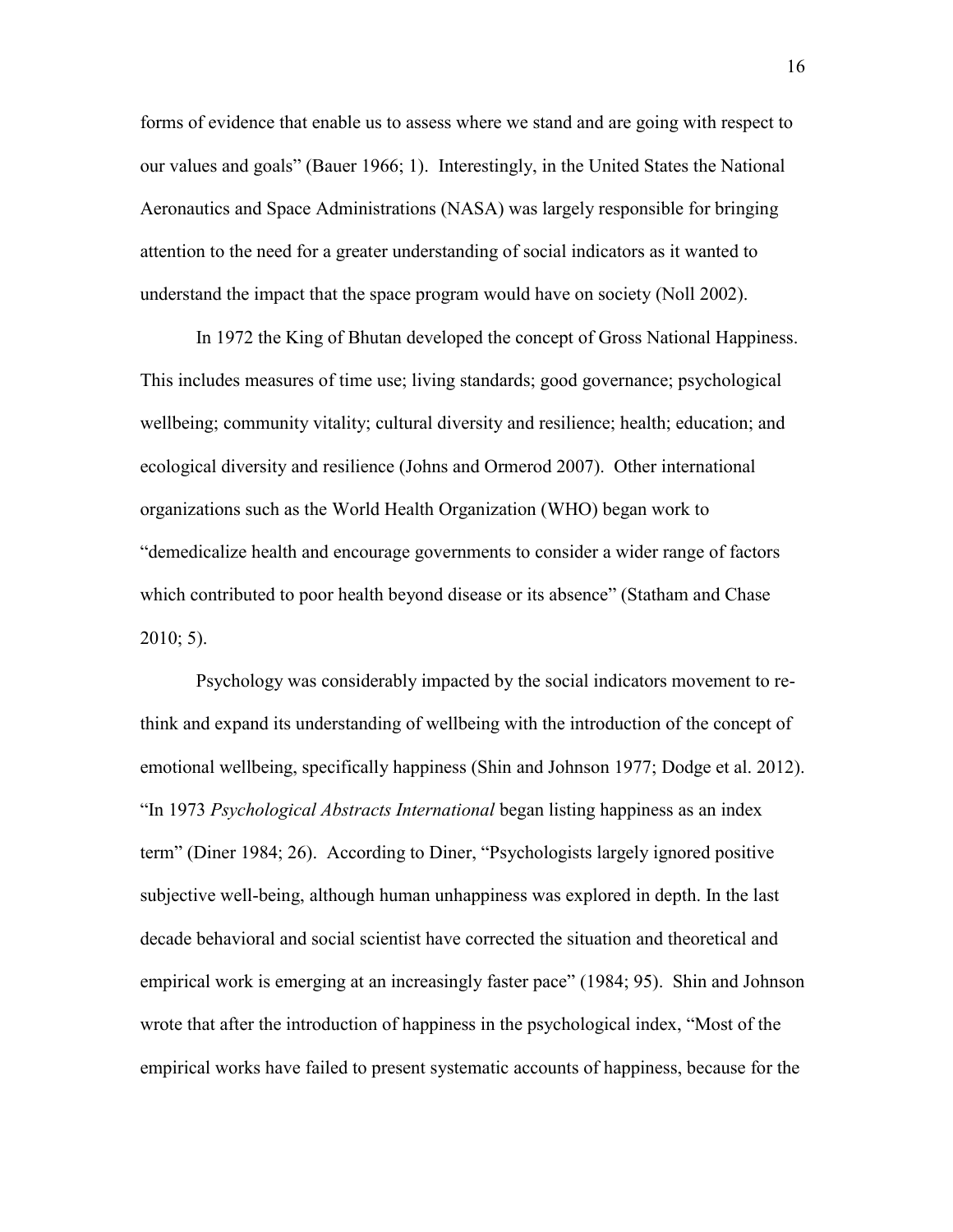most part, they are confided to the individual impact of a limited number of arbitrarily selected variables upon self-reports of happiness without considering their mutual interactions" (1977; 475). Part of the problem with conceptualizing happiness is that it is rooted in the hedonic tradition that focused on people's mental and physical preferences and pleasures (Bradburn 1969 and Kubovy 1999). Diener et al writes that, "The predominant view among hedonic psychologists is that well-being consists of subjective happiness and concerns the experience of pleasure versus displeasure broadly construed to include all judgments about the good/bad elements of life" (1998; 4). The shift in psychology to understanding happiness has moved away from framing only in the hedonic tradition of pleasure seeking to the eudaimonic that includes meaning and reasoning (Gasper 2004). According to Headey et al,

> "People's sense of well-being may be derived from many sources. It may come, for example, from personal or family relationships, or from doing one's religious duty, or from achieving material or career success, or from personal self-fulfillment arising from developing one's skills and abilities" (1983; 1).

Psychological research has led to a description of wellbeing that has moved beyond feelings of happiness to people's sense of fulfillment by being actively engaged with the community (Shah and Marks 2004).

The first International Conference on Primary Health Care was held in Alama-Ata, Kazakhstan in 1978. Representative from around the world joined together in a commitment to improve the health of everyone around the world by the year 2000 (Tejada de Rivero 2003). The declaration of Alma-Ata conceptualized health as an important component to wellbeing by stating that it goes beyond the absence of disease to also including physical, mental and social wellbeing (Statham and Chase 2010). The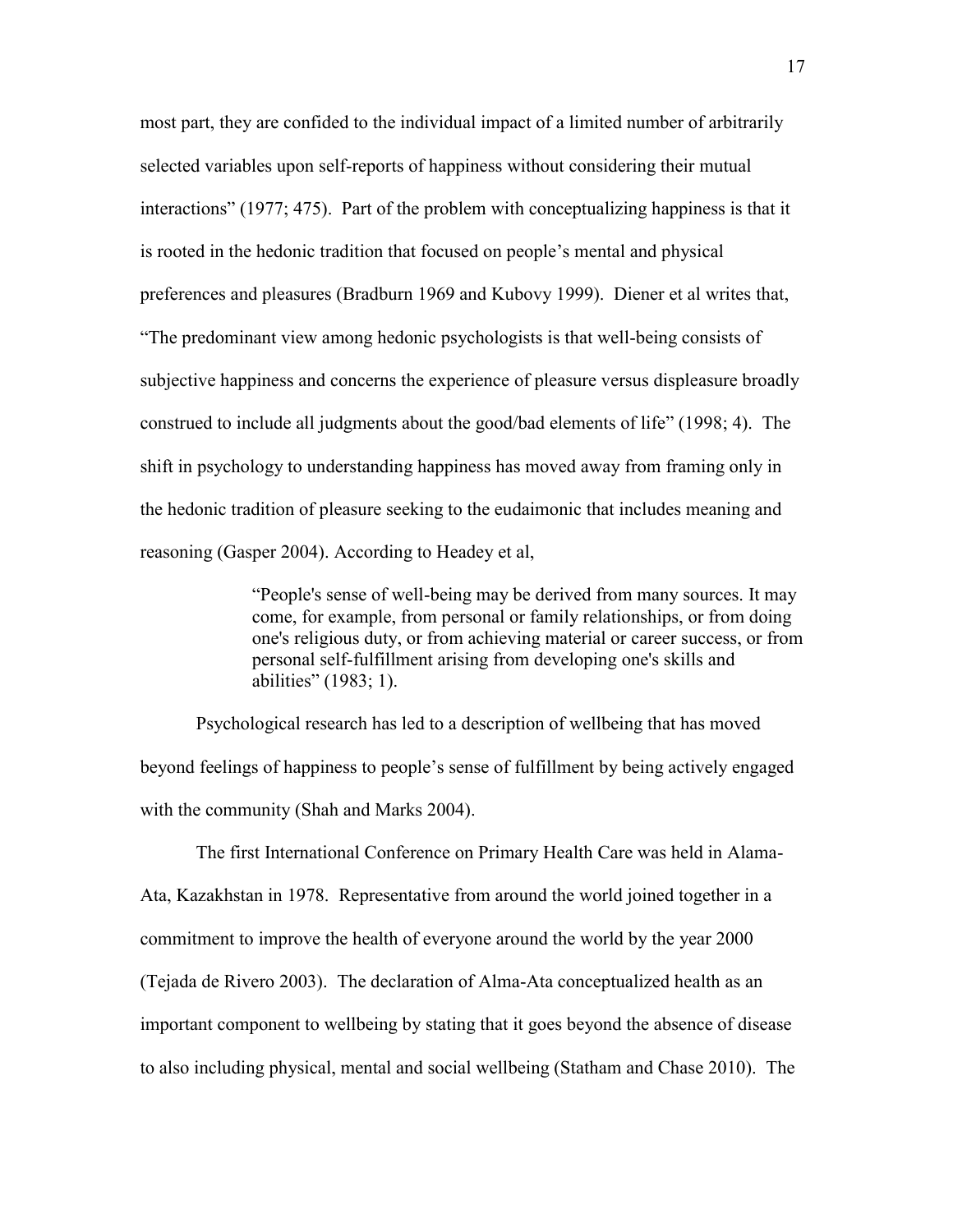last major event during the 1970's was the publication of Richard Easterlin's study on economic growth and happiness, which found that an increase in income did not have any effect on reported levels of happiness (Drabsch 2012).

There were no publications or events related to wellbeing during the 1980's; it wasn't until 1990 that the United Nations Development Programme produced the first Human Development Report that included the Human Development Index (Drabsch 2012). In 1996 the UK established a set of sustainable development indicators (UK Office for National Statistics 2011). Also in 1996 the Australian Senate Legal and Constitutional References Committees released it a report that recommended the implementation of a set of national wellbeing indicators be implemented (Drabsch 2012).

In 2001 Australia distributed its "Household, Income and Labor Dynamics" survey that asked about life satisfactions and then in 2002 published its first edition of "Measuring Australia's Progress" (Drabsch 2012). 2007 saw a major development for wellbeing with the Organization for Economic Co-operation and Development (OECD) calling for "a commitment to measuring and fostering the progress of societies in all dimension, with the ultimate goal of improving policy making, democracy and citizens wellbeing" (OECD 2007; 1). In 2009 there were three major historical events. The first was in Australia at the 2020 summit that called for the development of the Australian National Development Index in order further explore issues around wellbeing (Australia 2020 2009). Second, The French Commission on the Measurement of Economic Performance and Social Progress released a report that advocates for a focus on subjective wellbeing instead of objective measures (Drabsch 2012). The third was

18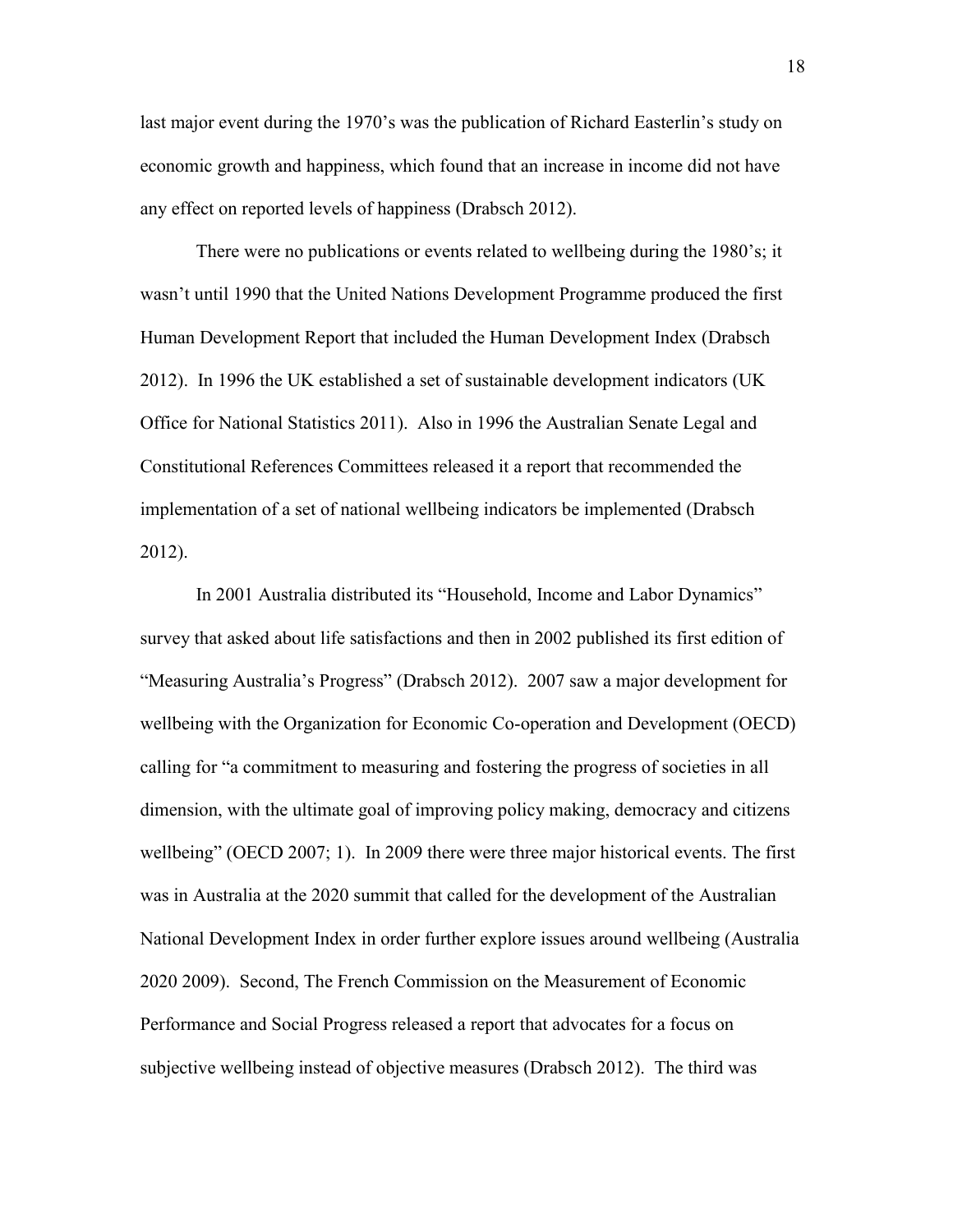another meeting of the OECD, which focused on "what does progress mean for our societies? What are the new paradigms to measure progress? And how can there be better policies within these new paradigms to foster the progress of our societies?" (Drabsch 2012; 8) The United States began work on measuring wellbeing in 2010 with the establishment of the key national indicator system (Drabsch 2012). At the same time the UK launched their "Measuring National Well-being Programme" (Drabsch 2012). In 2011 the OECD began its program "Better Life Index" and later that year published, "How's Life?" (Drabsch 2012) The Australian Center for Excellence in Local Government published "Options for a Local Government Framework for Measuring Livability" which was a framework for local government to develop community level indicators of wellbeing" (Drabsch 2012).

#### *Current Discourse on Wellbeing*

The conceptualization and measurement of wellbeing in the Western world has historically focused on economic output as an indicator of wellbeing, however, this single indicator approach has now largely been rejected (Foregard et al. 2011) There have been calls to expand the understanding of wellbeing, in fact the former President of France Nicolas Sarkozy said, "the time is ripe for our measurement system to shift in emphasis from measuring economic production to measuring people's wellbeing" (Forgeard et al. 2011; 80). It is now believed that wellbeing has evolved to the point where it is conceptualized as a multi-dimensional construct that is rooted within both the hedonic and eudaimonic traditions (Dodge et al. 2012). Wellbeing has evolved as an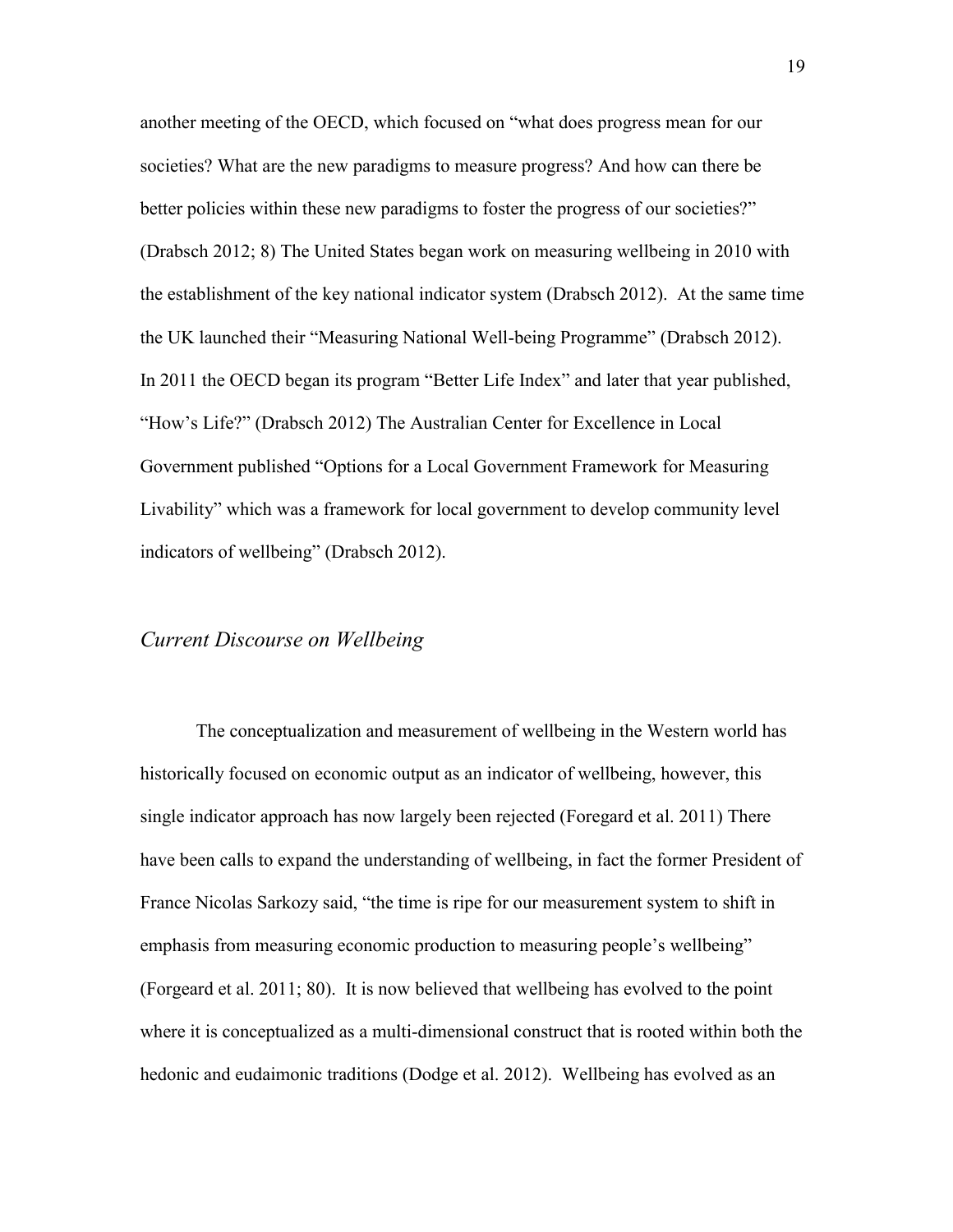overarching concept, which is generally held to describe the quality of people's lives. There are calls to further shift the notion of wellbeing to include changes in the taxation system in order to understand and ultimately decrease economic inequalities (Layard 2005). Environmentalists have been urging that ecological impacts and the recognition of the "value of non-traded commodities, such as domestic labour and caring work" are included in the discourse of wellbeing (Sustainable Development Research Network  $2014; 1$ ).

#### *Concepts Related to Wellbeing and Main Proponents*

Another outcome of the social indicators movement and recent development concerning wellbeing was the conceptualization of the term quality of life. Quality of life is described as an assessment of social and community level factors that include objective and subjective indicators beyond material prosperity (Felce and Perry 1995 and Noll 2002). Other terms that came out of the social indicators movement that are included in the discourse of wellbeing are community capacity and resiliency and life satisfaction (Goodman et al. 1998; Statham and Chase 2010; Headey et al. 1996; Matarrita-Cascante 2010 and Wearing 1983). Community capacity is the understanding of the potential a community has to address local issues and its ability to mobilize into action (Goodman et al. 1998). The term community resiliency is associated with a community's ability to recover or bounce back from a major event such as a natural disaster or sudden changes to the local ways of life (Brown and Kulig 1996). Whereas the term community satisfaction is connected with resident's levels of satisfaction with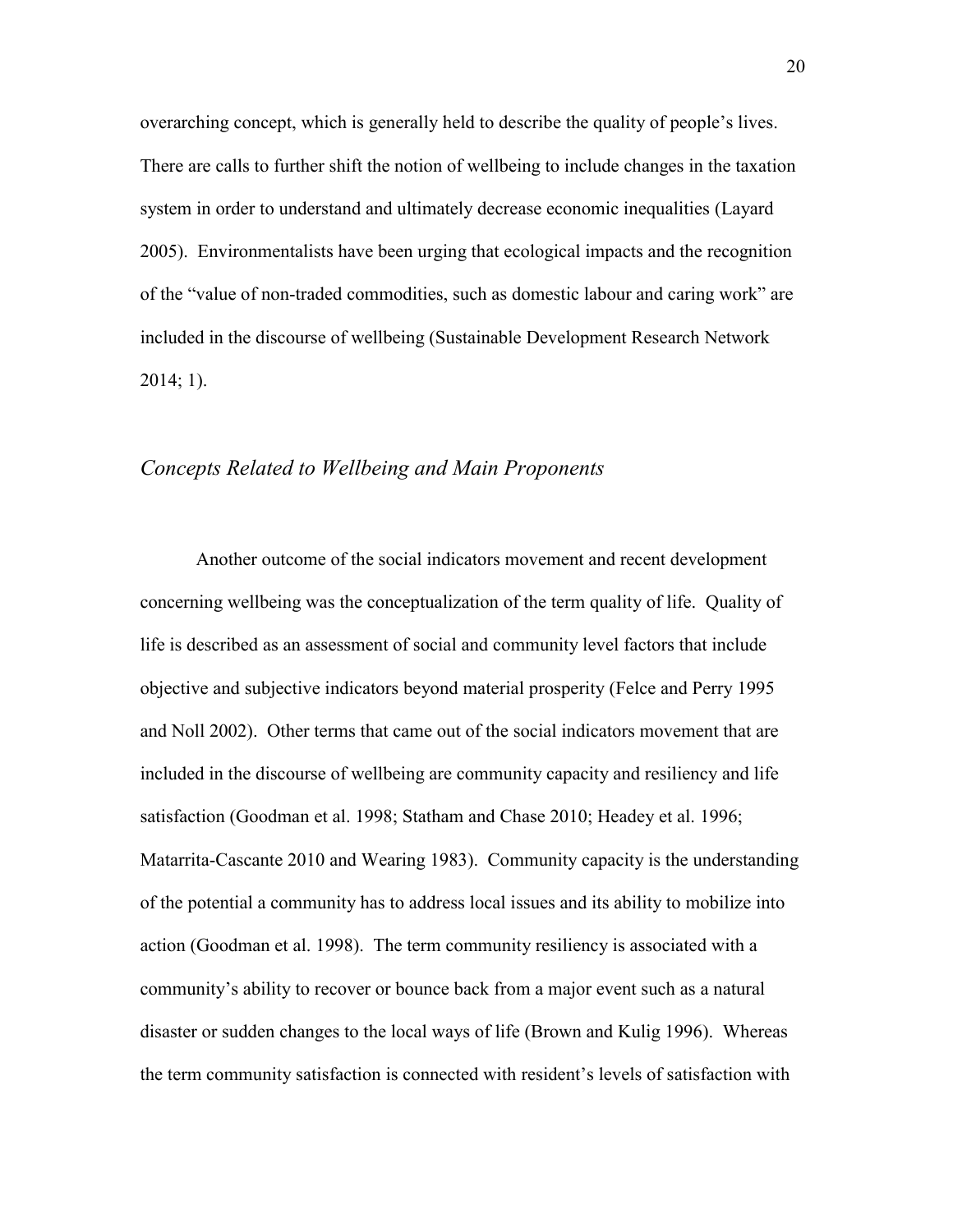services that are available in a community, this term is associated with a general or multidisciplinary approach to understanding the state of human life in a community (Matarrita-Cascante 2010). Some argue that not keeping these terms separate makes the task of defining each convoluted (Dodge et al. 2012). A review of the literature did not yield an extensive list of the main proponents of wellbeing. However, Ed Diener, David Kahneman, William Freudenburg and Martin Seligman have appeared multiple times within the literature search on the topic of subjective wellbeing.

Ed Diener is a psychology professor at the University of Utah who has written a number of articles and books related to subjective wellbeing. He has developed a number of wellbeing scales such as the Satisfaction With Life Scale and Psychological Flourishing Scale; both have had widespread use (Michaela Chan 2009).

David Kahneman is a professor at the Woodrow Wilson School of Public and International Affairs. He won the Nobel Prize in Economic in 2002 and has written a number of publications on subjective wellbeing (Plous 2014).

William Freudenburg was an environmental sociologist known for his work on rural sociology with an emphasis on subjective indicators. (Stedman, Patrquin, Parkins 2011 and Santa Barbara Independent 2010) According to Stedman, Patrquin and Parkins his work on boomtowns "led to a program of research on the social impacts of change and the study of well-being of resource-dependent communities" (2011).

Martin Seligman is the Director of the Penn Positive Psychology Center and Zellerbach Family Professor of Psychology in the Penn Department of Psychology. He has written a number of books on subjective wellbeing that have been translated into more than twenty languages (University of Pennsylvania 2007).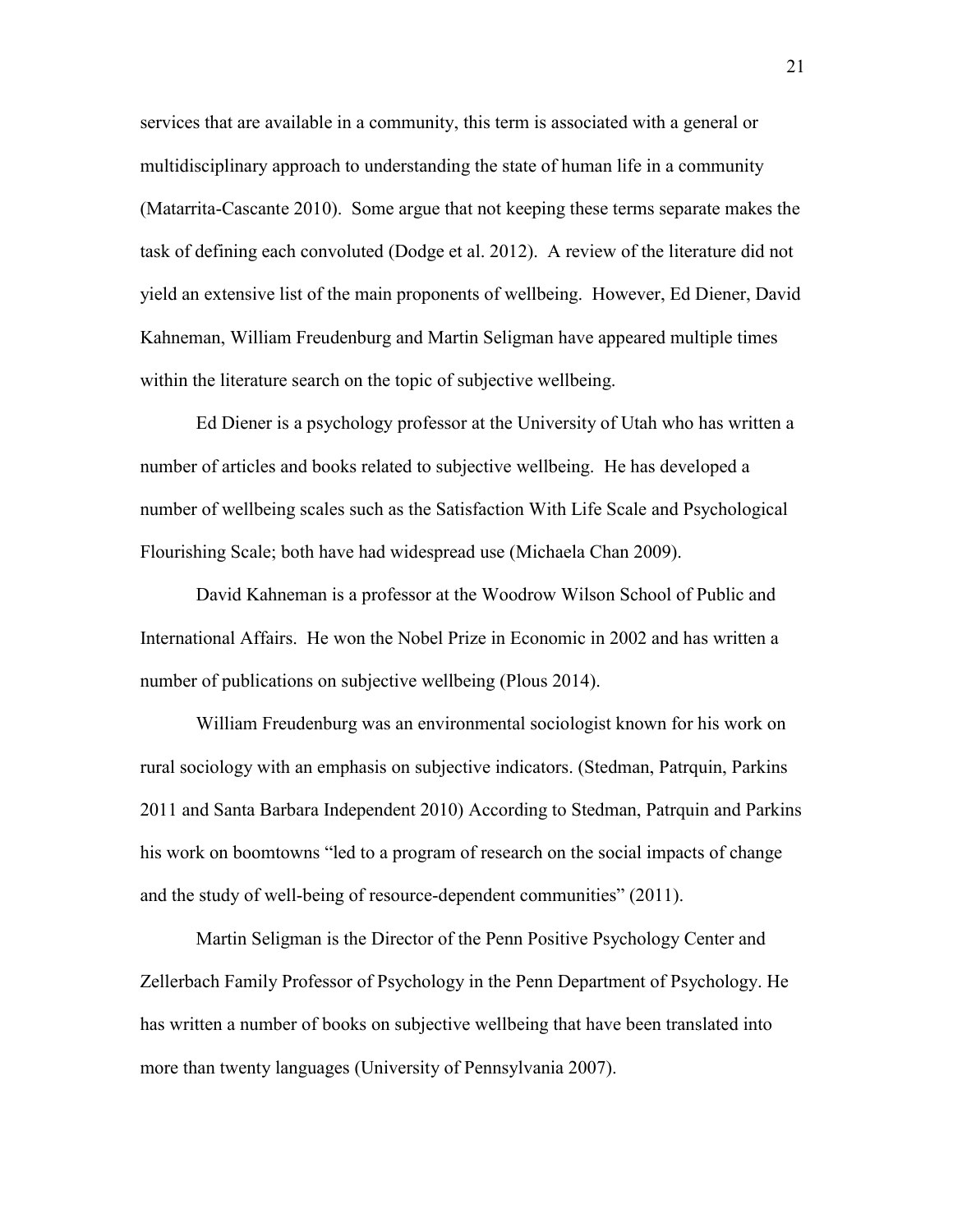#### *Observations*

Central to this thesis is that the notion of wellbeing is related to specific social conditions and as such it is important for communities themselves to describe what they mean to be experiencing wellbeing. According to Diener "wellbeing is primarily concerned with the respondents' own internal judgment of wellbeing, rather than what policymakers, academics, or others consider important" (1997; 201). Others such as Forgeard et al. stress that it is important to have local input when understanding the concept of wellbeing (2011). When developing a definition of wellbeing Noll believes there are three issues on which societal and political agreement are needed: "First, about the dimensions that is relevant for welfare considerations; second, about good and bad conditions; third, about the direction in which society should move" (2002; 8).

#### Measuring Wellbeing

# *Dialogue on how wellbeing is measured*

There are concerns about the way in which agencies have defined and measured wellbeing, particularly when single economic indicators such as Gross Domestic Product (GDP) are used to describe people's welfare (Foregard et al. 2011). Diener and Seligman state there has been a "distressingly large, measurable slippages between economic indicators and wellbeing" (2004; 19). They describe one of these slippages, as "even though GDP has tripled over the past 50 years in the United States, life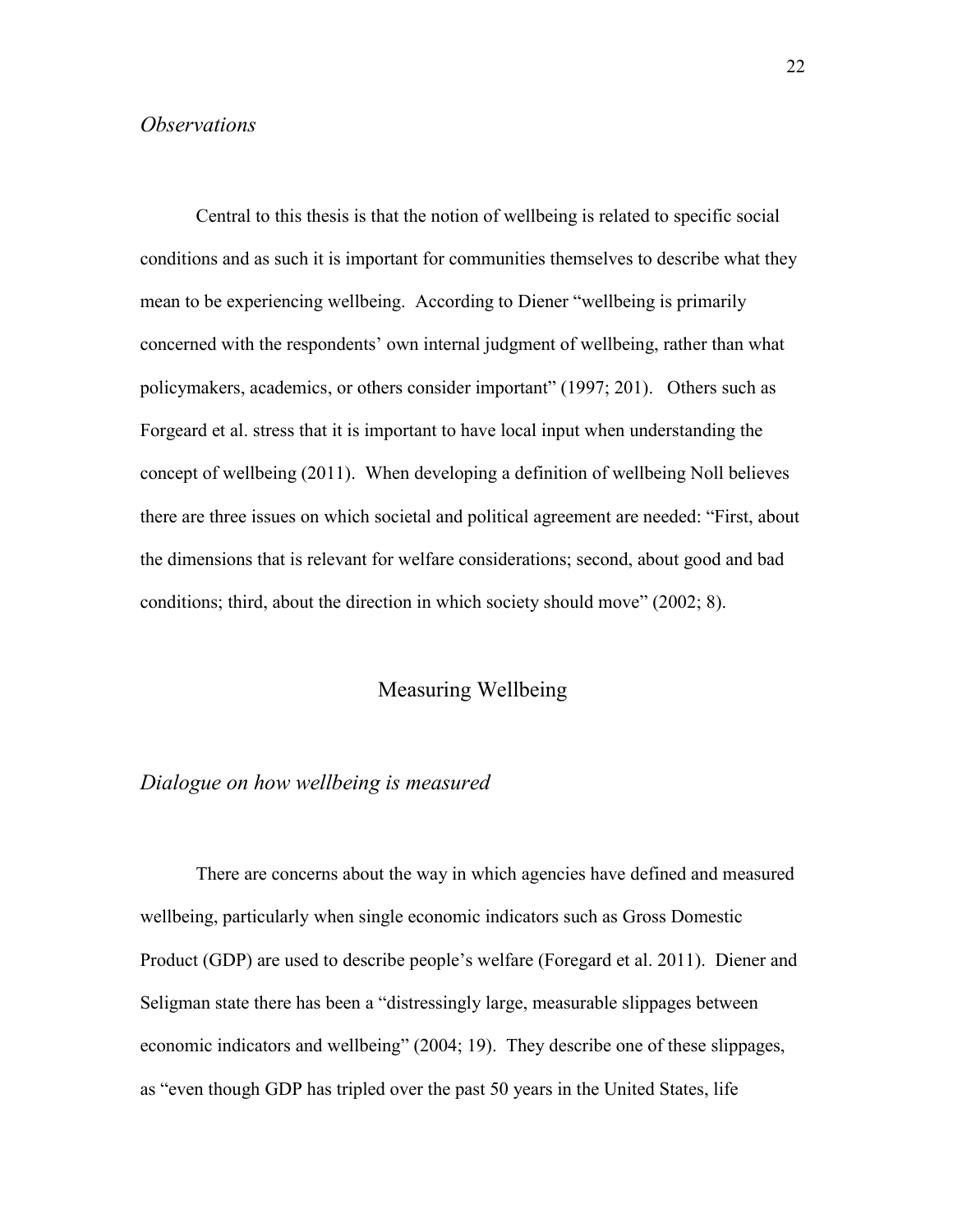satisfaction has remained unchanged" (2004; 10). The core rational behind this movement is the fact that wellbeing is seen as a "multifaceted construct" not limited to indicators from one standpoint (Foregard et al. 2011). As Thomas states, "Wellbeing is intangible, difficult to define and even harder to measure" (2009; 11). This section of the literature review will provide an overview of how objective and subjective wellbeing have been historically measured and touch on not only how these measurements have evolved but also how they are currently being measured today.

#### *History of Measuring Objective Wellbeing*

Objective indicators of wellbeing such as GDP have been regarded as useful but their effectiveness at measuring wellbeing is being continually challenged by political, economic and social organizations (Ryff 1989; Foregard et al. 2011 and Drabsch 2012). The first objective measure of wellbeing to be developed was GDP; it is calculated by the "reference to the total market value of goods and services produced less the cost of goods and services used in the process of production (Drabsch 2012; 9). The Great Depression of the 1930's and the wake of WW II challenged the US government to develop this measure in order to provide insight into the productive capability of the nation and work to prevent other economic downturns (Drabsch 2012). Using this measure of wellbeing has been regarded as useful, particularly during times of economic strain where many basic needs are not met (Deiner and Seligman 2004 and Drabsch 2012).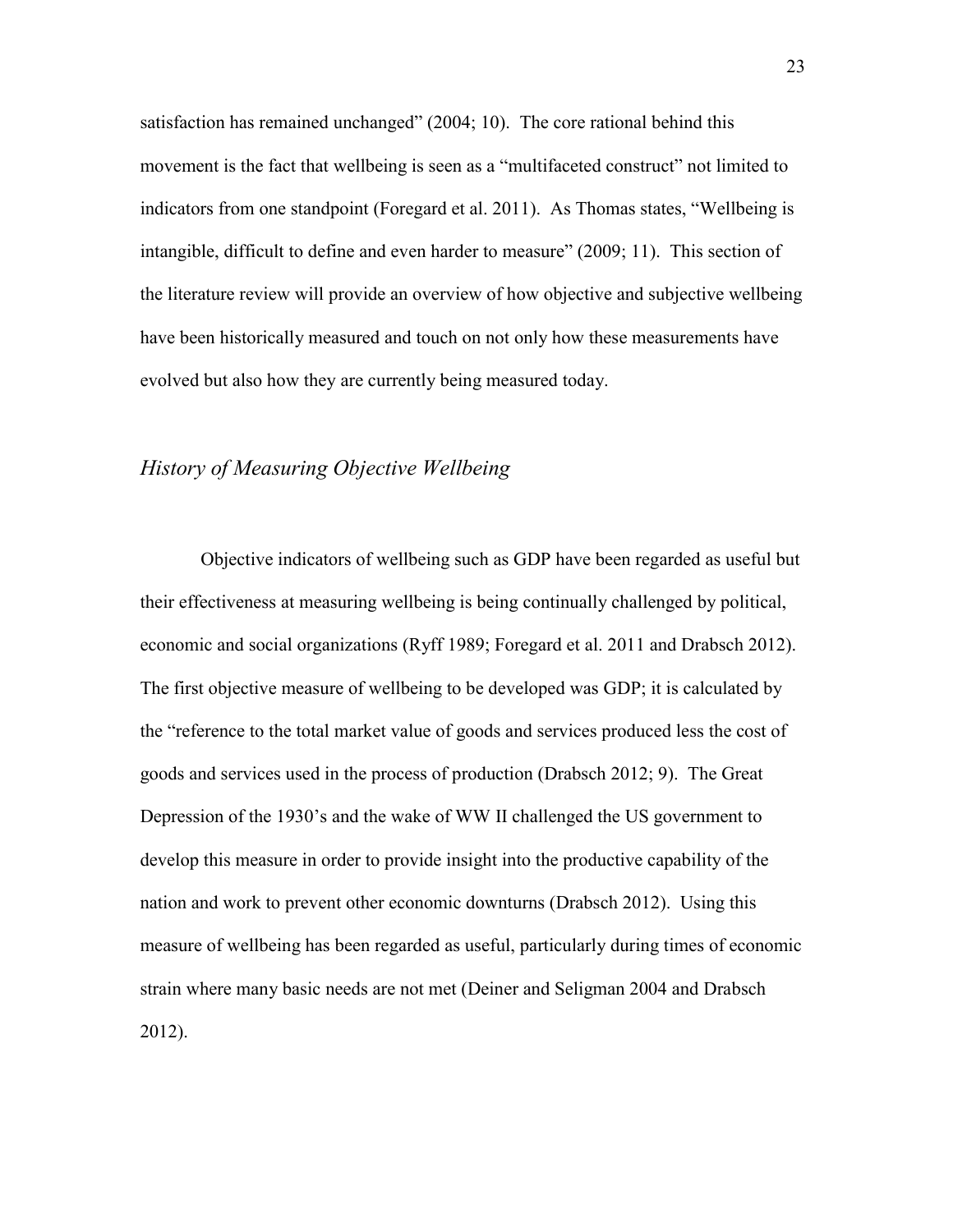Economic indicators are seen as valuable but it has been argued that they do not provide a broad enough perspective of the wellbeing (Drabsch 2012). The problem with GDP is that it does not take into account environmental sustainability or damage and its focus on national production does not account for all aspects of goods and services produced (Drabsch 2012). There has been growing attention to develop more inclusive measure of wellbeing, Drabsch argues that worldwide events such as the Global Financial Crisis accelerate this need (2012). In fact international organizations like the Organization for Economic Co-operation and Development (OECD) have stated:

> "In recent years, concerns have emerged regards the fact that macroeconomic statistics such as GDP, did not portray the right image of what ordinary people perceived about the state of their own socioeconomic conditions. While these concerns were already evident during the years of strong growth and 'good' economic performance that characterized the early part of the decade, the financial and economic crisis of the past few years has further amplified them. Addressing such perceptions of the citizens is of crucial importance for the credibility and accountability of public policies but also for the very functioning of democracy" (2013; 2).

The change in measuring wellbeing is not to abandon economic indicators but to use them a compliment to broader model that uses a mix of objective and subjective accounts (Drabsch 2012). Diener and Seligman state that subjective indicators:

> "Can capture aspects of quality of life that add to the portrait drawn by economic indicators. Nevertheless, these social [objective] indicators fail to fully capture the well-being of nations because they do not reflect people's actual experiences – the quality of their relationships, the regulation of their emotions, whether they experience work as engaging and whether feelings of isolation and depression permeate their daily living. In other words, the social indicators are important, but they do not fully capture well-being" (2004; 21).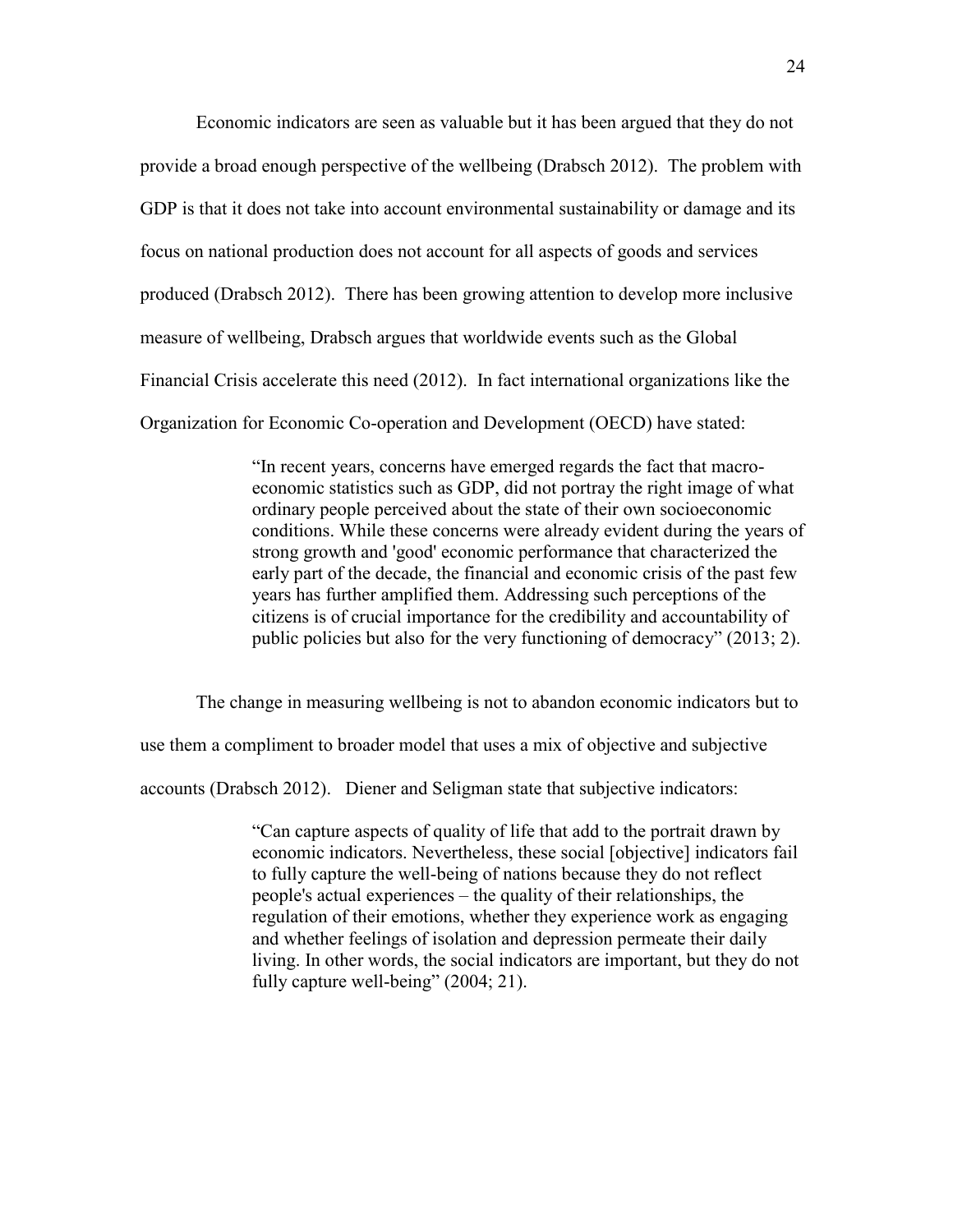The challenge is in finding an appropriate way to compliment both objective and subjective measures of wellbeing into a framework that is inclusive to all (Drabsch 2012).

#### *History of Measuring Subjective Wellbeing*

As noted earlier, there has been great interest in using subjective indicators to measure wellbeing such as levels of satisfaction and emotional quality for quite some time (Drabsch 2012). The initial use of subjective indicators to measure wellbeing began with the research of Easterlin in the 1970's; that investigated the link between GDP and wellbeing (Drabsch 2012). He found that "the lack of a strong link between GDP per capita and wellbeing when countries are compared, yet when restricted to a particular country, the wealthy reported greater wellbeing than those less fortunate" (Drabsch 2012; 12). Building on the research of Easterlin Layard investigated the intersection between income and happiness (Drabsch 2012). He found that "in countries with incomes over US \$20,000 per capita, additional income was not linked to greater happiness, that is, the richer countries were no happier than the poorer. Layard found that wellbeing rises with income to a point, after which any increase in wellbeing is minimal" (Drabsch 2012; 12).

Building on the issue of measuring happiness Fordyce developed the "Fordyce's Happiness Measure" in the 1980's (Foregard et al. 2011). Using an 11-point Likert scale the measure asks respondents questions about how happy or unhappy they are as well as the percentage of times they feel happy, unhappy, neutral neither happy or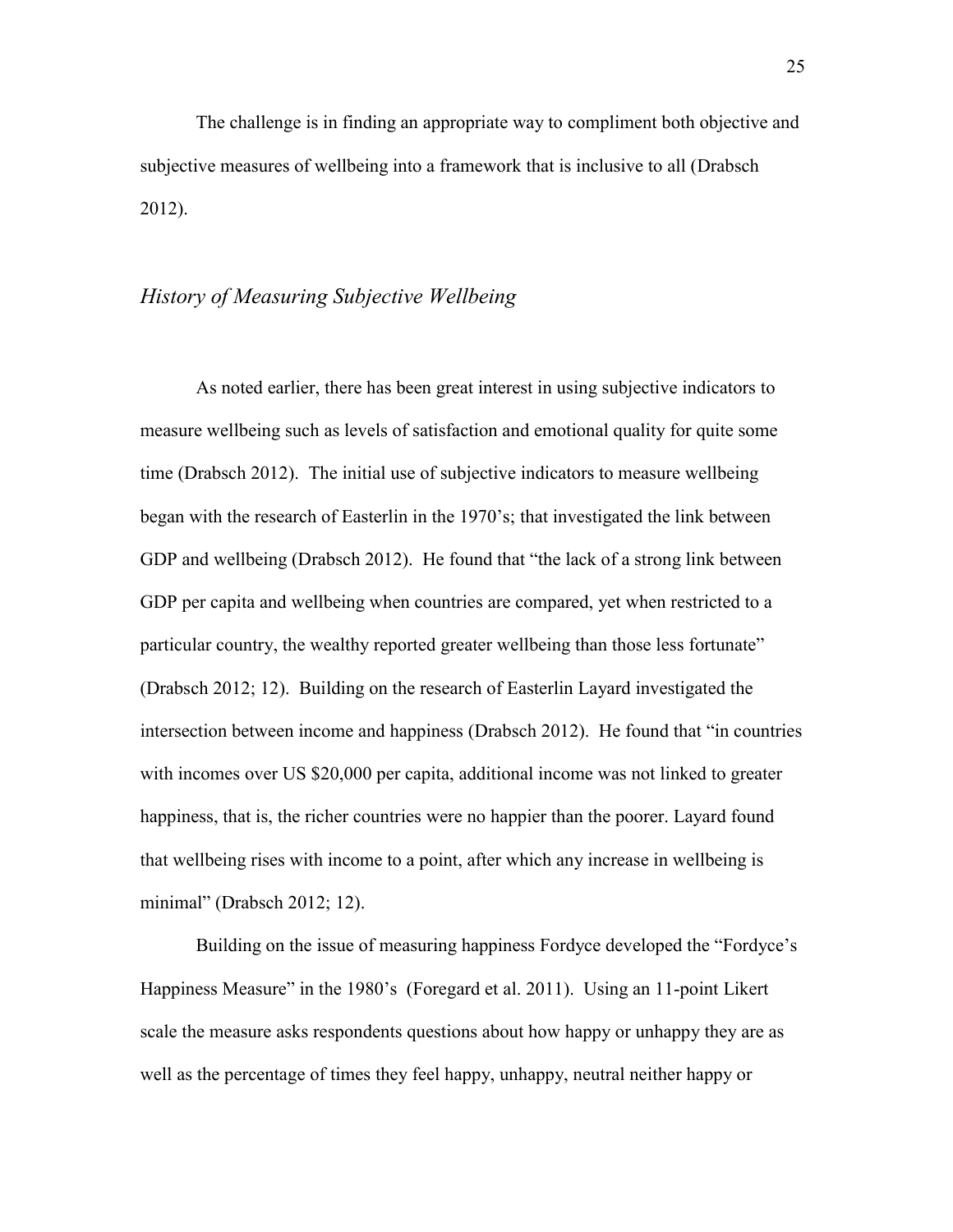unhappy (Foregard et al. 2011). In the late 1990's the work of Lyubomirsky and Lepper lead to the development of the "Lyubomirsky and Lepper's Subjective Happiness Scale (SHS)" (Foregard et al. 2011). The SHS, similar to the Fordyce Happiness Measure uses a 7-point Likert scale that asks respondents to rate their happiness compared to others (Foregard, et al. 2011).

One of the most heavily researched areas of measuring subjective wellbeing is positive emotion (Foregard et al. 2011). Positive emotion research is highly correlated with the philosophy of hedonism, which according to Bentham is "that pleasure is the only thing good for us, where as pain is only thing that is bad" (1996; 18). In the late 1980's Watson et al. developed the Positive and Negative Affect Schedule (PANAS), which asks respondents to rate how much they feeling 10 positive and negative moods (Foregard et al. 2011. It could be argues that the PANAS was influenced by Bradburn who developed the Bradburn's Affect Balance Scale in 1969 that asks respondents to count the number of times they experience positive or negative moods in the previous week (Foregard et al. 2011). Building on this research Diener designed the "Scale of Positive and Negative Experience (SPANE), which was used to further build on measures of positive and negative moods (Foregard et al. 2011). This research was based on self-reported measured of positive and negative moods, which lead to the development of other methods such as the Day Reconstruction Method (DRM) (Foregard et al. 2011). The DRM asks respondents to list the activities that they performed during a 24-hour period and then to list the emotion they felt during those activities (Foregard et al. 2011). Subjective happiness can be measured in a number of different ways, however modern assessments consist of "life satisfaction, presence of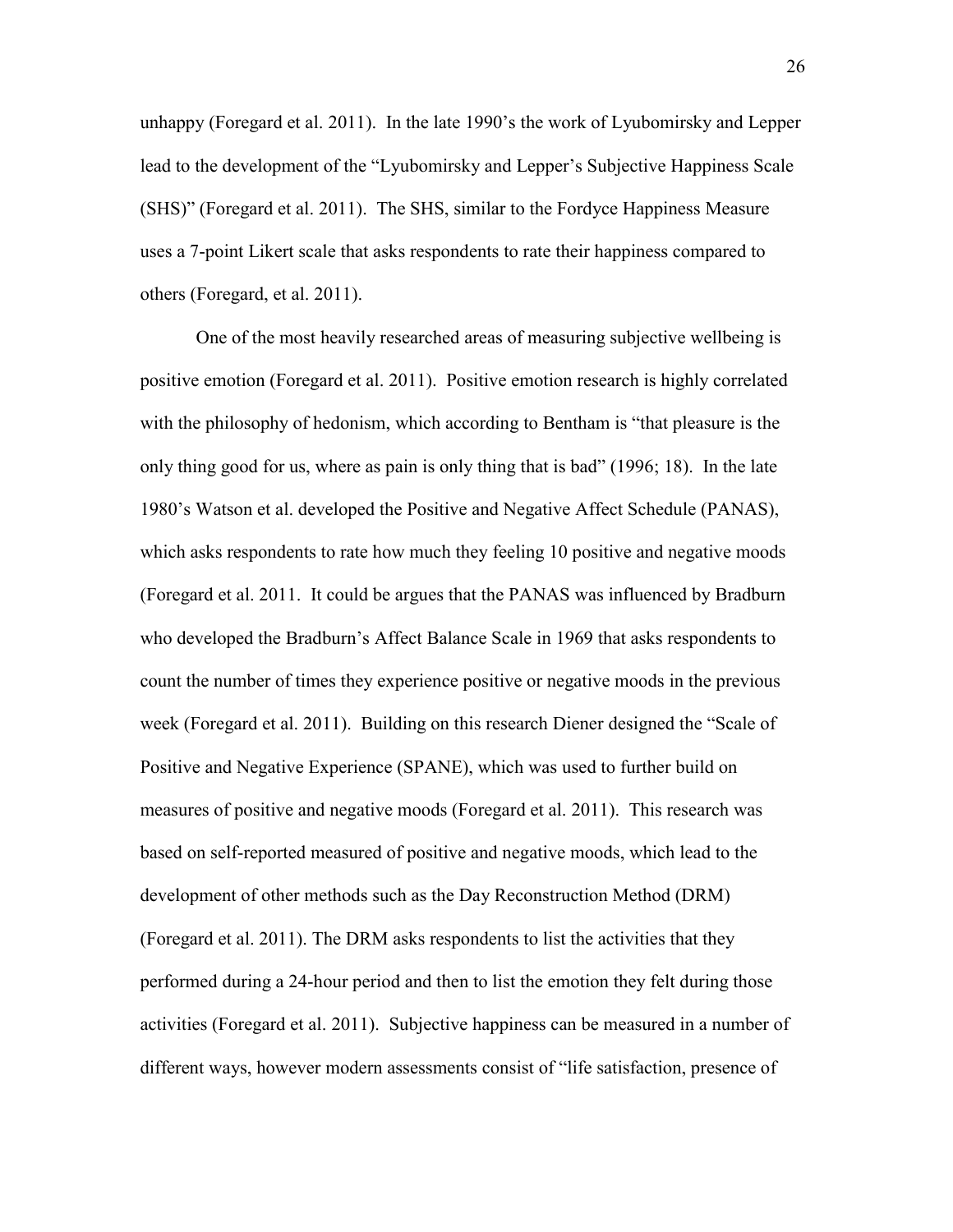positive mood and absence of a negative mood, together summarizing happiness" (Diener et al. 1999; 189). Despite there being a lot of development in the area of positive a negative mood research it still remains unclear how this can be incorporated into measures of wellbeing (Foregard et al. 2011).

Engagement is another area of subjective wellbeing that has been researched but few measures exist to gage it (Foregard et al. 2011). According to Foregard et al. engagement refers to "a psychological state in which individuals report being absorbed by and focused on what they are doing" (2011; 82). Csikszentmihalyi developed an 11 item self-reported measure that asks respondents to rate their relationship to specific situations in order to understand their level of engagement with specific events (Foregard et al. 2011). This identifies a gap in research of wellbeing, specific to levels of engagement.

Another area of research of subjective wellbeing is that of "meaning and purpose" (Foregard et al. 2011). Crumbauch and Maholick define meaning and purpose as "the ontological significance of life from the point of view of the experienced individual" (1964; 201). Due to a lack of empirical evidence the research on meaning has been largely ignored over the past 50 years (Foregard et al. 2011). However, there has been a renewed interest in this area through the development of positive psychology (Foregard et al. 2011). Meaning and purpose is seen as a contributor to overall wellbeing that is separate but also connect with multiple understandings of wellbeing (Chamberlain and Zika 1992; King, et al 2006; Locke and Latham 2002 and Seligman 2002). As this interest has been recently renewed there are few measures in place to capture it, except for the Meaning in Life Questionnaire developed by Steger et al.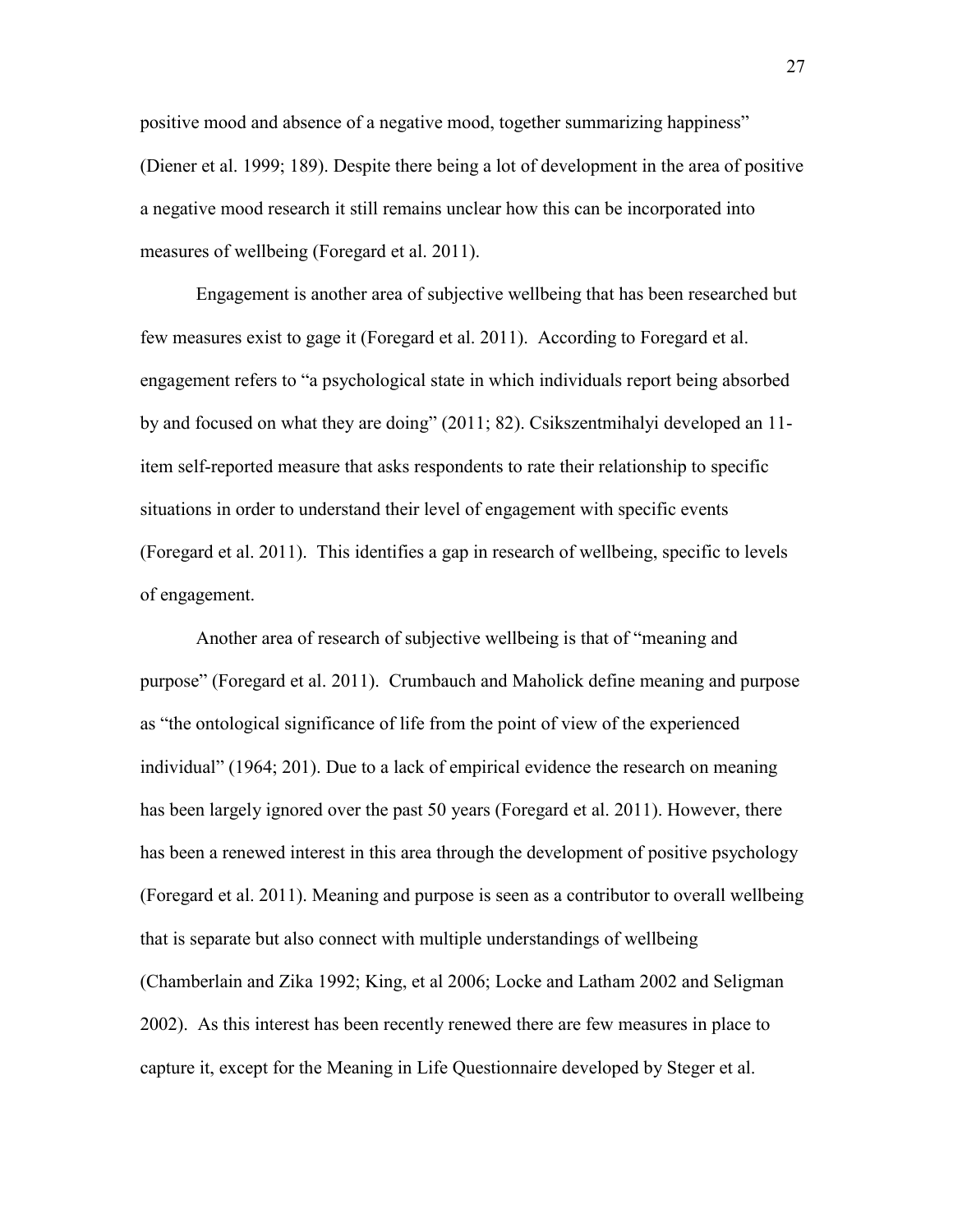(2006). The Meaning in Life Questionnaire uses a 7-point Likert scale that asks people to reflect on their purpose and engagement (Foregard et al. 2011).

A widely used alternative to measure wellbeing is life satisfaction, in which respondents answer questions related to how satisfied they feel with their life (Foregard et al. 2011). Historically questionnaires related to life satisfaction have been limited to one question, which has drawn considerable criticism as it allows for a greater error (Foregard et al. 2011). Some measures such as the National Accounts of Well-Being use four items related to life satisfaction in order to reduce errors (Michaelson et al 2009). Even though this area of wellbeing research is highly used it has been critiqued as it can be "biased by respondent's social desirability" (Carstense and Cone 1983; 173). However, Diener argues that by not including measures of life satisfaction there will be vital information not captured (Diener et al. 1991).

One of the most important considerations related to the wellbeing of people from all ages and cultures is that of relationships and social support (Reis and Gable 2003). International organizations such as the WHO conduct research on relationships and social support because of its grave importance (Foregard et al. 2011). One of the most extensive questionnaires related to relationships and social support is the Inventory of Socially Supportive Behaviors (ISSB), which is a 40-item measure that asks respondents to indicate levels of socials support (Foregard et al. 2011). One of the concerns related to this measure of wellbeing is if these subjective indicators can complement objective measures of wellbeing (Foregard et al. 2011).

The last measure of subjective wellbeing to be covered is accomplishment and competence. According to Heckhausen et al. "At the individual level, accomplishment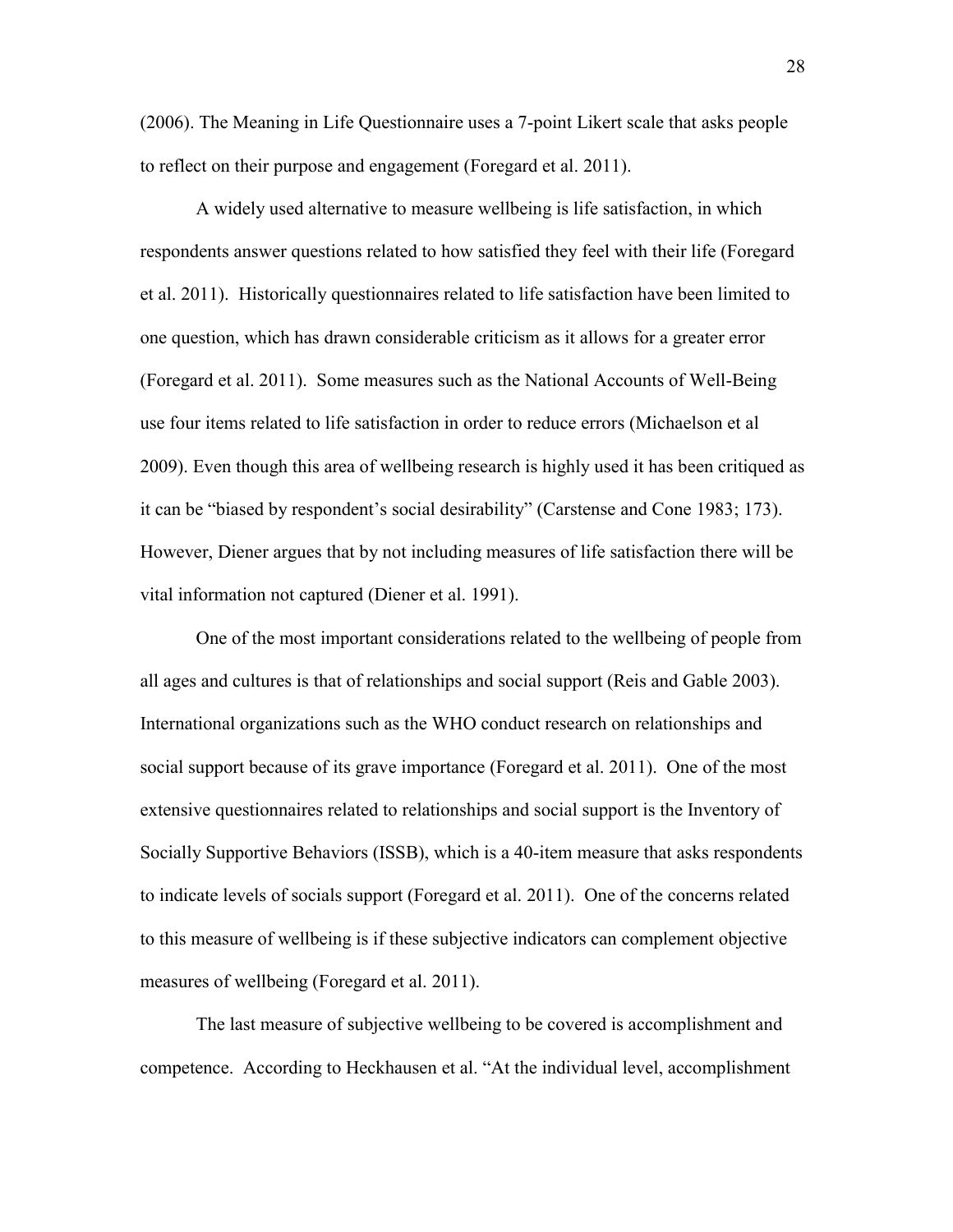can be defined in terms of reaching a desired state and progress toward pre-stated goals" (2010; 33). While competence can be defined as "a sense of efficacy individuals have regarding their internal and external environments" (Ryan et al. 2008; 84). This area of wellbeing research has seen little attention but it has been incorporated into some surveys such as the Oxford Poverty and Human Development Initiative (Samman 2007). Questions have been incorporated into surveys that ask respondents to answer if they feel accomplished and capable in their daily lives (Foregard et al. 2011).

Measuring wellbeing can be accomplished by either objective, subjective or a combination of these perspectives (Ryff 1989 and Gasper 2004). Most historic examinations of wellbeing focus on single indicators such as GDP (Stedman et al. 2011 and Banfield  $\&$  Jardine 2013). The current trend is to incorporate a mix of both objective and subjective indicators into a model of wellbeing (Statham and Chase 2010 and Drabsch 2012). A model of wellbeing can take many forms such as a set of measurable indicators put together to illustrate the living conditions of a community or something as simple as a statement about the way community life ought to be (Campion and Nurse 2007; Abdallah et al. 2011; Smith 2014 and Association of Ontario Health Centre 2014). One of the more recent ways to incorporate indicators of wellbeing in a model is to use the dashboard approach (Drabsch 2012). A dashboard approach simply presents indicators of wellbeing side by side without reducing them into an index (Drabsch 2012). To illustrate the usefulness of a dashboard approach the French Commission on the Measurement of Economic Performance and Social Progress (CMEPSP) uses the analogy of driving a car: "both the speed of the vehicle and the remaining amount of fuel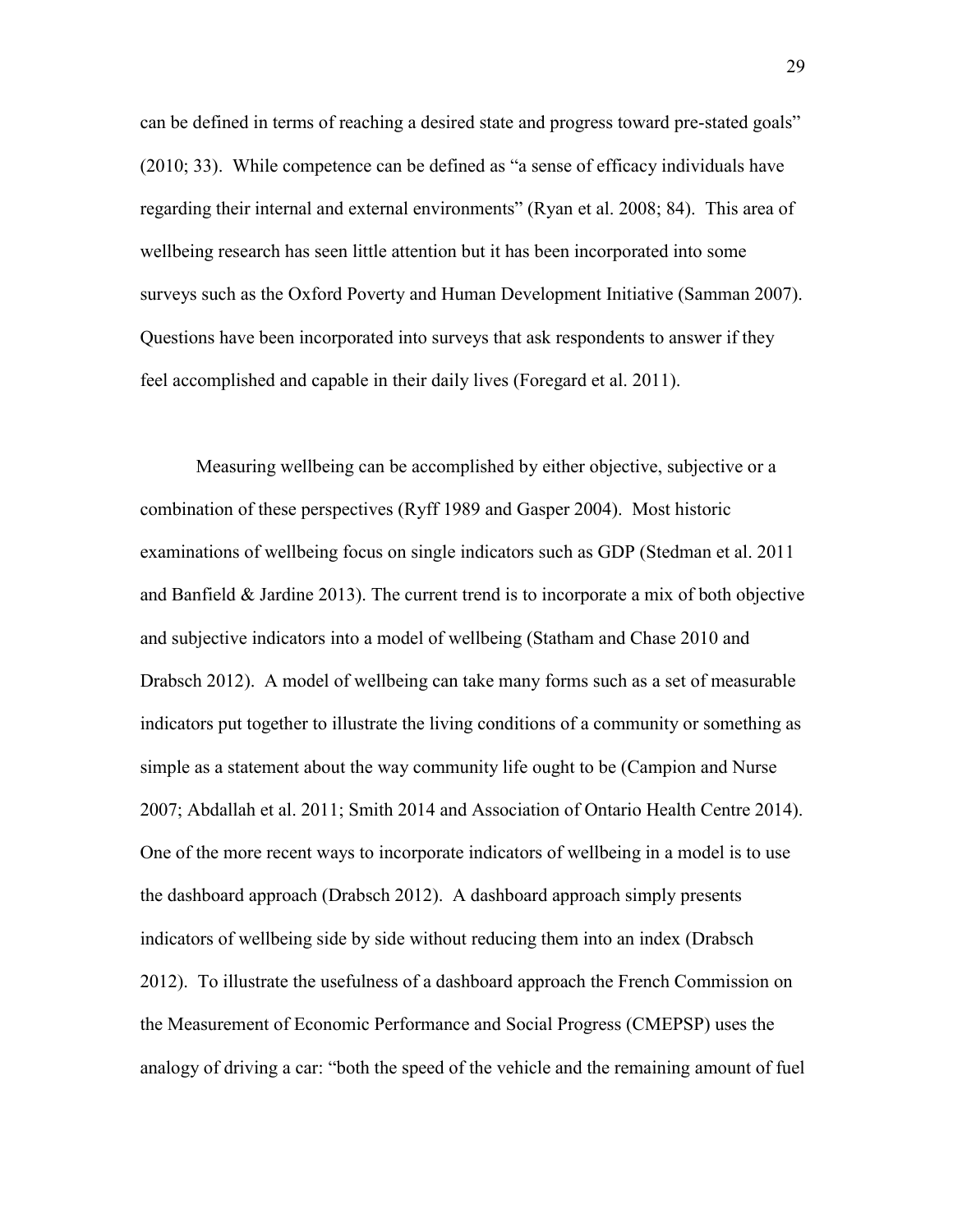are important pieces of information. To combine them into a single number would result in the loss of vital information" (Drabsch 2012; 41).

#### *Observations*

Measuring wellbeing has evolved considerable over the last few decades. The most notable change is going from single to multiple indicators. The current debate is on how to select and use the appropriate indicators that reflect how a community is viewed. It can be argued that the input from residents is one of the most important factors that must to be used when selecting indicators. One of the large-scale measures of wellbeing is Community Indicators Victoria, which clearly states in its guidelines that and indicator of wellbeing that reflects a community has been supported by consultation (2010). Furthermore, the US Government Accountability Office states:

> "Indicator systems and their reports have been used to highlight instances when progress is not being made and to encourage interested parties and stakeholders to take action. In addition, by ensuring that relevant, reliable information is made more accessible and usable by many different members of our society, indicator systems help establish accountability and increase the probability that pressing problems are understood and that decisions are well informed" (2011; 12).

Community wellbeing data is seen as vital and necessary to empower local citizens as well as influence policy makers and governments (Varghese, et al 2006 and Drabsch 2012).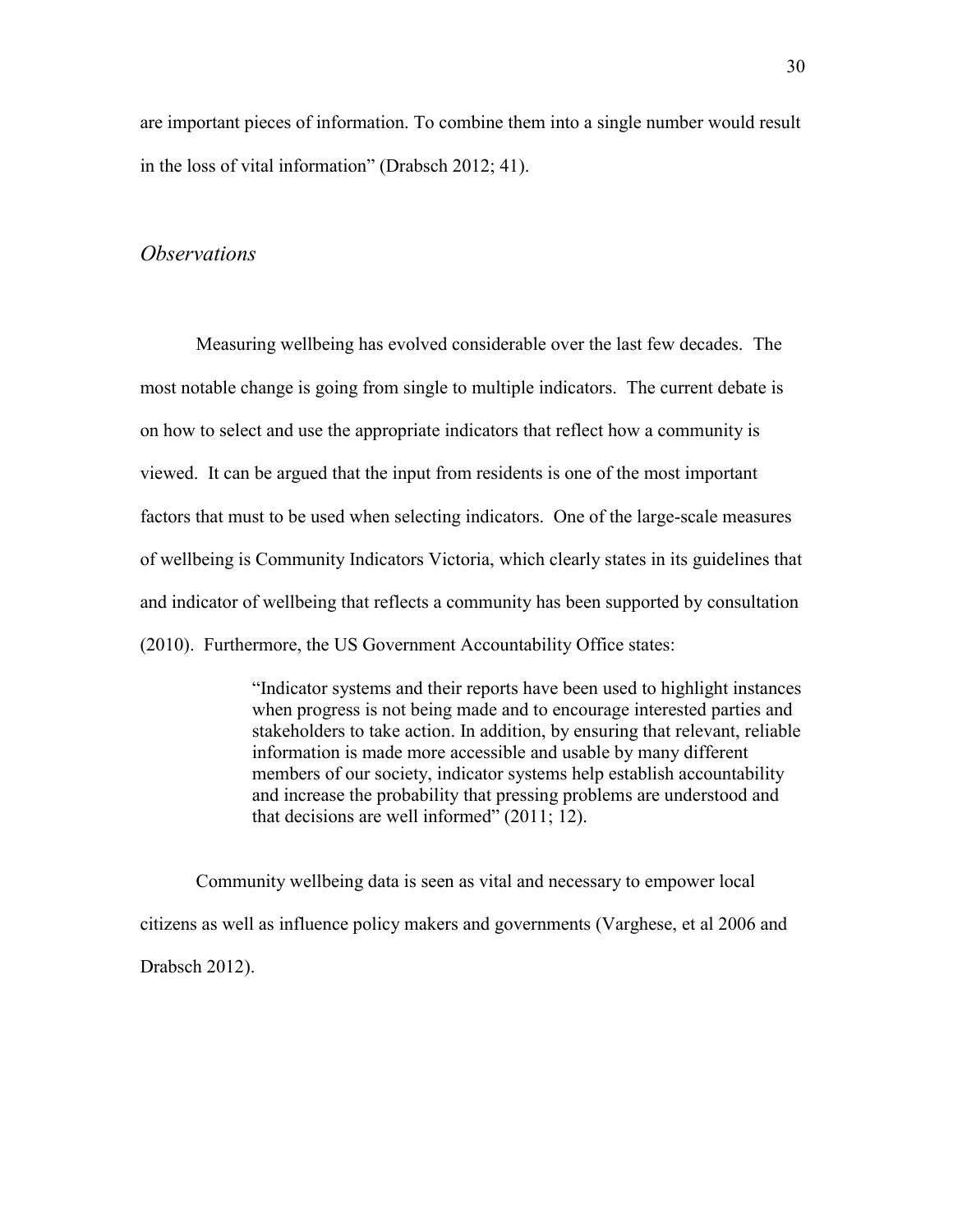#### From Aristotle to the Arctic, Notions of Wellbeing in the North

#### *Community Wellbeing and the North*

The concept and understanding of community wellbeing has taken many forms over the years. In fact, historically it wasn't until the International Geophysical Year (IGY) of 1957-1958 that there was a call to start understanding aspects of community wellbeing within the discourse of northern research. Most historic examinations of community wellbeing focus on single indicators such as human health (Stedman, Patriquin and Parkins 2011; Banfield and Jardine 2013). Health outcomes continue to be one of the most researched aspects of community wellbeing in the North. During the 4<sup>th</sup> International Polar Year (IPY) from 2007-2008 the Arctic Council strongly promoted the cooperation and coordination of Arctic health research. One of the projects out of the 4<sup>th</sup> IPY was the creation of The Artic Human Health Initiative (AHHI) which goal is "to increase awareness and visibility of human health concerns of Arctic peoples, foster human health research and promote health strategies that will improve health and wellbeing of all Arctic residents" (Parkinson 2013; 1). Even though there is growing investment in health research in the North as well as international commitments such as the Declaration of Alma-Ata (1978) residents across the North continue to have disproportionally poorer health than those in other regions (Banfield and Jardine 2013; Parkinson 2013). It could be argued that health was the first indicator used to assess community wellbeing. Overtime there has been a greater number of indicators such as, food security, employment and culture to define and measure community wellbeing in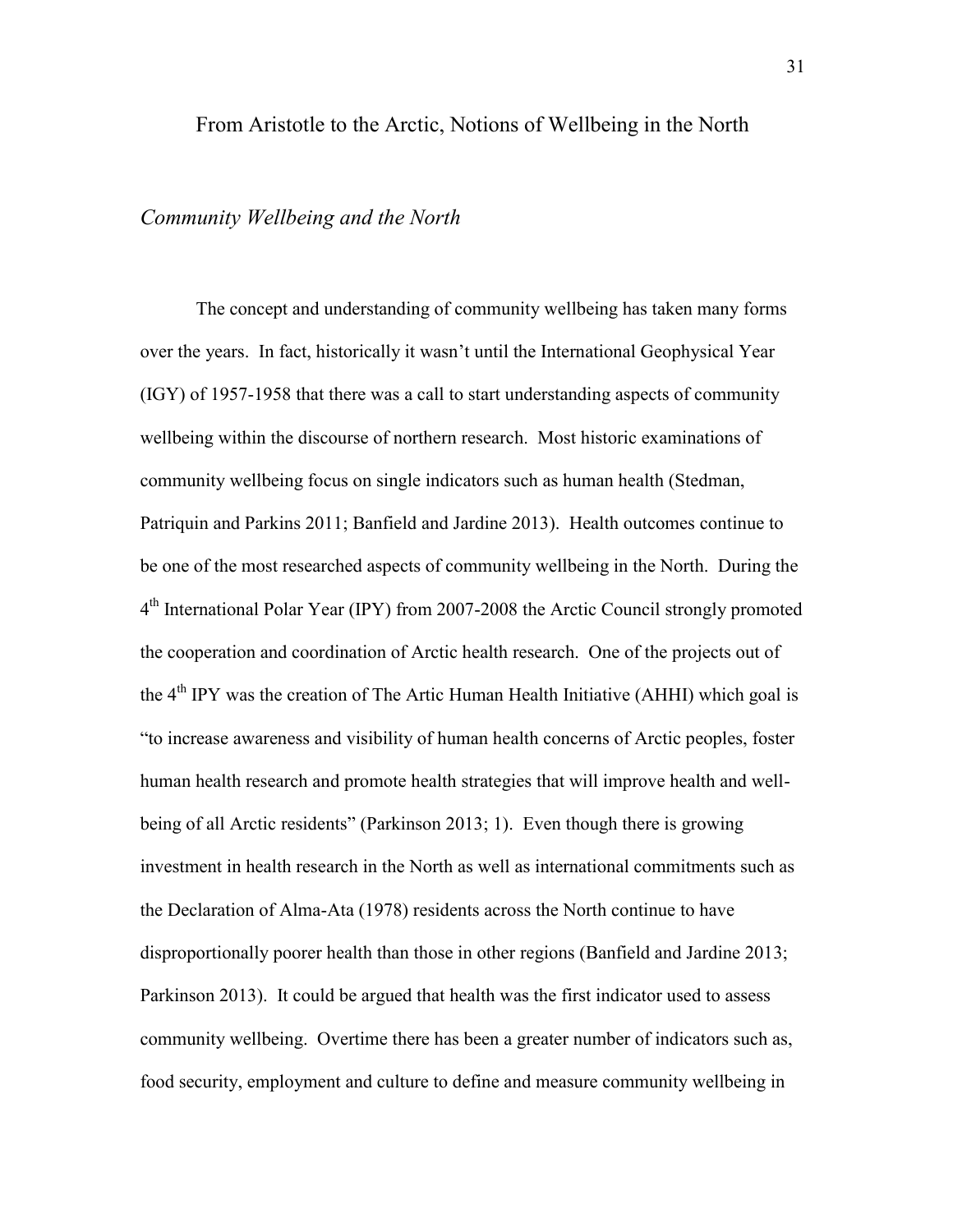northern communities. It is important to stress that the inclusion of other measures was not only inevitable but also vital to understanding notions of community wellbeing in the North especially when factoring in the role of traditional knowledge. As noted before, focusing on a single indicator of wellbeing as a measure of a community has been challenged as insufficient because of the narrow scope. According to Dewees et al. " a community's economic infrastructure alone cannot fully explain its well-being" (2003; 184). Community wellbeing in regards to this thesis is defined as "…the combination of social, economic, environmental, cultural and political conditions identified by individuals and their communities as essential for them to flourish and fulfill their potential" (Center for Spirituality & Healing and Charlson Meadows 2013; 1).

One of the legacies left from historic notions of community wellbeing is that the data used in reports or models strictly used quantitative methods to count or measure wellbeing. This is problematic in the North because of the reliance on secondary data for analysis and the inability to account for changes within structures of a community. There is a movement towards incorporating qualitative measures to models of measuring wellbeing that include subjective measures (Edouard and Duhaime 2013; Stedman, et al. 2011). One of the founders of a mixed methods approach to understanding community wellbeing was William Freudenburg. His work in the early 1980's around the intricacies of boomtowns pioneered the incorporation of measures of subjective meaning; he proclaims "the particulars matter" (Stedman et al. 2011; 29).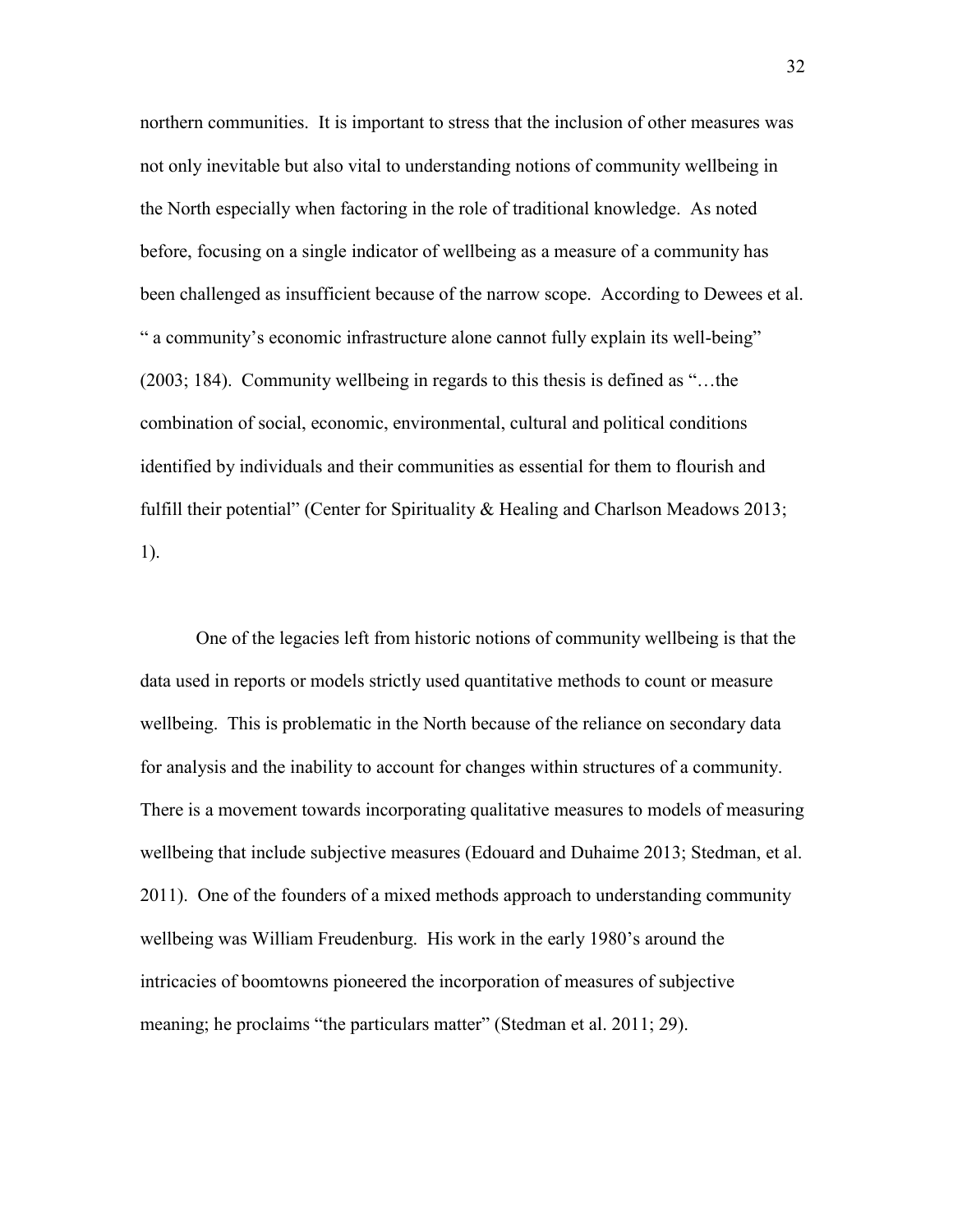Communities in the North are feeling the call to action to become more selfreliant (Dewees et al. 2003). There are projects underway across the North to work with communities to develop adaption plans. Some of these plans include ways to adapt to changing weather patterns, food security, increasing costs for medical care and more reliance on the wage economy (Andrachuk and Smit 2012; Pearce et al. 2012). One of the primary concerns in the wake of increased devolution is community agency across the North. There is increasing pressure for communities to explore issues such as economic diversification in order to supply jobs to its residents. The problem is that in order to design programs and invest in economic infrastructure at the community level it is essential that there are residents who are economic development specialists as well as grant writers. It is not always the case that people with this training live in all-northern communities (Dewees et al. 2003). One of the assumptions for developing a community adaption plan is that there is already a high level of community agency, however in the North this is not always the case. The key to building community agency and developing an adaption plan is to involve community members in every step of the process and only have outside research step in for facilitation and technical assistance when needed (Pearce et al. 2012).

Cultural wellbeing is seen as another important aspect to community wellbeing for northern indigenous people. However, according to Arctic Centre the cultural wellbeing of northern indigenous people is under threat because of the "globalization of the western way of life, state policies, modern transport and the introduction of a mixed economy" (2014; 1). Moreover, according to Pearce et al., climate change is another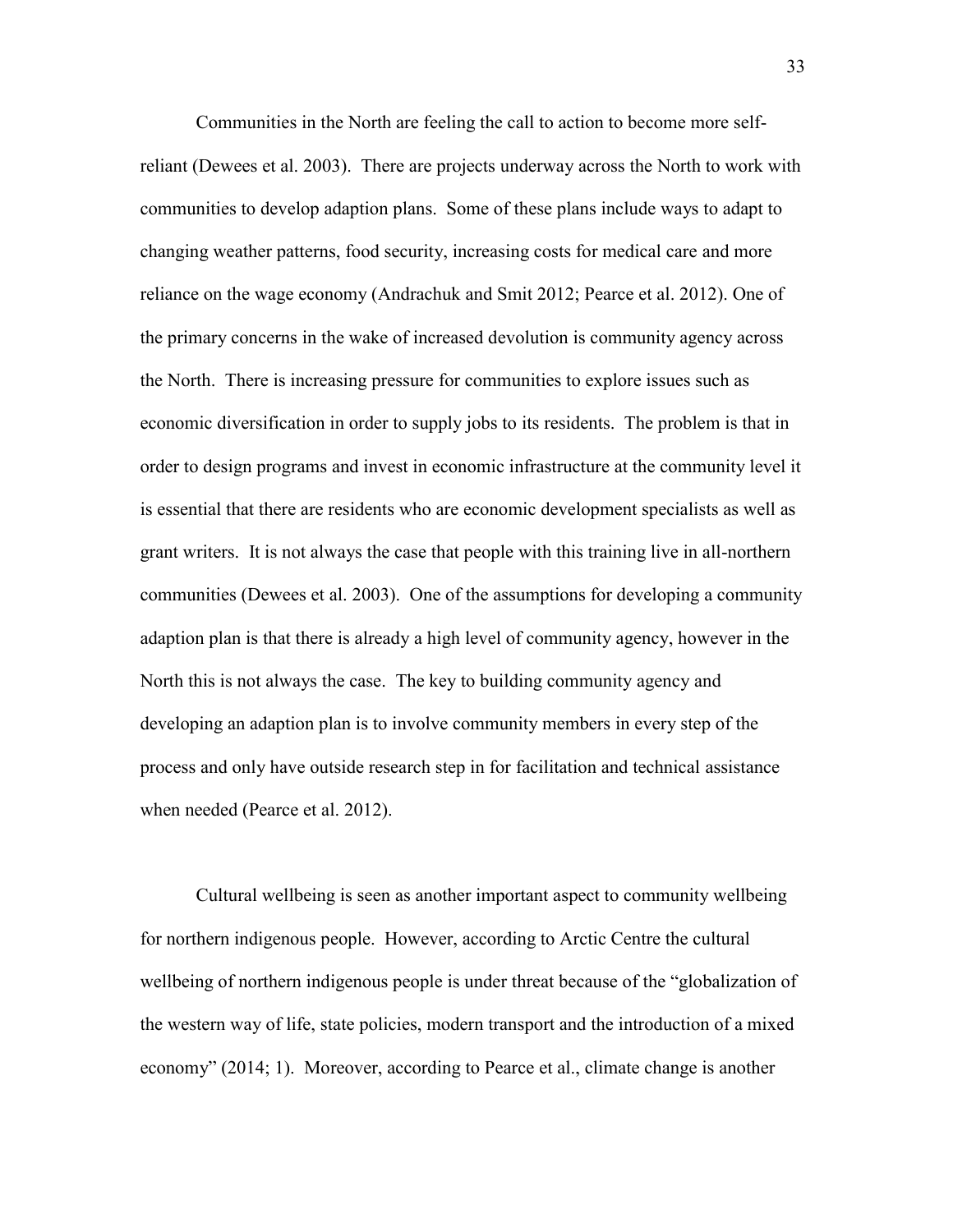threat to cultural wellbeing (2012). The wellbeing of the Inuit for example, is strongly tied their connection with the land to engage in traditional activities such as subsistence hunting and fishing (Pearce et al. 2012). As stated by Pearce et al., "Inuit hunters are experiencing restricted access to travel routes and hunting grounds on the land and ice, increased travel risks and changes in the health and availability of some species of wildlife important for subsistence, with implications for food security, health and cultural well-being" (2012; 1). Furthermore, climate change is also seen as a threat to other sectors of community wellbeing like the economy, education, health, harvesting, transportation and infrastructure (Pearce et al. 2012).

Contemporary communities in the North were established because of resource development; the difference between historical development and recent is that the type of resources and methods of extraction have changed. However, it is still valid to say that most of these communities require resource development in order to survive (DiFrancesco and Anderson 1999). In the Canadian North one of the barriers that resource development companies face is that many prospective projects are located on or surrounding Indigenous land which requires specific mitigation and consultation in the form of an Impact Benefit Agreement (IBA) before they can be established. According to the Government of Canada, the creation of Impact Benefit Agreements (IBAs) has given First Nations groups the opportunity to work in partnership with resource development companies to voice concerns and state conditions that share the benefits and reduce the risks associated with a given project (2013). The purpose of an IBA is to ensure that Inuit's benefit from mining projects by: providing compensation for negative impacts of the mine on the community land and traditional way of life, for the losses that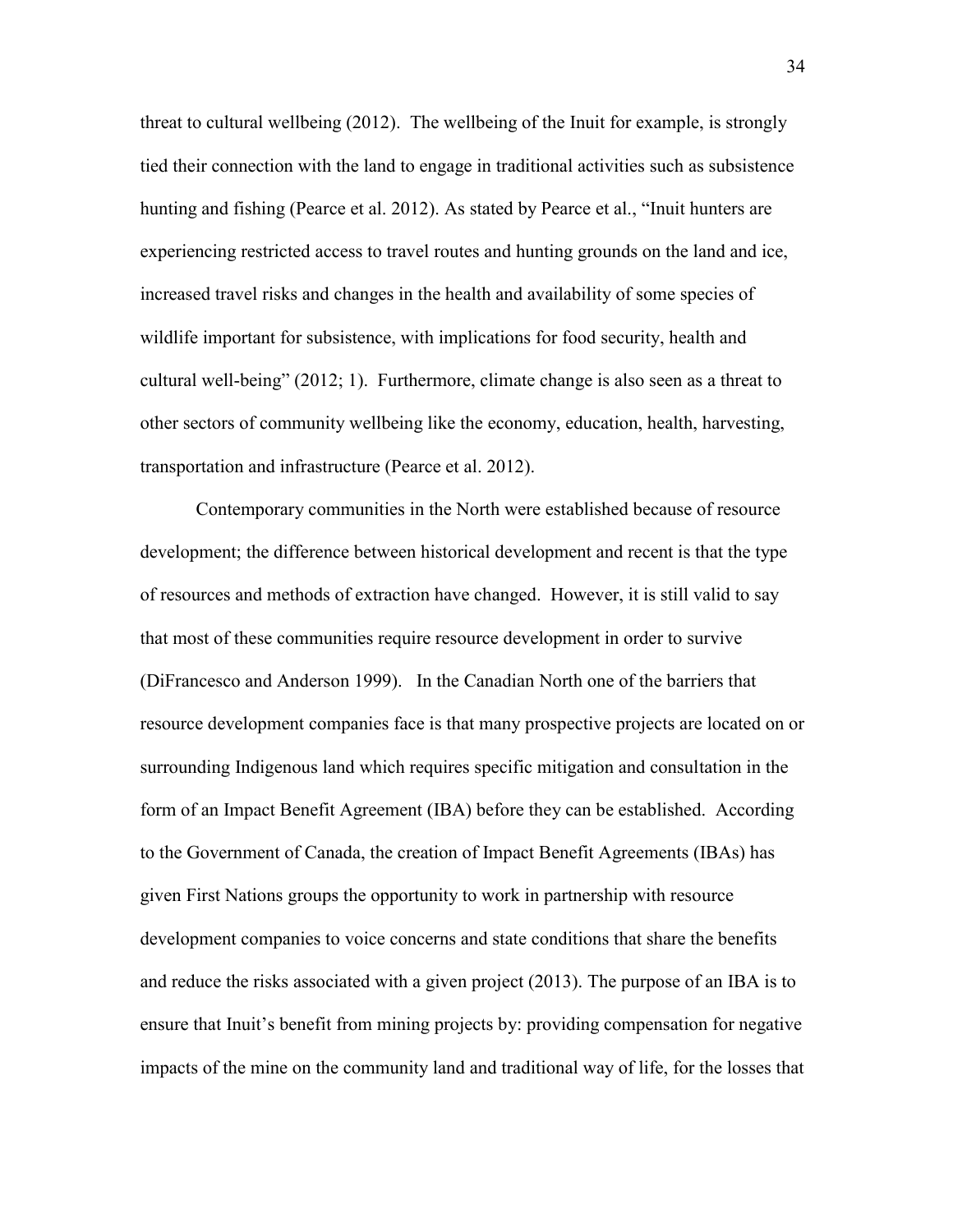cannot be prevented or reduced; building opportunities to identify land that needs to be protected or excluded from mining activity; and providing equitable access to employment, contracting opportunities and training and scholarship opportunities (Knotsch et al. 2010).

Since my study focuses on the State of Alaska and Yukon Territory it is important to understand some of the basic legislation and procedures that are in place in both these regions. Another layer of complexity for development in Yukon Territory is that all projects must seek approval from Yukon Environmental and Socio-economic Assessment Board (YESAB). The purpose of YESAB is "to protect the environment and the social integrity of Yukon, while fostering responsible development in the territory that reflects the values of Yukoners and respects the contributions of First Nations" (2014; 1). Specifically YESAB is "an independent arms-length body, responsible for the assessment responsibilities of Yukon *Environmental and Socioeconomic Assessment Act* (YESAA) legislation and regulations. YESAA was established as a way to protect the environment and socio-economic effects of a proposed project. Under YESAA a project can be allowed to go forward, proceed with terms and conditions, or not be allowed to go forward (YESAB 2014).

The State of Alaska is governed differently than Yukon in many regards but most significantly within natural resource development. There are several issues to understand with Alaska's resource development such as issues related to land ownership, Indigenous rights and the overall impact of resource development on the economy. The Federal Government controls 59% of the land in the state of Alaska. 40% of this land is included in the Federal conservation system, which limits and even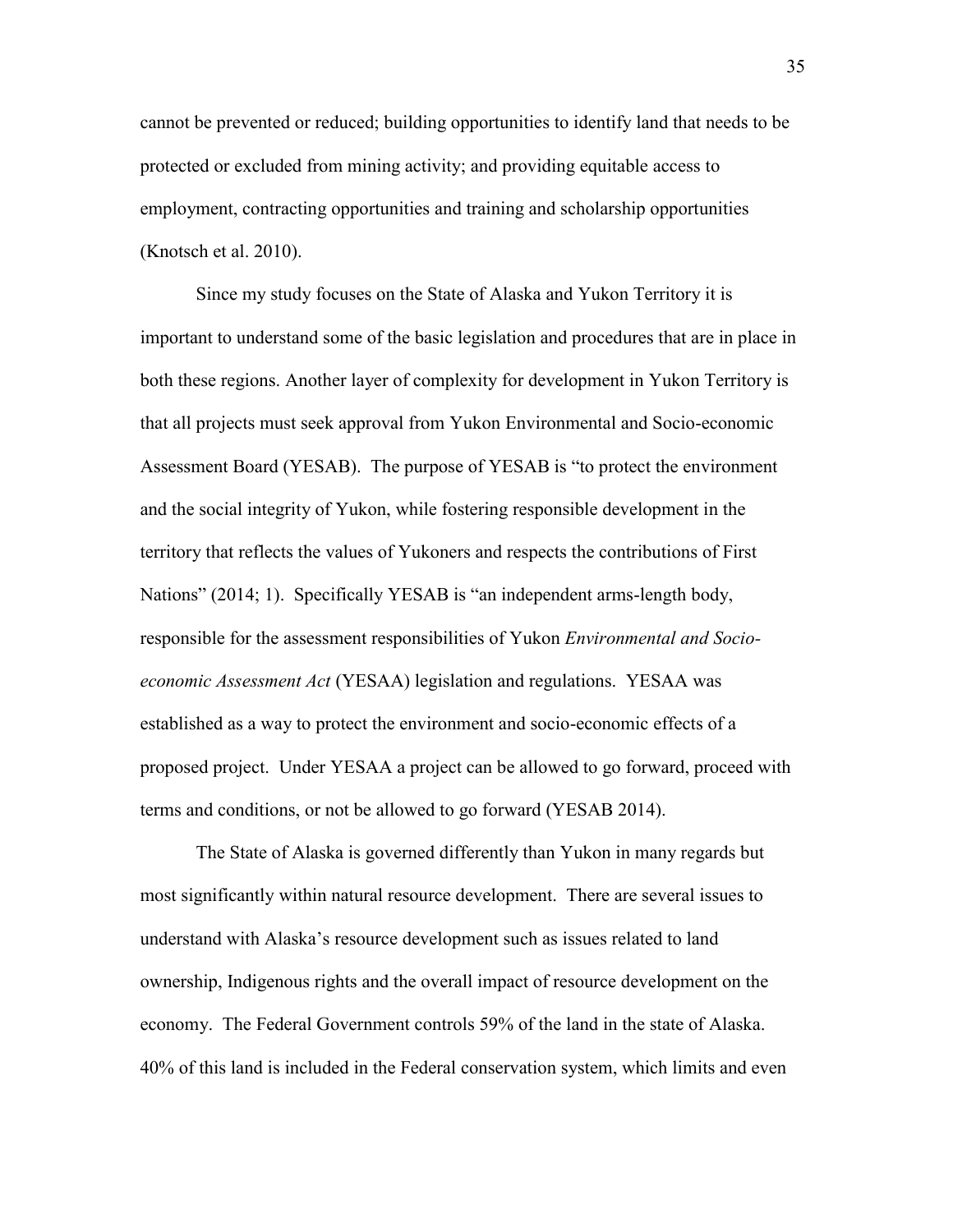forbids resource development in some areas. The State controls 28% or 100 million acres of land, followed by 12% by Native Corporations and 1% by others (Knapp 2012). Over 80 million acres of Federal land in Alaska is set aside for public use with the remaining being controlled by the military and set aside as protected lands (Department of Natural Resources 2000). In order to propose development on federally protected land in Alaska a proposal must go to the U.S. Department of the Interior Bureau of Land Management. Depending on the nature and level of risk of the proposal further assessments might be required before permission is granted (U.S. Department of the Interior Bureau of Land Management 2014). Development on State controlled land goes to the Department of Natural Resources (DNR) in conjunction with the Division of Mining, which assesses proposals (Department of Natural Resources 2013). Since Alaska Native Corporations control 12% of land designated to them through Alaska Native Settlements Claims Act (ANSCA) a proposal for development must go to the corresponding Native Corporation. In fact under section 7 (i) of ANSCA it specifically states that when resources are developed on Alaska Native Corporation Land all of the shareholders must benefit from it (Resource Development Council 2014).

Oil development in Alaska's North Slope has been responsible for tremendous job growth and a relatively stable economy for Alaska (Goldsmith 2011). One of the unique pieces of legislation that has set Alaska apart from other regions in the world is the Alaska Native Settlements Claims Act (ANSCA) of 1971. With the passing of ANSCA over 300 million acres Alaska Native land was given to the US government. In exchange Alaska Natives kept 16% of the land, were given \$462 million and promised a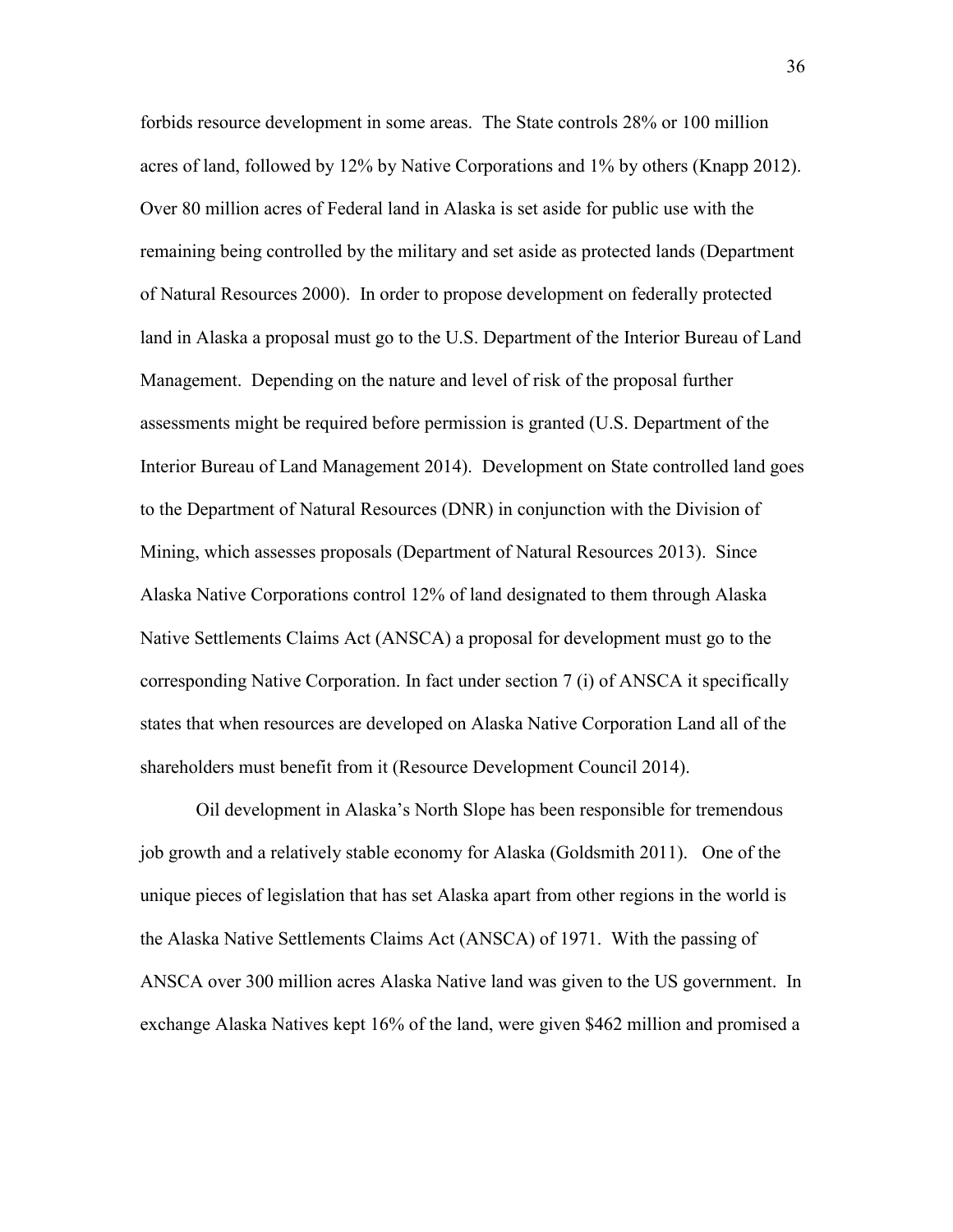2% royalty from resource development. ANSCA created 12 Alaska Native Corporations that are engaged in various enterprises across the State and around the world.

Lastly, it is important to understand that Alaska's economy is highly dependent on one industry, oil. It is often assumed that fishing and tourism make up a majority of economic growth in the form of jobs but according to Scott Goldsmith that is not true. Goldsmith has estimated that half of all the jobs in Alaska can be directly or indirectly attributed to the oil industry. While there are a small number of people employed directly by oil companies there are thousands more that work in construction, oil field services and other related fields (Goldsmith 2011).

There are several flaws in the research on community wellbeing and needs of communities in the Arctic. First is that a majority of research projects are done at national and international scales, which is problematic for rural communities as findings from these large projects are not always translatable in rural settings (Bobbitt, et al. 2005). Second, most of the research on community wellbeing comes from the US, which is not always translatable to the Canadian North (Stedman, et al 2004). Third, research that is conducted in northern communities is not always shared with the community or it is done in a way that is not understood by its residents (Pearce, et al 2012). Fourth, according to Graham and Bonneville, this lack of northern research is directly related to a deficit in the education system of the North (2004), as there is inadequate funding or infrastructure to promote stronger curriculums. Fifth, there is a lack of integration of traditional knowledge in carrying out of research projects, which often creates tension and misunderstanding with Indigenous groups (Denielsen et al. 2010). Sixth, there is little research on the impacts and ramifications of rapid and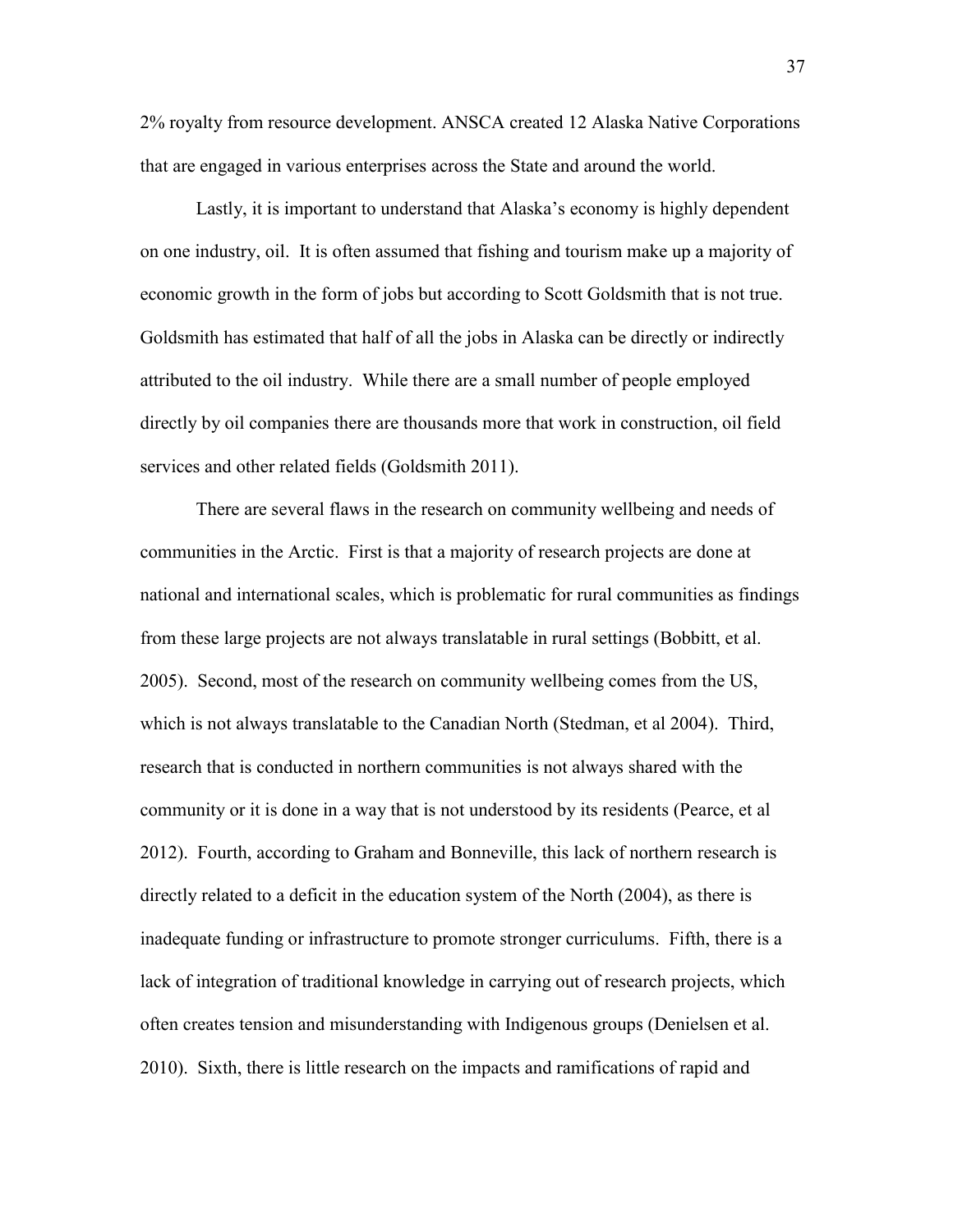immediate economic development (Knotsch, et al 2010) in the North. Finally there remains a gap in the research about the role that government policies have on local ownership, the effects that investment has on social policies and the links between local ownership and community resilience (Varghese et al. 2006). The gaps and flaws in the research are very serious when trying to build the research capacity of communities in the North. However, with the growing interest in the North it is likely that these issues will be addressed over time.

# *Creating a Model of Measuring Community Wellbeing*

A model of measuring community wellbeing is a statistical tool for translating broad community goals into clear, tangible and commonly understood outcomes and for assessing and communicating progress in achieving these goals" (Cox, et al 2010; 72). The goal of a model of measuring community wellbeing is to support "evidence based policy making" and foster "the expansion of citizen engagement" (Cox, et al 2010; 73). Varghese et al., suggest that developing a model for measuring community wellbeing will benefit a community by increasing local ownership of public affairs, such as greater decision-making, a larger capture of material wealth and empowerment over resource management" (2006). One of the difficulties in constructing a model of measuring community wellbeing is that there can be clashes between community residents and outside actors (Taylor 2008). This is especially true when resource development companies want to open a new development site around a northern community. Taylor argues that mainstream measures of wellbeing (employment in mining) may have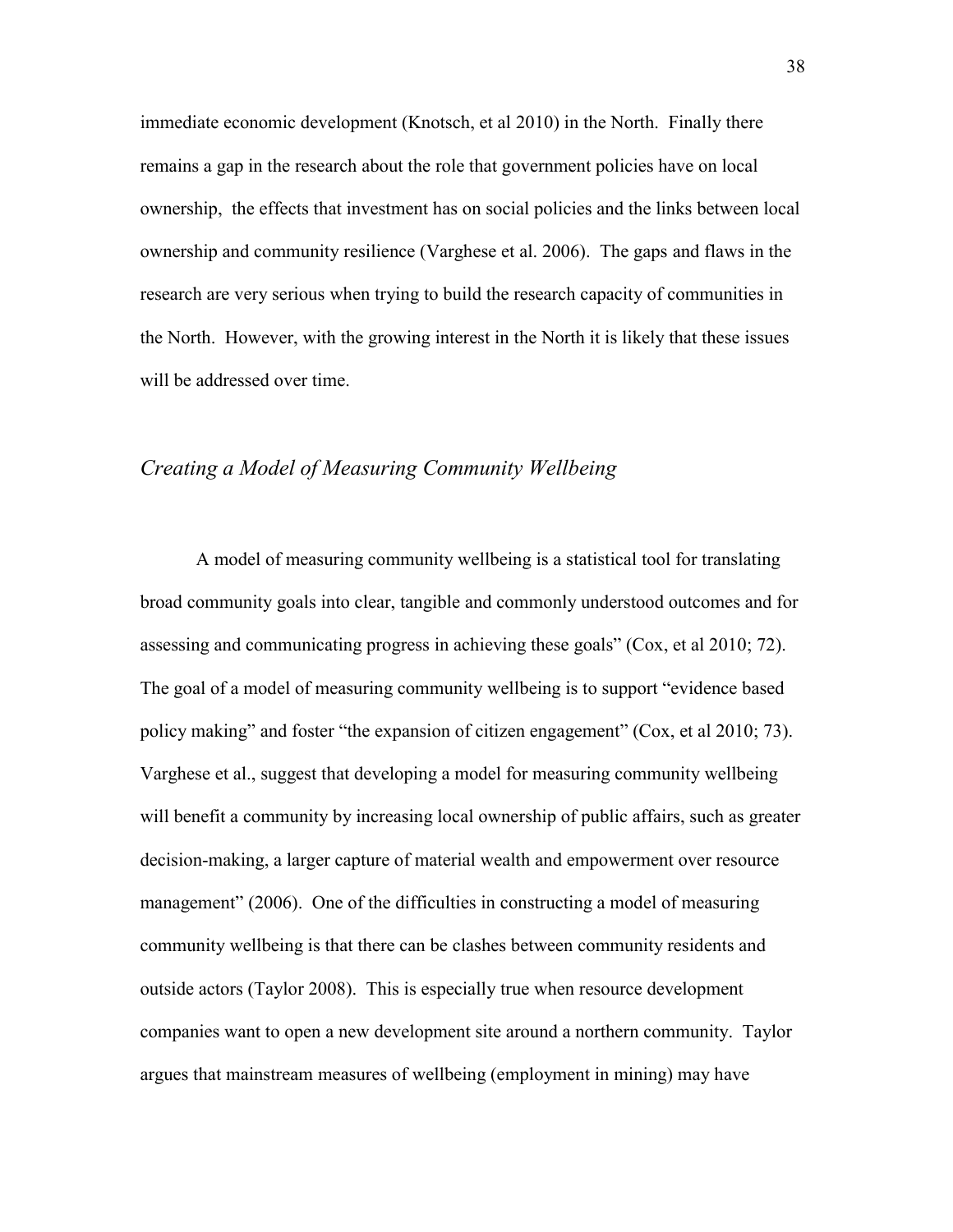negative consequences for an Indigenous measure of wellbeing (carrying on traditional cultural ways) (2008). Moreover, this clash does not always happen between outside investors and the community, it can occur within the community as well (Taylor 2008). For example, businesses such as the chamber of commerce and realtors might want to highlight measures that show a great quality of life while other agencies such as human service providers want to highlight problems in order to emphasize the importance of their services (Bobbitt et al. 2005). These examples show how models of wellbeing can be manipulated to display limited data on aspects of a community and therefore this exemplifies the difficulty in defining community wellbeing. Hooghe and Vanhoutte claim that many researchers argue that the best practice to develop a model of measuring community wellbeing is to first understand the current living and social conditions; then establish measurable and agreed upon indicators that illustrate the reality of the communities (2011).

One way to create a model of measuring community wellbeing that shows a well-rounded and inclusive picture of a community is to develop a framework that evaluates many aspects of a community. Cox et al., state that before establishing a set of community wellbeing indicators it is important that the system includes:

> "Agreement on governance and partnership agreements; adequate and sustainable resources; development of an agreed indicator framework; design and implementation of relevant data collection and analysis strategies; design and implementation of strategies which build capacity and skills in the use of community indicators for citizen engagement, community planning and policy making; fostering effective images between community wellbeing indicators, data and relevant policy making processes; and support for an ongoing research program to test the effectiveness and usefulness of community indicator system and methodologies" (2010; 80).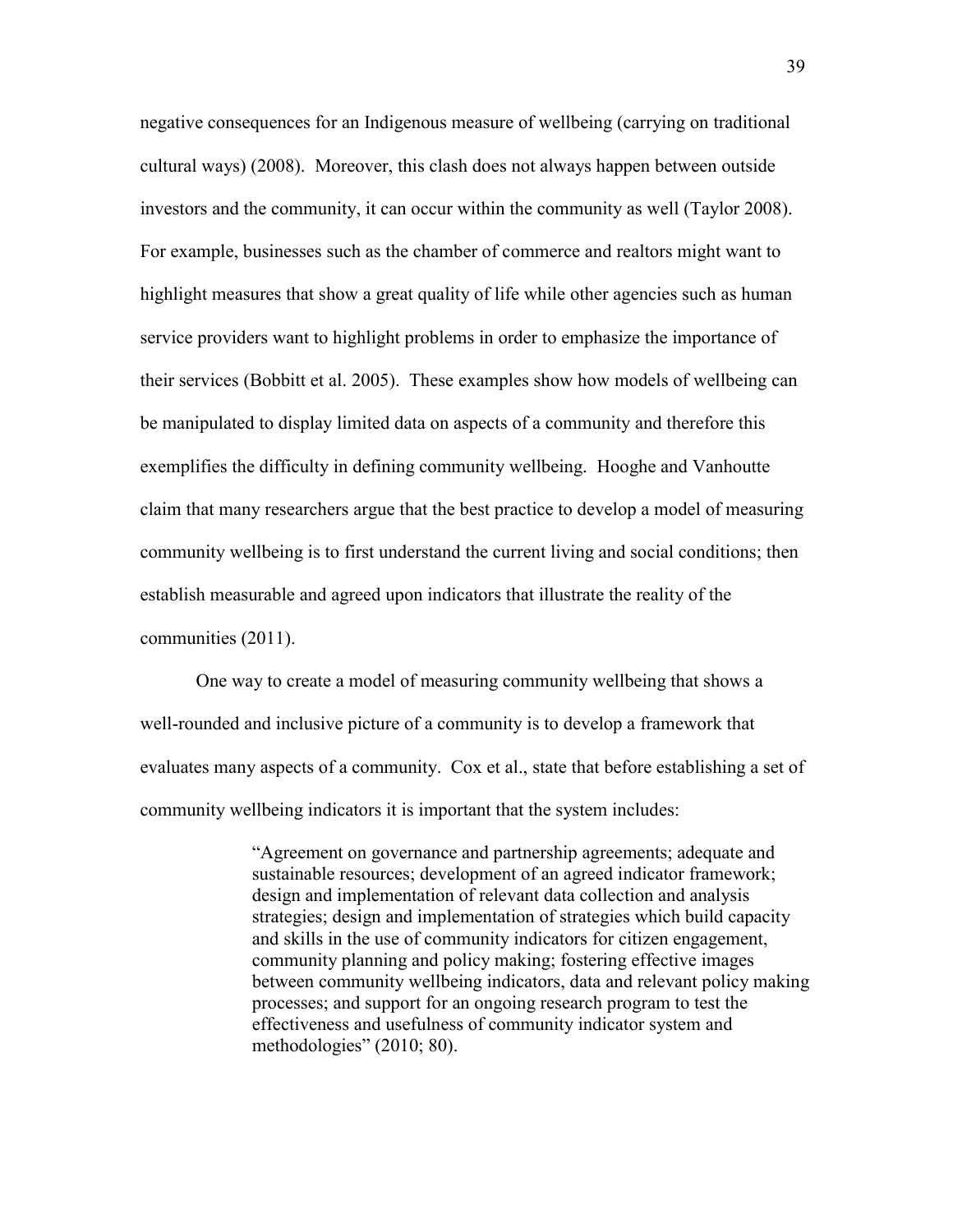In order to decide on a set of indicators for a model of measuring community well-being community members should determine the scope of the index, identify which indicators to include, score the indicators, develop presentations and aggregation of indicators and validate the indicators and conclusions drawn by the index (Bobbitt et al., 2005). Once a list of indicators have been selected it is important to evaluate each of them in order to ensure that they will: contribute logically to the index concept; be understandable and interpretable by the general public; not be identified as a poor indicators by theory; have local data available now and in the future; come from credible sources; have agreement about general director of indicators (e.g., up is good, down is bad for non-descriptive indicators); have the same measurement methodology across site/years; and show variability and frequency adequate to be reflective of change at the local level (Bobbitt et al., 2005).

Another approach in creating an agreed-upon structure is to design a quality-oflife-framework (Parkins et al. 2001). The idea behind the construction of a quality-oflife-framework is that it is seen as an attempt to ease the tensions between subjective and objective measures of wellbeing (Andrews and Withney, 1976; Campbell, 1981; Moum 1988). This approach takes into consideration "religious, economic and cultural principals that include helping those in need or increasing return on investment" (Parkins et al. 2001). There are also several assumptions within this approach that are problematic. One perspective, which comes from economic theory is, "People select the best quality of life for themselves that is commensurate with their resources and their individual desires" (Diener and Suh 1997). While this could be true for a lot of people, it is questionable if this statement holds true in rural communities in the North that have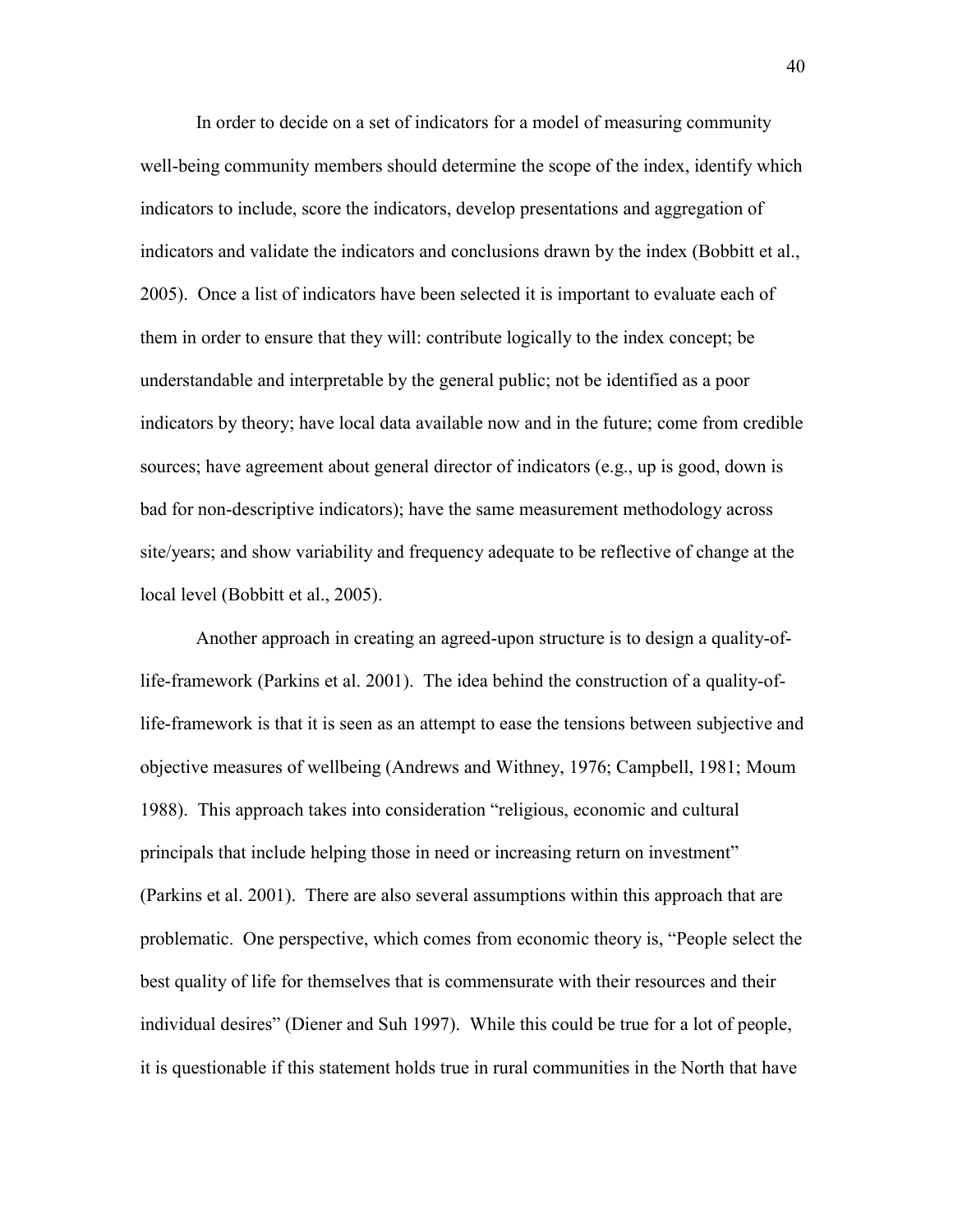limited choices, regardless of their resources to improve their quality of life. The next assumption is, "If a person experiences her life as good or desirable, it is assumed to be so" (Diener et al. 1997; 190). The argument with this contention is that social indicator research has focused on more objective measures of human progress and quality of life research than on more subjective indicators (Parkins, et al., 2001). Moreover, it is important to note that the criteria for selecting indicators for the quality-of-lifeframework are similar to other community well-being indicator principles. Parkins addresses the following criteria for selecting effective indicators: understandability (do we know what the measure is telling us?); relevance (does the measure speak directly to the indicators?); accessibility of data (does the data exist and is it retrievable?); reliability of data (is the source of data trustworthy and scientifically valid?); cost of obtaining data (will the ongoing costs be high or low?); temporal comparability of data (is tracking this data over time meaningful?' sensitivity (how responsive is the measure to change?); and cause and effect (is there a link between the indicator and the underlying causal forces?) (2001).

It is clear that there is no one perfect way to develop a model of measuring community wellbeing. However, there has been enough research to indicate that models of measuring community wellbeing must have a goal, be inclusive and involve the input of residents' in all decisions related to the model.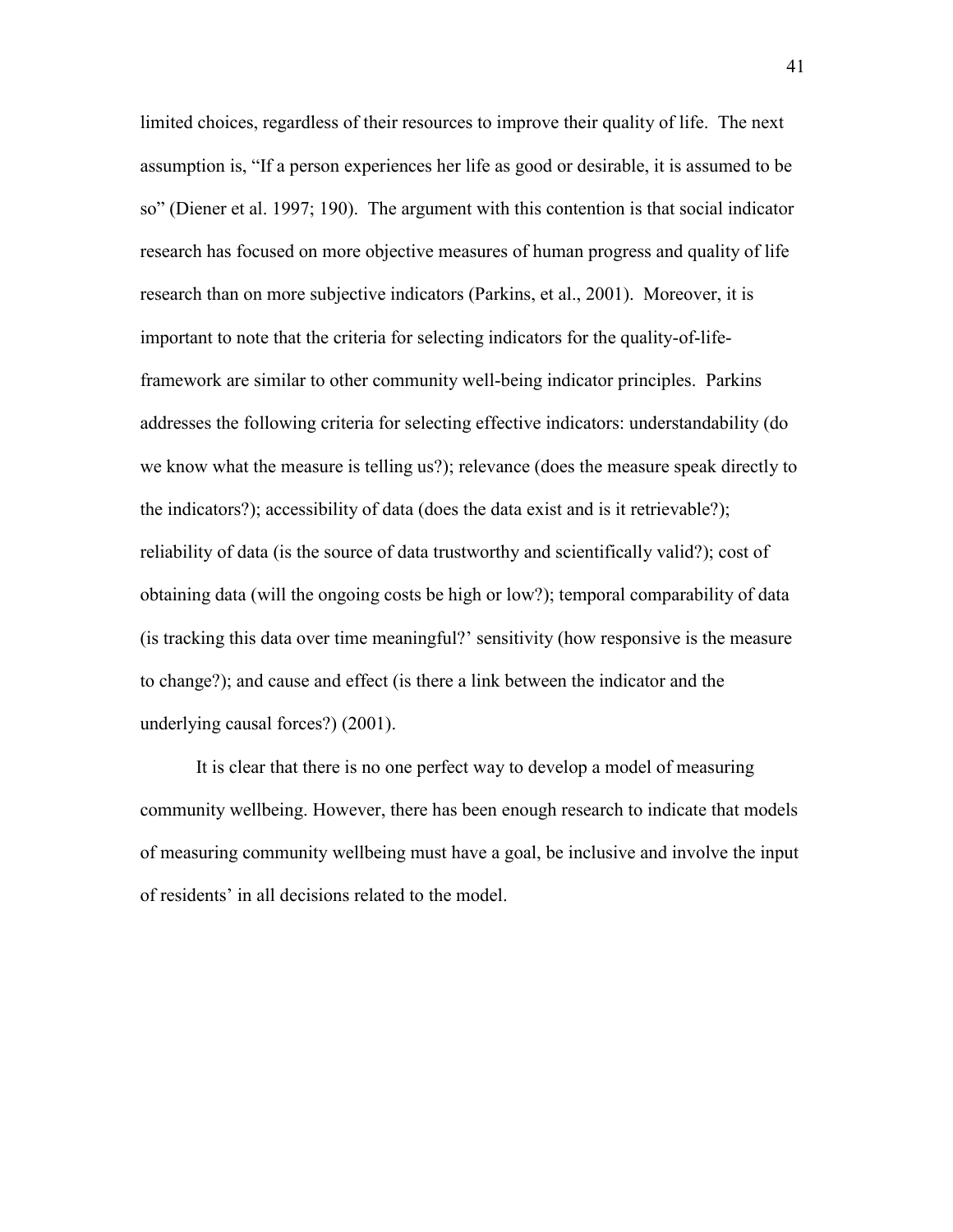### *Observations*

Understanding the current economic and social conditions as well as future goals of a community is vital in constructing a model of wellbeing. Resource development in these communities can bring a lot of economic and social wealth to its residents. The utilization of a process that brings together community members to design a wellbeing model that is inclusive of a wide range of indicators can help build community resiliency as well as promote governance. Having a model of wellbeing in place prior to a resource development project can help in the distribution of benefits as well as mitigate issues that can occur. However, creating a model at any point for a community is beneficial in that it provides an understanding of how the community is doing and how it can prosper. Future research is needed on specific communities in the Canadian north in order to set forward a framework to be shared. This study provides a starting point for a closer examination of models of measuring community wellbeing in the North. It examines the level of local input used in existing models, explores the content of models in Alaska and Yukon and illustrates the views of experts familiar with models of wellbeing in the North.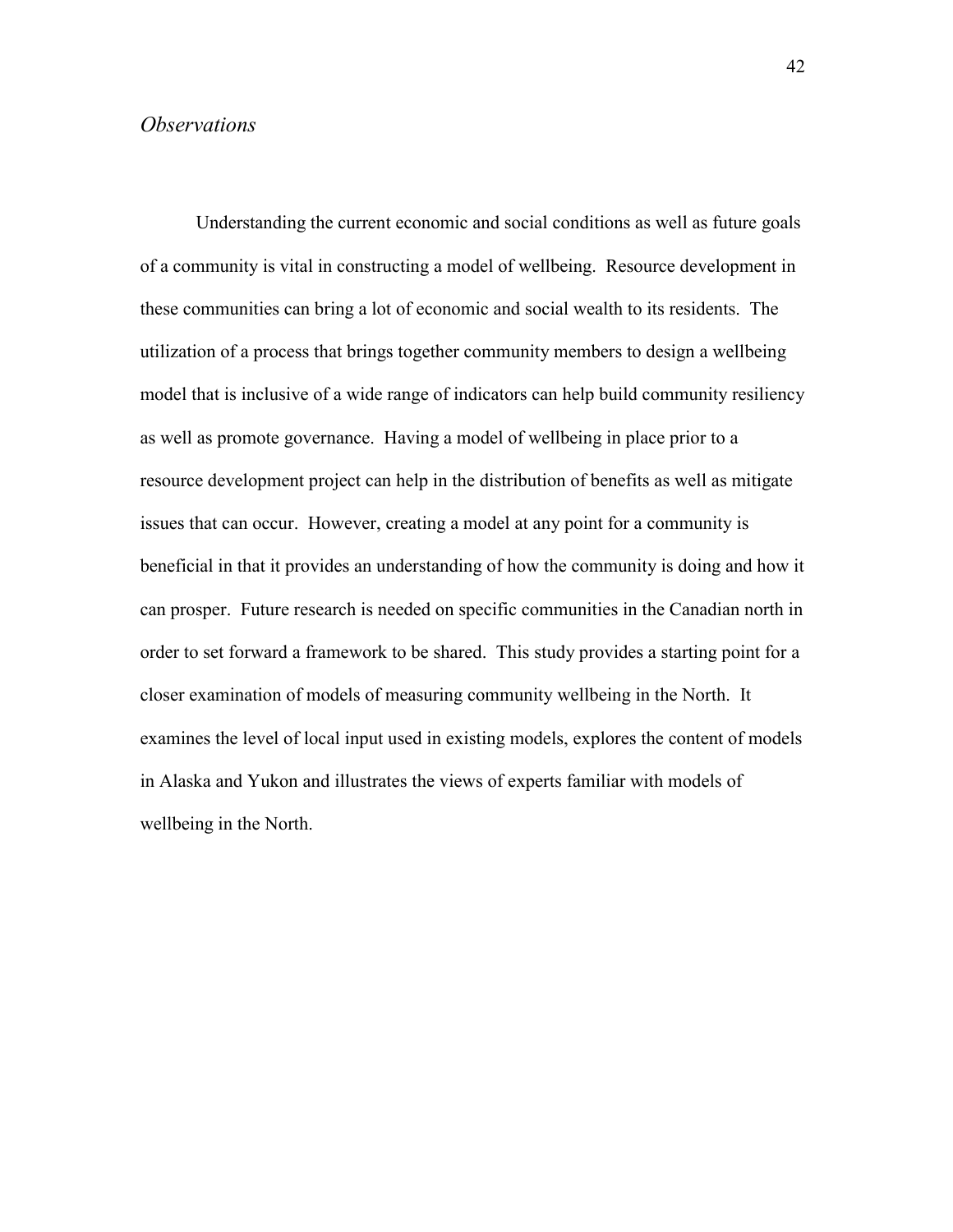# **Chapter Three: Research Methods**

This study has two primary research questions: What are the similarities and difference in models of community wellbeing in Alaska and Yukon? And, to what extent was local input from residents used in the construction of models for measuring community wellbeing? To answer these questions I first had to identify models of measuring community wellbeing in Alaska and Yukon and then seek out information about the amount of local input that was used in the process of constructing these models. It is important to point out that none of these selections are formally titled a "model". I define a model as a published document that describes or details the social impacts of development, policy changes, or initiatives and includes a type of measurement to illustrate current conditions, such as indicators. I then applied an experimental content analysis in order to highlight similarities and differences between the two regions' models. It is necessary to stress that there were limitations to this specific analysis. First, there are an extremely low number of publically available models of measuring community wellbeing in Alaska and Yukon. Due to this limitation it was not possible to find models that are directly comparable between the two regions. Second, a traditional content analysis requires that the objects being compared are similar in many aspects such as word count, community type, geographic location, economic development level and living standard. Despite these limitations this quantitative method yielded interesting results and it should be used in future research when more models become publically available. The last analysis used in-depth semi-

43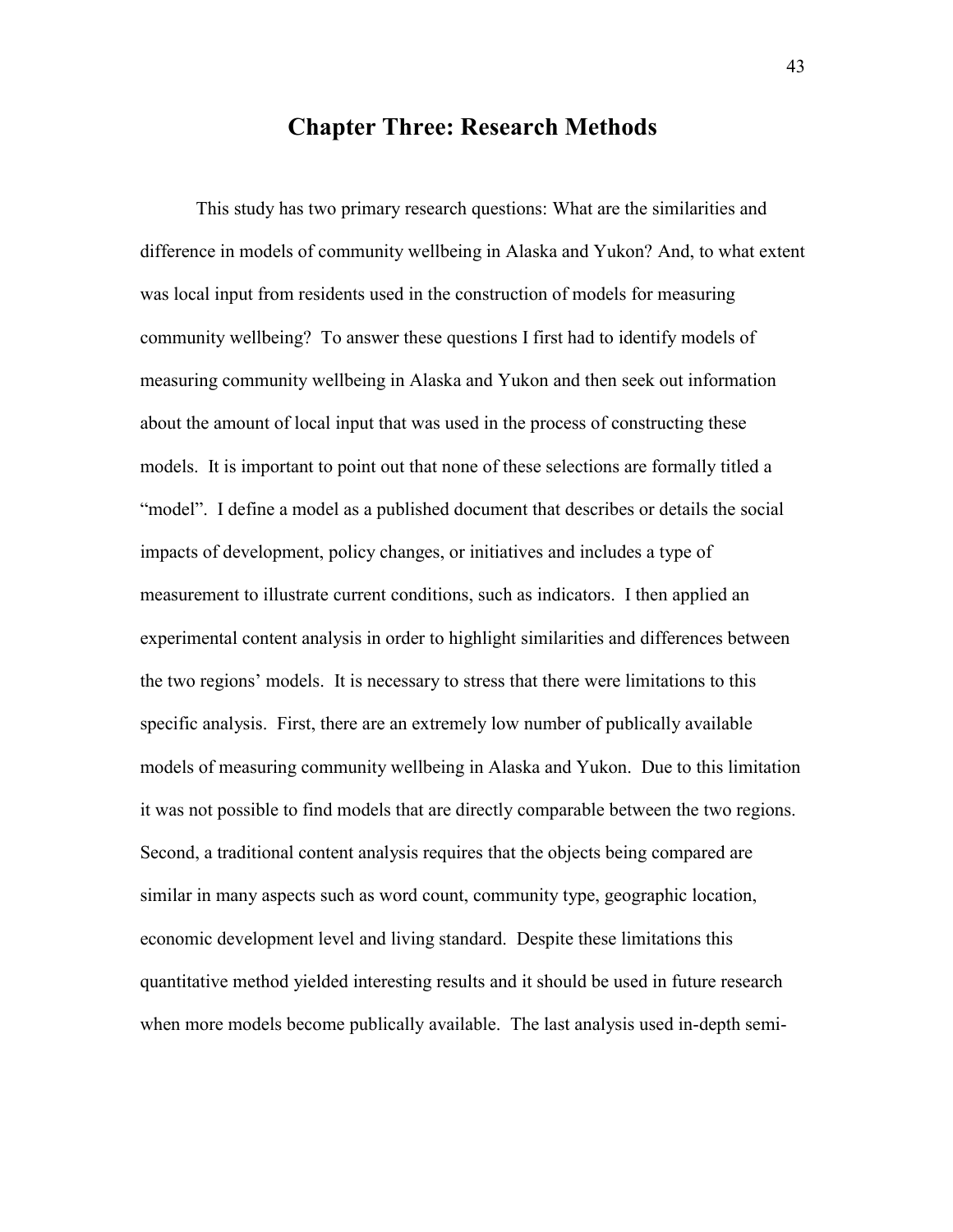structured interviews with experts that have worked with models of measuring community wellbeing.

This study applies a mixed methods approach in order to examine models of measuring community wellbeing. Using a mixed methods research design provides a more holistic and in-depth understanding of the research phenomenon being examined (Grey 2009). The practice of using a mixed-methods research design aligns with what some researchers are calling a "third methodological movement" that puts focus on the quality of knowing rather than the "right" method (Reson and Torbert 2001; Tashakkori and Teddlie 2003). This study is unique because of the combination of research approaches and because no other project similar to this has been done in the North. The findings from this study have provided an illustrated account of the complexity of the notion of community wellbeing while focusing on a critical analysis of models for measuring community wellbeing.

### *Research Design and Data Collection*

The first part of my study involved an examination of the level of local input that was used in the construction of each model for measuring community wellbeing. I started with an investigation of each of the models, six in total, three from Alaska and three from Yukon, where I explored the level of community engagement that was used in the construction of the models.

The second part was an experimental content (quantitative) analysis of each of the models. This analysis does have limitations, however because this study is the first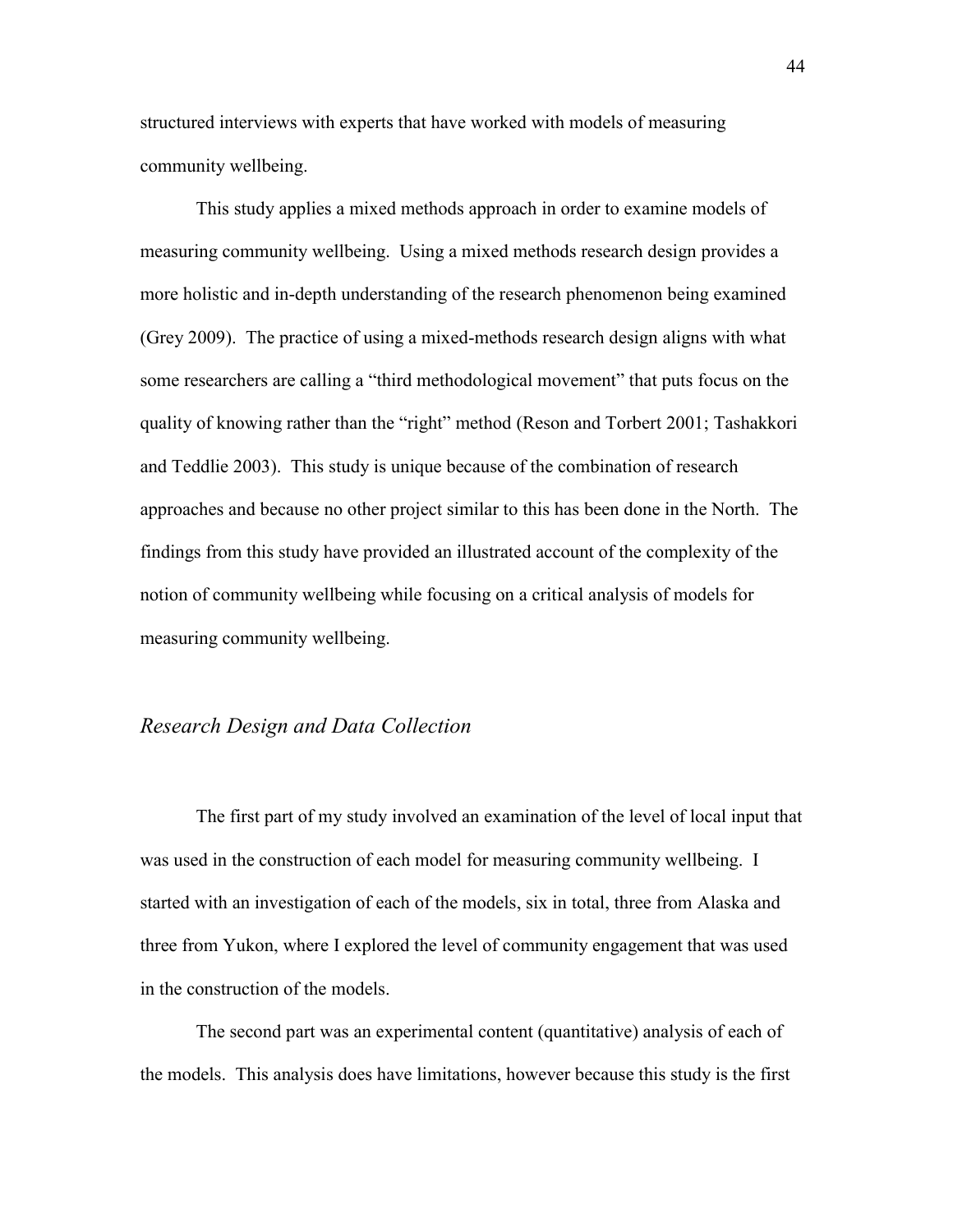of its kind to compare models of measuring wellbeing across regions it was included as it is a framework for future research. According to Grey, "content analysis involves the making of inferences about data (usually text) by systematically and objectively identifying special characteristics (classes or categories) within them. Carrying out a quantitative content analysis involves looking over the data (i.e. models) to discover themes (Silverman 2011). Those themes can then be grouped into larger units i.e. categories. The construction of themes and categories allowed me to point out similarities and differences between models of measuring community wellbeing in Alaska and Yukon. I used the themes from the quantitative analysis to direct the last part of my (qualitative) investigation, which were in-depth interviews with people familiar with notions and models of measuring community wellbeing (Grey 2009).

For the third piece of my study, I also applied a content analysis to the interview transcripts but with a qualitative approach. According to Wilkinson, "content analysis simply entails inspection of the data for recurrent instances of some kind" (2013). Data collection of qualitative content analyses can include semi-structured interviews, field observations, or document analysis (Grey 2009). I carried out eight in-depth interviews with people familiar with notions of community wellbeing in Alaska and Yukon. I used a criterion sampling strategy to select the people to be interviewed; they had to be people who have first hand experience with the notion and or models of measuring community wellbeing in Alaska or Yukon (Creswell 2013). Once the interviews were complete I transcribed them and began the process of "open coding". According to Strauss and Corbin "open coding is defined as the naming and categorizing of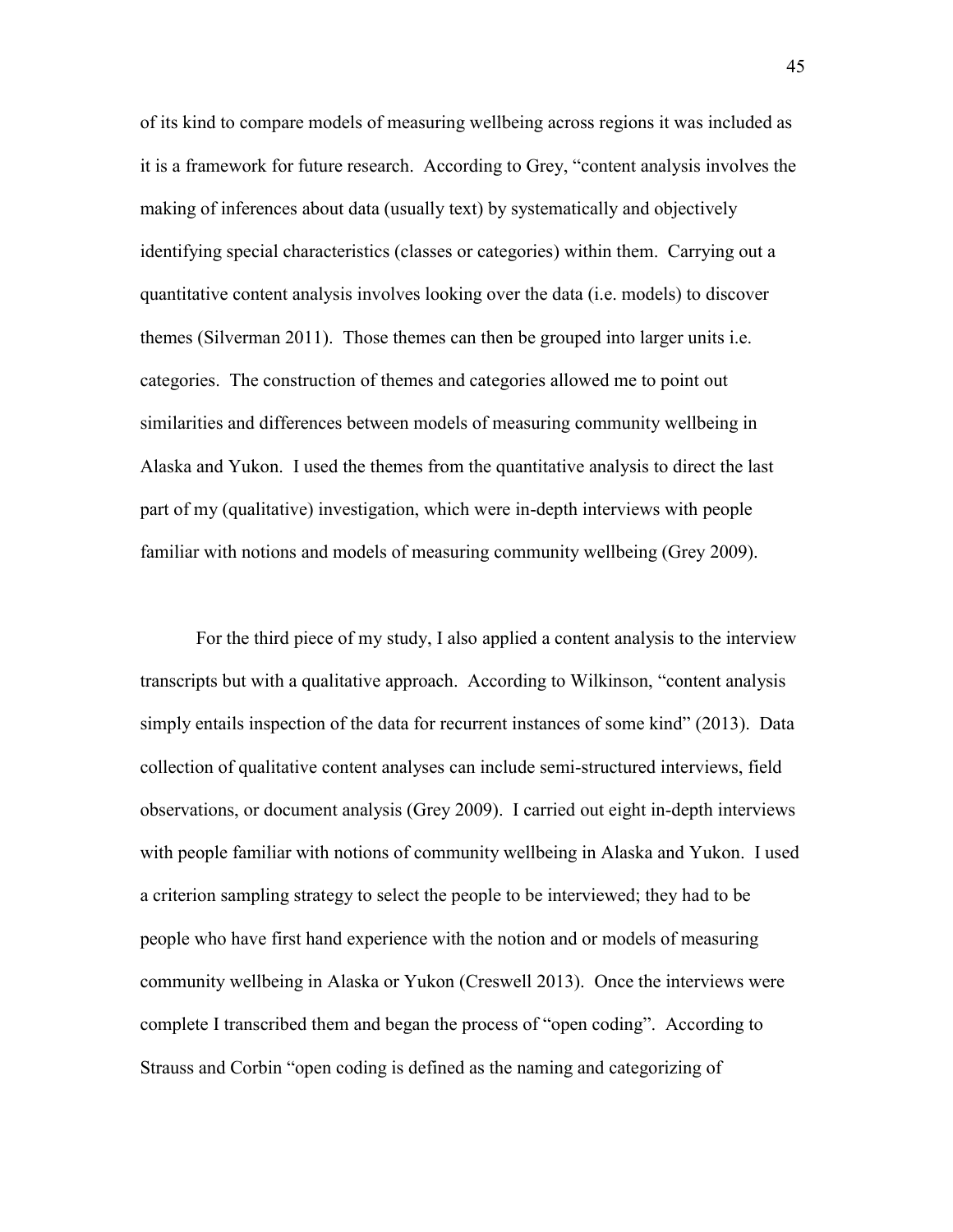phenomena through close examination of the data." (1998; 62) More specifically, according to Grey, "two analytical procedures are involved in the open coding process: the making of comparisons and the asking of questions, both of which help towards the labeling of phenomena in terms of concepts or categories" (2009; 331). Combining a quantitative and qualitative research approach allowed me to explore the similarities and differences between models of measuring community wellbeing and help understand its complex nature. Furthermore, starting with quantitative analysis help me develop interview questions to get a more in-depth perspective from people familiar with community wellbeing. It was important for me to develop a roadmap for my interview collection in order to be able to answer my research questions (Kvale and Brinkmmann 2009). Combining the themes from the quantitative and qualitative research approaches allowed me to see the similarities drawn out from both methods.

# *Ethical considerations*

Since the third piece of my study involved human subjects I was required to seek approval from the Lakehead University Research Ethics Board. In May of 2014, I was granted approval and was able to begin the process of recruiting participants for my study (Appendix A). Interviews were carried out from May to October of 2014. As part of my recruitment strategy I gave potential participants an information letter (Appendix B) that outlined the aim of my project, how their participation would benefit the study and stated that their participation would be anonymous and confidential. After an agreed upon time was arranged I handed the participant a consent form (Appendix C).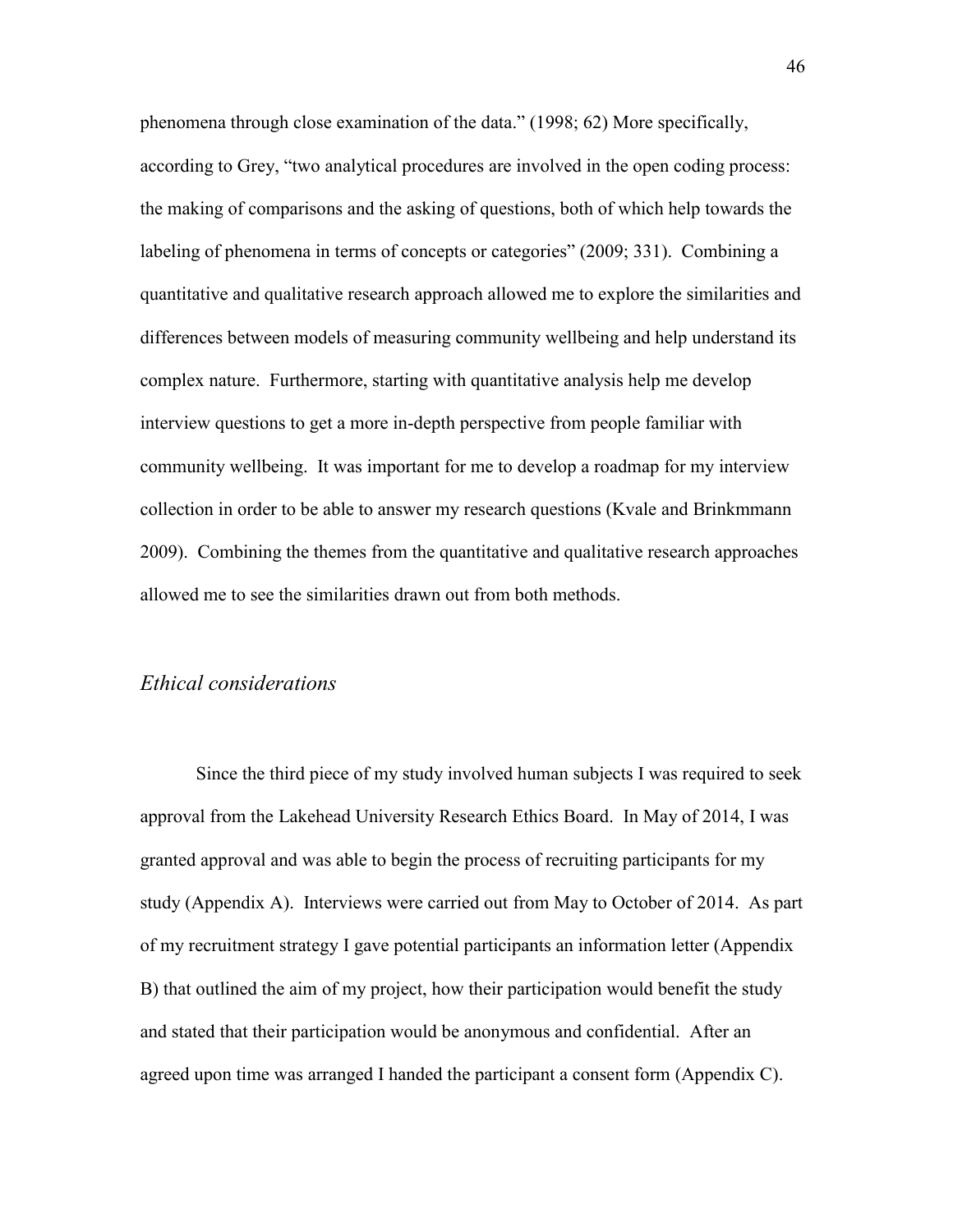The consent form explained that there was no known risk to participating in the study, responses would be anonymous and confidential and that all files related to the interview would be securely stored. Participants were required to sign to consent to the study as well as to having the interview audio recorded. If they did not wish to have the interview recorded I would have only taken notes but no one was opposed to this.

Confidentially was ensured by removing all identifying information from the transcriptions and keeping the consent forms and audio recordings in separate and secured files. Anonymity was protected by assigning a number to each responded and giving them a pseudonym. Table 1 provides a breakdown of the respondents to the survey, their pseudonym, gender, region of study and occupational background. Current location of residents was not recorded to ensure anonymity and to protect the respondents from any controversial comments or statements.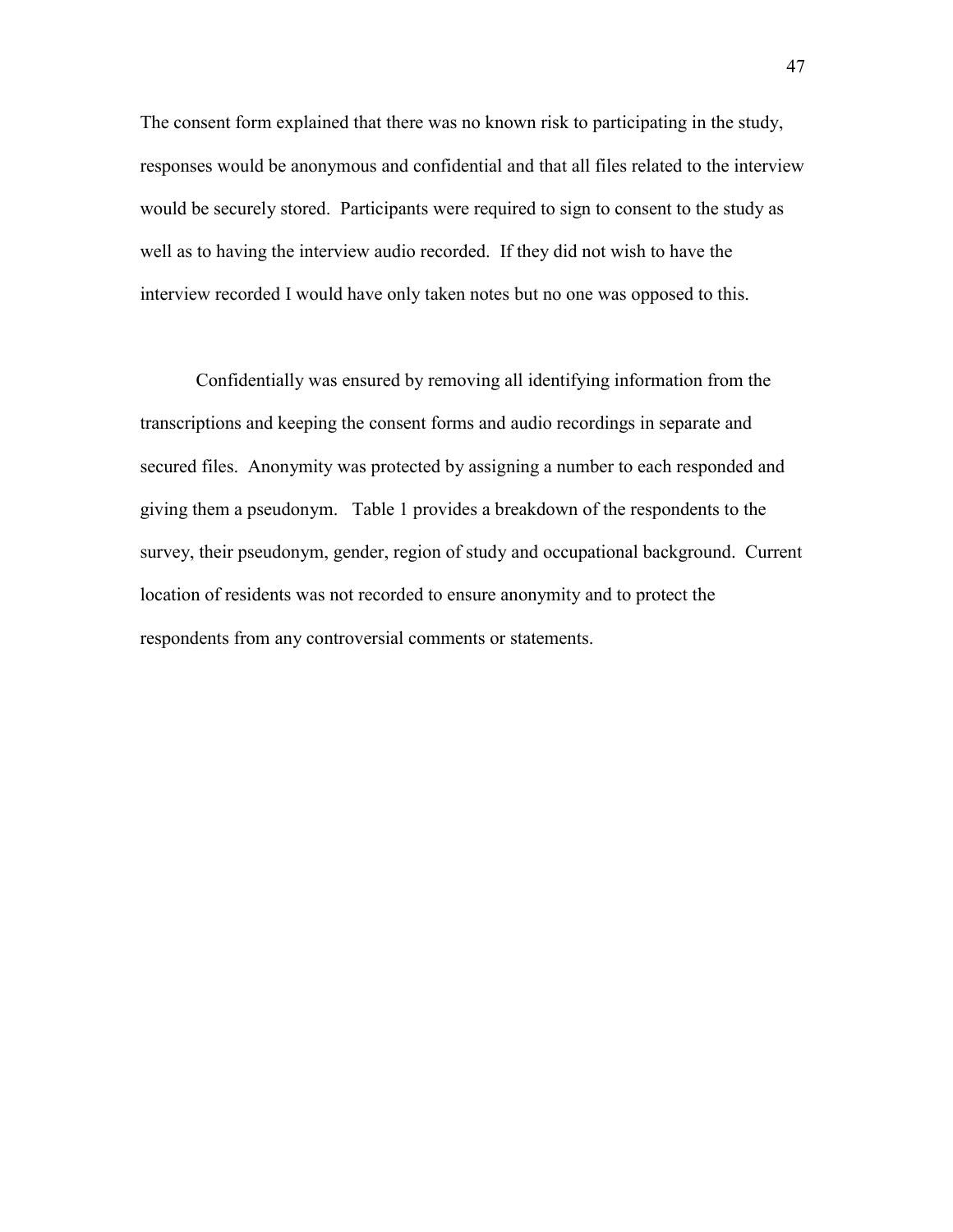# Table 1. Interview Respondents

| Pseudonym      | Gender | <b>Region of Study</b> | <b>Occupational background</b>             |
|----------------|--------|------------------------|--------------------------------------------|
| John           | Male   | Alaska                 | <b>Environmental Anthropologist</b>        |
| <b>Patsy</b>   | Female | Alaska                 | Biologist                                  |
| <b>Estelle</b> | Female | Alaska                 | Economist                                  |
| Rose           | Female | Yukon                  | <b>Community Capacity</b><br>Consultant    |
| <b>Dennis</b>  | Male   | Alaska                 | <b>Resource Development</b><br>Consultant  |
| <b>Betty</b>   | Female | Alaska                 | Anthropologist                             |
| <b>Eddie</b>   | Female | Yukon                  | <b>Community Development</b><br>Specialist |
| <b>Dorothy</b> | Female | Alaska                 | Educator                                   |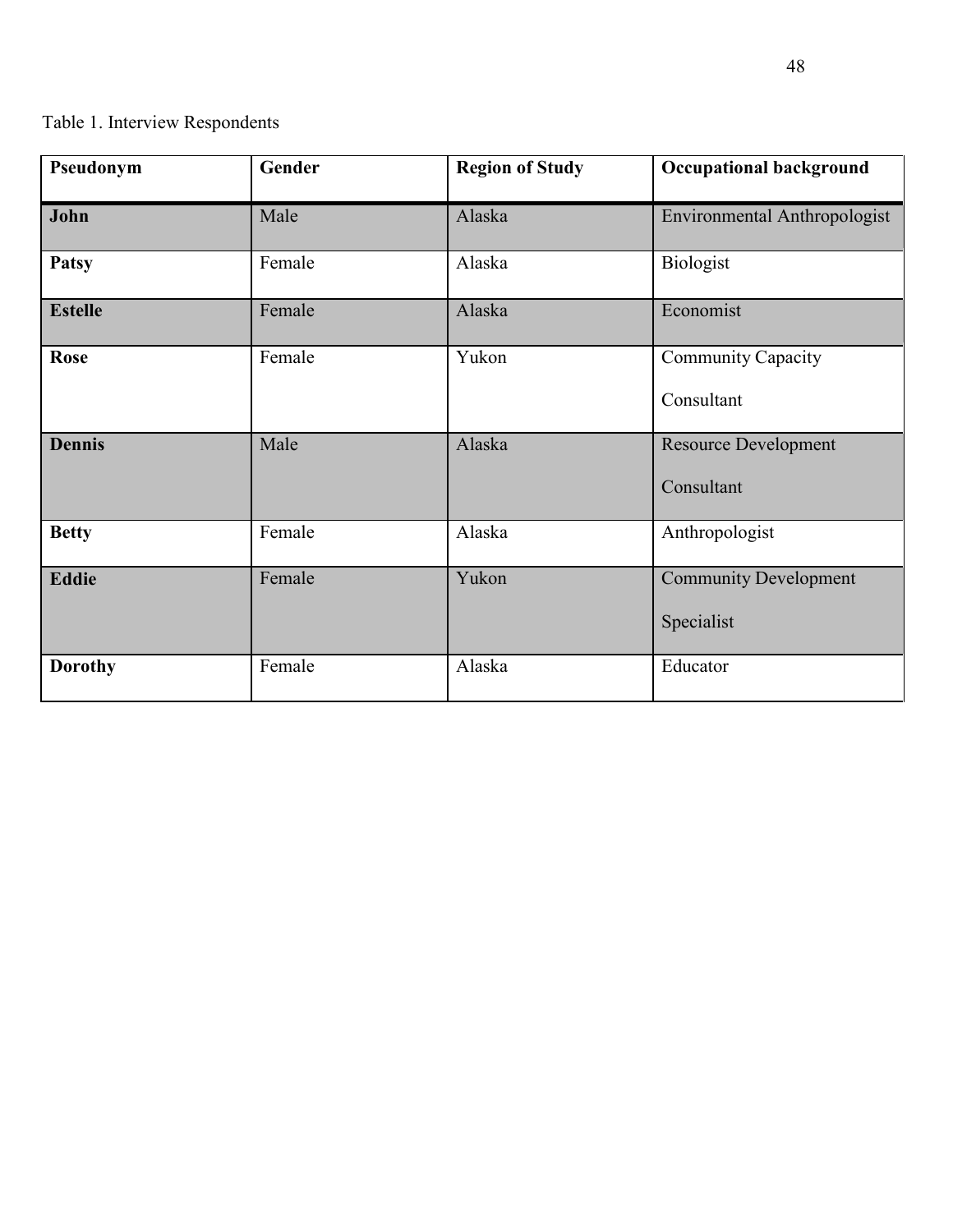The first group of participants was recruited at the International Congress of Arctic Social Sciences (ICASS) VII that was held at the University of Northern British Columbia in Prince George British Columbia from May 22-26<sup>th</sup> 2014. I attended this conference and was selected to give a poster presentation about this study. Being at the conference gave me an opportunity to engage with academics and researchers who were or had investigating similar research topics. As I engaged with people in discussions I would talk about my study and if they were someone who had worked with notions of wellbeing of models of measuring community wellbeing then I would ask them to participate. This worked extremely well and a total of five participants were identified and interviewed. During my first round of Interviews at ICASS a number of my participants mentioned other academics, researchers and concerned community members in Alaska and Yukon that might be interested in this study, this is referred to as snowball sampling. I asked my participant, who mentioned other potential participants; if they would introduce me in order to assist in my recruitment for more interviews. This worked really well to establish first contact and assess if the participant was interested and if they fit my criteria. However, due to the summer months being a time when people are out of their offices either spending time on vacation, conducting research or other various outdoor activities it was difficult to get participants to commit to a time for an interview. My recruitment calendar was extended months beyond my original deadline but in the end the diversity of backgrounds of the participants who I did interview provided me with a lot of insight and a rich source of data. Due to two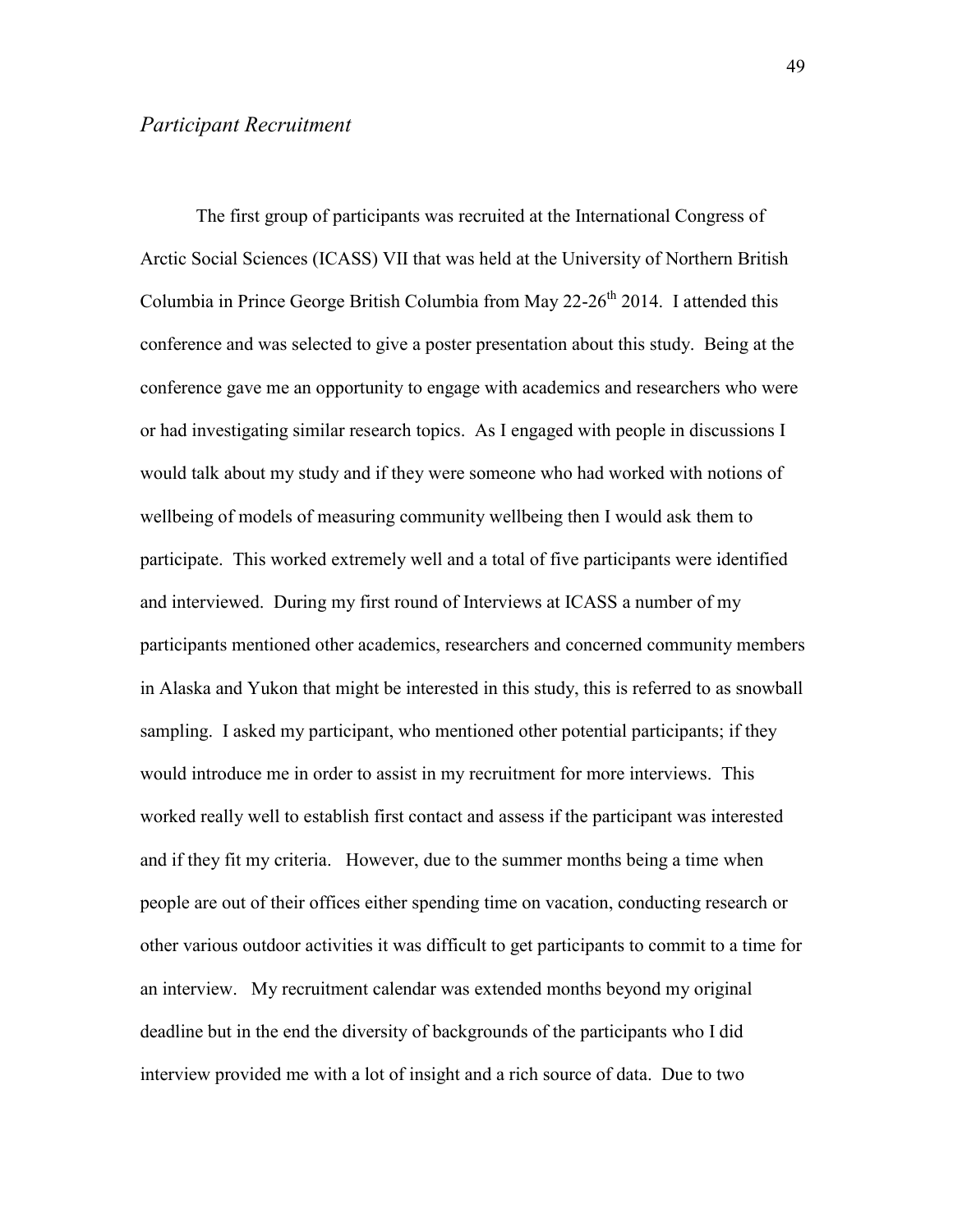technological failures with the audio recorder two of the interviews were not recorded, however I took detailed notes as well as followed up via email with the two respondents to clarify some responses. Since all of the interviews were done in private settings, either meeting rooms or offices, there was no disruption from noise or interruptions.

# *Data analysis*

I identified models by searching for various reports or initiatives that included an analysis of impacts by a particular development, strategy or plan. Several of the experts I interviewed suggest that I include the "Live. Work. Play", "Shareholder Employment at Red Dog Mine" and "Destination 2020" efforts in this study. Table 2 includes the name of the project, region where it is located, the organization responsible for its development, the type of indicators (subjective or objective) and the website or location where I accessed these models. I used Microsoft Excel to organize my data and carryout my content analysis.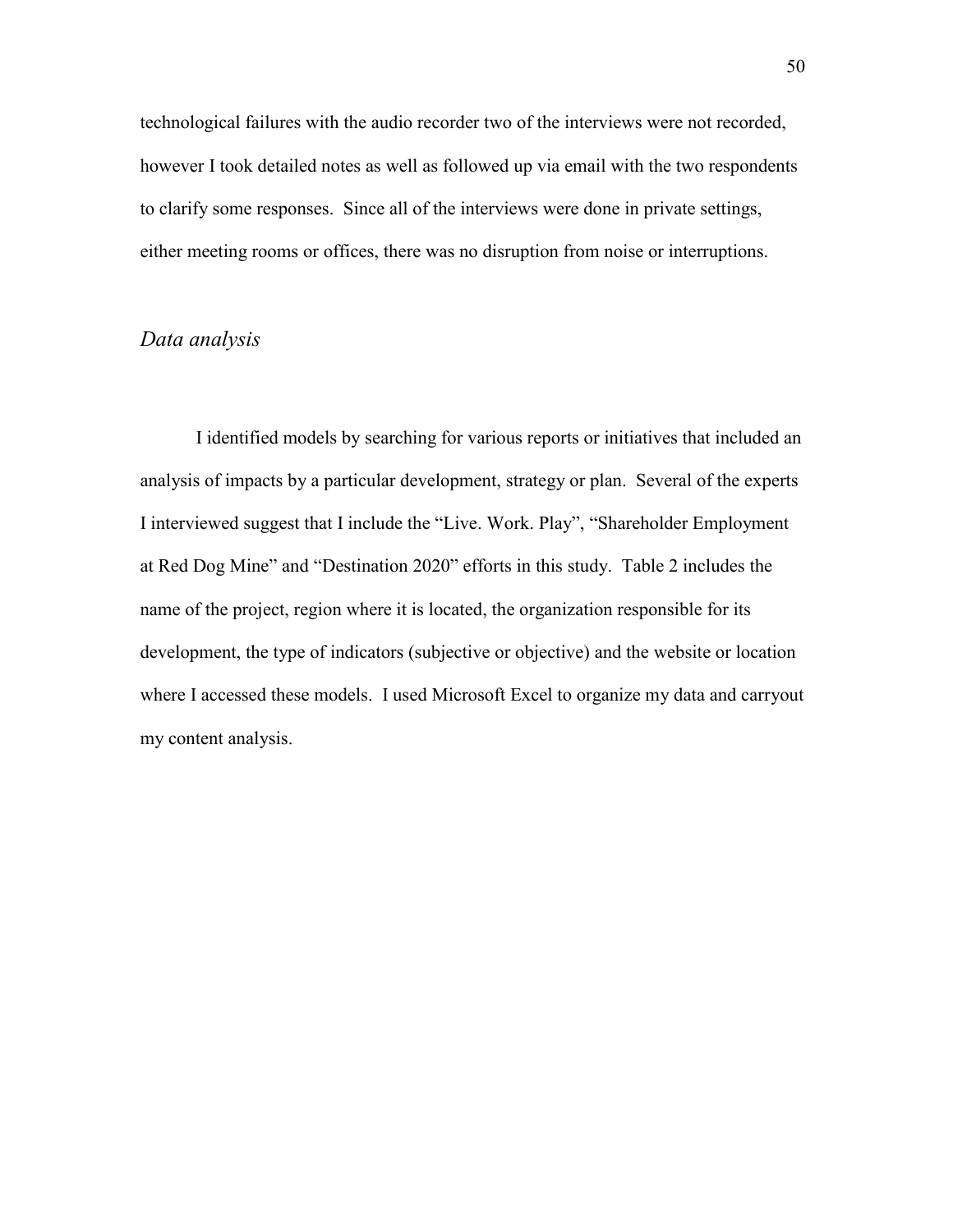| <b>Name</b>             | <b>Region</b>          | Organization              | <b>Indicators</b> | Location                                        |
|-------------------------|------------------------|---------------------------|-------------------|-------------------------------------------------|
| <b>Eagle Gold</b>       | Central Yukon          | Victoria Gold             | Subjective &      | http://www.yesab.tzo.com/wfm/lamps/yesab/       |
| Project                 |                        | Corp.                     | Objective         | lampslaunch.jsp;jsessionid=                     |
|                         |                        |                           |                   | D6FC3D7EE1E1F3F782B13F82A8C0A5D9;               |
|                         |                        |                           |                   | time=1416599779317 (Project # 2010-0267)        |
| <b>Yukon Social</b>     | <b>Yukon Territory</b> | Government of             | Subjective &      | http://www.abetteryukon.ca/files/               |
| <b>Inclusion</b> and    |                        | Yukon.                    | Objective         | social inclusion strategy.pdf                   |
| <b>Poverty</b>          |                        | Department of             |                   |                                                 |
| Reduction               |                        | Health and Social         |                   |                                                 |
| <b>Strategy</b>         |                        | Services                  |                   |                                                 |
| <b>Community</b>        | Canada - focus         | <b>Aboriginal Affairs</b> | Objective         | https://www.aadnc-aandc.gc.ca/DAM/DAM-INTER-HQ- |
| <b>Wellbeing Index</b>  | on Yukon               | and Northern              |                   | AI/STAGING/texte-                               |
|                         | findings for this      | Development               |                   | text/rs_pubs_cwb_mwbfnnac_1343833917297_eng.pdf |
|                         | study.                 | Canada                    |                   |                                                 |
|                         |                        |                           |                   |                                                 |
| <b>Shareholder</b>      | North West             | Institute of Social       | Objective         | http://www.iser.uaa.alaska.edu/Publications/    |
| <b>Employment at</b>    | Arctic Borough,        | and Economic              |                   | 2012 04-reddogworkingpaper2012-2.pdf            |
| <b>Red Dog Mine</b>     | Alaska                 | Research                  |                   |                                                 |
| Live. Work. Play.       | Municipality of        | Anchorage                 | Objective         | http://www.aedcweb.com/phocadownload/           |
|                         | Anchorage              | Economic                  |                   | 2014 lwp metrics from adn.pdf                   |
|                         |                        | Development               |                   |                                                 |
|                         |                        | Corporation               |                   |                                                 |
| <b>Destination 2020</b> | Municipality of        | Anchorage School          | Objective         | http://www.asdk12.org/forms/uploads/            |
|                         | Anchorage              | District                  |                   | Destination2020 Overview.pdf                    |

Table 2. Models of Measuring Community Wellbeing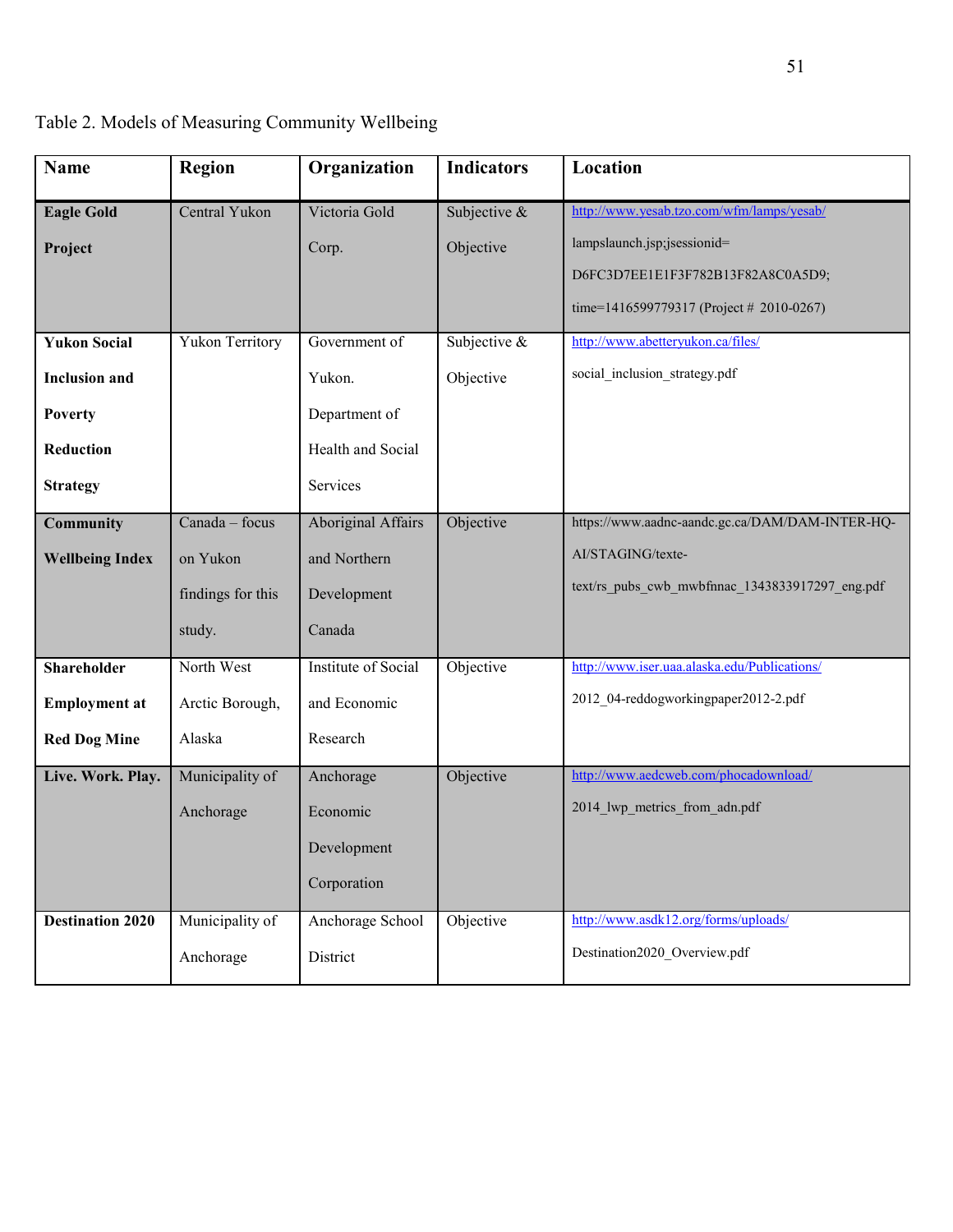The first step in my analysis was to investigate the degree to which residents' input was used in the construction of each model. To assess this, I reviewed all publically available documents about each model to see if there was mention about stakeholder engagement. In the summary of each of the models I document what the level of stakeholder engagement was and outline it in the project description in chapter four. It is possible that not all of the methods used in the construction of these models were made publically available, which is a limitation of this part of the analysis.

The second part of my analysis was a quantitative investigation of models of measuring community wellbeing. I started by identifying keywords from the literature review that were related to notions and measurement of community wellbeing. It is necessary to stress that there were limitations to this specific analysis. Not all of the models had the same word count, when running a keyword search and comparing it from one model to the next it is necessary to have a similar word count in order to be comparable. Despite this limitation this quantitative method yielded interesting results. However, future research that is able to identify models with equivalent word counts should use a similar approach to categorize similarities and differences. A total of 57 keywords (Appendix E) were identified from the literature. I then began the process of identifying the number of times each keyword appeared within each model of community wellbeing. Once the totals were added up I then began the process of condensing the keywords into categories or themes. The themes include: Culture, Community Wellbeing, Aboriginal Peoples, Research, Health, Community Services, Education, Employment, Natural Resources, Sustainability & Resiliency, Social Ills and Community and Government Strategies. After these codes were established I went back

52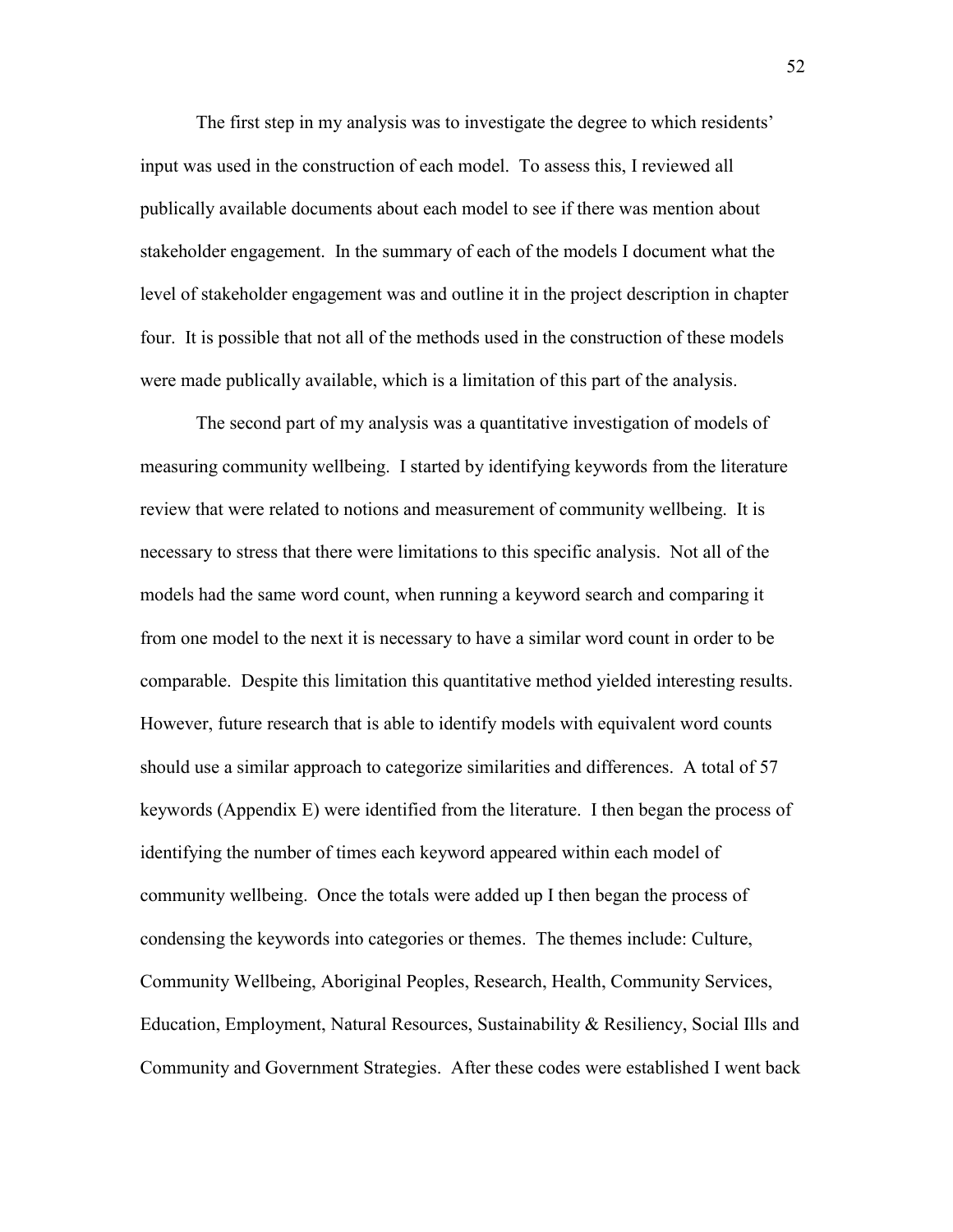to the models and created a frequency chart (Table 3), documenting the number of times the keywords were mentioned within each category.

To analyze the data from my interviews, I first took the transcribed interviews and organized the data, as recommended by Stringer (2013). All of the transcribed interviews were kept in separate Word documents; they were then imported into Nvivo software for analysis. The next step in this analysis was to read and write notes from each of the transcribed interviews; this is seen as an important first step before breaking the interviews into pieces (Agar 1980). The following step, which is similar to the first step in my quantitative analysis, was to form codes. According to Creswell it is at this stage "the researchers build detailed descriptions, develop themes or dimensions and provide an interpretation in light of their own views or views of perspectives in the literature" (2013). I developed a total of seven themes from the interviews that provide a greater understanding of notions of community wellbeing and perspectives on models of measuring community wellbeing. Those themes are Understanding Notions of Community Wellbeing, Indicators to Measure Community Wellbeing, Social Ills, Culture, Aboriginal People, Education and Employment.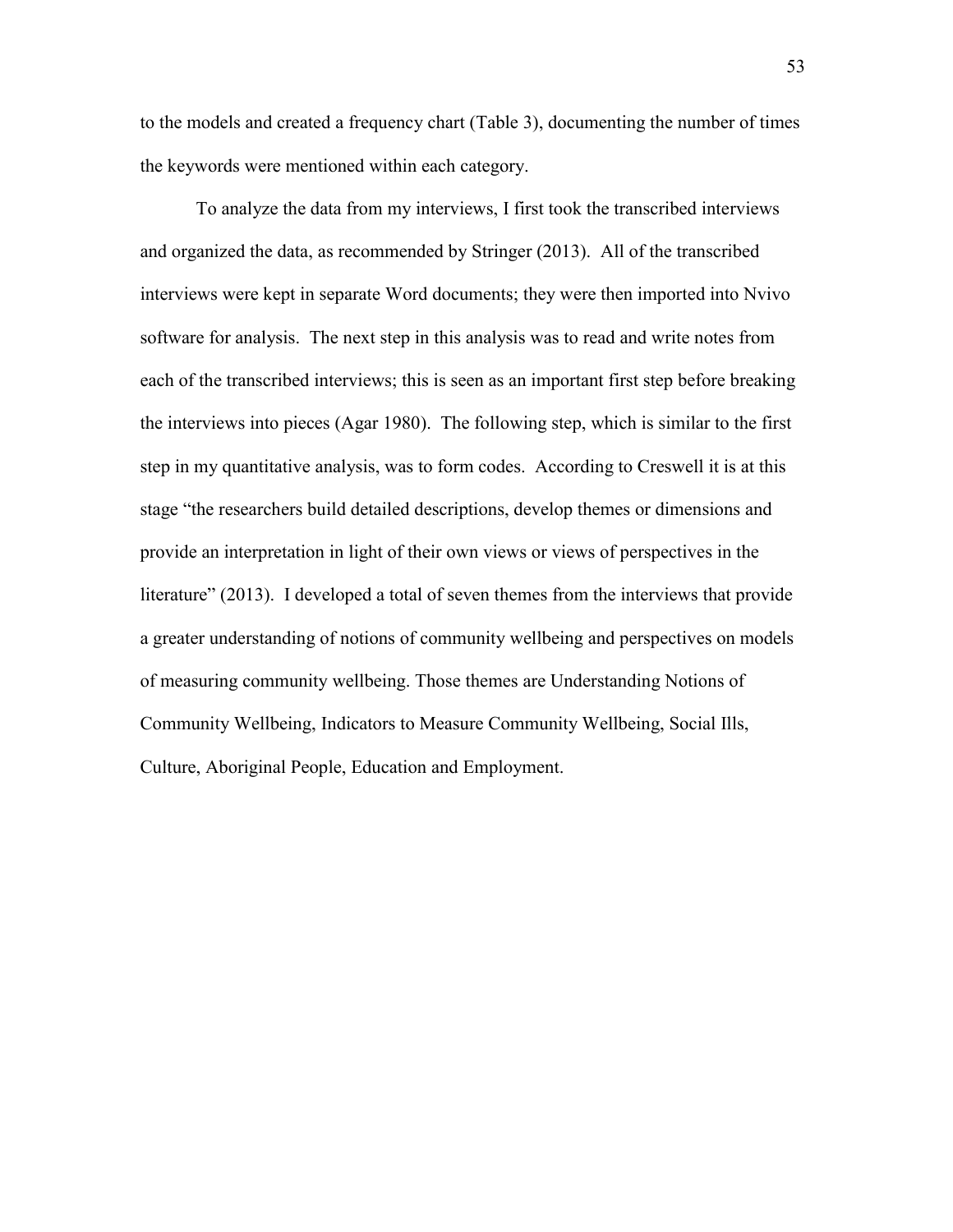# **Chapter Four: Results of Quantitative Analysis**

This chapter will start with an overview of each model of measuring community wellbeing in Alaska and Yukon and provide an account of any documented community participation in its construction. There were a total of six models of measuring community wellbeing that were analyzed in this section: three models from Alaska and two from Yukon with one that is Canada wide. This overview will start with a project description, identify stakeholders, discuss the methodology behind each model and illustrate the extent to which residents were involved. Following the overview this section will be the results of the quantitative analysis carried out across these models.

## *Eagle Gold Mine Project*

The Eagle Gold Mine Project is a resource development operation located in Yukon Territory. It was suggest that I include this project in my study because it specifically addresses aspects of community wellbeing in relation to resource development in Yukon. This project was required to submit a proposal for development to Yukon Environmental and Socio-economic Assessment Board (YESAB). Victoria Gold Corporation (VIT) has been given permission to begin the extraction and refinement process of gold by YESAB as it has met the requirements for development under the YESAB model. It is estimated that this project will produce 200,000 ounces of gold annually for an estimated production life of 7 to 8 years (Victoria Gold Corp 2014). All resource development proposals in Yukon must go through a series of assessments to identify the current conditions of a region and document the likely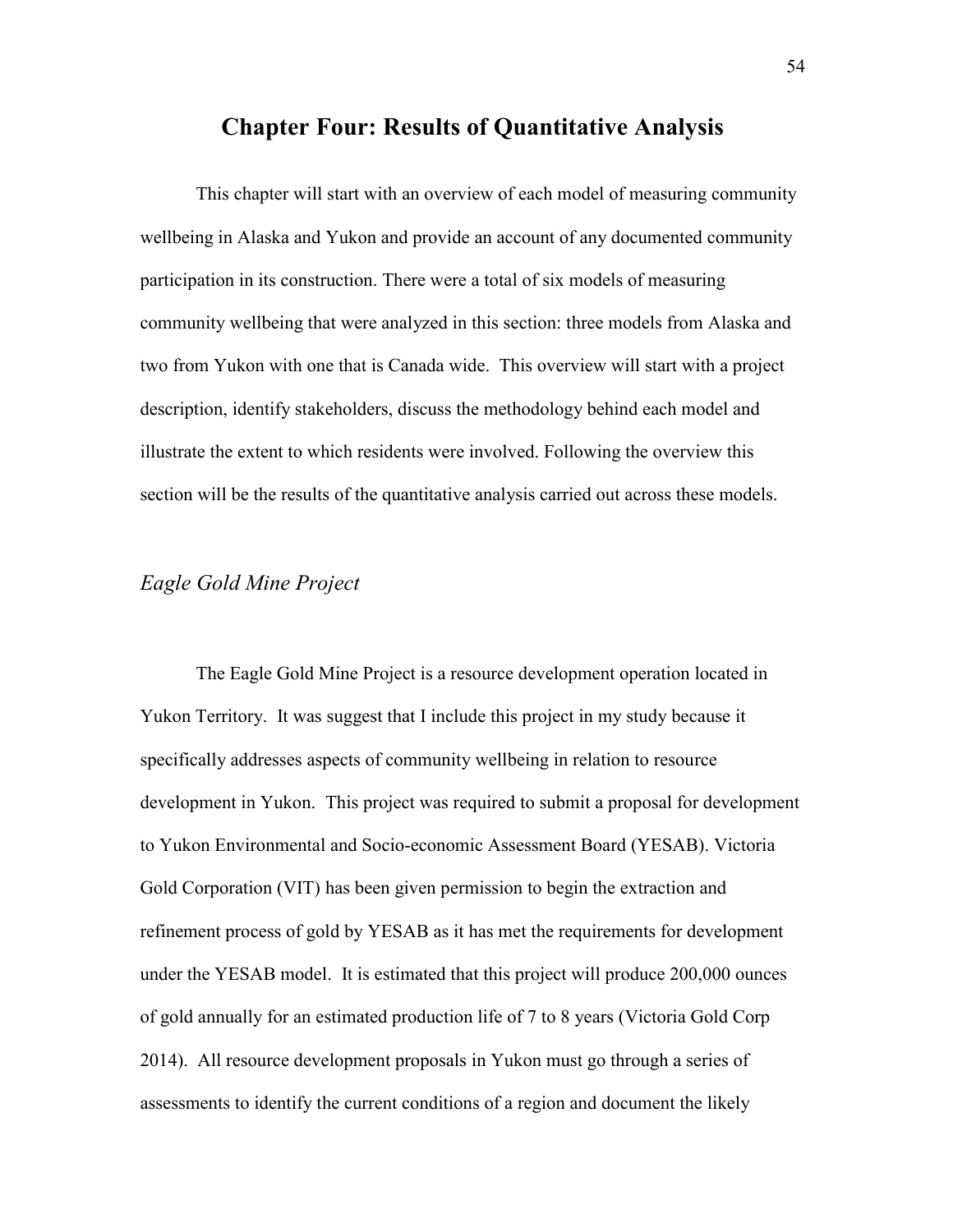impacts that the project will have. This study focuses on the Scope of Assessment for the Socio-economic Environment (SEEA) of the Eagle Gold Mine project as it directly addresses community wellbeing for the town of Mayo, which is the closest community to the mine site. I accessed the SEEA by searching the YESAB database (http://www.yesab.ca/registry/project ID #2010-0267), which includes all documentation related to project proposals. A SEEA is defined as "the systematic analysis of the likely effects a proposed project will have on the day-to-day life of individuals, families, communities, businesses and/or governments whose reality may be affected by a proposed project" (YESAB 2006). The SEEA for the Eagle Gold Mine is a very detailed account of the possible negative and positive affects the mine might have on the community of Mayo and surrounding area. The assessment of effects is not limited to mine production; it includes the "planning, construction, operation, closure and reclamation and post-closure phases" (Stantec 2010). This assessment is very indepth and covers a broad range of areas.

Stakeholders have been identified as the First Nation of Na-Cho Nyak Dun and residents of the community of Mayo. As is required under YESAB regulation the project must seek consultation with First Nations and communities that could be impacted by the project.

The methods used to construct this assessment utilized a mix of quantitative, (Census data) and qualitative data (interviews with local people and organizations). There were several problems identified with the data sources for this assessment,

> "Data sources are extremely varied and little data is consolidated across data sources; trend data are not readily available on most of the cited indicators, existing data from custom surveys for select communities, indicators or relevant subject areas are not readily available or publicized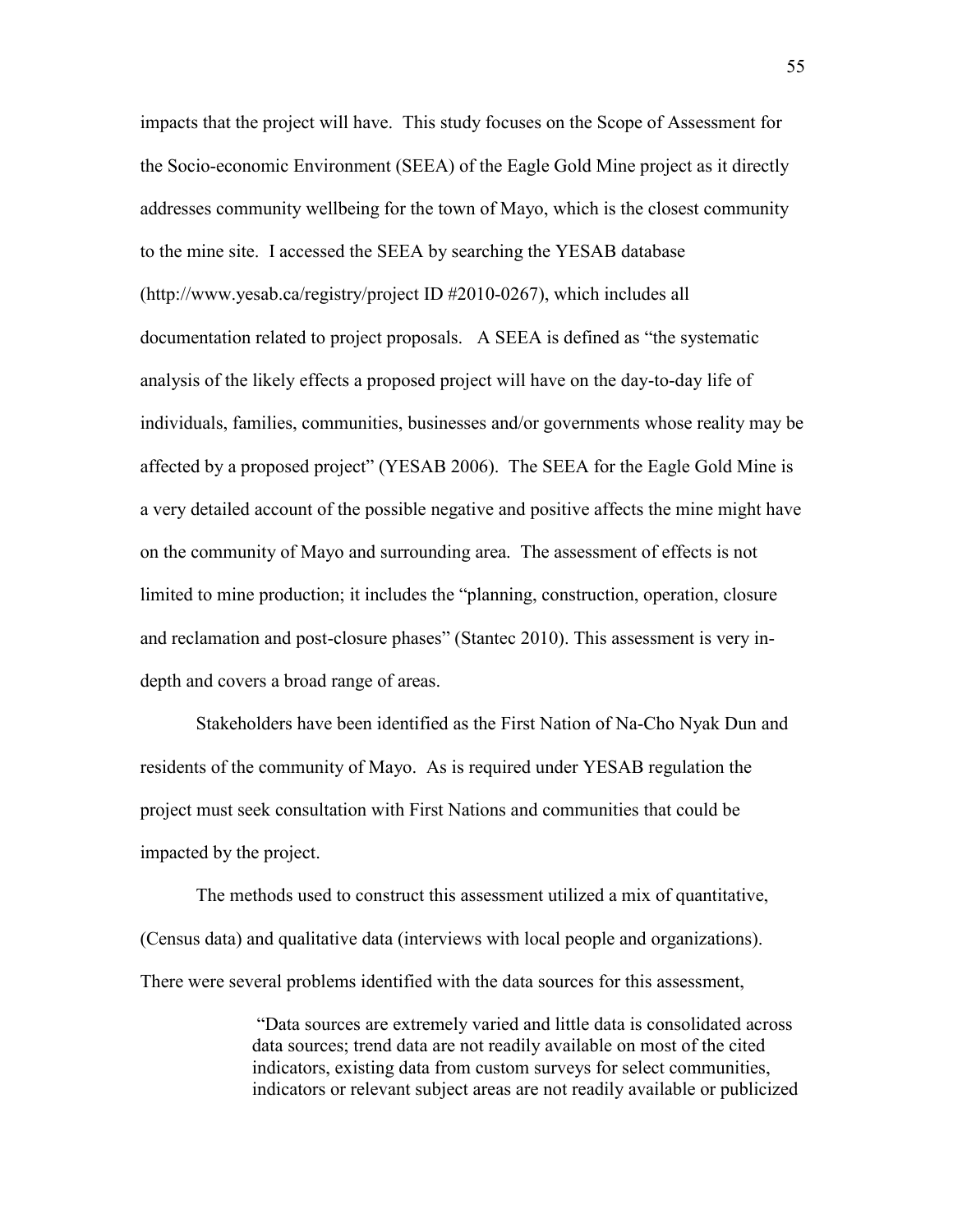and indicators and supporting data to document the form, function and trends of Yukon First Nation's traditional economies are woefully inadequate" (Stantec 2010; 358).

The 28 indicators (see Table 3) included in the SEEA for the Eagle Gold Project are grouped into the following categories: Employment and Economic opportunities; Traditional Activities and Culture; Community Vitality; Human Health and Wellbeing; and Infrastructure and Services. Each of these indicators in this assessment provide an outline of the mitigation, monitoring, adaptive management and commitments that Victoria Gold Corporation recognizes with the development of this project.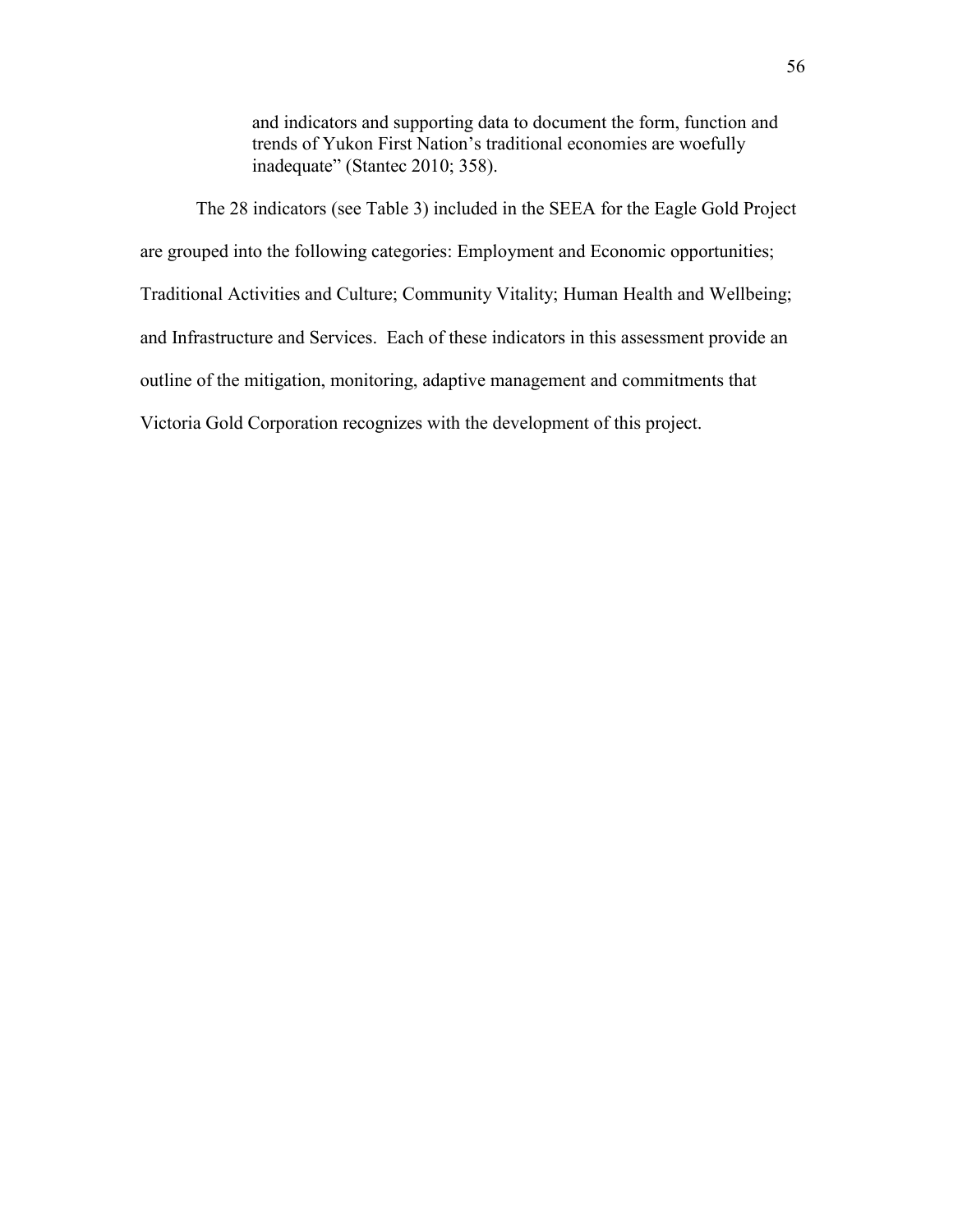Table 3. List of Indicators for Eagle Gold Mine Project

| Category                                     | <b>Indicators</b>                                      |
|----------------------------------------------|--------------------------------------------------------|
| <b>Employment and Economic Opportunities</b> | <b>Employment Opportunities</b>                        |
|                                              | <b>Contracting Opportunities</b>                       |
|                                              | Royalties and Taxes                                    |
|                                              | <b>Effects from Expenditures</b>                       |
|                                              | Effects on Other Local and Regional Economic           |
|                                              | Activities                                             |
|                                              | Potential Cumulative Effects on Employment and         |
|                                              | <b>Economic Opportunities</b>                          |
| <b>Traditional Activities and Culture</b>    | <b>Subsistence Harvesting</b>                          |
|                                              | Language Preservation and Revitalization               |
|                                              | <b>Other Cultural Activities</b>                       |
|                                              | Heritage Sites and Special Places                      |
|                                              | Potential Cumulative Effects on Traditional Activities |
|                                              | and Culture                                            |
| <b>Community Vitality</b>                    | Population and Demographics                            |
|                                              | <b>Local Educational Facilities and Services</b>       |
|                                              | Crime                                                  |
|                                              | Community Involvement                                  |
|                                              | Potential Cumulative Effects on Community Vitality     |
| <b>Human Health and Well-Being</b>           | Local Health and Social Facilities and Services        |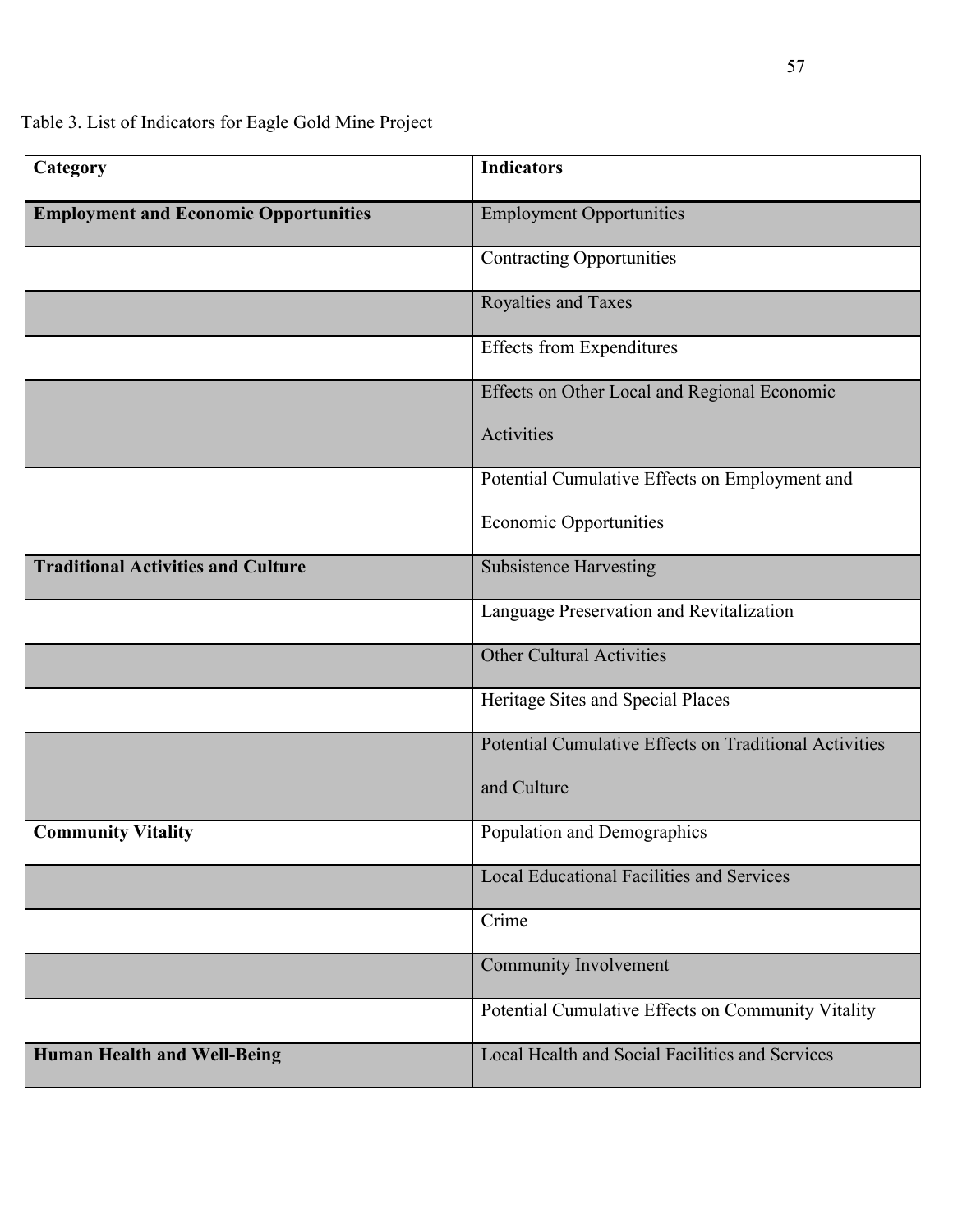|                                    | Mental Health and Addictions                         |  |
|------------------------------------|------------------------------------------------------|--|
|                                    | Potential Cumulative Effects on Human Health and     |  |
|                                    | Well-being                                           |  |
| <b>Infrastructure and Services</b> | Housing                                              |  |
|                                    | <b>Emergency Services</b>                            |  |
|                                    | Landfill                                             |  |
|                                    | Lagoons                                              |  |
|                                    | Child Care                                           |  |
|                                    | Roads                                                |  |
|                                    | Mayo Airport                                         |  |
|                                    | <b>Electrical Power Supply</b>                       |  |
|                                    | Potential Cumulative Effects Infrastructure Services |  |

58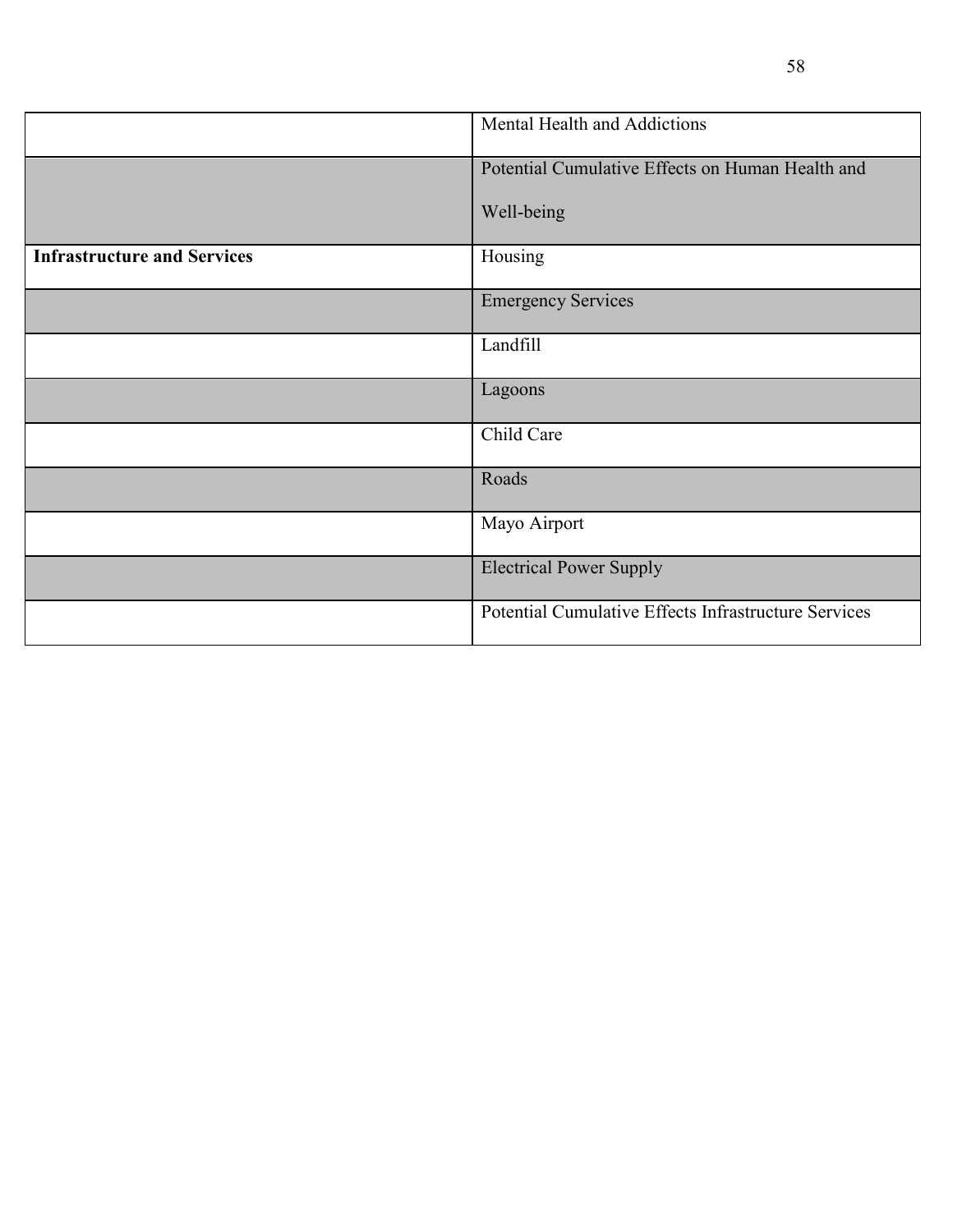It is clear that there were several opportunities for community members to get involved in the SEEA for the project. According to the SEEA for the Eagle Gold Mine Project they conducted "socio-economic assessment interviews from June 7 -11<sup>th</sup> 2010" as well as "interviews with Mayo businesses" and held a number of "community open houses and workshops" (2010). It is also important to point out that there was consultation done with the First Nation of Na-Cho Nyäk Dun (NND) as they have "lived and trapped throughout the northeast Yukon and Mayo area for generation" (SEEA 2010). Since the NND signed the Final Agreement and Self-Government Agreements (FNNND) in 1993 it was necessary for VIT to agree to a Cooperation and Benefits Agreement (CBA), which it did in 2010 (SEEA 2010). Community and stakeholder engagement is clearly identified in the SEEA for the Eagle Gold Mine Project. It appears that residents were given opportunities to voice their concerns with the development so that VIT could create a mitigation plan that benefits the communities and their residents. Concerns were related to the disruption to subsistence activities, strain on local services such as the towns' health clinic and anxieties around increased alcohol and drug abuse due. The project has been granted approval to begin production yet it is not clear that there has been any mitigation strategy to address the concerns that the residents stated beyond documenting it in the SEEA.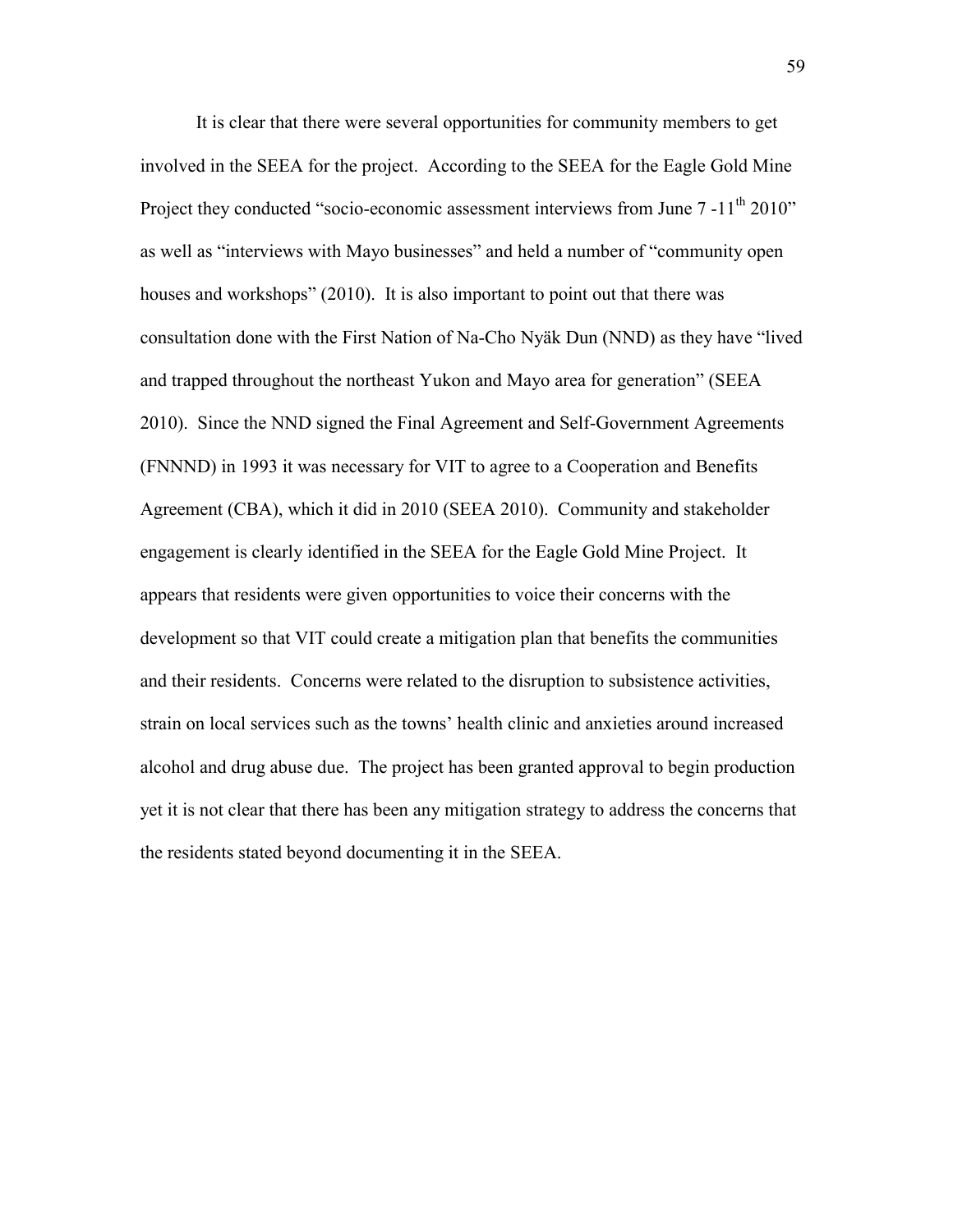#### *Yukon Social Inclusion And Poverty Reduction Strategy*

The Government of Yukon Division of Health and Human Services developed Yukon Social Inclusion and Poverty Reduction Strategy

[\(http://www.abetteryukon.ca/files/social\\_inclusion\\_strategy.pdf\)](http://www.abetteryukon.ca/files/social_inclusion_strategy.pdf) as a guide to align government programs and influence decision-making with the goal of creating more inclusive communities and reducing poverty. I chose to include Yukon Social Inclusion and Poverty Reduction Strategy into this study because of the depth and diversity of indicators that are included in its methodology. I also wanted to include this in my examination of models of measuring wellbeing because it is a territorial wide initiative that attempts to deal with social exclusion and poverty. As stated in the strategy, it is targeting, "vulnerable people who experience, or who are at-risk of experiencing, poverty or social exclusion" (Yukon Department of Health and Human Services 2012). This strategy was informed and shaped by research findings from three reports published by Yukon Bureau of Statistics. Those reports were the "2010 Whitehorse Housing Adequacy Study"; "Dimensions of Social Inclusion and Social Exclusion in Yukon 2010"; and "Bridges and Barriers 2010: Yukon Experiences with poverty, social exclusion and inclusion." The overall goals of the strategy are to improve access to services, reduce inequality and strengthen community vitality. A number of indicators were used to educate and inform government departments, policy makers and concerned citizens. The key stakeholders identified in this strategy are "government and NGO's that represent people living in poverty or experiencing social inclusion" (Yukon Department of Health and Human Services 2012). Moreover, this strategy outlines a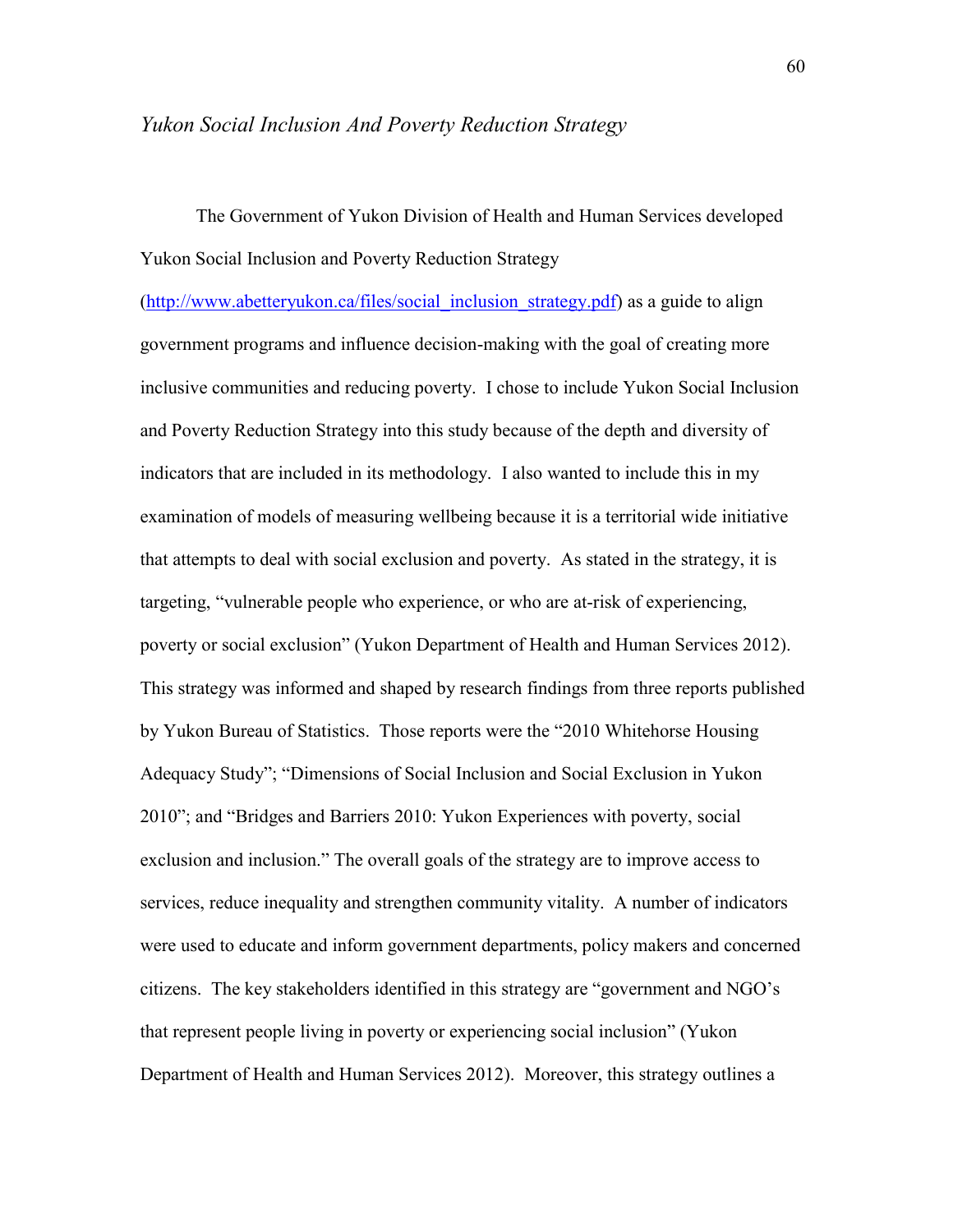series of specific goals and objectives to meet the goals. The goals listed in the report are "Improve access to services", "Reduce inequalities" and "Strengthen community vitality." This is an in-depth report that includes both qualitative and quantitative indicators. The indicators are divided into themes and subthemes; under those subthemes are the series of indicators with measurable data. The following table (4) is a list of the themes, subthemes and indicators included in Yukon Social Inclusion and Poverty Reduction Strategy.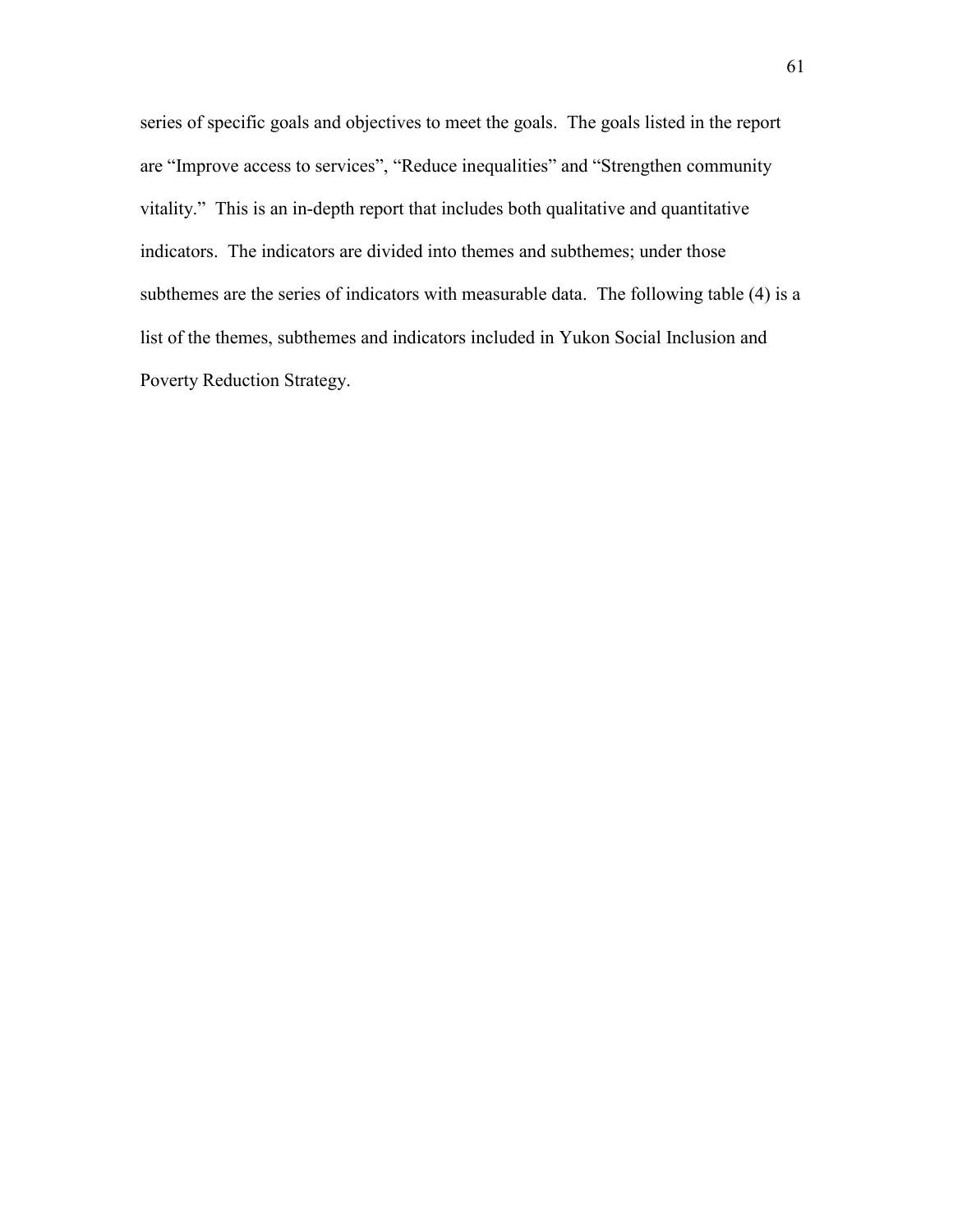Table 4. List of Indicators in the Yukon Social Inclusion and Poverty Reduction Strategy

| <b>Theme</b>           | <b>Sub Theme</b>   | <b>Indicators</b>                     |
|------------------------|--------------------|---------------------------------------|
| <b>Personal Assets</b> | Money              | Income distribution                   |
|                        |                    | Sources of income                     |
|                        |                    | Low income households                 |
|                        | Education          | High School completion / graduation   |
|                        |                    | rates                                 |
|                        |                    | Participation in continuing education |
|                        |                    | Barriers to continuing education      |
|                        | Transportation     | Main form of transportation used      |
|                        |                    | <b>Transportation difficulties</b>    |
|                        | Child care         | Reduced work hours to care for child  |
|                        |                    | Methods of child care used            |
|                        |                    | Difficulties regarding child care     |
|                        | Health & wellbeing | Life expectancy at birth              |
|                        |                    | Deaths due to unintentional injury    |
|                        |                    | Self-reported physical health         |
|                        |                    | Self-reported mental health           |
|                        |                    | Prevalence of obesity                 |
|                        |                    | Physical activity levels              |
|                        |                    | Rates of activity limiting disability |
|                        |                    | Smoking rate                          |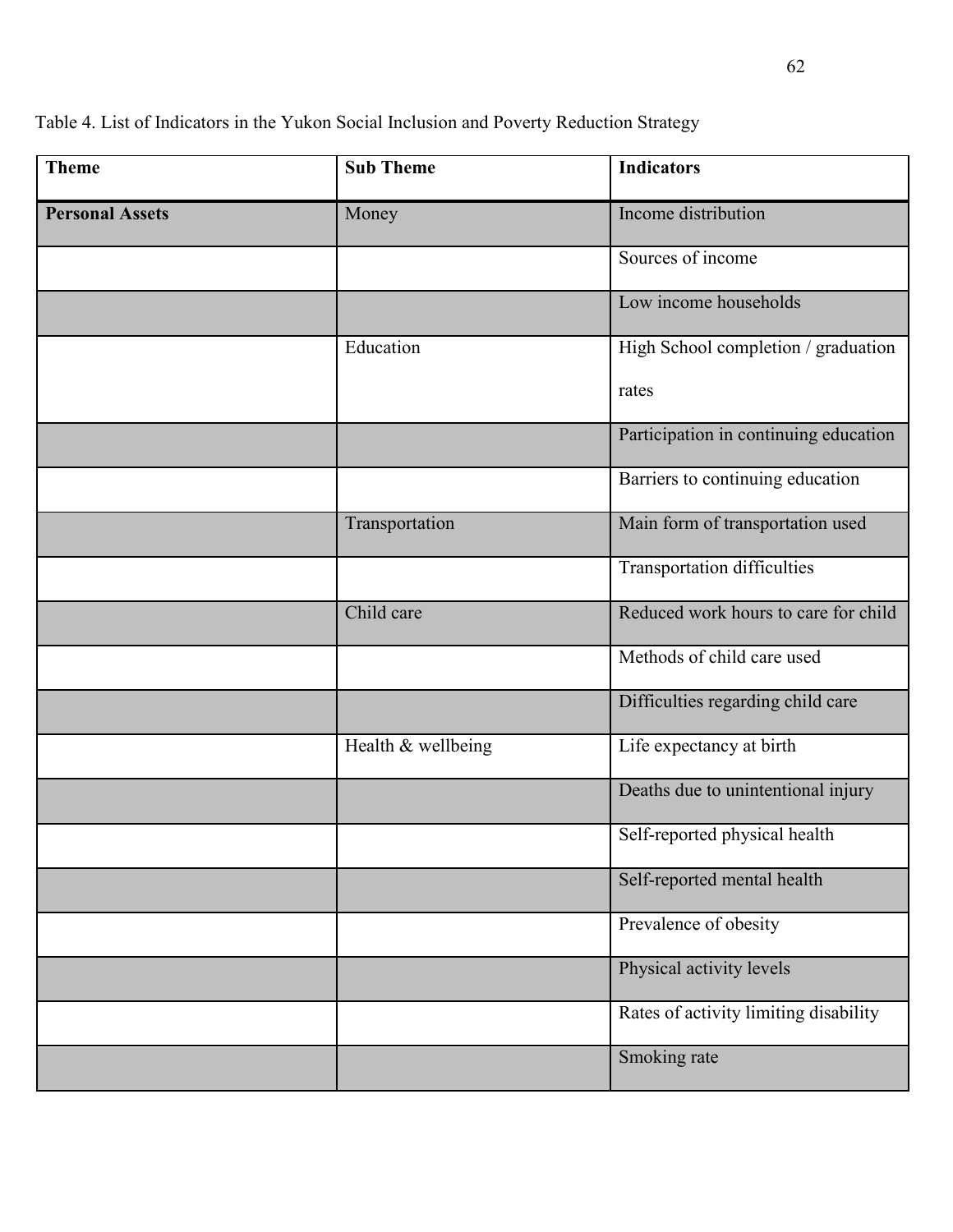|                                 |                                   | Patterns of alcohol use                |
|---------------------------------|-----------------------------------|----------------------------------------|
|                                 |                                   | Emergency care for drug and alcohol    |
|                                 |                                   | related health issues                  |
|                                 |                                   | Satisfaction with life                 |
| <b>Participation in Society</b> | Employment                        | Labour force participation rate        |
|                                 |                                   | Unemployment rate                      |
|                                 |                                   | Barriers to employment                 |
|                                 |                                   | Volunteerism                           |
|                                 | Participation in arts, cultural,  | Participation in arts and cultural     |
|                                 | activities, sports and recreation | activities                             |
|                                 |                                   | Participation in sports and recreation |
|                                 |                                   | activities                             |
|                                 |                                   | Membership in clubs and                |
|                                 |                                   | associations                           |
|                                 |                                   | Voter participation                    |
|                                 |                                   | Membership on boards and councils      |
|                                 |                                   | Advocacy and participation in public   |
|                                 |                                   | consultations                          |
|                                 |                                   | What happens when people speak         |
|                                 |                                   | up?                                    |
| <b>Community Assets</b>         | Proximity and remoteness          | Distance to work                       |
|                                 |                                   | Distance to an urban centre            |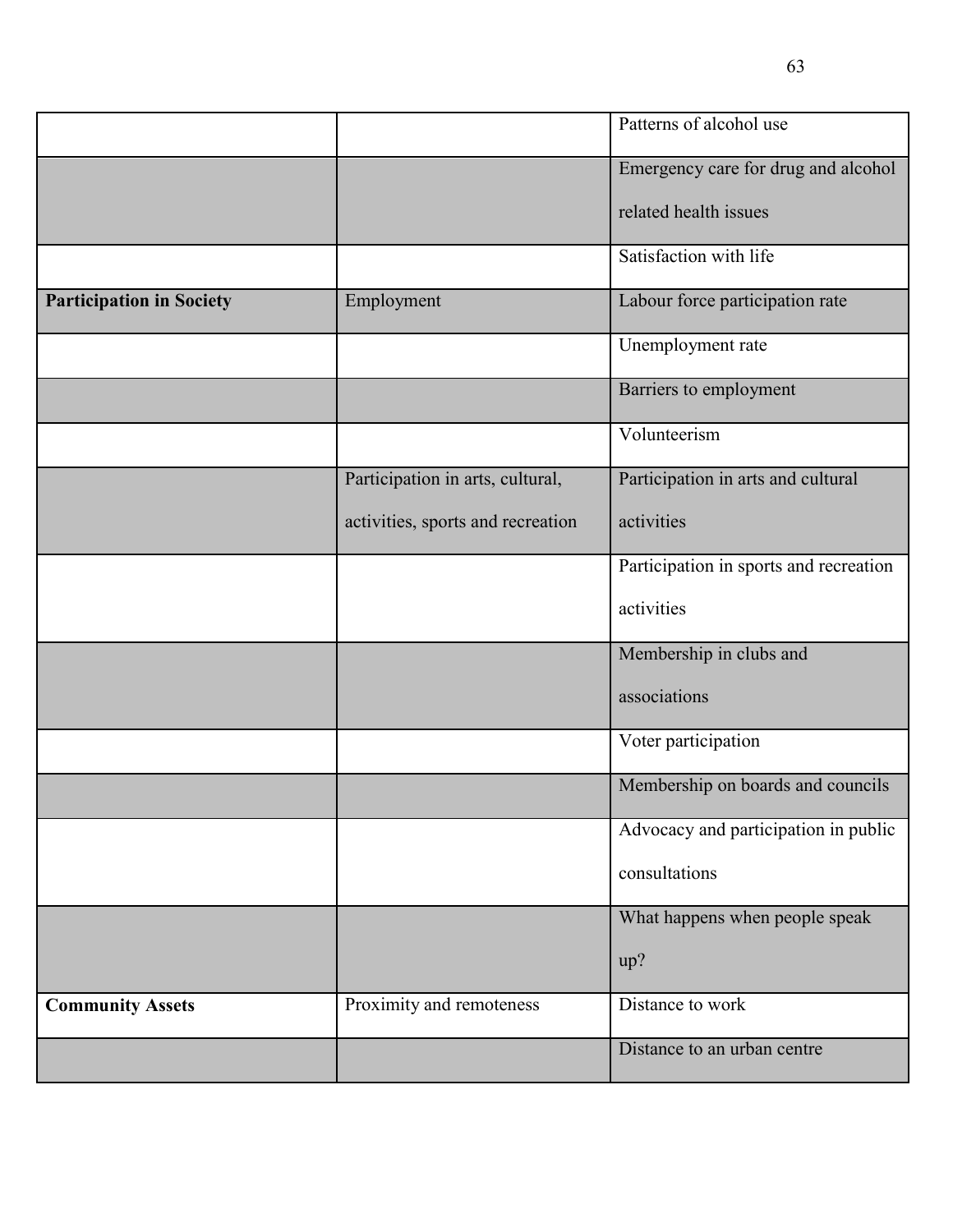|                                 | Distance to basic services            |
|---------------------------------|---------------------------------------|
|                                 | Accessibility of health care          |
|                                 | Has regular health care provider      |
|                                 | Barriers to accessing health care     |
|                                 | Difficulty obtaining immediate care   |
|                                 | Satisfaction with the health care     |
|                                 | system                                |
|                                 | Availability of mental health and     |
|                                 | addiction services                    |
|                                 | Knowing how to access mental          |
|                                 | health and addiction services         |
|                                 | Barriers to seeking mental health and |
|                                 | addition services                     |
| Community safety                | Crime rate                            |
|                                 | Crime Severity Index                  |
|                                 | Victims of violent crimes             |
|                                 | Perceptions of community safety       |
| Freedom from discrimination and | Feeling out of place                  |
| prejudice                       |                                       |
|                                 | Experiences of discrimination         |
| Social support and community    | Sense of community belonging          |
| belonging                       |                                       |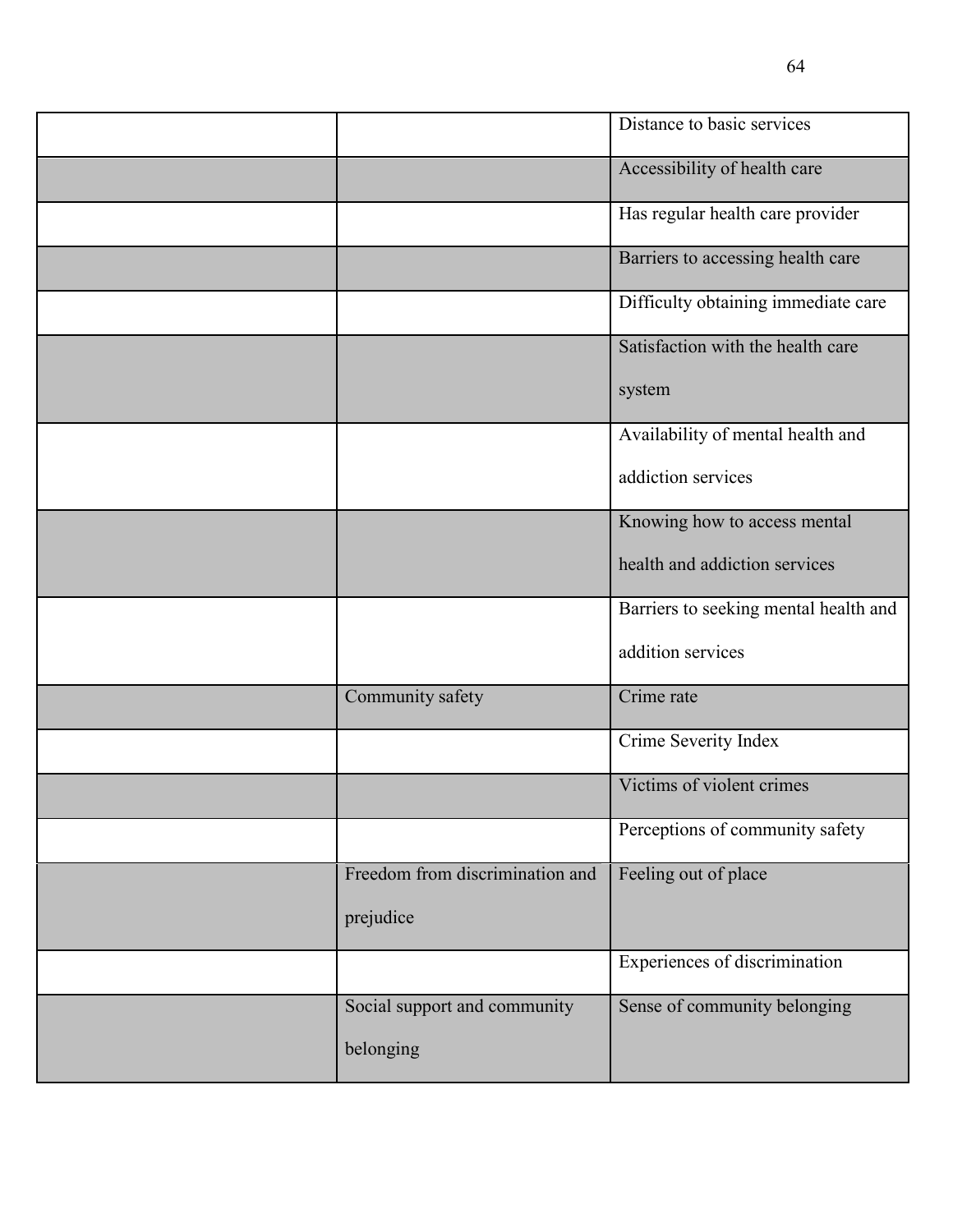|                              |                         | Size of social networks            |
|------------------------------|-------------------------|------------------------------------|
|                              |                         | Trust in community                 |
|                              |                         | Confidence in service agencies and |
|                              |                         | institutions                       |
| <b>Access to Necessities</b> | Food and material goods | Cost and affordability             |
|                              |                         | Material deprivation               |
|                              |                         | Food security                      |
|                              | Housing                 | Population in housing below        |
|                              |                         | standards                          |
|                              |                         | Population in core housing need    |
|                              |                         | Housing affordability              |
|                              |                         | Housing safety                     |
|                              |                         | Population without housing         |
|                              |                         | Having a choice in where one lives |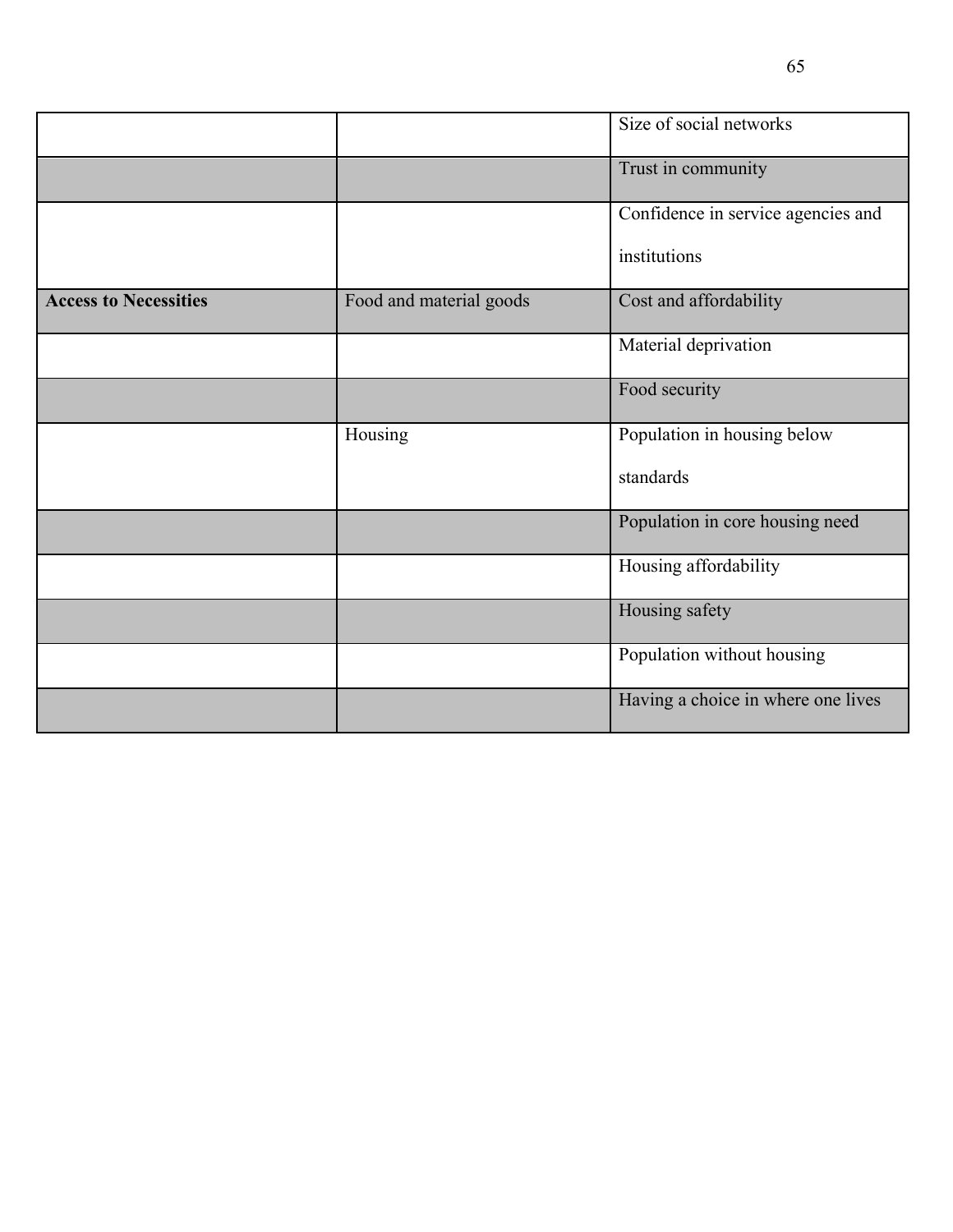In total the Yukon Social Inclusion and Poverty Reduction Strategy is made up of 64 indicators that are housed in 15 sub-themes. This is a very in-depth model of community wellbeing that utilizes both quantitative and qualitative methods.

The development of this strategy included a collaborative process with a steering committee that was made up of government departments and consultation with community organizations that represent vulnerable populations (Yukon Department of Health and Human Services 2012). What is interesting about this approach is that there is no clear evidence that the community-at-large was consulted. The organizations that serve vulnerable populations were supposed to "engage the community, ensure public input and strengthen the relationship between the government and non-governmental organizations (Yukon Department of Health and Human Services 2012). However, there is no evidence of the extent to which this was carried out. Also, there is documentation about the extent of consultation with rural community in this strategy, despite there being a number of issues raised in relation to rural communities.

Since we know that wellbeing varies according to local conditions it can be stated that this strategy does have a large number of indicators to illustrate difference; however since this is territory wide it cannot capture specific nuances from each community.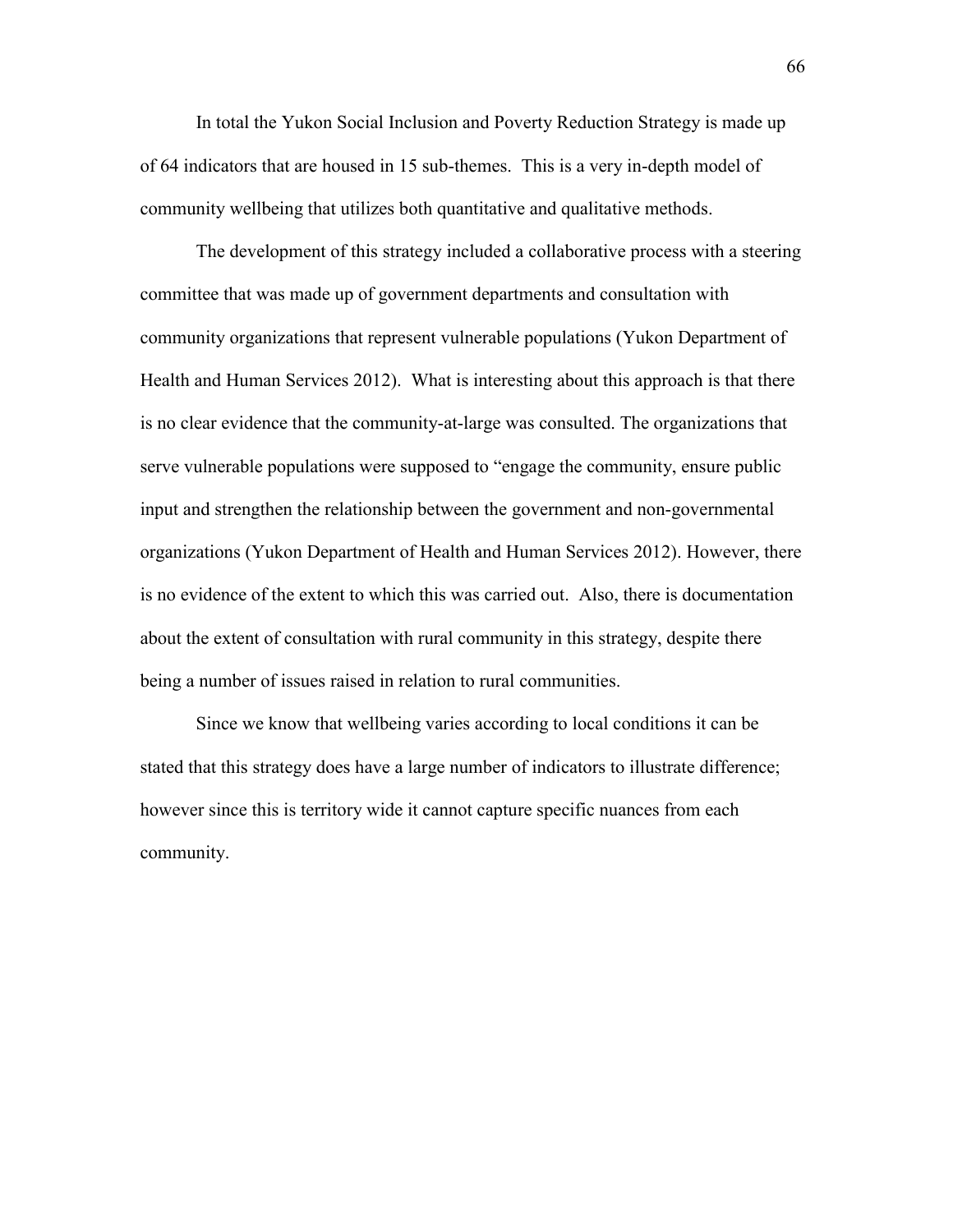#### *Community Well-being Index*

The Community Well-being Index was originally developed by Indian and Northern Affairs Canada (INAC) to create a systematic method for measuring the wellbeing of Aboriginal and non-aboriginal communities. It is important to note that INAC has been renamed and is now called Aboriginal Affairs and Northern Development Canada (AANDC). Including the Community Well-being Index [\(https://www.aadnc-aandc.gc.ca/eng/1100100016579/1100100016580\)](https://www.aadnc-aandc.gc.ca/eng/1100100016579/1100100016580) was done because it is a countrywide initiative that is unique to Canada (AANDC 2010). The primary purpose of this model is to highlight and understand the poorer socio-economic conditions that exist in First Nations and Inuit communities. According to the AANDC website the four main objectives of the Community Well-being index are:

> "To provide a systematic, reliable summary measure of socio-economic well-being for nearly all Canadian communities; to illustrate variations in well-being across First Nations and Inuit communities and how it compares to that of other Canadian communities; to allow for well-being to be tracked over time; and to be able to be combined with other data to facilitate a wide variety of research on the factors associated with wellbeing." (AANDC 2014; 1)

The stakeholders for this model of community wellbeing are First Nation and Inuit populations.

The Community Well-being Index is made up of 4 indicators: income, education, housing and labor force activity. Income is total income per capita not per individual or household. Education is divided into two variables "high school plus", which is the proportion of a community's population that has obtained at least a high school diploma. And "university", which is the proportion of a community's population that has a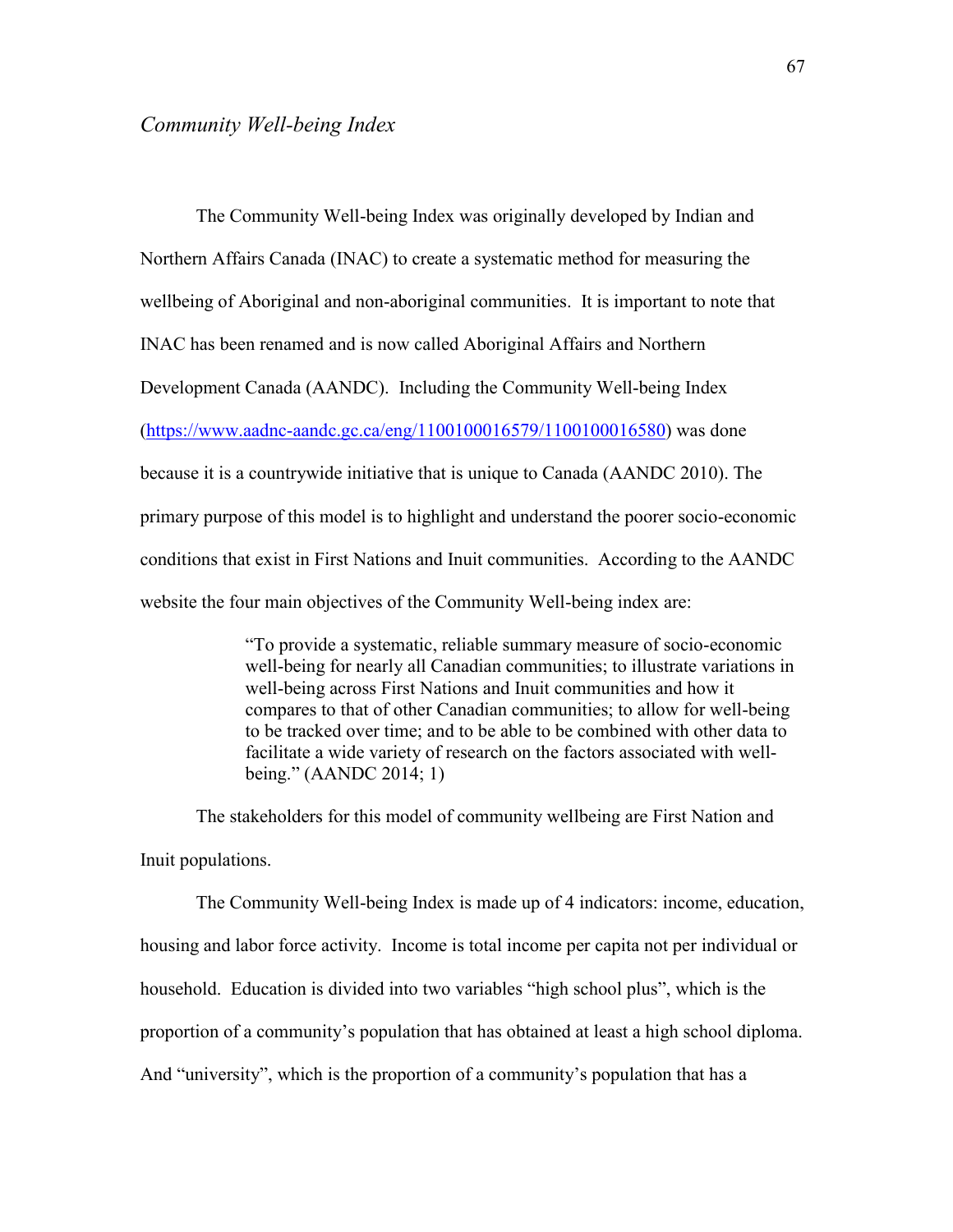university degree at the bachelor's level or higher. Housing is understood by quantity and quality. Quantity is measured by taking the number of persons per household and dividing them by the number of rooms; more than one person per room negatively reflects quantity. Quality is understood by the proportion of the population not living in a dwelling that needs major repairs such as structural repairs to walls, floors and ceilings. The last indicator that makes up the Community Well-being Index is labor force activity. The two variables that make up this indicator are labor force participation and employment. Labor force participation is understood as those between the ages of 20 to 65 that are involved in the labor force. Thus employment is understood as the percentage of the labor force between the ages of 20 to 65 that are employed.

The Community Well-being Index is strictly a quantitative measurement of community wellbeing that uses the Canadian census to calculate the scores. While this measure of community wellbeing may be seen as limited it is important to highlight that AANDC recognizes the limitations of this model even as it provides an understanding of the various definitions of community wellbeing and justification for its choice in indicators. According to the AANDC website:

> "Well-being" means different things to different people. For some, wellbeing includes health, wealth and happiness. For many First Nations and Inuit communities, well-being includes culture and language. Some of these indicators are easier to measure than others and, over the years, a lot of data have been collected. Only the Census of Canada, however, provides data that can be used to fulfill the four main objectives listed above. Because the Census contains only a limited number of variables related to well-being, the CWB cannot capture all aspects of well-being."  $(2014; 1)$ .

There is no mention of any outreach or consultation with communities in the creation of the Community Well-being Index. The Community Well-being Index is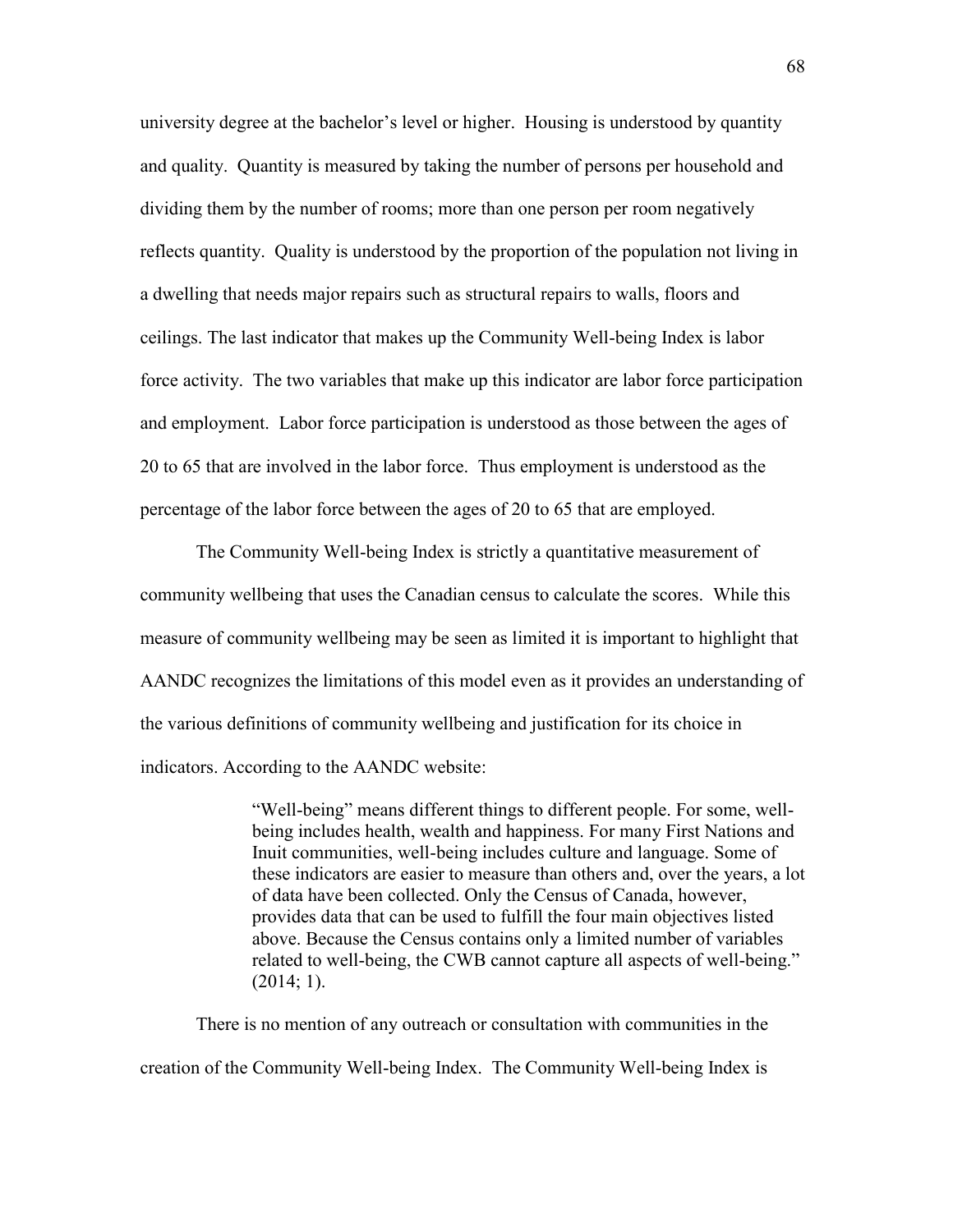limited in its scope and understanding of the various notions of community wellbeing; however, it does provide a starting point to various socio-economic factors the affect First Nations and Inuit Communities.

### *Shareholder Employment at Red Dog Mine*

The Shareholder Employment at Red Dog Mine is a model of community wellbeing as it illustrates how the income, employment and education of the residents in the area of the mine, have been impacted Including this model of measuring wellbeing was suggested to me by one of my participants that I interviewed, as it explores the effects of resource development on a specific region in Alaska. I accessed this report at [http://www.iser.uaa.alaska.edu/Publications/2012\\_04-reddogworkingpaper2012-2.pdf.](http://www.iser.uaa.alaska.edu/Publications/2012_04-reddogworkingpaper2012-2.pdf) Red Dog mine, one of the largest Zinc and Lead mining operations, it is located in the Northwest Arctic Borough of Alaska. Red Dog is a joint venture between Teck Cominco mining company and NANA, which is one of the Alaska Native regional corporations (Red Dog Alaska 2014). Sharman Haley is a professor of Public Policy at the University of Alaska Anchorage and has spend a considerable amount of her career studying the effects of Red Dog mine on Alaska, especially the effects it has had on Alaska Natives in the region. Her paper, "Shareholder Employment at Red Dog Mine" outlines some of these effects with a special focus on the impact on employment of Alaska Natives. Another reason why I chose this model of measuring community wellbeing is because Red Dog has often been hailed as a champion in terms of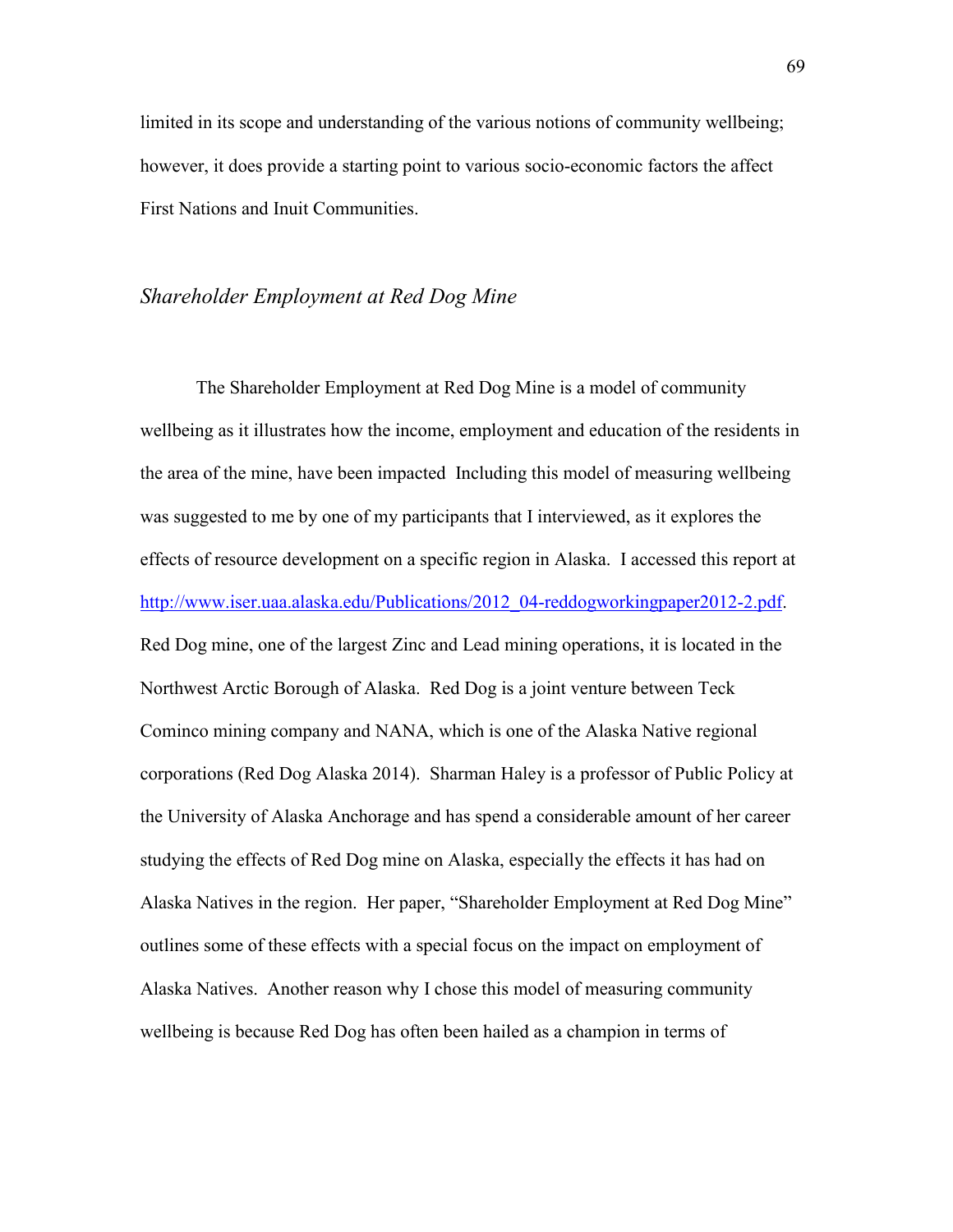Aboriginal hire and retention, environmental stewardship and the overall positive impacts on many indicators of wellbeing.

Haley's paper uses quantitative measures to describe the impact Red Dog has had in the region such as, income, employment and education.

Her paper starts off by recognizing that communities in the area of the mine were concerned that the mine would further degrade the Inupiaq language, culture and values. However elders weighed in the discussion to say that employment and the creation of jobs was vital. One of the goals agreed upon by Teck and NANA was to have 100% shareholder hire by 2001. (A shareholder is an Alaskan Native who belongs to one of the regional corporations). Unfortunately, the shareholder hire has only reached a peak of 53%, but this only trails behind by one percent of the Voisey's Bay mine that has the world highest percentage of Aboriginal hire at 54%.

The socioeconomic benefits to the region are substantial with an annual payroll of \$24 million as well as \$146 million in royalty payments to NANA. With the increase in royalty payments communities in the area have been able to make improvements to local infrastructure, public services, schools, emergency response and economic development and planning (Haley 2012). Educational attainment in the region has always been a struggle but with Red Dog providing incentives to complete high school and offering educational programs there has been a steady increase in education rates.

Another achievement of the Red Dog mine is that it has had a negligible effect on the environment. An environmental assessment in 2009 of water quality in the region did not show any effects caused by the mine. There has been some concern from residents in the areas about the impact on substance hunting with effects on caribou

70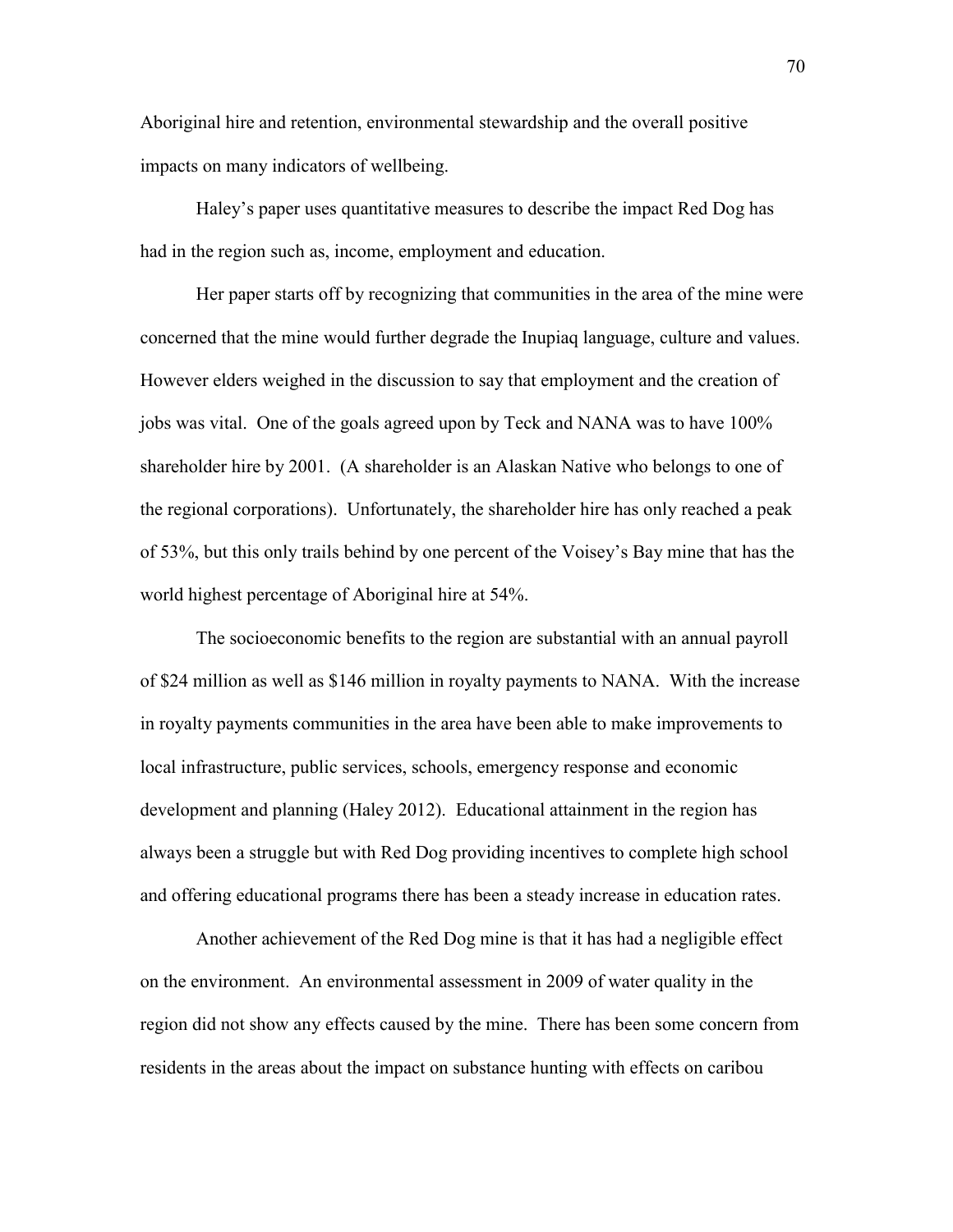herds, beluga whales and berry harvest but overall a strong support for the mine continues. This paper outlines several indicators for measuring community wellbeing: percentage of shareholder higher, income, environmental effects, educational attainment and improvements in local infrastructure.

The stakeholders in this model of measuring community wellbeing are the residents of the communities of Noatak, Noorvik, Buckland, Kivalina, Kiana, Selawik, Shungnak, Ambler, Deering, Kotzebue and Kobuk.

Haley's paper is structured as a review of literature on development within Aboriginal communities, an analysis of employment, which is carried about by statistical analysis and a review of specific initiatives such as the incentive for high school students to obtain their diploma. Therefore, a logical next step to build on this paper would include outreach activities to obtain the opinions of residents in the area about the mine. The Red Dog mine is an isolated project with "no communities or residence in the vicinity" (Haley 2012). Haley does point out that the "relationship between the village of Kivalina and the Red Dog Mine has been complex" (2012). Residents of this community were concerned about water pollution and changes in the migration patters of Caribou, effects of the port on beluga whales and dust on barriers (Haley 2012). It is not clear how Red Dog addressed these concerned except that a water quality study showed that there was no increase in contaminants since the mine opened.

Overall the discussion that Haley provides on the effects of Red Dog mine in the Northwest Arctic Borough indicates that there has been a mostly positive impact on the regions wellbeing in relation to employment and educational outcomes.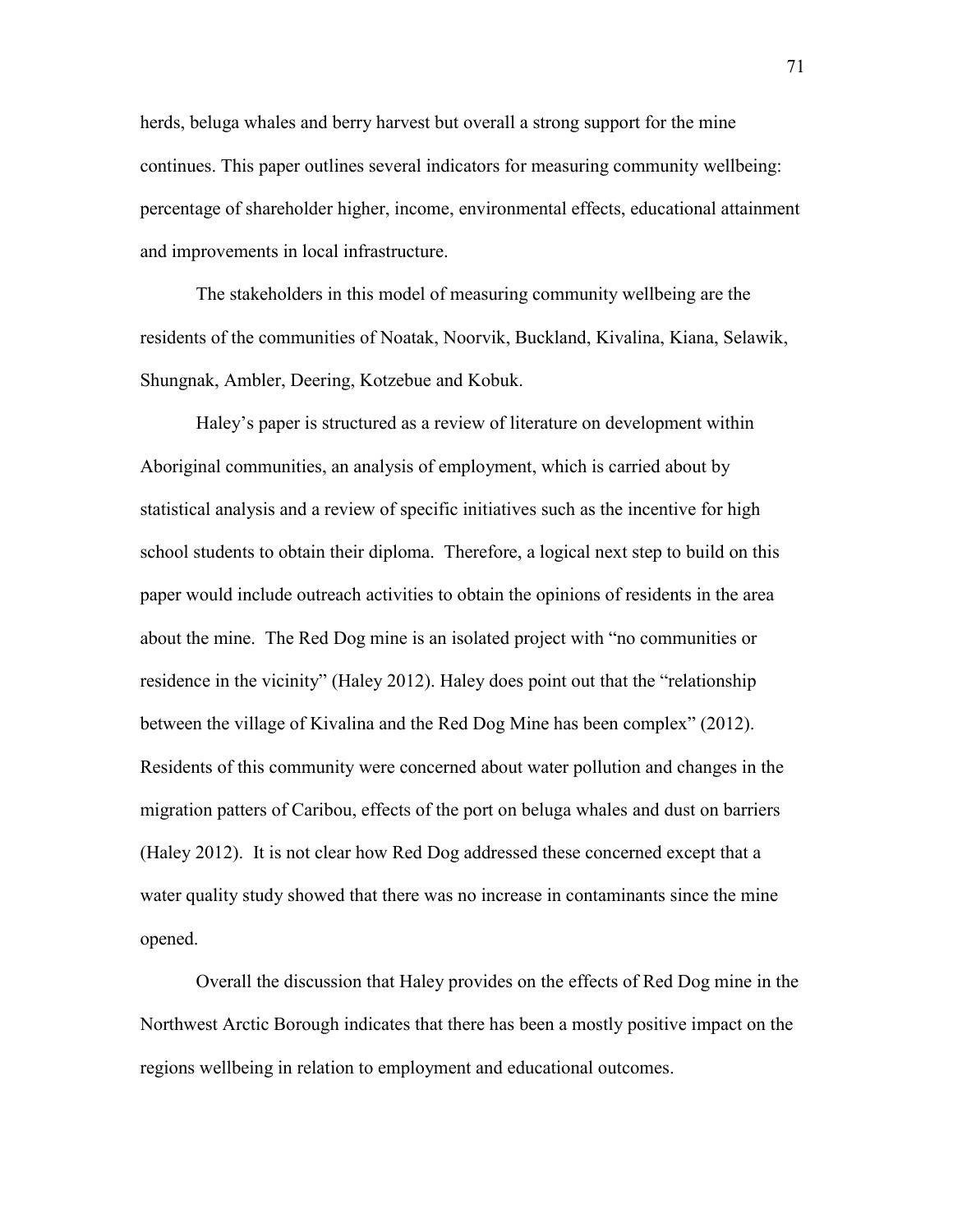#### *Live. Work. Play.*

Live. Work. Play (LWP) is a recent initiative by the Anchorage Economic Development Corporation (AEDC) to make the city of Anchorage the number 1 city to live in across the United States. The website<http://aedcweb.com/live-work-play/> provides an overview of the LWP program that incudes information about the history, metrics, areas of focus and steering committee. In order to reach its goal of Anchorage being the number one city to live AEDC has developed a series of quantitative indicators that it produces annually. The LWP initiative started in 2011 and has since produced three reports that include the results of its analysis by metric. 11 community members from resource development companies, charities and health care providers make up the LWP steering committee. They meet on a monthly basis to discuss ideas for greater community engagement and think of ways to increase all the indicators in the LWP model.

The LWP model includes indicators under each title of "Live," "Work," and "Play." The following is an outline of the latest indicators used in the May 2014 LWP report. Under the "Live" theme there are a total of 13 indicators. They are: violent crimes per 1,000 residents, property crimes per 1,000 residents, 8th grade reading proficiency, 8<sup>th</sup> grade math proficiency, high school reading proficiency, high school math proficiency, share of homes affordable for median income households, percentage of population reporting health status as "good" or "better", percentage of respondents with any kind of health coverage, cost of living composite index, 2BR, 1 Bath 900 sq. ft. rental cost, diversity index and tolerance index.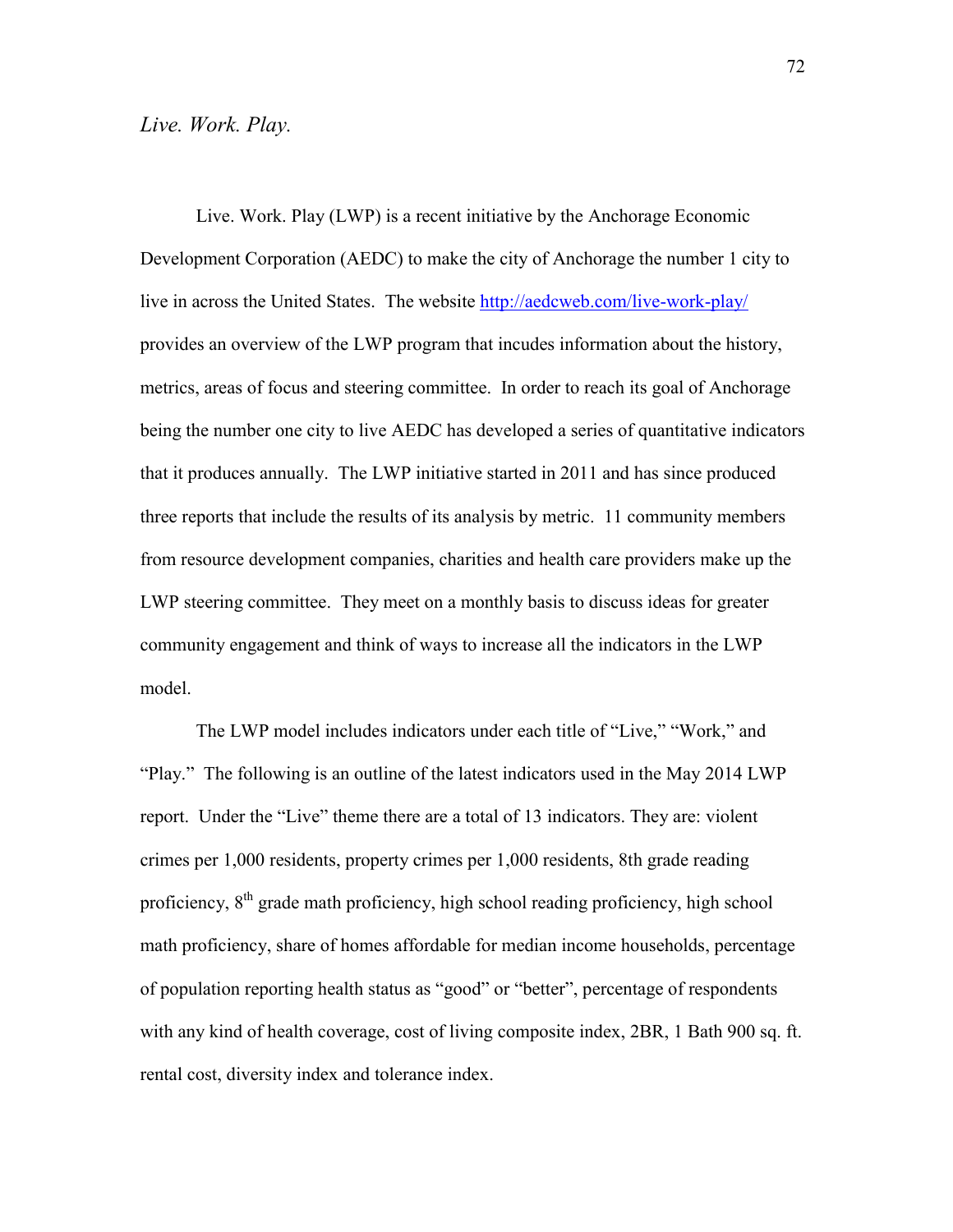The "Work" theme lists 14 indicators starting with the average monthly earnings, median household income, percentage of population high school graduates or higher, percentage of population with bachelor's degree or higher, percentage of commuters that use public transportation to get to work, mean travel time to work, average new hire earnings, per capita personal income, taxes as a percentage of income (for 50,000), percentage of population above the poverty level, unemployment rate, net job flows, technology index and talent index.

The last theme "Play" uses 12 indicators starting with library visits per capita, acres of parkland per 1,000 residents, number of playgrounds per 10,000 residents, whether residents exercise regularly, number of performing arts establishments per 100,000 residents, full service restaurants per 100,00 residents, number of museums and historical sites per 100,000 residents, the percentage of the population neither overweight nor obese, number of healthy days for being active outdoors, number of related businesses per 1,000 residents and number of arts relates jobs per 1,000 residents.

In total there are 39 indicators in the LWP model that come from a variety of sources across the United States. As previously discussed community wellbeing models generally show limited local input in their construction, which is true for LWP. In February of 2011 there was an online survey launched which asked respondents to answer, "Why do you live here and why would you leave?" The limitation with this method is that respondents must have access to the Internet and a computer, which is problematic for residents living in poverty and therefore not inclusive to all populations. Another concern is that it is not clear what their methods for obtain residents input were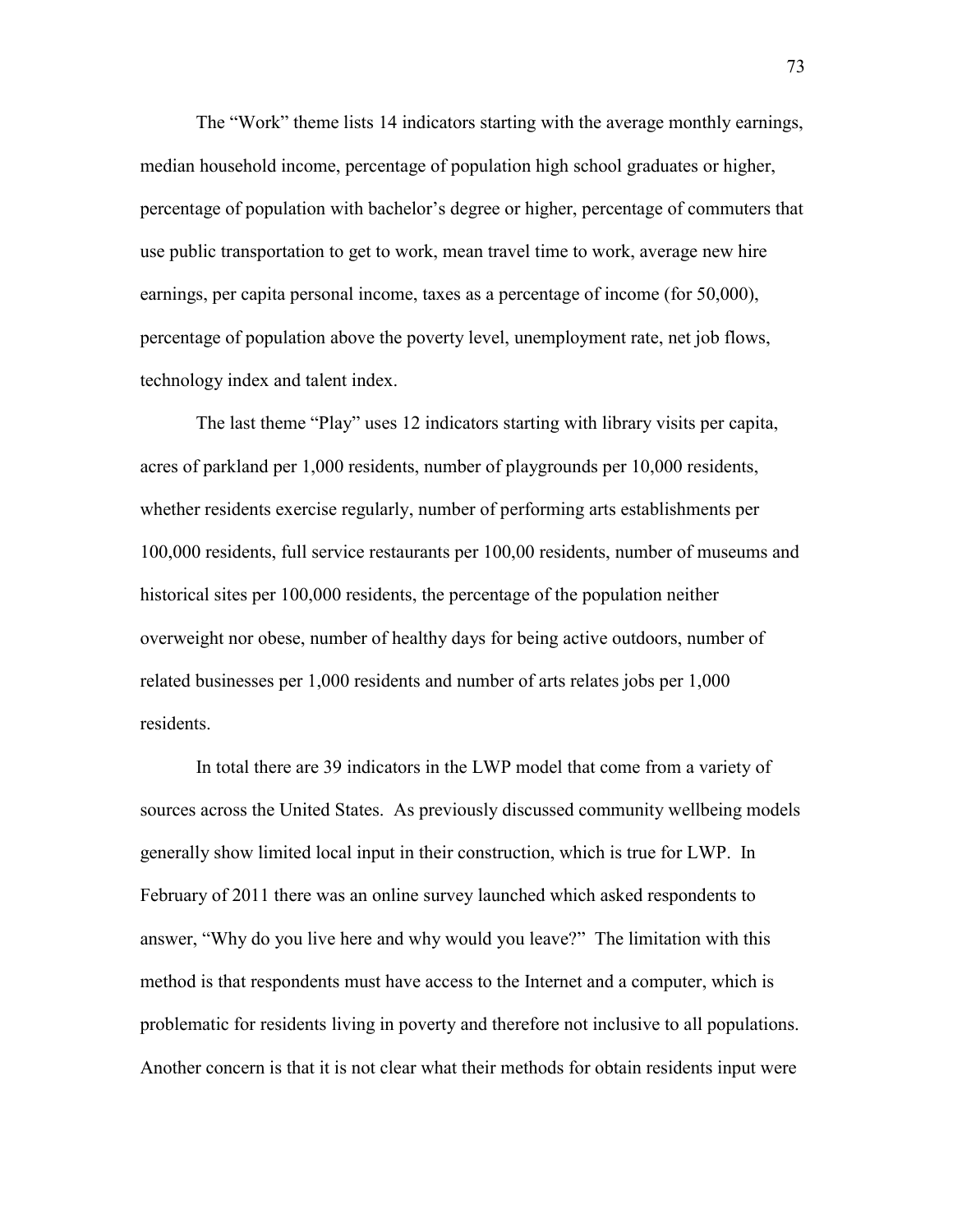or to whom they spoke with. Also in relation to concerns about LWP not being guided by local resident input is that it is not clear that there are representatives on the steering committee that represent the diversity of Anchorage. It appears that all of the members of the steering committee work for large organizations or corporations within the city, which can be problematic when representing a diversity city like Anchorage.

The LWP initiative is well intentioned with a clear goal of improving the city overall. However, limitations such as a lack of local input and a narrow representation of diverse population of Anchorage within the program should be reexamined in order to provide a more holistic understanding and measurement of wellbeing. In addition, expanding the scope of indicators to include subjective indictors would fit within the current guidelines of creating an accepted model of measuring community wellbeing.

## *Destination 2020*

Destination 2020 was included because it deals with policy changes across the Anchorage School District (ASD), which is the largest district in the state of Alaska in order to improve academic performance and outcomes. The ASD has set out a strategic plan to increase student achievement in six main areas by the year 2020:

- 90 percent of students be at least at a proficient level in reading, writing and math;
- 90 percent of students' graduate high school;
- Have every student attend class at least 90 percent of the time;
- 90 percent of parents recommend their child's school to others;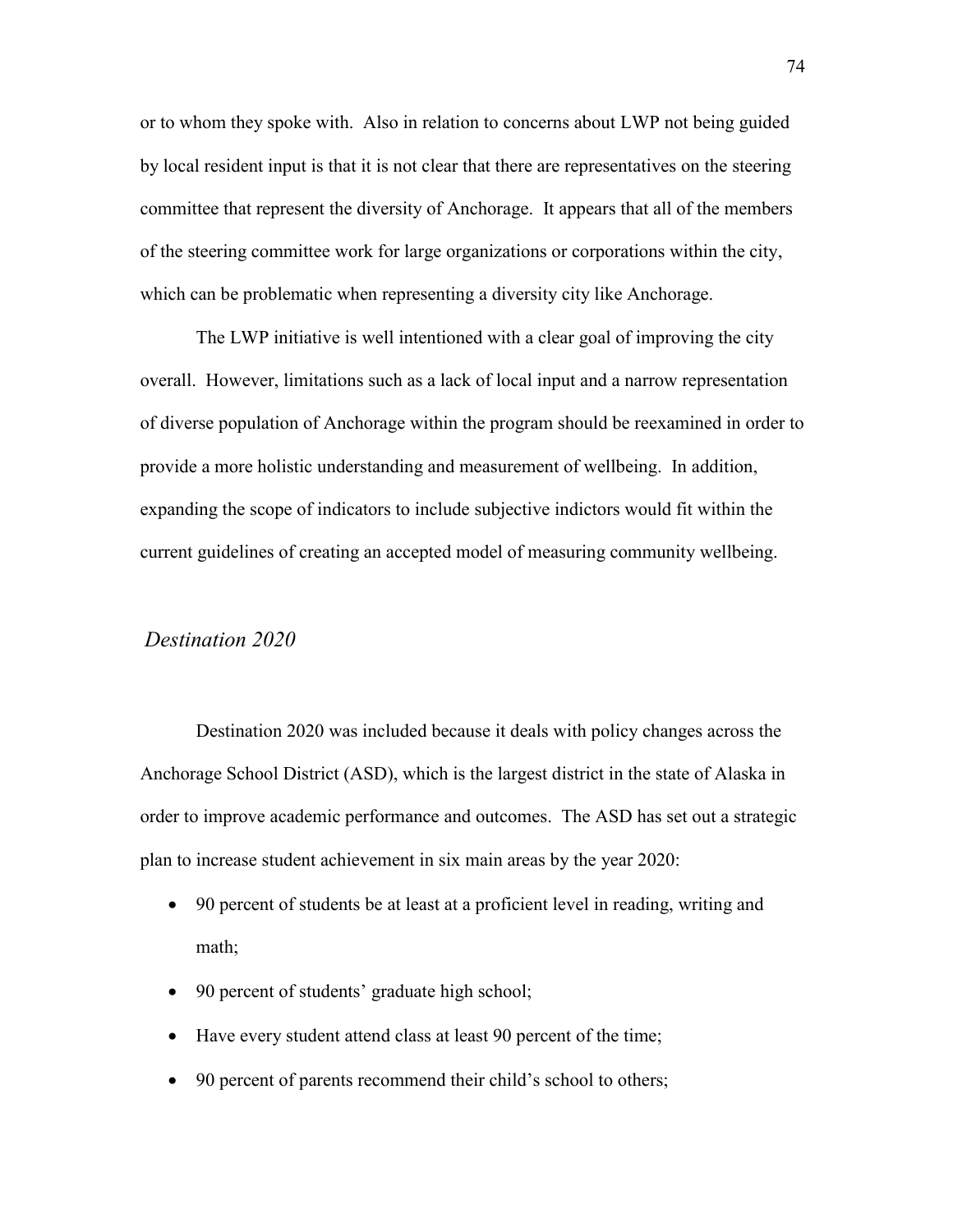- Have all staff and students feel safe at school.
- Have all departments rank in the top quartile of operational efficiency.

This was the third model of measuring wellbeing that was suggested to me by one of my interview participants. A website<http://www.asdk12.org/destination2020/> has been dedicated to the Destination 2020 initiative that outlines its mission, vision, core values, goals and strategies and areas of focus. It is also important to note that the community impact project "90 by 2020" is also underway with the goal of understanding community factors that impact student success. This project also has a dedicate website [\(http://www.90by2020.org\)](http://www.90by2020.org/) which outlines its goals, objectives and community partners.

The primary stakeholders of this plan are the current and future students in the Anchorage School District and staff. This model of wellbeing focuses on educational outcomes by looking at a series of quantitative data that are collected and analyzed each year. It is clearly started that the "Anchorage School Board and district leadership worked together to develop this" plan (ASD 2014). There is no mention of community input or outreach done in the construction of this model, which could be problematic when trying to establish buy-in from parents or guardians of children in ASD. However, the goal of Destination 2020 is to improve educational outcomes for all children, which wouldn't be a contested issue. Establishing how these goals will be achieved is the challenge that might require residents' feedback. One of the major components that is be missing from Destination 2020 is the role of Traditional Knowledge for Alaska Native students. However, the Anchorage Realizing Indigenous Excellence (ARISE) is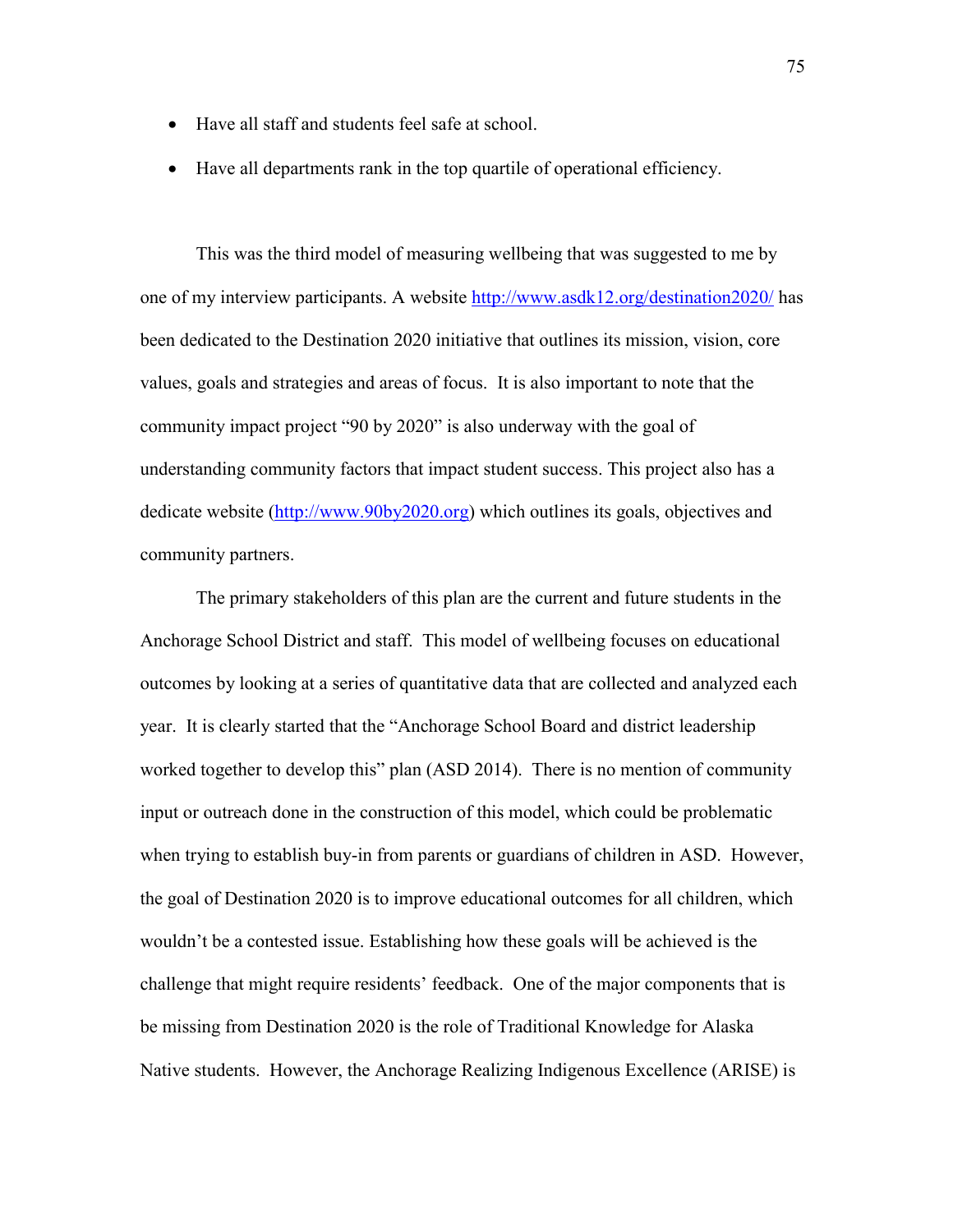another project under way that is working to address the role of Traditional Knowledge in the curriculum. Since Alaska Native students make up nine percent of the student population and tend to rank on the lower spectrum of performance measures it could be problematic within this framework that that is not being addressed (ASD 2014).

Destination 2020 is a model of measuring wellbeing as well a strategy that is attempting to increase educational outcomes for all students.

# *Finding of Similarities and Differences Of Models of Measuring Community Wellbeing*

The purpose of my quantitative analysis was to establish the level of local input that was used in the creation of models of measuring community wellbeing in Alaska and Yukon and to identify similarities and difference between models in these two regions. Since the second part of my central thesis states, "there is little difference between the situation in Alaska and Yukon," it was necessary to quantify similarities and differences through a qualitative analysis of keywords. In this section I took keywords from the literature and ran a frequency analysis within each model. Comparing and contrasting models of measuring community wellbeing has never been done before in any formal study. Despite there being limitations to this particular analysis I thought it was important to included it for future research. The limitations are in relation to the differences in page lengths for each model, some had very few while others were comprehensive. Moreover, the models are not directly comparable because of the differences in community type, geographic location, economic development level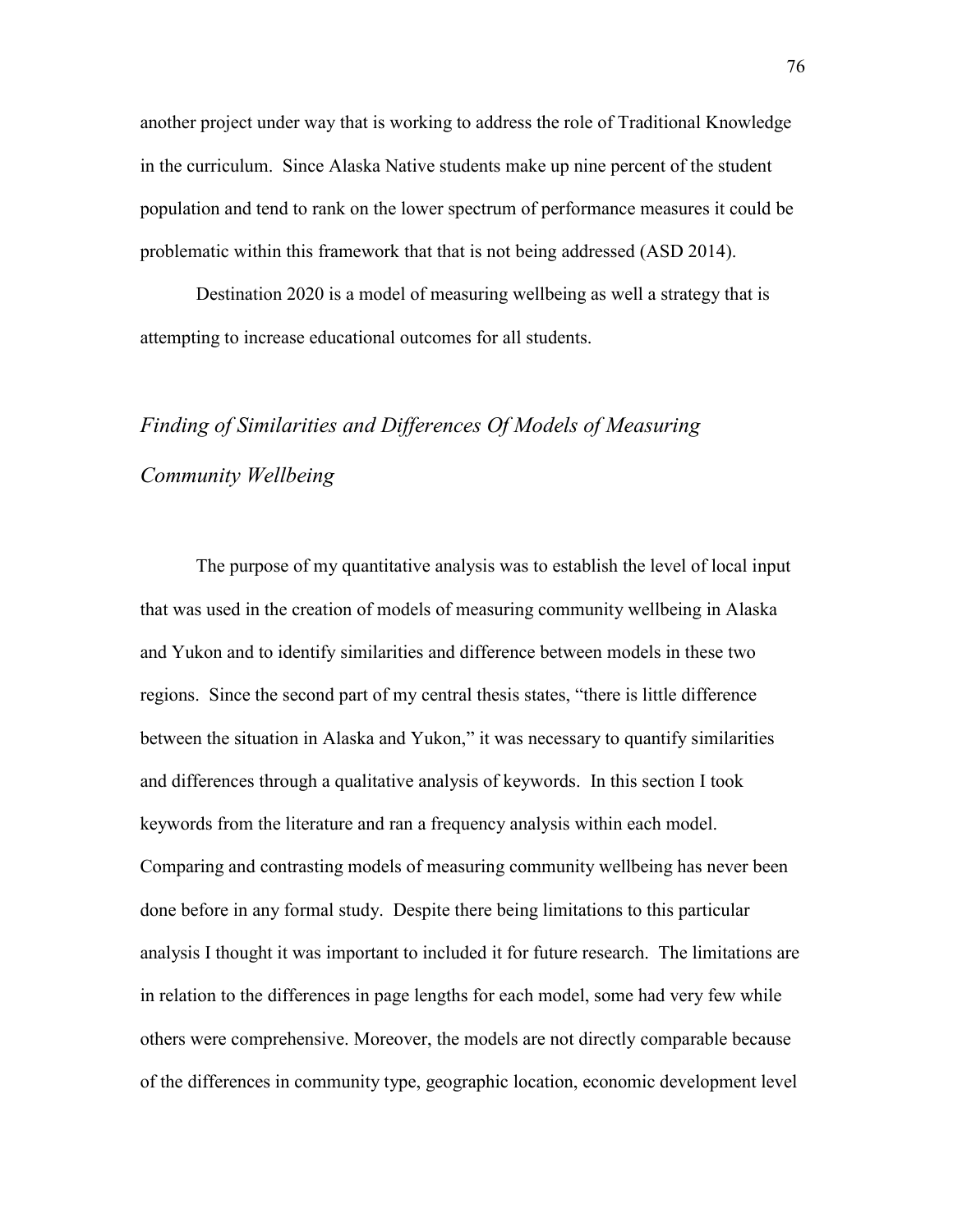and living standard. Future research should use a similar approach with a greater number of samples of comparable page lengths. This type of analysis is useful as it clearly points out how many times specific keywords related to community wellbeing are used within each model. Table 4 compares Yukon and Alaska models by showing the percentage of total word count. The 57 keywords hold analytic value for these analyses because they were derived from the literature review specific to notions of community wellbeing and the establishment of a model of community wellbeing.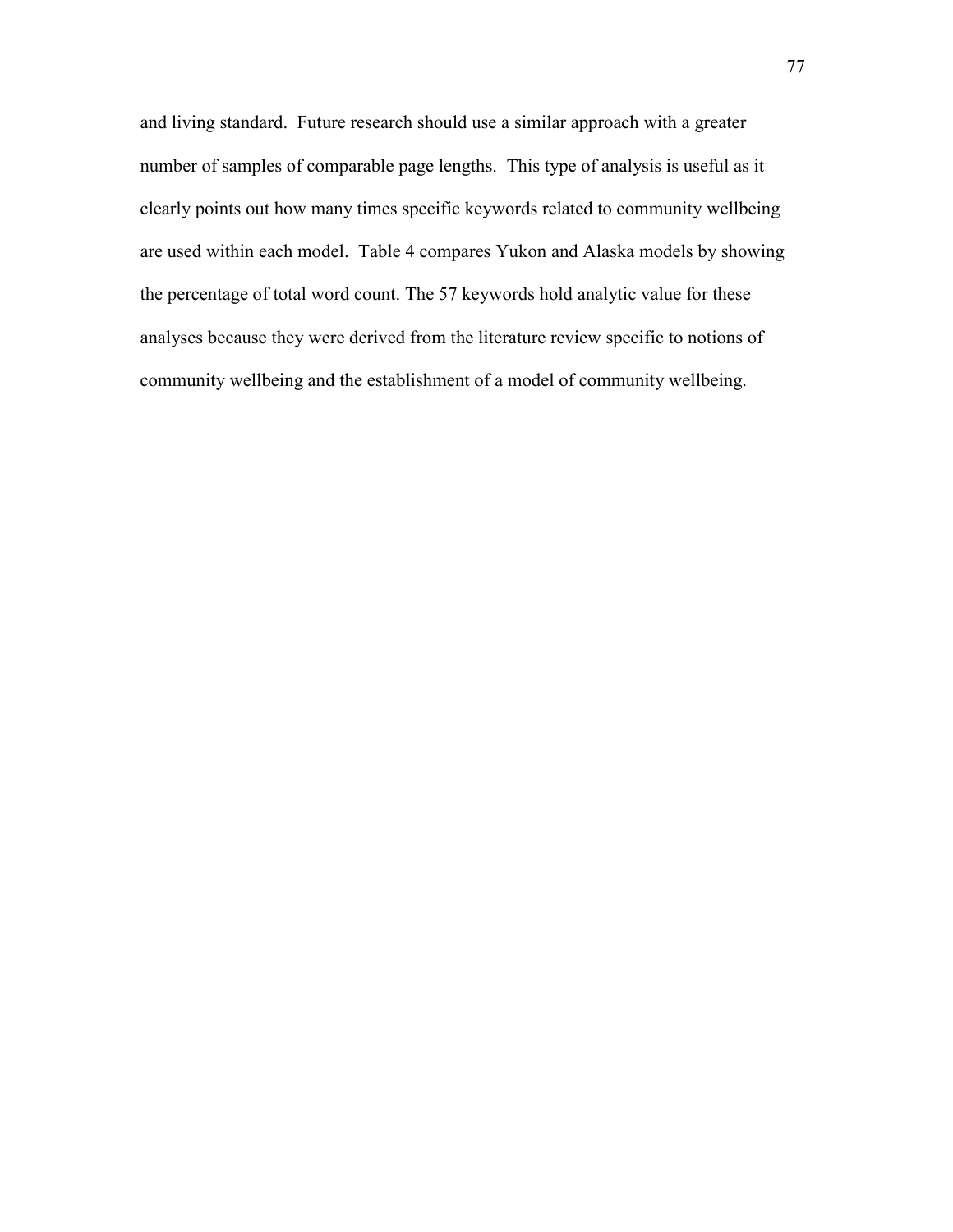**Key Words Alaska % Yukon % Culture** 15 85 **Community Wellbeing** 8 92 **Aboriginal Peoples** 29 71 **Research** 10 **Health** 3 97 **Community Services** 4 96 **Education** 57 43 **Employment** 27 73 **Development of Natural Resources** 12 88 **Sustainability & Resiliency** 3 97 **Social Ills** 13 87 **Community or Government Strategy** 18 82

Table 5. Percentages of total word count in Alaska and Yukon models.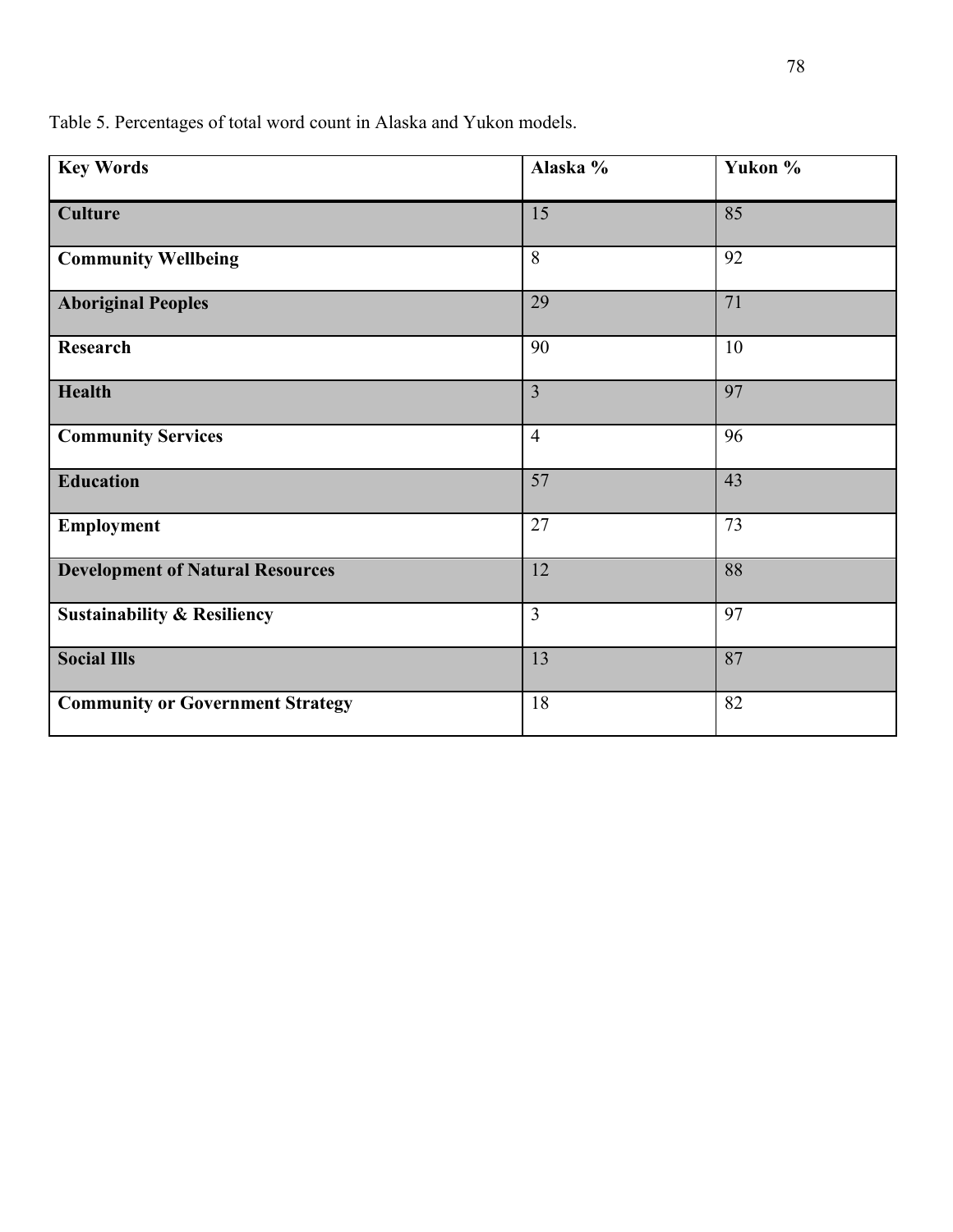It is clear that Health (97%) and Sustainability & Resiliency (97%) represent the highest word counts in Yukon. The keywords that are included within the Health category are: Food Security, Health and Mental Health. For the category of Sustainability & Resiliency the keywords are: Adapt, Change, Sustainability, Resiliency, Positive, Negative and Capacity. The second largest percentage was Community Services (96%), which included the keywords: Local Services and Local Businesses. The third largest category was Community Wellbeing (92%), which included the keywords: Community vitality and Wellbeing. It was interesting to see that notions of sustainability, health, community services and community wellbeing were the top three categories in this analysis. Since Yukon Social Inclusion and Poverty Reduction Strategy and Index of Community Wellbeing are centered on ideas of reducing inequality and further understanding social disparities this could account for this outcome. The categories of Aboriginal Peoples (71%), Education (43%) and Research (10%) were at the bottom of the chart for Yukon.

The top three categories that emerged by word count are Research, Education and Aboriginal Peoples. Research had a remarkable frequency percentage of 90%. The category of Education (57%) includes the keywords: Trades, Education, Skills and School. Aboriginal Peoples includes the keywords: Alaska Native, First Nations, Aboriginal, Inuit and Elders. Since two of the Alaska models of community wellbeing were education and employment that explains the high frequency counts. It is important to note that Alaska Native Corporations represent a large number of economic ventures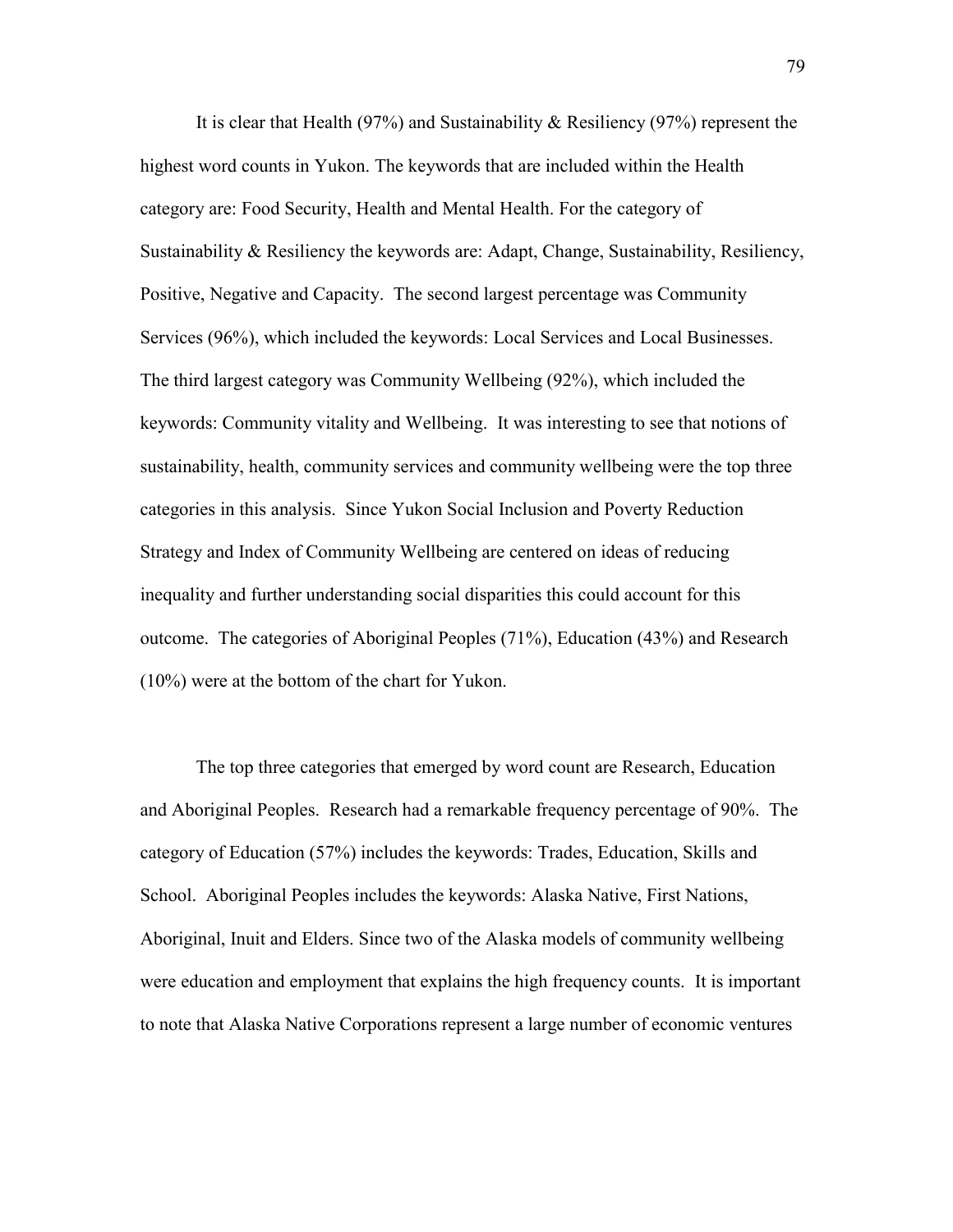across the state, which could account for this occurrence. The bottom three categories were Community Services (4%), Health (3%) and Sustainability & Resiliency (3%).

It is interesting to see that Research was within the top frequency counts for both Alaska models of measuring community wellbeing. This could be explained by the fact that all of these models were based on either conducting research or using secondary research sources to support the indicators within each model. It is important to note that none of the keywords came up with a zero count within each region. Both Yukon and Alaska models of measuring community wellbeing touch on similar notions. To get a sense of how many times keywords were mentioned across both regions I combined the frequency counts into Figure 2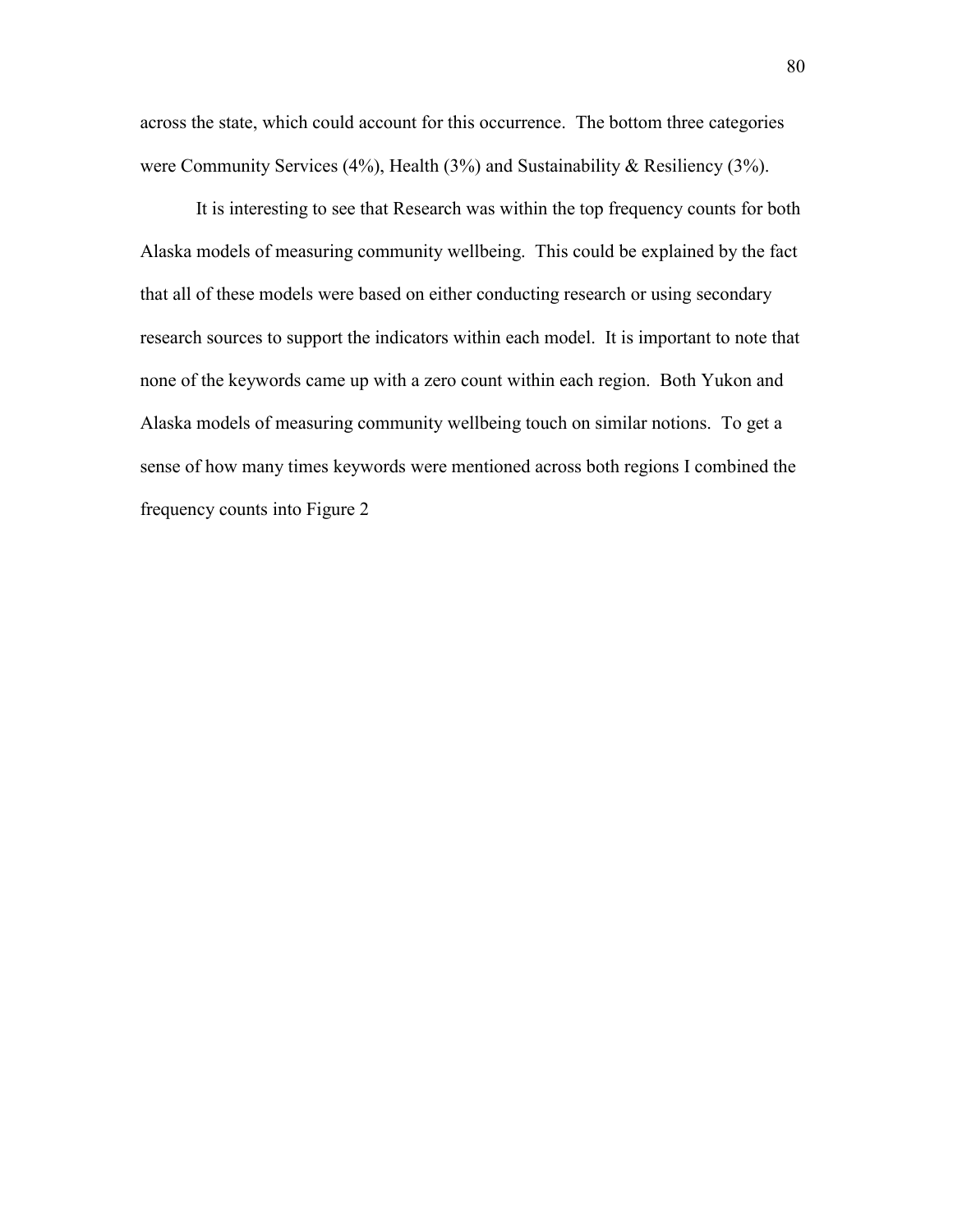

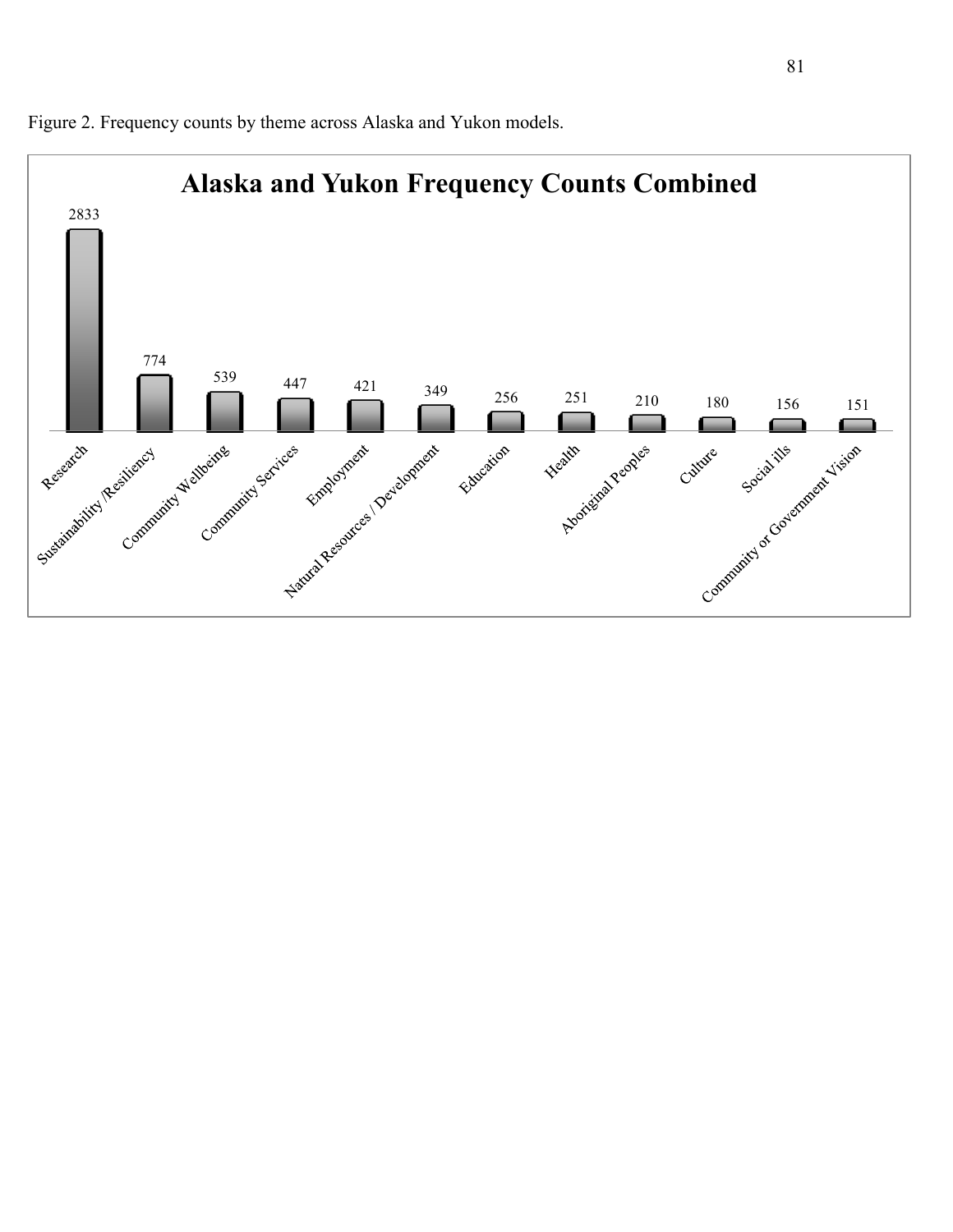Overall both Alaska and Yukon models of measuring community wellbeing seek to understand similar aspects of community life. The major differences come out when you examine the specific models within the regions to identify its scope and goal. For example, Yukon Social Inclusion and Poverty Reduction Strategy is a model that has a wide scope that addresses multiple facets of community wellbeing, which would account for its large number of indicators and use of mixed research methods. If we look at the Destination 2020 model produced by the Anchorage School Board we can see that its focus is on improving educational outcomes for its students by targeting performance indicators. By carefully examining the scope and intended purpose of models of measuring community wellbeing is stands to reason that measurement can be seen as being related to different perceptions of wellbeing.

#### *Observations*

Via a quantitative content analysis of models of measuring community wellbeing I was able to create a series of categories that illustrate the varying perceptions of community wellbeing. By doing a keyword search on Alaska and Yukon models of measuring community wellbeing I did not notice any significant difference between the two regions, except for the exponential number of times "research" was mention in Alaska models. There were slight variations but overall there was no major differentiation. What was interesting about this analysis is that the content analysis did not appear to reveal much about the local conditions of the communities. Future research in this area should try to obtain more models of measuring community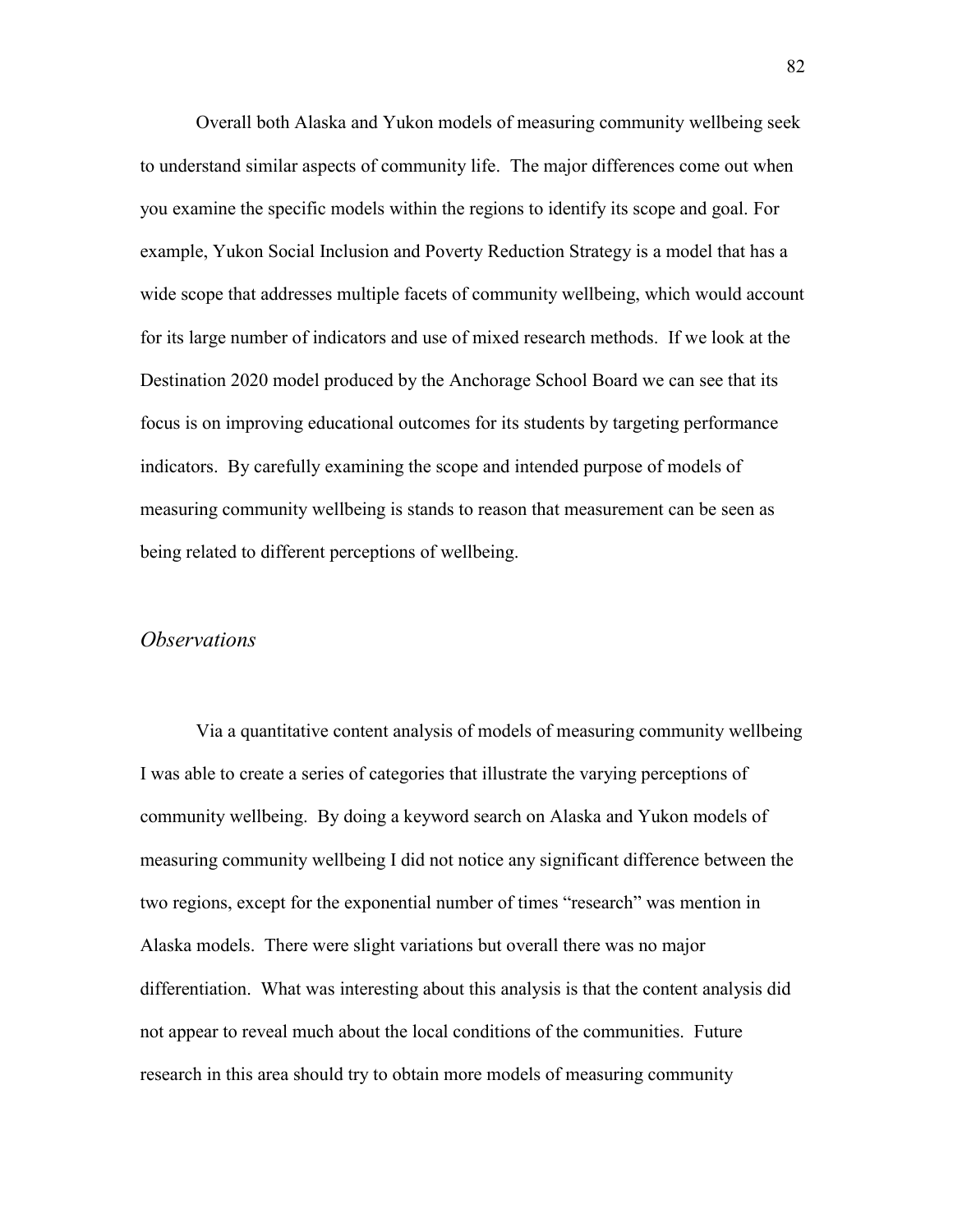wellbeing in both regions and carry out a similar content analysis. Looking a greater number of models will help to identify other differences and similarities that are not present in this analysis. In the next section I discuss the results from the semi-structured interviews I conducted with experts who have worked with models of measuring community wellbeing.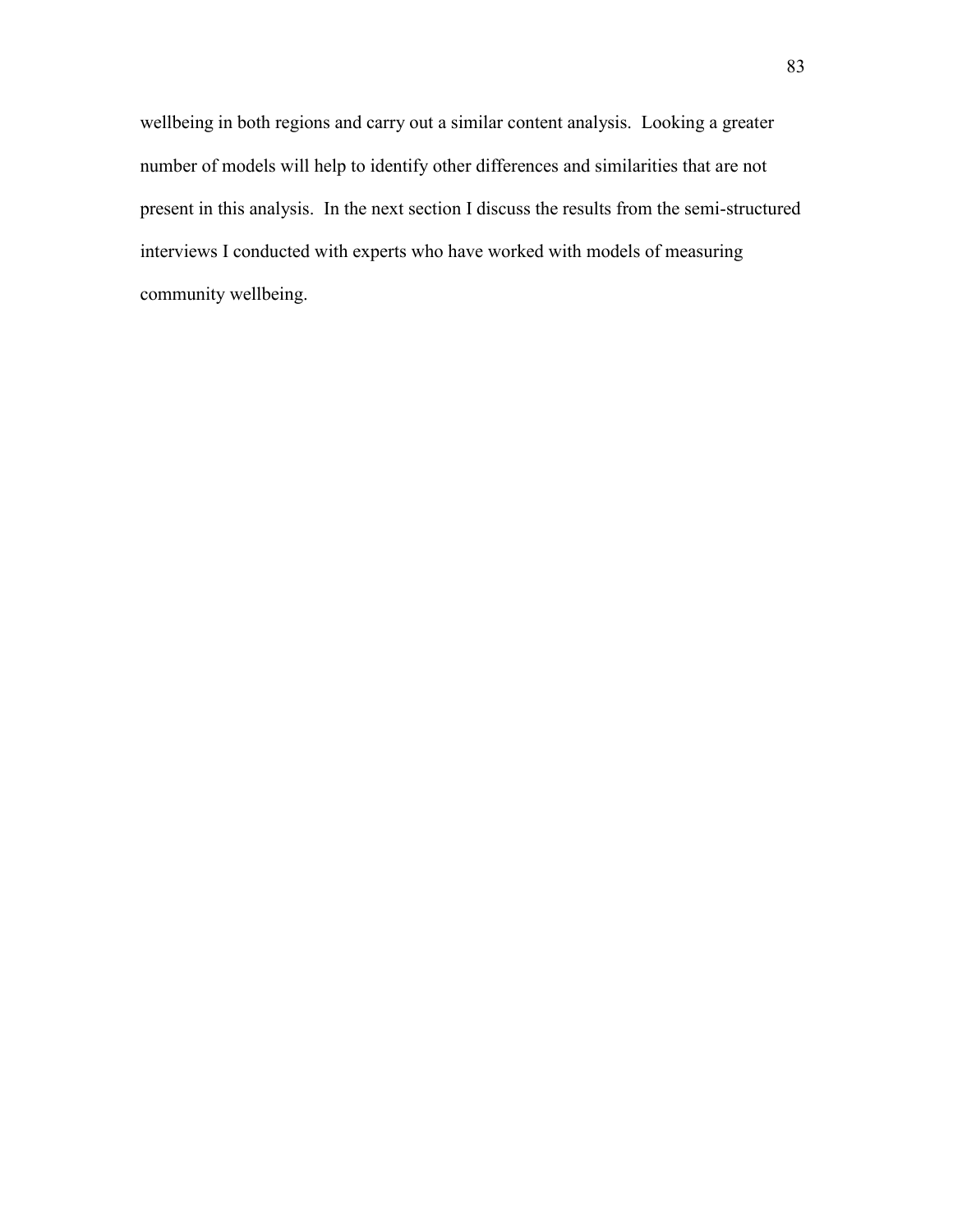## **Chapter Five: Analysis and Results of Interviews**

The literature review has shown that community wellbeing is related to specific local conditions; yet, when I explored the level of community outreach via content analysis of each of the models I found limited local input that reflects local conditions. In this chapter I will discuss the findings from interviews with local expert that provide a better understanding of this aspect of the models. All of the participants have or currently live in either Alaska or Yukon and have done work on various aspects of community wellbeing. Using some of themes from my quantitative analysis I present my qualitative analysis in a narrative separated by seven themes. The themes are: Understanding Notions of Community Wellbeing, Indicators to Measure Community Wellbeing, Social Ills, Culture, Aboriginal People, Education and Employment.

## *Understanding Notions of Community Wellbeing*

I started off each of my interviews with the question, "how would you define community wellbeing?" The responses varied and provided insights into indicators and measurements used in models of measuring community wellbeing. As discussed earlier the notion of community wellbeing is dynamic with a range of diverse understandings of this concept. My participants also echoed this sentiment and spoke about how community wellbeing is "multidimensional" where a "one size fits all" definition does not exist. Patsy spoke about how community wellbeing can be seen as understanding "basic" needs for individuals. She said: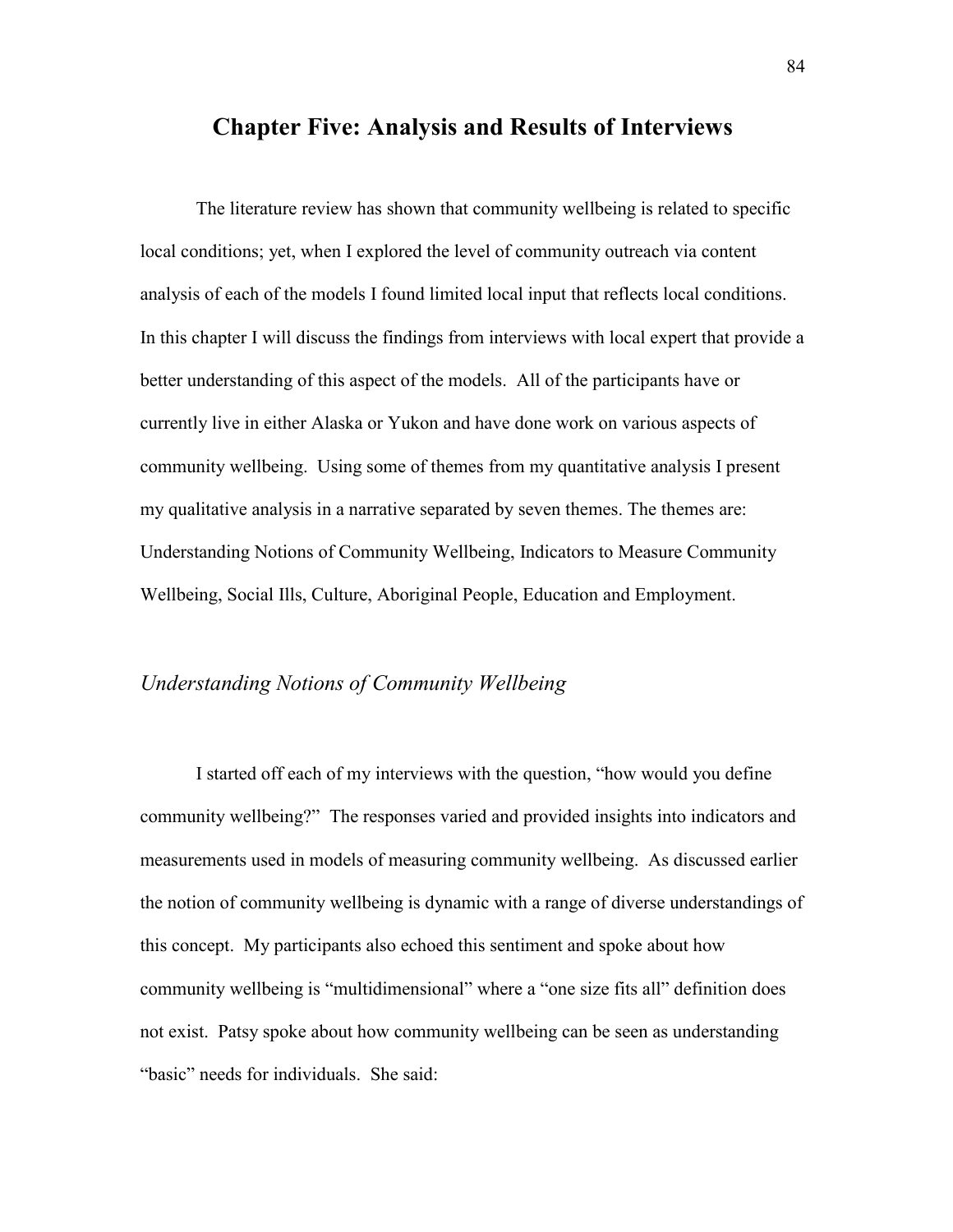"When I think about community wellbeing, of course, I think, what is a healthy community? It is one where people, I think, there is... I guess there are multiple levels of wellbeing… So that one, that individuals are healthy in the broadest sense, housed, access to adequate … all of the things that you think of for somebody to be well. Whether that's enough food, a safe place to be, um sort of those basics" (Patsy).

Estelle also said "community wellbeing is a number of dimensions. It is jobs, income, subsistence harvesting education, health, culture, local decision making and fate control." (Estelle) In following with this list of defining community wellbeing, John defined it as: "It's [community wellbeing] food and water, energy and health are critical and of course food is linked to the feedback loops. All throughout food and health are part and parcel the same thing." (John) He later discussed the importance with "access to schooling" in the context of community stability.

Rose spoke about a different understanding of community wellbeing she said:

"I would define it [community wellbeing] is that there are a lot of cultural activities, traditional harvesting. A lot of dialogue in language, visiting, talking with each other and celebrating together and having those ancient ceremonies going on and everybody's healthy and there is hardly any chronic disease. No alcohol and no drug dependence that kind of thing um you know pretty much a community at point that I was born into. Everybody was happy and all of those things were going on in the community, there was basically no infiltration of the so call democratic politics that came in later when our children were taken away to residential schools" (Rose).

Others saw community wellbeing as having access to certain "infrastructure" or community services. For example, Patsy spoke about the importance of "public transportation" and living within close proximity of "health facilities" such as, a "Yoga studio and clinic" (Patsy).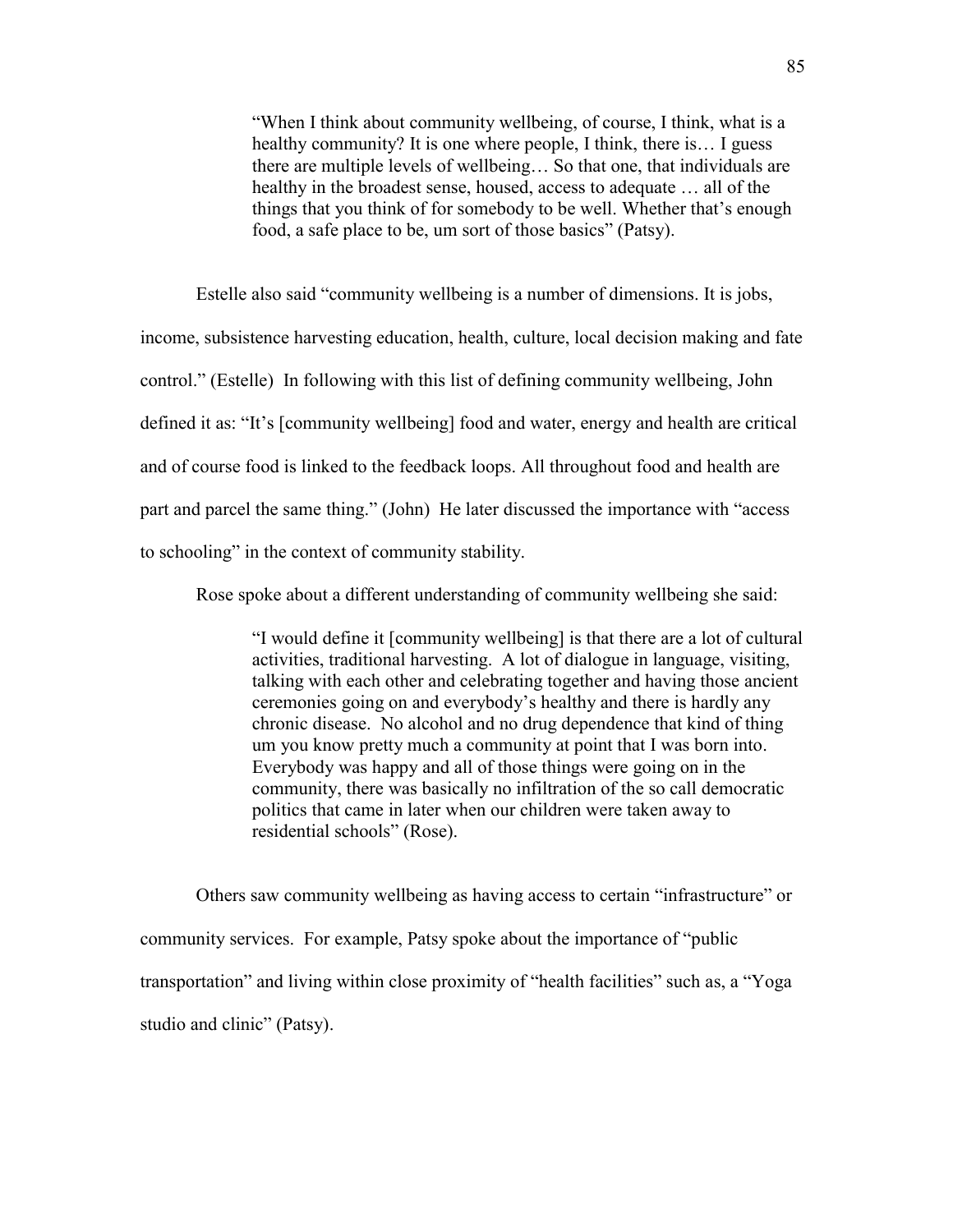Eddie spoke about her role in facilitating conversations with community members in a vision exercise about what a healthy community would look like. She said that one of the participants described their vision for their community as 'people walking around the community engaging with each other and smiling just because they felt good.' Eddie also spoke about wellbeing as a fluid concept that changes throughout the "life stage" of individuals.

Community wellbeing was also understood to be synonymous with community vitality for Estelle. She spoke about community vitality as a community's ability to be "engaging in economic diversification and balancing in and out migration." The issue of migration was also a concern for Rose who spoke about the need to bring back people who have left. She said, "Communities are dwindling away because everybody leaves for education and other purposes and no one comes back. Then the community is left with no resource, people."

## *Indicators to Measure Community Wellbeing*

Throughout this project I tried to get an understanding of various indicators used to measure community wellbeing, to see how useful they were as well as how they are applied. All of my participants spoke about using indicators to measure community wellbeing by saying that it is a "challenging task" and some data sources are not "well developed. Indicators of wellbeing either use a quantitative or qualitative measure in describing community wellbeing. Some models of measuring community wellbeing rely on one or the other but some use both in a mixed methods approach. Most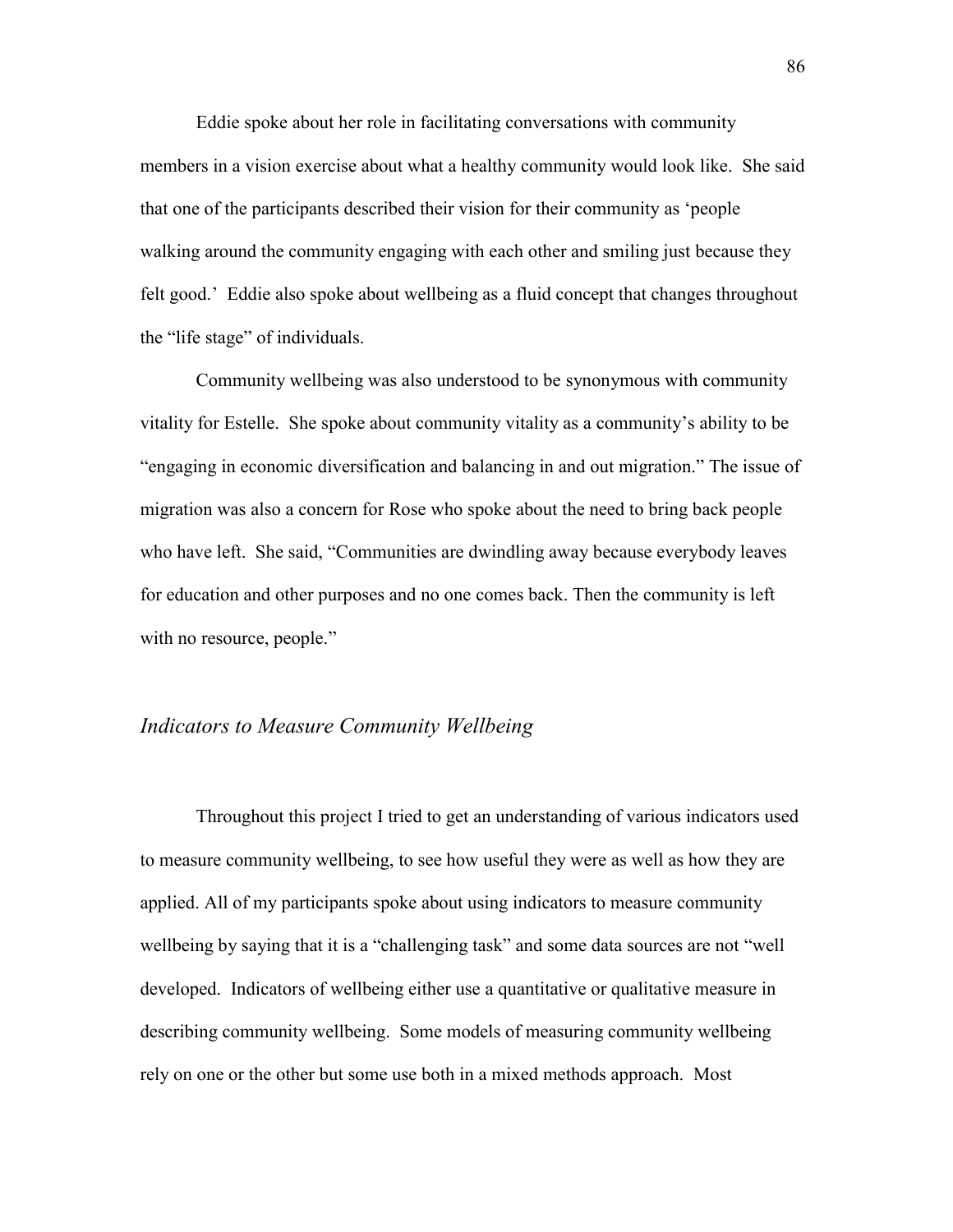participants took issue with using quantitative indicators to describe community wellbeing because they saw it as "reductionist". Using qualitative indicators for understanding culture, aspects of health and education are useful because they are hard to capture quantitatively. There was the agreement that one of the primary issues with using quantitative measures in Arctic communities is related to population size. Eddie said:

> "From a northern community point of view small numbers and small populations really hampers' in my opinion, the relevance of many quantitative indicators. Because the numbers are so low, so um you know I think it's hard to make claims that can be substantiated only with numbers. I think the qualitative component for interpreting the results and giving it context to understand the implications of the numbers and what small changes are, really are an important part of work in the North, especially when claims are being made about outcomes" (Eddie).

She further illustrated this point by stating:

"In a small community if one person dies of cancer one year and two people die the next year it is an epidemic. Where there is 4 or 5 knowledgeable Elders left in their late 80's or early 90's and two of them die then that's a huge loss to the community, their cultural foundation, a lot of their wisdom for the whole community is gone. The magnitude of the loss is larger than what the 1 or 2 would represent" (Eddie).

Eddie's participant also spoke about the widespread use of quantitative measures

of wellbeing and why it is used in the majority of models of measuring community

wellbeing. She said:

"I think that it [quantitative indicators] is what people are used to. It is way easier to collect the data, way easier to make claims about what the information means and it can be done without ever really leaving your desk. So, its suits the methodology of making these kinds of claims and representing work to be done. I am not dissing all quantitative measures they have a use too. I think only in scoping quantitative indicators do not really understand fully what is more understandable by including by qualitative approaches as well" (Eddie).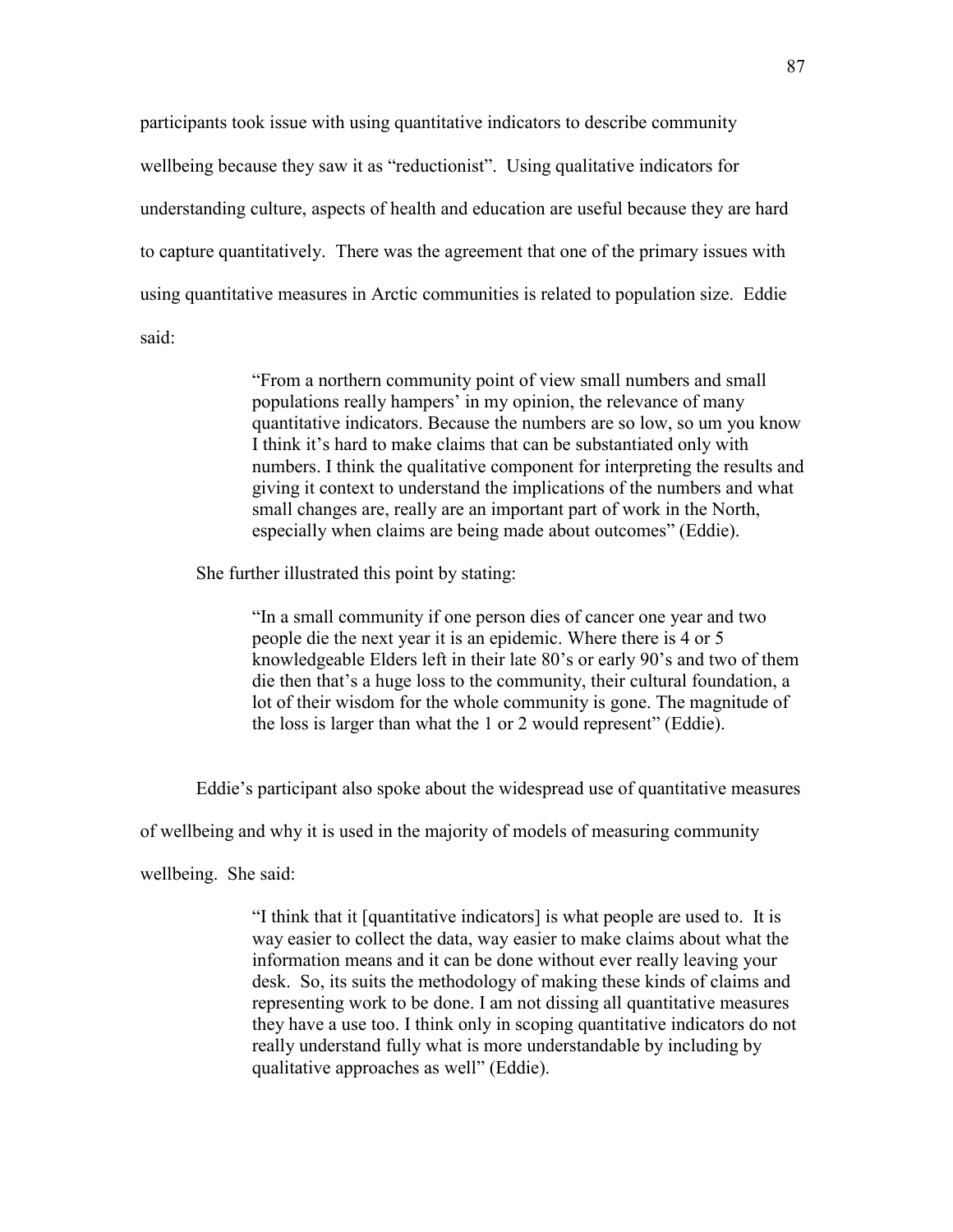I asked some of my participants if it is possible to come up with a model of measuring community wellbeing that fully captures all aspects of a community. Most of them said that it is, but it has to "come from the community" by "engaging community members in the process." Dennis said, "I think that there is a need, I think there is a role … a somewhat consensus and I think there is a role for individual differences in developing it." Eddie said:

> "I think its possible but you know I think that the measures need to be developed in collaboration rather than without. I guess I mean economic indicators are really… I think really straightforward and easy to measure there. I think that there are you know as a sociologist there is a lot of social measures that you could that you can come up with pretty well" (Eddie).

I asked Eddie about what data sources should be used for the indicators in the creation of a model of community wellbeing. She said, "If the creation of the models doesn't have enough input from diverse sources and perspectives then again it becomes reductionist and it becomes your interpretation of what these indicators should be." In another interviews I asked Dennis what the point is for measuring community wellbeing and he said, "If you don't measure it, you can't manage it."

## *Social Ills*

Social ills emerged as important in talking about social issues related to alcohol and drug abuse, domestic violence, low educational attainment, unemployment and access to health care. Eddie suggested that a much wider understanding of the causes related to this issue is needed to fix the problem. She said: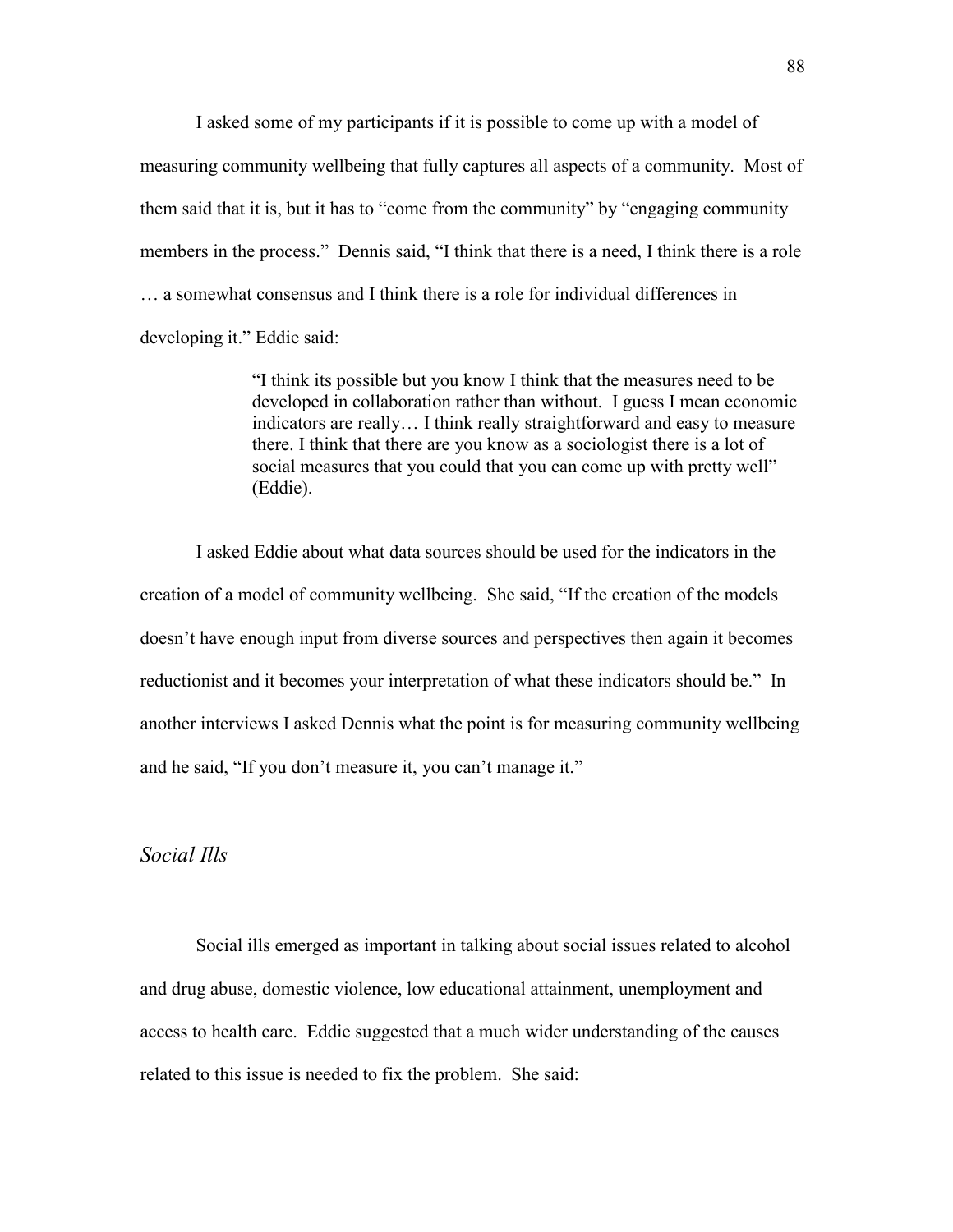"Drugs and alcohol are a symptom of a much bigger issue. Certainly it is an issue that we need to look at resources for, it is a Band-Aid. We have this revolving door at the Emergency Department in Whitehorse of the same folks coming through all the time with alcohol toxicity and drug abuse. Why aren't there things in place, on the land to deal with these substantive issues instead of counting on what's not working" (Eddie).

Eddie also spoke about work that they had done with some community members around mental health, specifically around the issue of depression. They shared that one participant in their meeting stated, 'I think that every single person in my community is depressed'. Further compounding this issue according to the participant is that "people [in these communities] wait years to see a psychologist". The lack of community health infrastructure is concerning related to these issues.

When the social issues came up in my interview with Rose I asked "what would it take to deal with these issues in First Nations communities?" She said,

> "Well first of all we need to have trained people to actually deal with some of the trauma that we are going through in the community that is hidden. We have suicide, alcohol, very risky health behaviors, chronic diseases everything that is so unrealistic at the community level. We need education, awareness and education and then start implementing our own ways our cultural ways um to address these issues" (Rose).

When I asked Betty why she thinks there is such rampant alcohol and drug abuse? She said, "People get into drugs and alcohol because they have nothing to do". These issues are very concerning when trying to promote and develop community wellbeing.

An interesting finding with my interview with Rose was that she talked about the

link between climate change and mental health. She stated:

"We are facing climate change. Climate change is unreal in Arctic communities and that is causing more depression, that's causing more anxiety and we are now becoming food insecure and that's another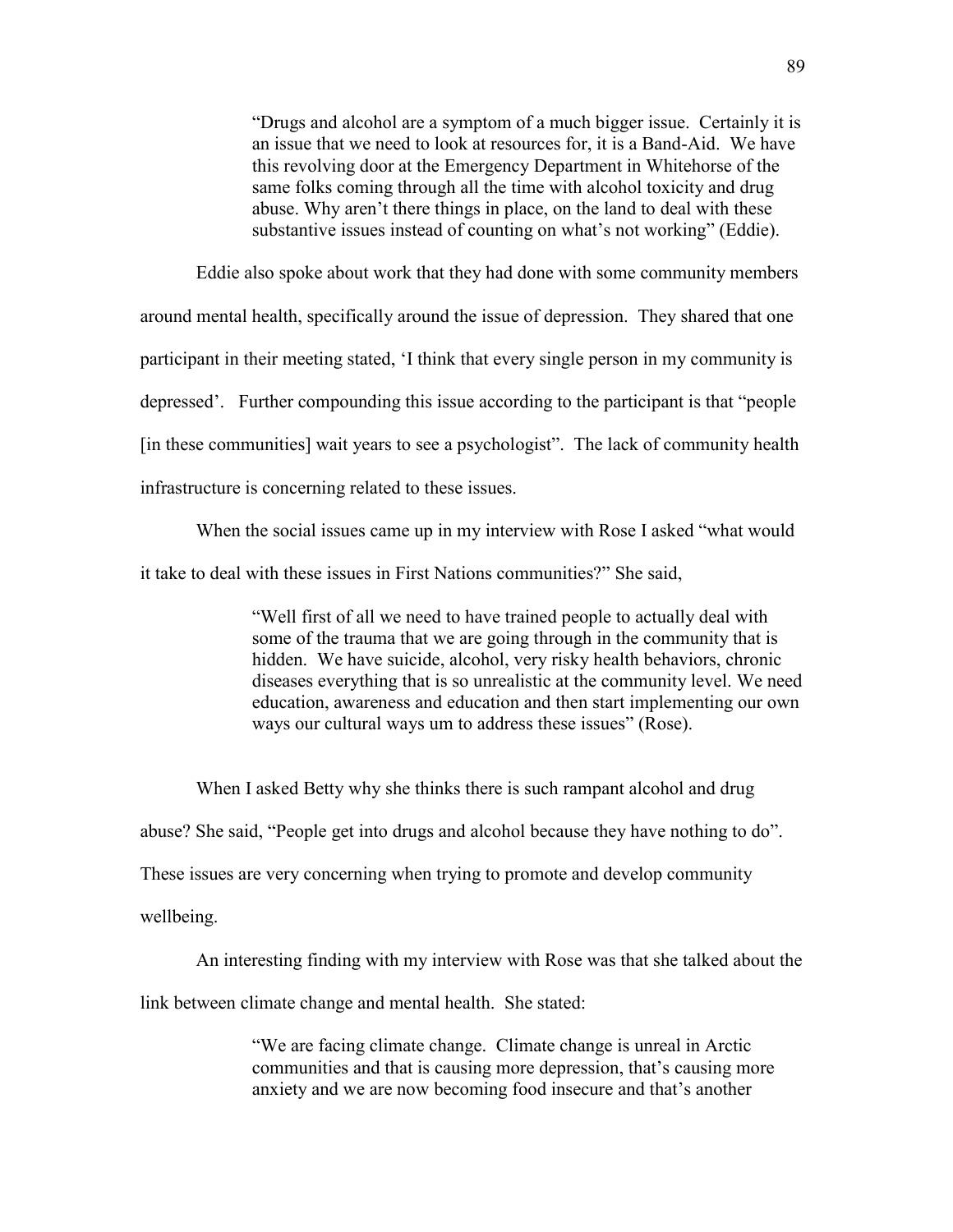compounding traumatic event that is coming up. We have to pay attention to it, we have to get together and do stuff and start paying attention to all of this because what future are we going to have" (Rose)?

Coming up with ways to mitigate health concerns in these communities will require creative solutions that need to include residents.

## *Culture*

All of my participants spoke about culture being an important competent to community life, there was a broad and diverse understanding of how culture plays out on people. Patsy stressed the importance of having a sense of connection and support within a community by saying: "It is important when you move to a community that you don't feel culturally left out" and "What you say about your community that you like is the people. It is the cultural support that you get." This sentiment was echoed by Rose who spoke about culture being important in order for communities to come together to effect change. Estelle said "Culture matters, it is a resource that allows for mobilization on the ground which results in decision making that is necessary for any form of government."

Most of my participants focused on the importance of culture for Indigenous communities from language to education. Language for Dorothy was seen as being strongly connected to culture and they stated:

> "The difference that I would really see for Indigenous communities is also the role that language plays. It is very strong and its not just Indigenous but I think it's perhaps more threatened in Indigenous communities. I think that I can identify the absence of people that are healthy in terms of having that secure sense of culture, identity and that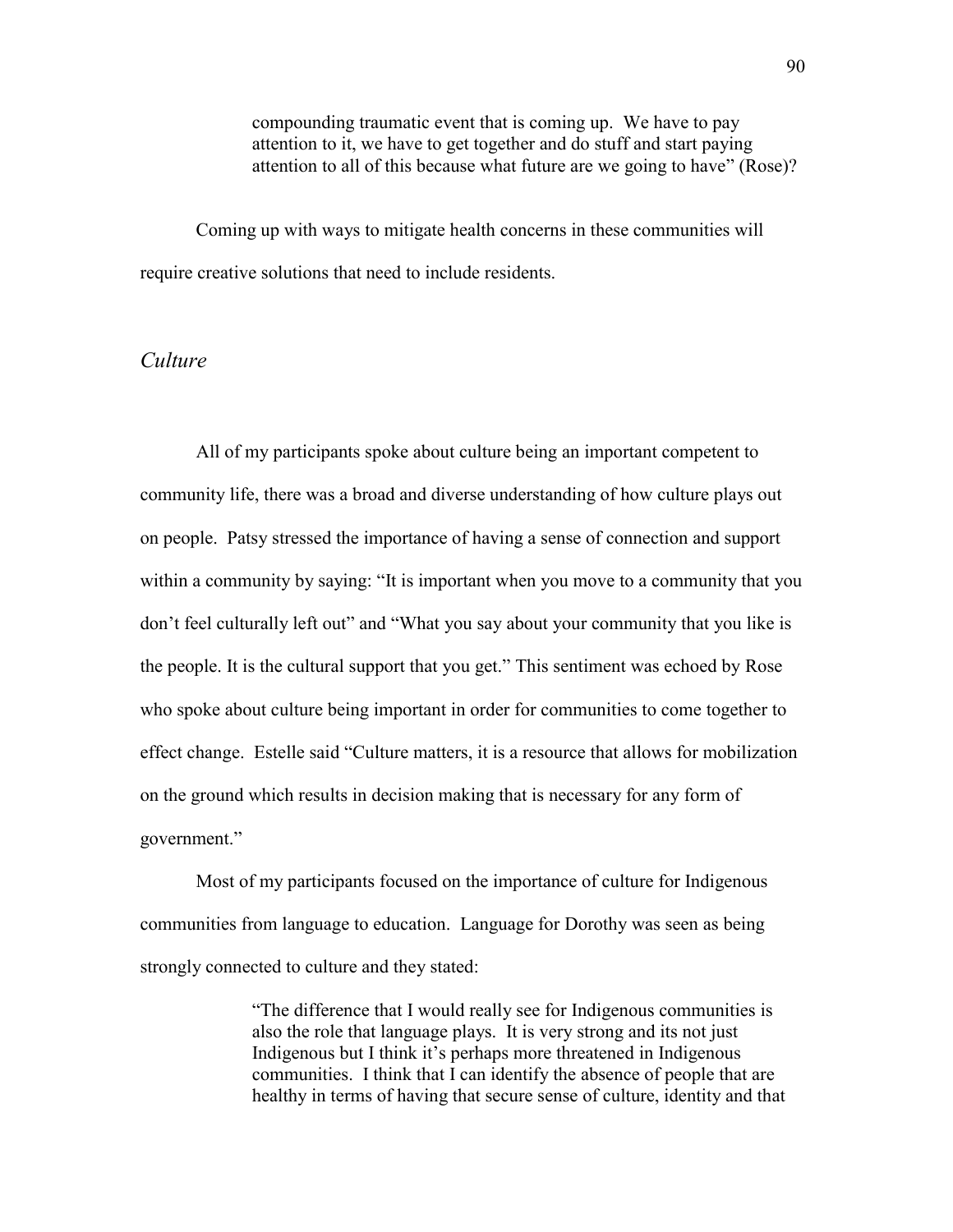perspective of wellbeing versus certainly White folk; who you know a lot of us have an identity that we wrap up in a little bundle and we throw over our shoulder, we take it wherever we go, it's not tied to the land its not. For English speakers there is no assumption that it's [culture] threatened" (Dorothy).

Maintaining and promoting culture was largely seen as being taught outside of

the traditional Western classroom; being connected to the land and taught by Elders.

When I asked Rose, "What would it take to promote and secure culture within a

community?" she said:

"I figure if we want to get there we need education from the very onset with pretty much everyone, with the youth with the adolescents, teenagers and a lot of it takes interpersonal skill development some are doing well in and some aren't. Then we need to implement academic education and all the way along simultaneously. Our culture needs to be at the forefront of our traditions. We need to make sure that the wise elders can teach. And we start with

the very young and implement good communication skills, life skills at the very onset with kids that are very young and then also make sure that our culture and language are a part of that" (Rose).

I followed up by asking: "What would it take in order for these sorts of changes to occur in communities?" She said, "It has to start with the leadership of the community. Everybody relies on role models since you're born. I think we look to older people as younger people and I think we need to have those role models in our system."

Since my project has looked at indicators of community wellbeing, I wanted to get the opinions of my participants on indicators of cultural wellbeing. Dorothy said, "when you're talking about cultural wellbeing in the sense of indicators there's no data and there is no easy way to measure it." However, there have been studies that use the engagement in traditional activities as a way to measure cultural wellbeing. Betty spoke specifically about this and said: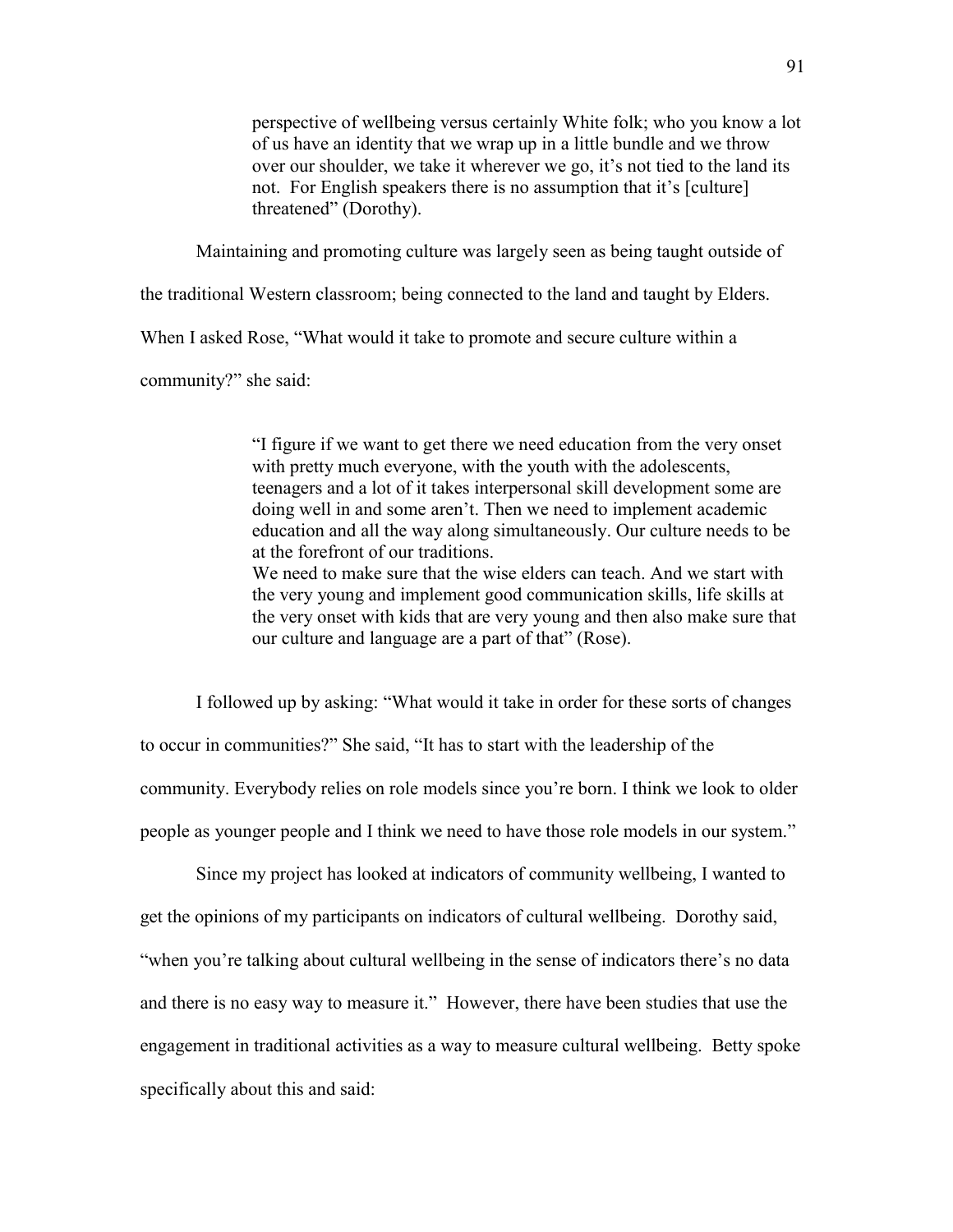"Studies have looked at the number of Native language speakers or the involvement… they were operationalizing the participation in cultural activities such as, subsistence and crafts, that sort of thing. For me that is a really narrow definition of culture and I don't know if you can get at cultural wellbeing that way, you know? It really depends if you're talking of economic of social wellbeing or create a composite scale to measure all of those things, maybe, but you know people do it" (Betty).

Overall, culture is seen as an important aspect of community life for Indigenous peoples to promote their language and ways of life. However, it is complicated to find an appropriate way to measure cultural wellbeing in communities that is agreed upon because most of these studies come from outside researchers.

## *Aboriginal People*

Most of my participants spoke about the struggles that are faced within Aboriginal communities in Alaska and in Yukon in relation to representation, education and employment.One of the findings from these interviews was how important the perspective of research findings are for Aboriginal communities. There are multiple ways to present data in a research study and for Aboriginal communities the perspective from which they are represented is very important. Eddie spoke about the backlash faced by a First Nations Minister of Education in Yukon when his department released a report on graduation rates for First Nations students. She said:

> "There was a lot of um backlash about that and even though it came from a First Nations Minister because the context of it was negative. A strength-based approach really reframes the issue. People would much rather talk about the increasing graduation rates of years gone by as opposed to low right now. Because it sets a stage for the construct of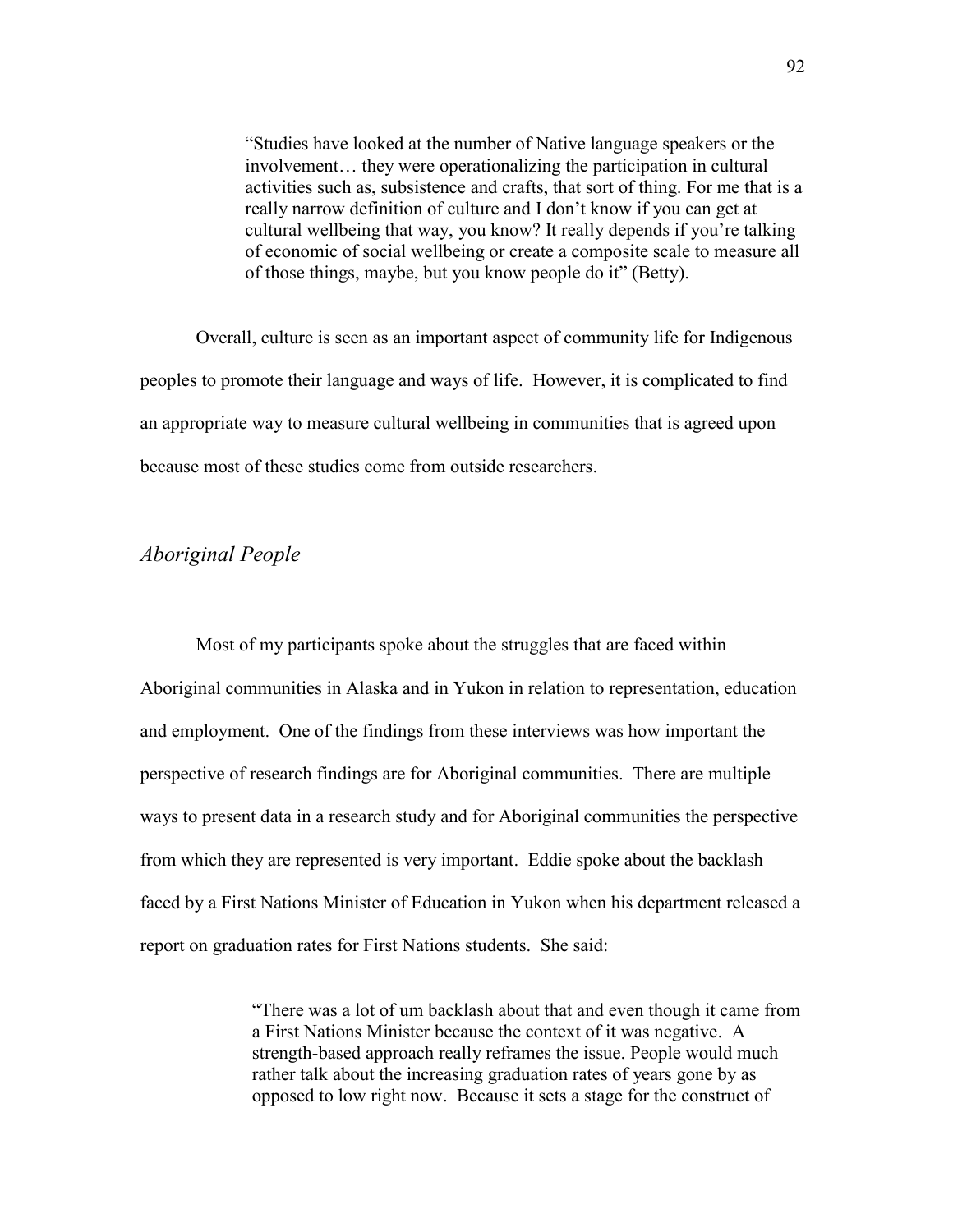disparities to be reinforced, so it keeps people in a situation of… um… less, as oppose to what is possible" (Eddie).

Representing people in a way that is accepted by community members is important in establishing and maintaining valuable relationships. I asked Eddie what could have been done in this situation or in future ones to avoid the backlash? She said, "Having people [Community members] involved in projects particularly in the interpretation and reporting of results is an invaluable way to put information into a bigger perspective." One of the big calls to action across these communities is the reinvention and investment in education, specifically for youth.

## *Education*

The issue of improving educational experiences for Aboriginal people in Alaska and Yukon has been at the forefront of educators for many years. Currently, there are programs that target Aboriginal youth in Alaska and Yukon, such as ARISE. ARISE is the Anchorage Realizing Indigenous Student Excellence, which aims to improve education outcomes for Alaska Native students. Dorothy, who has been helping develop this program, spoke about the project and some of the questions they are trying to grapple with. She said the big question for this project is "how do we scaffold [support] young Indigenous people?" There are many dynamics to the program but the participant spoke specifically about the difficulty of trying to incorporate culturally relevant learning into the program. She said, "What we are adding for the Indigenous piece is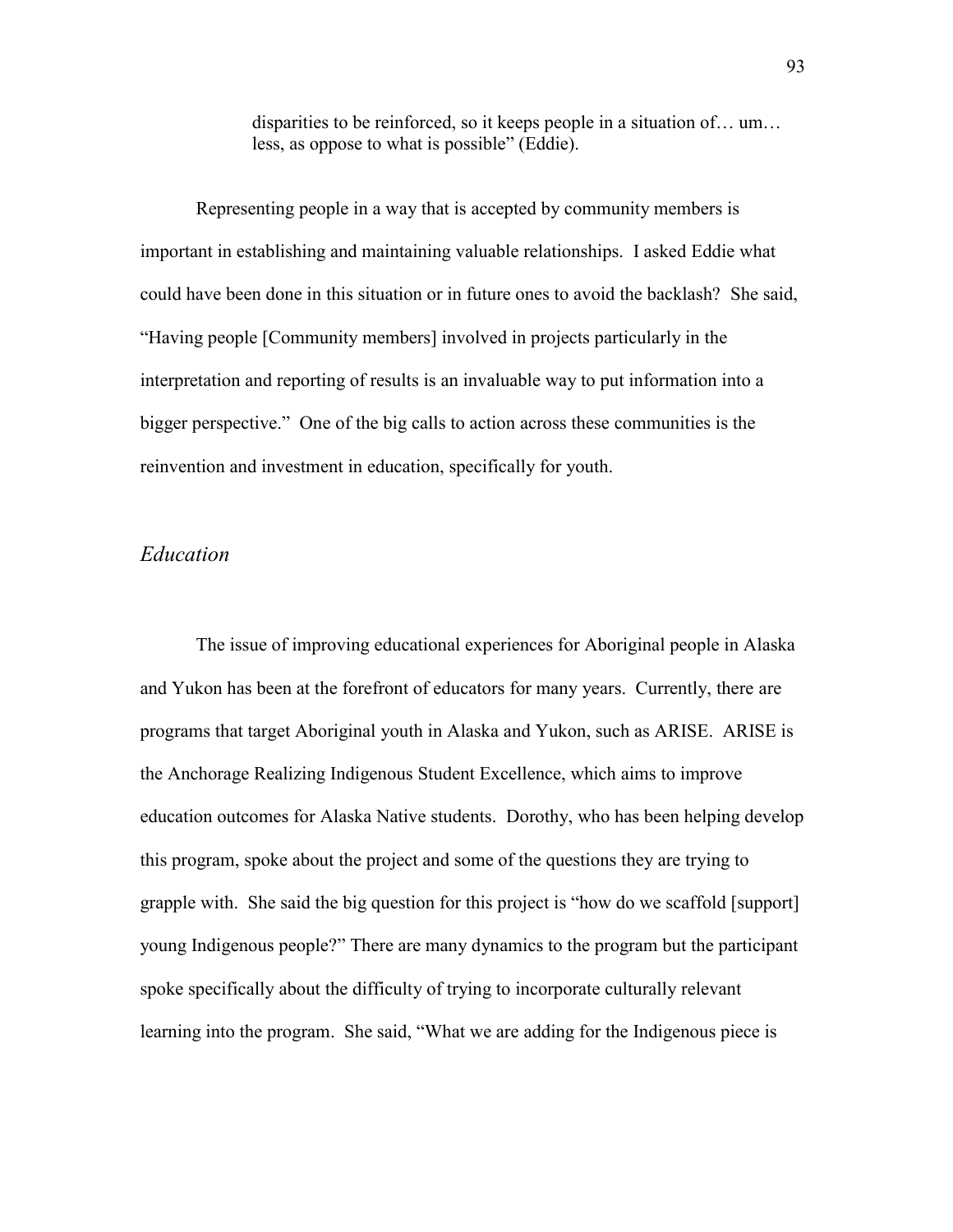also the cultural goals and actually trying to talk about what it means to be a healthy person as an Indigenous youth in Anchorage."

There has been an Indigenous-learning framework established in the North Slope Borough School District in Alaska that involved community input. Dorothy spoke about this and said:

> "They created something called the Inupiat learning framework and the Inupiat learning framework was created over a period of a couple of years. The Inupiat education folk in the District went out into every village and had conversations with parents, community members, Elders about what does it mean to be a educated Inupiat person?" (Dorothy)

This is a "curriculum reform" for the North Slope School District that has allowed for the communities to shape what the education outcomes need to be for Alaska Native students in this region.

There are several obstacles in trying to create a culturally appropriate education model for Aboriginal people, including the skepticism that students have towards teacher retention in their communities. John, who spent years working in Alaska Native villages in Alaska, spoke directly with youth about their lack of attendance and interest in school. He said, "The turnover in the teacher rates gets kids really cynical. I talked to them the year I lived in Anaktuvuk Pass, 'Why don't you guys pay attention to the teachers?' The students said, 'Why should we, they're not going to be here at Christmas or they are not going to be here next year, why do we care?' Having a stable school system such as maintaining teacher retention is important in creating a sense of trust and engagement with students or else, "the kids get really cynical" and disengaged.

Another obstacle in creating and maintaining education programs is the continued decrease in funding and lack of investment from levels of Government. For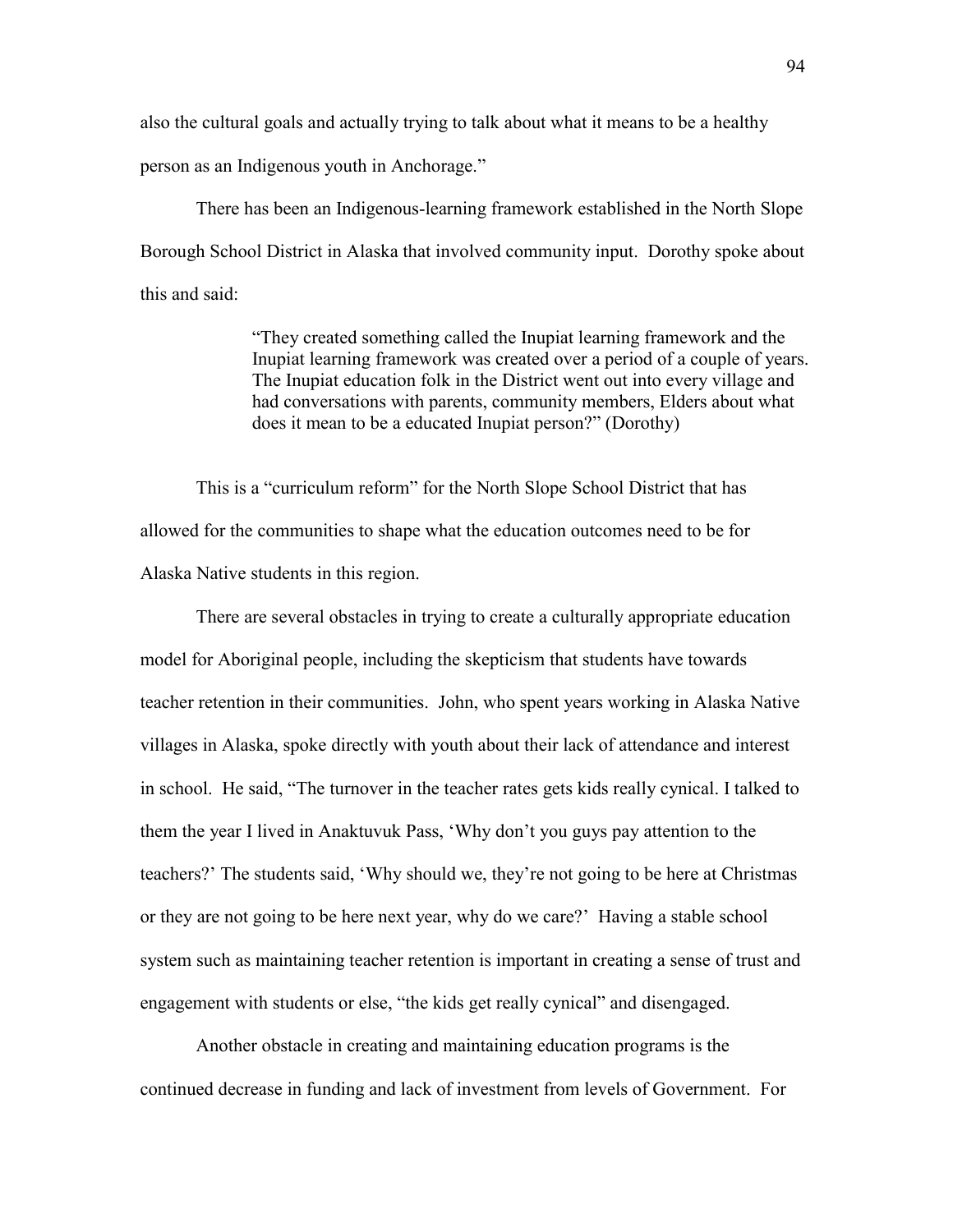example, Rose spoke about the allocation of resources in some communities in Yukon.

She said,

"Some of those self governing community there are ways they can prioritize resources. In a small community however every dollar that has been allocated on land claims basis has been is allocated in particularly community development, in public works and housing and infrastructure and that kind of thing. So you're left with very little for health and education at the community level" (Rose).

When I asked how widespread the elimination of funding was she said:

"In 2012, pretty much all of these national programs that came from the Federal Government all got cut. That was the National Aboriginal Health Organization and that was the National Aboriginal Health Initiative. All First Nations across the country got cut in health, health issues, health programming and so we are left with like nothing at the community level" (Rose).

In order to help improve educational outcomes for Aboriginal people it is important to frame data in an accepted way, seek community engagement in curriculum design, improve teacher retention and secure sources of funding. Part of the academic discourse from the Western perspective is that education leads to greater levels of employment.

## *Employment*

In Alaska there have been initiatives to promote Alaska Native hire within resource development project, like the Red Dog mine. Red Dog offers incentives for youth to go to school and get training in areas of mining. Dennis spoke about Alaska Native employment in Alaska and offered an explanation for the varying levels of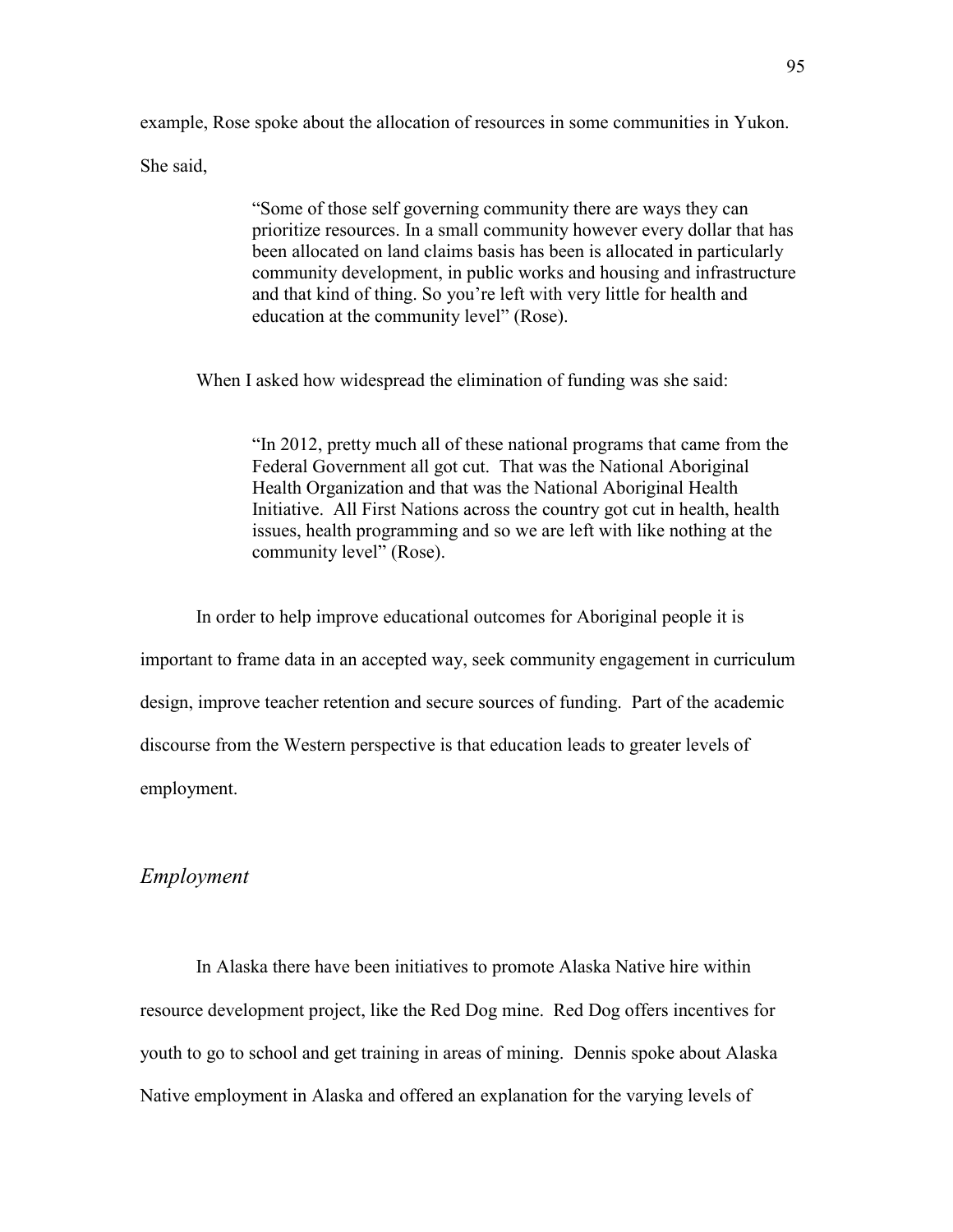employment. For example, the Donlin Creek project seeks to extract gold within an area of Yukon Kuskokwim region of Alaska. Donlin Creek " Employs 200 people, 91% Alaska Native and only has a 5% turnover rate". I asked the Dennis why this development project has been able to have a high percentage of Alaska Native employment, opposed to places like the North Slope Oil, which is very minimal? He said, "Donlin Creek is an exploration project, that requires a specific set of skills like heavy equipment operation. In the North Slope [Oil] it is a different skill set with fewer entry level jobs."

Not all Aboriginal communities in Alaska and Yukon have employment opportunities in resource development projects. Some communities such as King Cove Alaska have been trying to diversify the local economy but have experienced continuous setbacks. Betty who has spent time working in the community of King Cove talked about the bleak outlook residents feel they have for the future. She said:

> "We're [Residents of King Cove] going to be Anchorages next street people. They are being shut out from one fishery after another; because of large scale fishing boats depleting their stocks in open waters, they're really struggling. So, they thought okay they are going to drill for oil in Bristol Bay, but now there is a moratorium on that. Whatever it is they try to do to diversify there economy, so they are not dependent on fishing anymore, the door is slammed in their face" (Betty).

Rose spoke about First Nations in Yukon and how resource development is not always approached with the community at the right time. She said, "Resource developers come in and it's the same old thing. They come into a community to develop a resource and the people are not ready. We do an IBA [Impact Benefit Agreement] with people but you know you have to be a very strong community to be able to make those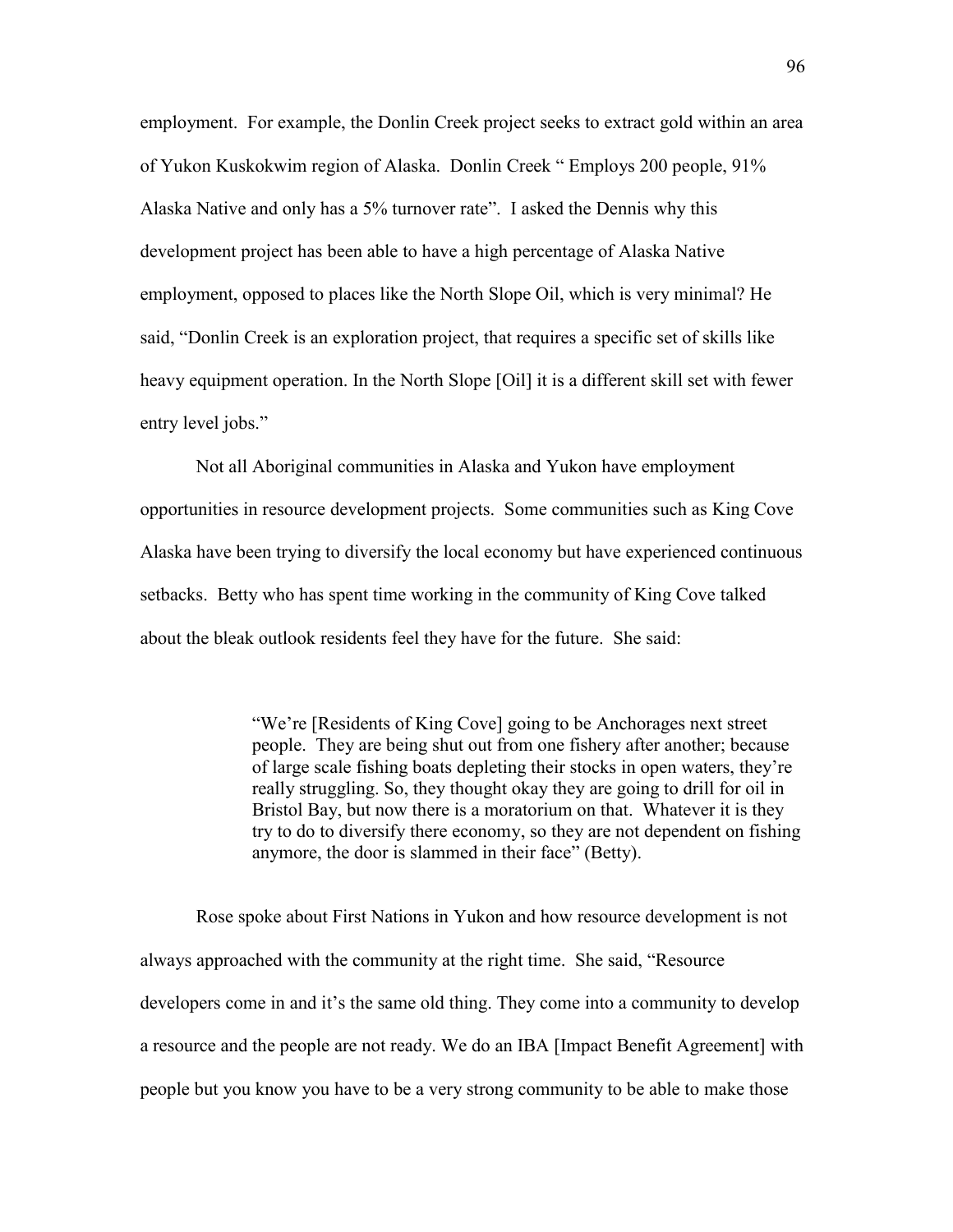work." If a community has a lack of "leadership" and its residents are not "engaged in the process of an IBA" then they are left with "the short end of the stick in terms of benefits from the development."

Employment is not only for the obvious economic means it also allows for people to have a sense of purpose, which is important for a healthy community. Dorothy spoke about how employment allows for people to be engaged in healthy relationships. She said:

> "Engaging others gives people a sense of purpose. Employed…employed doesn't necessary mean fully in a cash economy. When I think about rural Indigenous communities it's Elders whose role it is to be the source of wisdom of the community that's as much an employment role for me as somebody that's doing a 9-5 job" (Dorothy).

All of my participants agreed that some for of employment was necessary for a healthy community. Whether it was for providing community infrastructure services, the means for residents to pay for goods and services or as an activity for people to engage with one another.

#### *Observations*

Conducting semi-structured interviews with people who have worked with models of measuring community wellbeing proved to be useful, as it allowed for a more in-depth conversation about specific elements relevant to notions of community wellbeing. Overall, the key message that participants stressed was the importance of local input throughout the entire process of creating a model of measuring community wellbeing. The more involved community members are in the process of creating a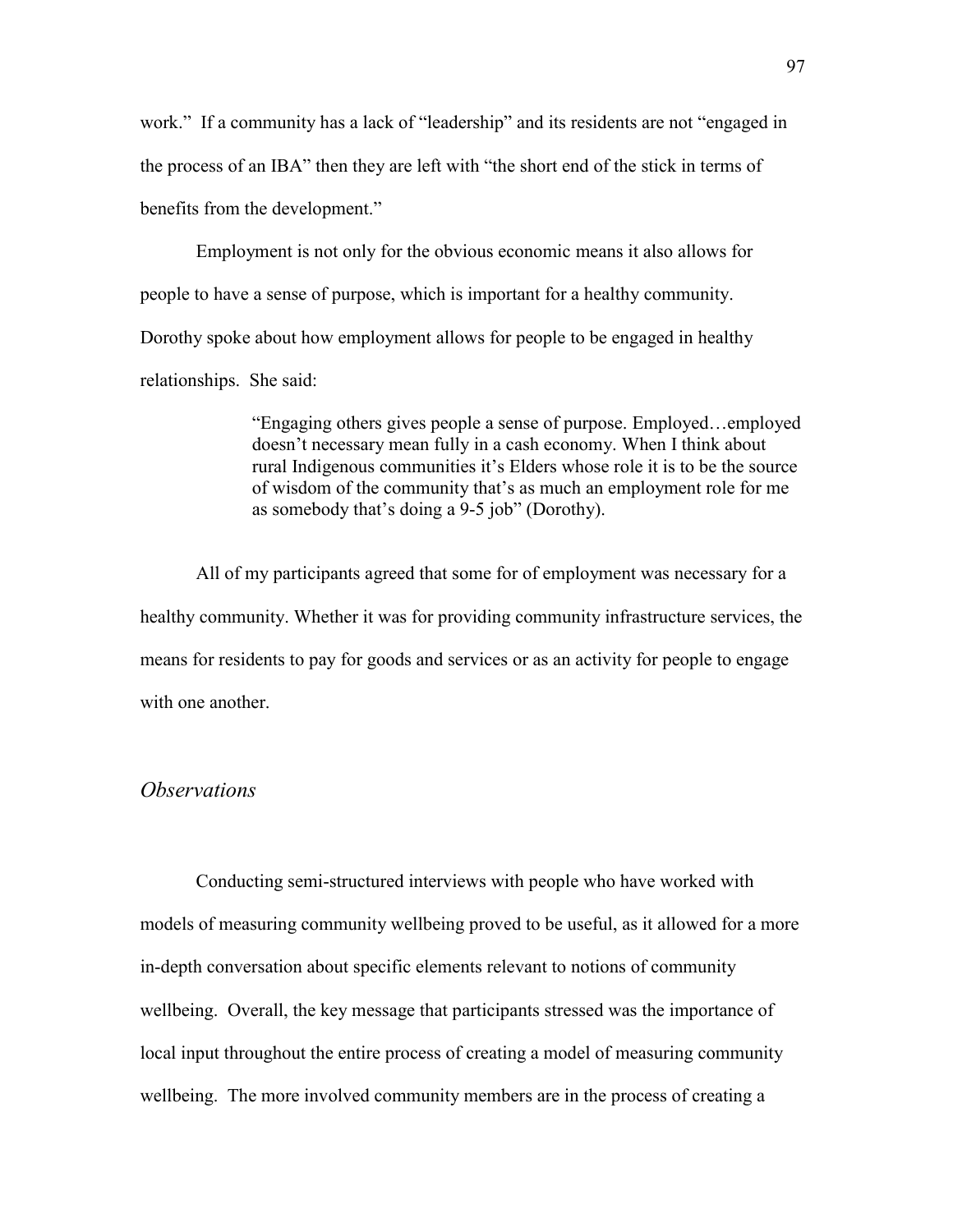model the more likely it is to be accepted as an accurate description of that community. Moreover, large scale models of measuring wellbeing that span multiple communities were seen as extremely limited in their scope as they do not portray an accurate account of all communities, specifically rural villages.

The other key issues with current models of measuring community wellbeing were that community members need to agree on the specific indicators used in a model, indicators need to be subjective and objective and there is increasing frustration about the lack of action and funding to address local issues.

In regards to the need for community members to agree on specific indicators within a model, respondents stressed that without proper community consultation the choice of indicators can be interpreted as offensive; this was also supported by the literature. For example, when using an indicator to measure the level of access resident's have to community services such as healthcare providers there is drastic difference between urban and rural communities. Since many rural communities have little access to healthcare providers an indicator comparing that community to a more urban center is seen as offensive; the rural community likely does not have the means to improve access without action or funding. This is particular problematic for large-scale models that span many communities, which again emphases the importance of local input in the creation of a model. Respondents also noted that there is currently no indicator used in large-scale models for measuring community wellbeing that addresses the urban and rural issue of access to services.

Another key issue, also in the literature, with models of measuring community wellbeing is the need for subjective and objective indicators. According to respondents,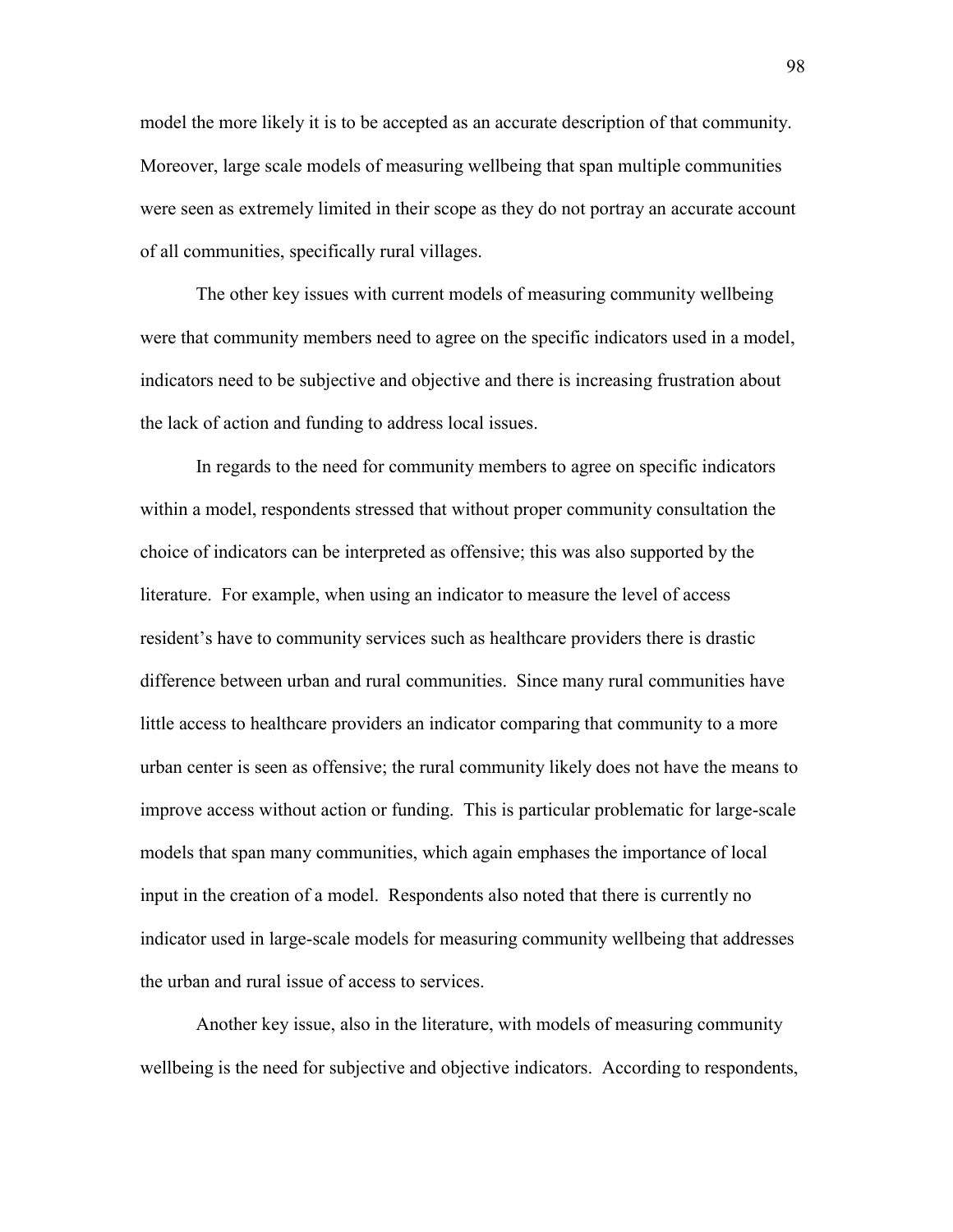models that have one or the other are seen as limited and lacking substance and often portray an incorrect assumption about a community. For example, respondents spoke about measuring local GDP in rural communities. This objective indicator will show that local GDP is extremely low, which suggests that many community members live below poverty lines. However, GDP does not capture jobs that do not generate a wage such as subsistence hunting and gathering. An indicator that used a subjective indicator could show a more in depth picture of the economy in a rural community.

The last element that respondents talked about was the growing frustration around a lack of action and funding to address local issues. One of the primary issues that respondents talked about was the opinion that communities feel they are being "researched to death." Community members want to see the benefit to research with the implementation of action plans. Respondents stressed that community members understand that the implementation of a plan takes research and education of their residents. Respondents noted that residents feel that the ways this can be carried out is by developing community capacity. The first step in developing community capacity, according to respondents, is leadership. Leadership was thought of in terms of having someone from the community take the lead in bringing people together and implementing an action plan. In addition to leadership, there is the need to develop and expand the level of education within a community. Respondents spoke about the role of outside researchers as being experts who can teach and train community members on how to collect data, carry out analysis and develop action plans. The last obstacle with developing community capacity is financial constraint. Many of the respondents talked about the lack of funding to implement action plans from the community level. In small

99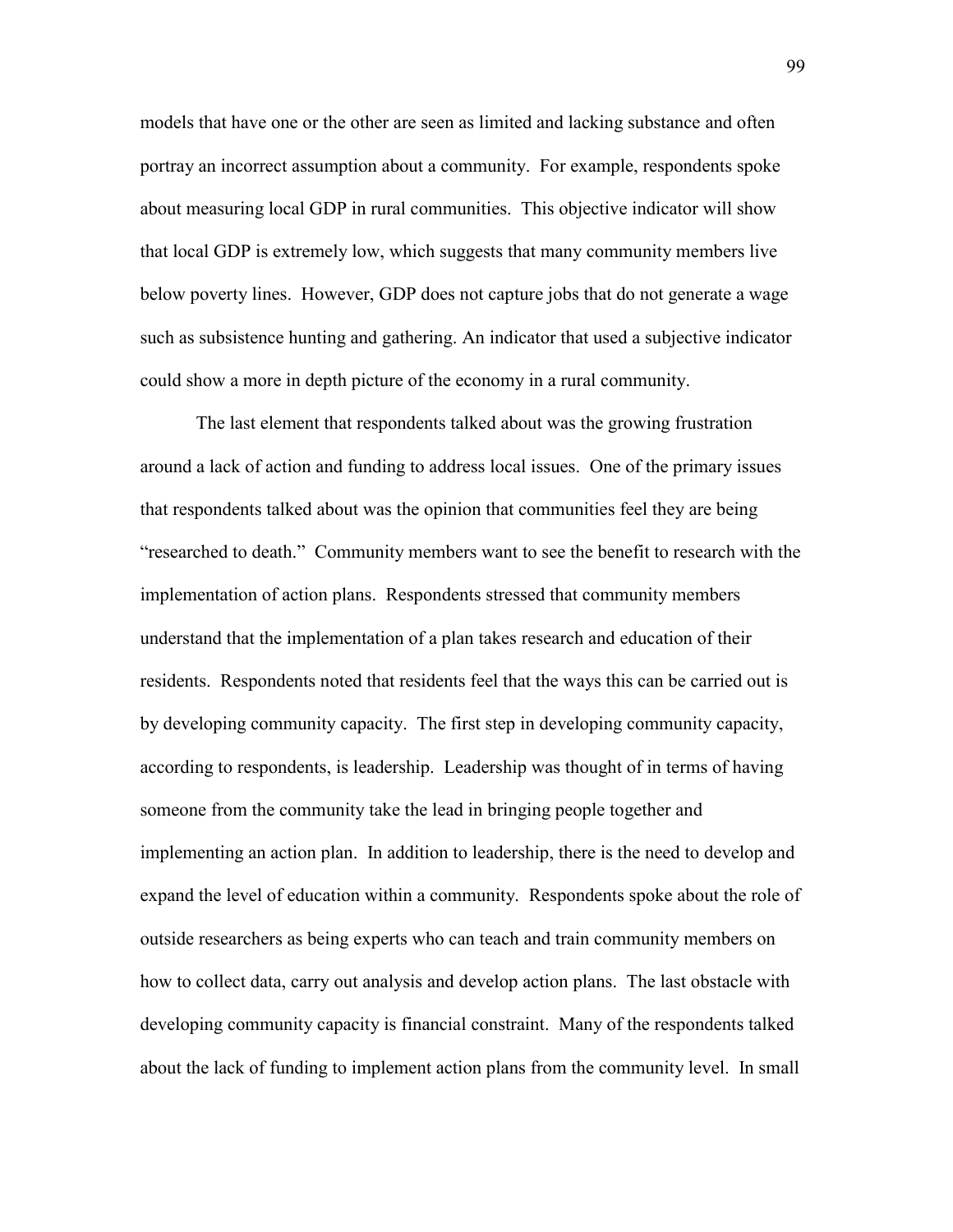communities where the local economy is limited there is no foreseeable means to allocate funding to carryout any action plans. Respondents spoke of the need for funding to come from state, territorial or federal governments. However, over recent years funding has continued to decline with the scaling back or elimination of state, territorial and federal programs.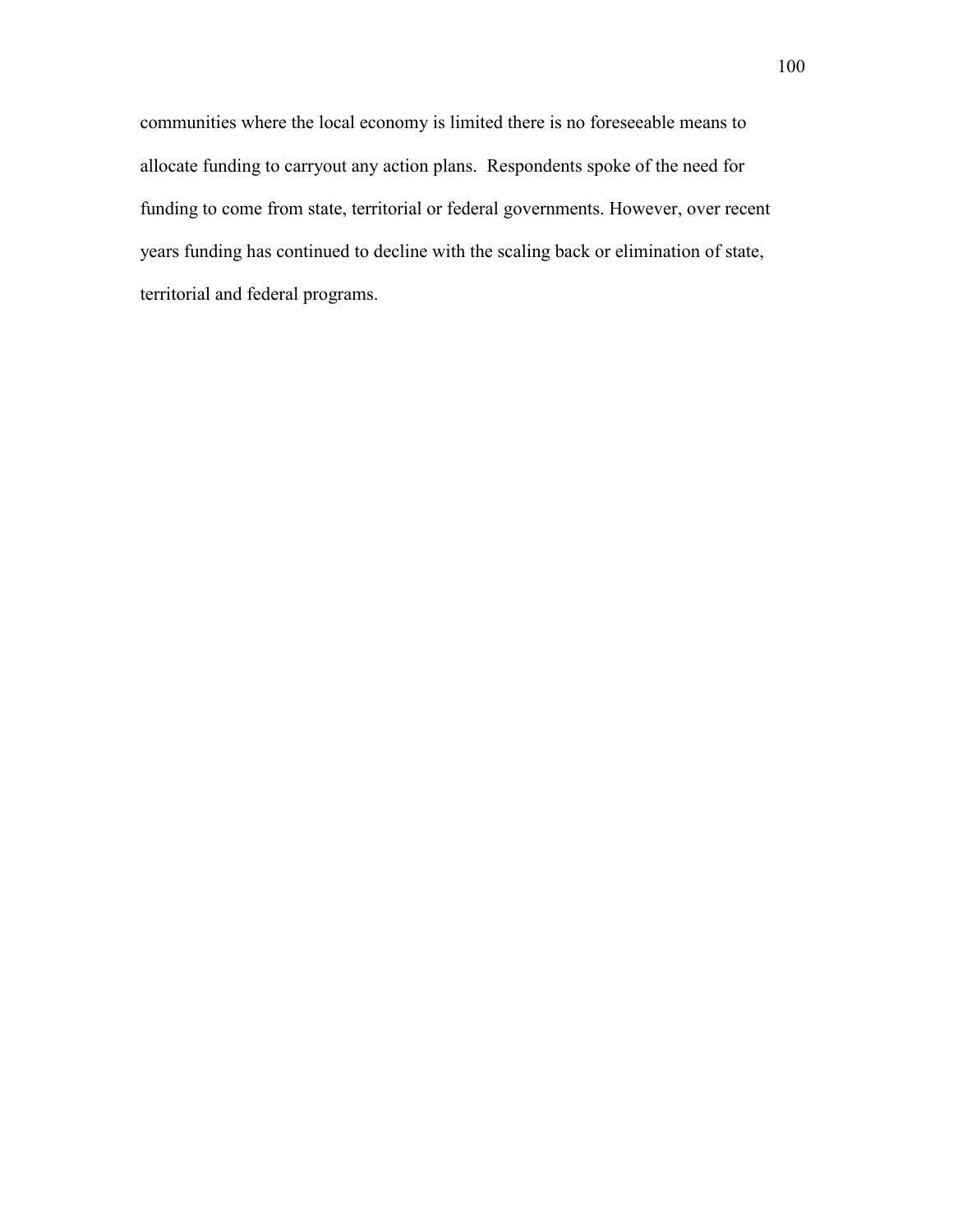# **Chapter Six: Conclusions**

This study illustrated that community wellbeing varies according to local conditions, but existing models of community wellbeing don't adequately reflect the diversity of conditions in the North. My analysis of the models found that in both Alaska and Yukon, the existing models did not adequately incorporate local input. This same issue emerged in the expert interviews. Despite differences in the political, historical, and social structures, there appears to be little difference in the incorporation of local input between models developed in Alaska and Yukon.

I attempted to address my research questions in this study by first carrying out a literature review around the notion of wellbeing, specifically how it was conceptualized and has changed over time. I then explored the history around measuring wellbeing and how indicators have adopted based on current conditions. Finally, I explored the notion of community wellbeing in the North by addresses its short history along with current issues that are being researched. The second step in my study was to collect models of wellbeing in Alaska and Yukon; I found six that were publically available and easy to access. I then explored the models and researched methods that were provided on each models' website in order to revealed the level of local input that was used in their portrayal of communities. It is noted that most of the models used very little local input or none at all. In order to further explore this issue and to attempt to address similarities and differences between the two regions a quantitative content analysis was carried out. By generating a list of 57 keyword from the literature I carried out a content analysis in order to measure how many times the keyword related to local input and notions of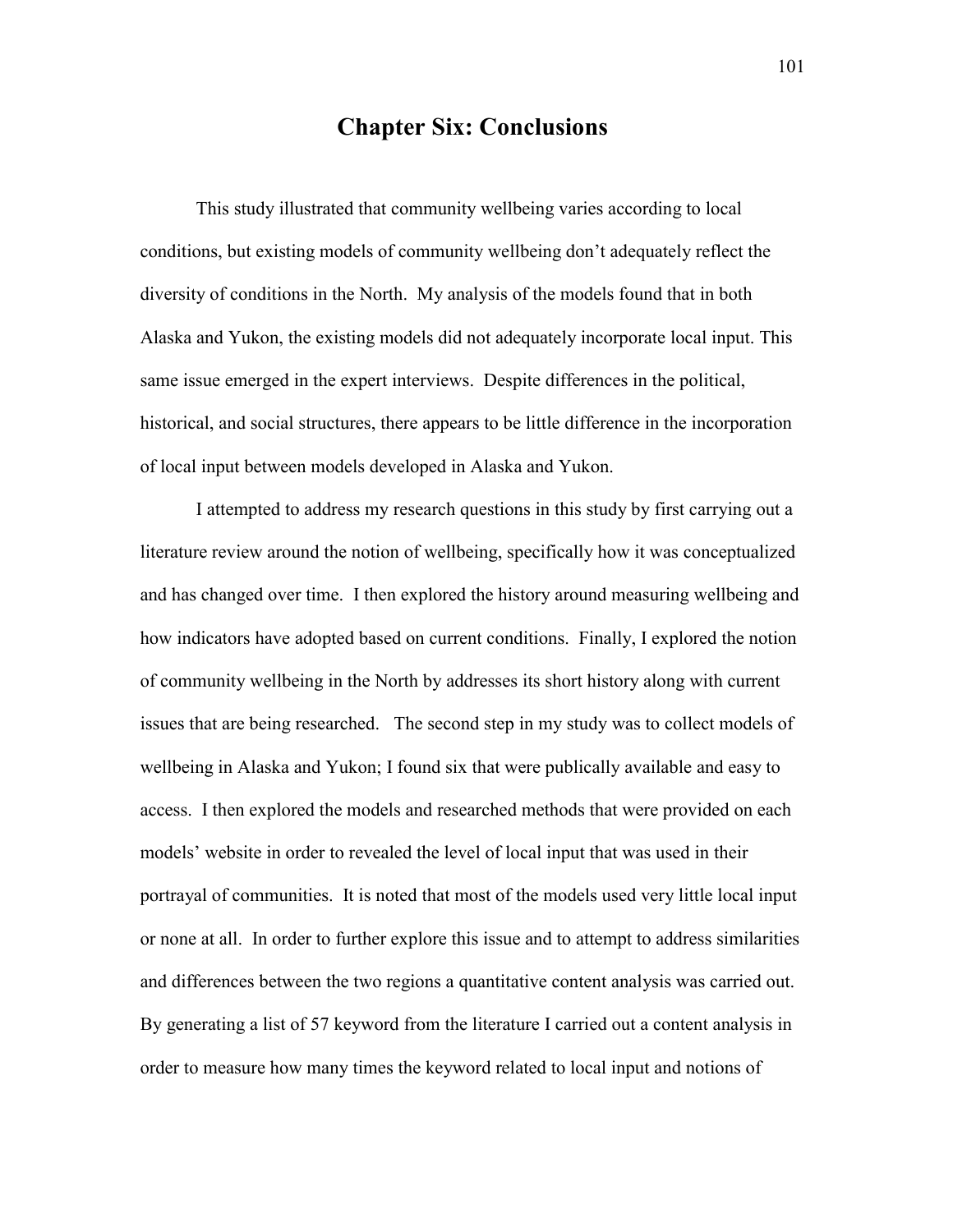wellbeing were mentioned within each model, region and overall. This analysis has limitations specifically related to the varying ranges in the page numbers. The analysis did not reveal stark differences between the regions. However, it was interesting to see that the keyword "Research" was within the top three frequency counts for both Alaska and Yukon Models of measuring community wellbeing. This could be explained by the fact that all of these models were based on either conducting research or using secondary research sources to support the indicators within each model. The last analysis that was done in this study was semi-structured interviews with experts familiar with models of measuring community wellbeing in Alaska or Yukon. The eight interviews revealed that the key issues facing communities are the lack of local input in the creation of models, the choice in indicators can be interpreted as offensive, models need to include both subjective and objective indicators and there is growing tension around the lack of direct action and funding to improve living conditions.

It is clear that there is a lack of local input with the construction of models of measuring community wellbeing. The examination of the six models across Alaska and Yukon did not reveal that there has been much local input. The Eagle Gold Mine Project did appear to carry out the greatest outreach efforts in gather local input, but it wasn't clear that steps were being taken to mitigate concerns that residents raised. Furthermore, the expert interviews revealed that local input was extremely limited or non-existent in the construction of models, which has led to frustration related to how communities are portrayed. Moreover, community frustration around the lack of action and funding to address local issues is continuing to mount. The literature and this study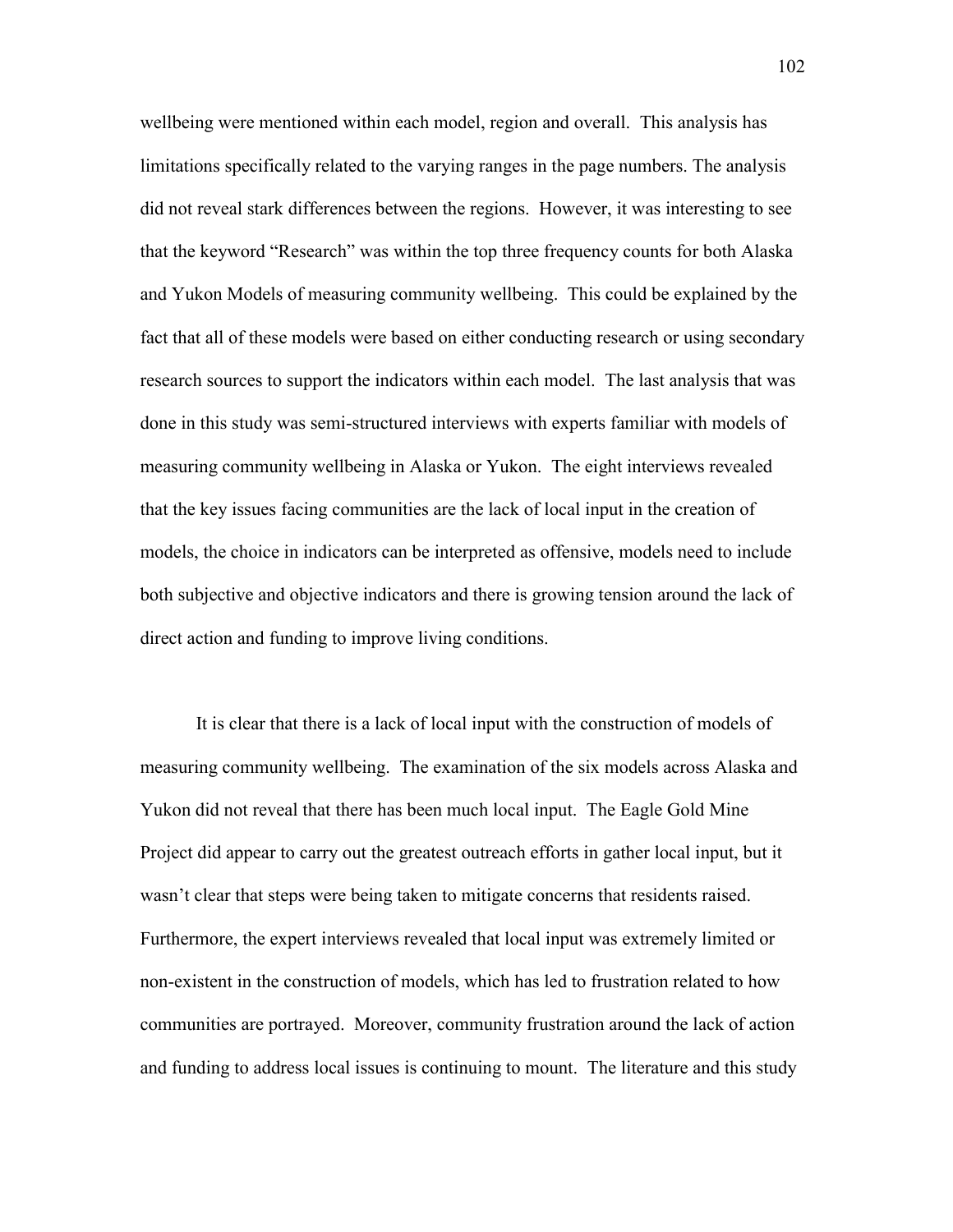stress that local input is vital in creating enhanced models of measuring community wellbeing.

The notion of community wellbeing has changed dramatically over recent decades, most notable from single objective measures to a multidimensional construct. One possibly for breaking the ties to colonialism is to engage community residents in the creation of their own model of measuring community wellbeing. The process needs to involve relevant dimensions, good and bad conditions and goals that are agreed upon (Noll 2002). As communities in the North enter the age of devolution it is vital that they find the means to develop local resources in order to provide economic and social opportunities for their residents. The process is seen as a way to empower citizens and influence policy makers that benefit local communities (Varghese et al. 2006 and Drabsch 2012).

## *Limitations and Future Research*

The first limitation of this study is related to the sample size of models of measuring community wellbeing. Due to the small number of publically available models of measuring community wellbeing in Alaska and Yukon this study was only able to examine six models, one of which was written by a researcher and not the participants themselves. Future research should include a greater number of models, perhaps from other Arctic regions. The second limitation of this study is related to the content analysis of keywords. The page length of the six models varied greatly from one to the other. Results from the analysis are not comparable between the models because

103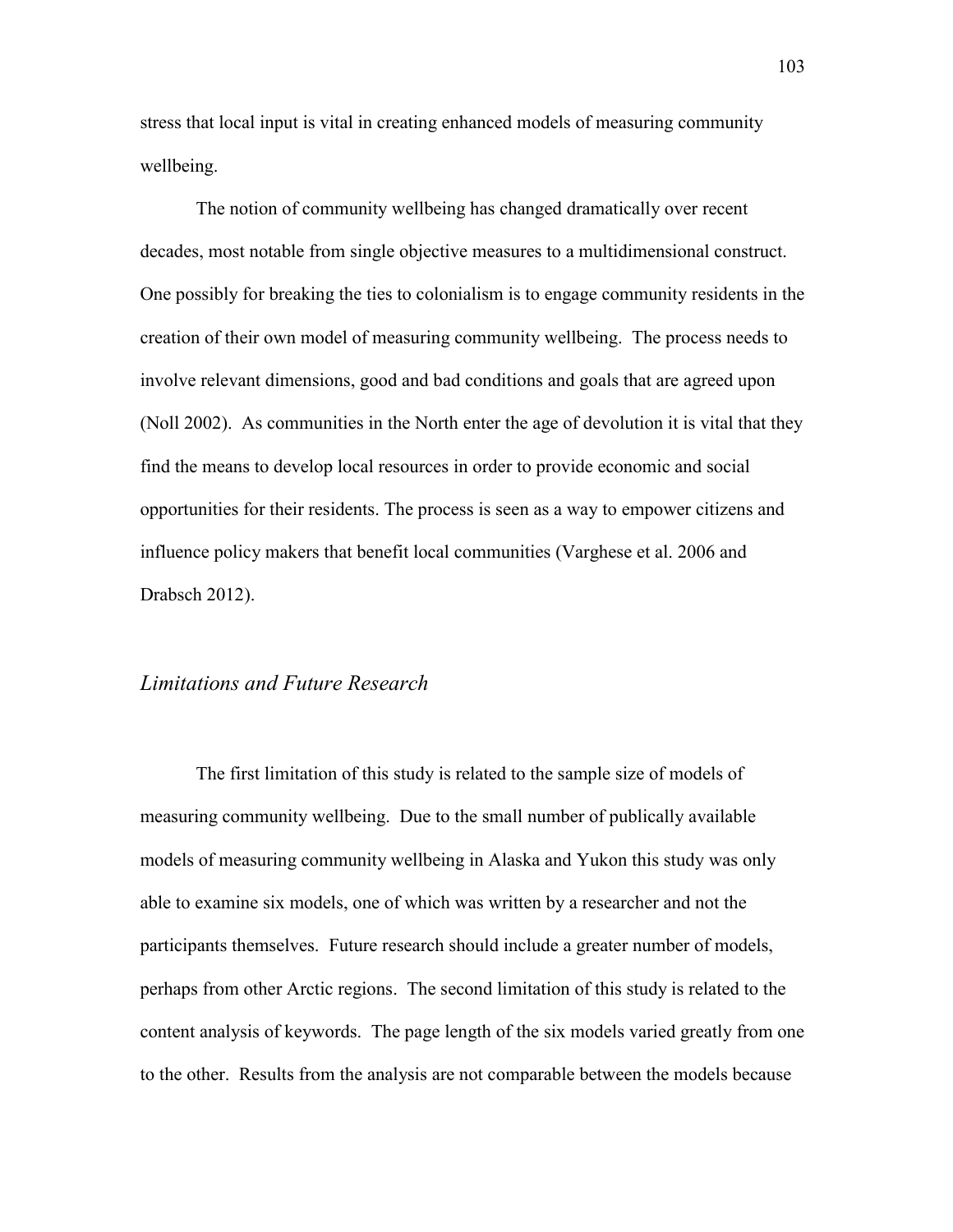of the vast difference in page length as it directly impacts the word count. However, since this study is the first of its kind to examine models of measuring wellbeing between two regions it was decided to include this analysis despite the limitations.

One of the largest limitations from the qualitative analysis of my thesis was the low response rate to requests for interviews. Since the most beneficial recruitment location was at an international Arctic research conference, future studies should include funding to attend more conferences. Another limitation of this section was that most interviews were conducted over the phone, whereas in-person allowed for a more indepth conversation. Future studies should seek a greater number of interviews with not only people familiar with notions of community wellbeing, but also residents of communities were a model has been established. In concert with that, future studies should be conducted with residents in communities where there is no model in order to understand if there is a desire to create one and what they believe it would take.

Overall, since this project is the first one to compare models of measuring community wellbeing there are many avenues of future research to be explored. There is limited data available on models of measuring community wellbeing. An online atlas could be created that identifies models of measuring community wellbeing across northern communities, which could lead to more in-depth analysis.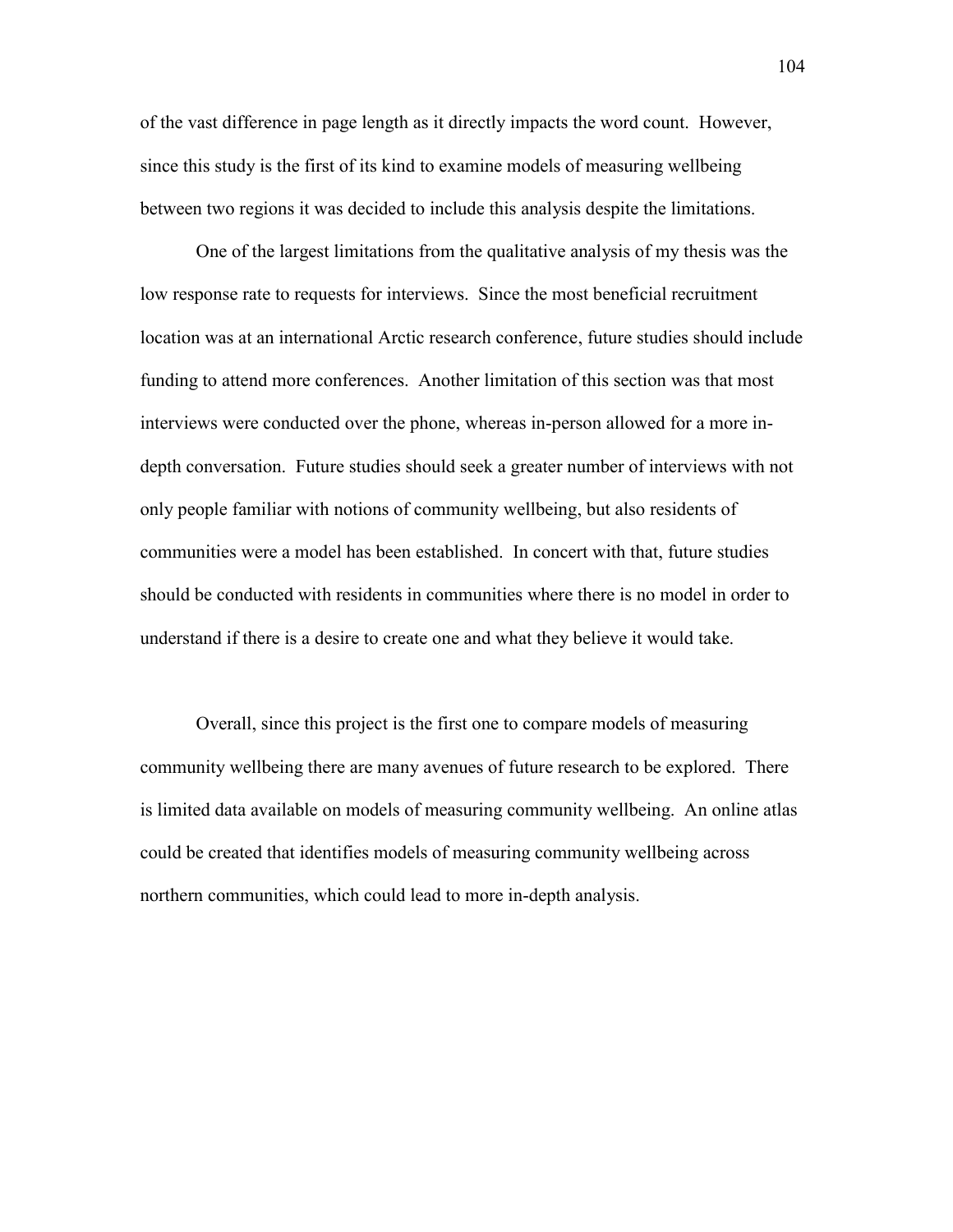# **References**

- Abdullah, S., Michaelson, J., Seafod, C., Stoll, L., Mahony, S., Marks, N. and Thomspon, S. 2011. "Measuring our progress" London, UK: The New Economics Foundation. Retrieved November 2014 [\(http://www.neweconomics.org/publications/entry/measuring-our-progress\)](http://www.neweconomics.org/publications/entry/measuring-our-progress)
- Aboriginal and Northern Development Canada.2014 "Community Well-being index." Ottawa, ON: Aboriginal Affairs and Northern Development Canada. Retrieved February 2014 [\(https://www.aadnc](https://www.aadnc-/)aandc.gc.ca/eng/1100100016579/110010001658).
- Agar, M.H. 1980. *The professional stranger: An informal introduction to ethnography*. San Diego, CA: Academic Press.
- Andrachuk, M. and Smit, B. 2012. *Community-based vulnerability assessment of Tuktoyaktuk, NWT, Canada to environmental and socio-economic changes*. Berlin: Heidelberg: Regional Environmental Change 12:867-885.
- Andrews, F.M. and S.B. Witney. 1976. *Social Indicators of Well-Being*: *America's perception of Life Quality*. New York: Plenum Press.

Arctic Centre. 2014. *Arctic Indigenous Peoples*. Rovaniemi, Finland:University of Lapland. Retrieved November 2014. [\(http://www.arcticcentre.org/InEnglish/SCIENCE-](http://www.arcticcentre.org/InEnglish/SCIENCE-%09COMMUNICATIONS/Arctic-region/Arctic-Indigenous-Peoples)[COMMUNICATIONS/Arctic-region/Arctic-Indigenous-Peoples\)](http://www.arcticcentre.org/InEnglish/SCIENCE-%09COMMUNICATIONS/Arctic-region/Arctic-Indigenous-Peoples)

- Arctic Institute of Community Based-Research. 2007. *Yukon First Nations Health Promotion Spring School 2007*. DVD. Whitehorse, YT: Nah Ho Productions Inc.
- Association of Ontario Health Centres. 2014. *Model of Health and Wellbeing*. North York: Ontario Retrieved November 2014. [\(http://aohc.org/model-health-and](http://aohc.org/model-health-and-wellbeing)[wellbeing\)](http://aohc.org/model-health-and-wellbeing)
- Australian Bureau of Statistic. 2012. *Defining and Measuring GDP*. Canberra, Belconnen. National Accounts. Retrieved November 2014.  $(\text{http://www.abs.gov.au/ausstats/abs@.nsf/Lookup/by%20Subject/1301.0~2012~$ [Main%20Features~Defining%20and%20measuring%20GDP~221\)](http://www.abs.gov.au/ausstats/abs@.nsf/Lookup/by%20Subject/1301.0~2012~Main%20Features~Defining%20and%20measuring%20GDP~221)
- Banfield, L and Jardine Cynthia. 2013. *Consultation and remediation in the north: meeting international commitments to safeguard health and well-being*. Circumpolar Health 72:212-231. Toronto, ON: University of Toronto.
- Beckly, T.M. and Burkowky, T.M. 1999. *Social Indicator Approaches to Assessing and Monitoring Forest Community Sustainability*. Information Report NOR-X-360, Edmonton, AB: Northern Forestry Centre, Canadian Forest Service.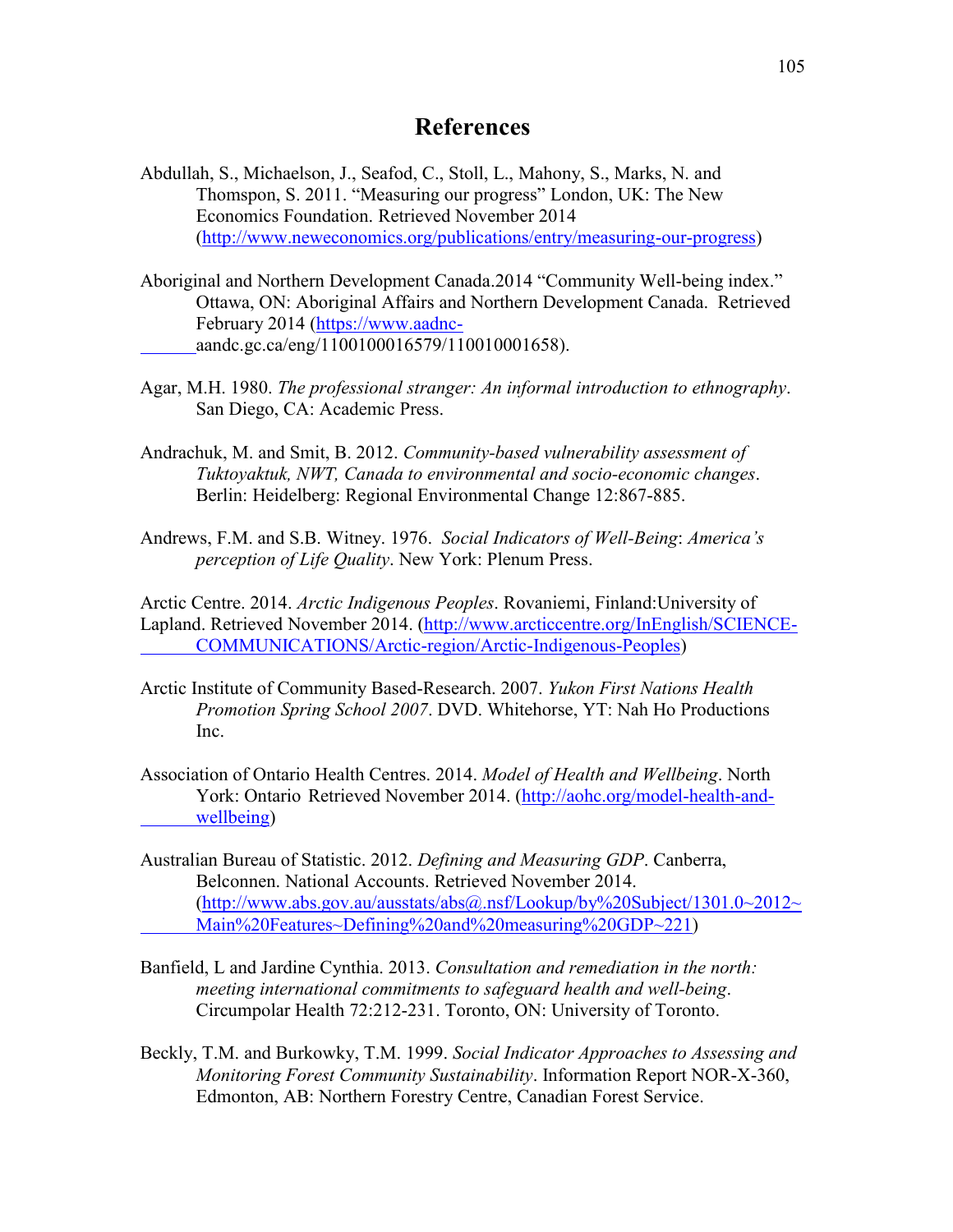Bradburn, N. 1968. *The structure of psychological well-being.* Chicago: Aldine*.*

Bauer, R. 1966. *Social Indicators*. Cambridge: M.I.T. Press

- Bobbitt, L., Green S., Candura L., Morgan G. 2005. *The Development of a County Level Index of Well-Being.* Social Indicators Research 73: 19-42. Springer Science.
- Brown, A. 1980. *Technical Assistance to Rural Communities: Stopgap or Capacity Building.* Public Administration Review 40:18-23. American Society for Public Administration.
- Burns, J and Hard, H. 1996. *The Collected Works of Jeremy Bentham*. Oxford: Oxford University Press.
- Cambell, A. 1981. *The Sense of Well-being in America: Recent Patters and Trends*. McGraw Hill*,* New York.
- Campion, J. and Nurse, J .2007. *A dynamic model for wellbeing*. Australas Psychiatry. 15, 24-28. Retrieved November 2014. [\(http://www.ncbi.nlm.nih.gov/pubmed/18027131\)](http://www.ncbi.nlm.nih.gov/pubmed/18027131)
- Carstensen, L.L. and Cone, J.D. 1983. *Social desirability and the measurement of psychological well-being in elderly persons*. Journal and Gerontology. 38,713- 715. Oxford University Press
- Center for Spirituality & Healing and Charlson Meadows. 2013. *What is Community Wellbeing?* Minneapolis, MN University of Minnesota. Retrieved November 2014. [\(http://www.takingcharge.csh.umn.edu/enhance-your](http://www.takingcharge.csh.umn.edu/enhance-your-wellbeing/community/what-community-wellbeing)[wellbeing/community/what-community-wellbeing\)](http://www.takingcharge.csh.umn.edu/enhance-your-wellbeing/community/what-community-wellbeing)

Chamberlain,K. and Zika, S. 1992. *Stability and change in subjective well-being over short time period.* Social Indicators Research, 26, 101-117. Springer: Netherlands.

- Ciglar, B.A. 1993. *The Special Problems of Rural Governments.* Greenwood Press. 89-106. Westport Connecticut.
- Community Indicators Vitoria. 2010. "Data Framework." Media Insights. Victoria, Australia: University of Melbourne. Retrieved November 2014. [\(http://www.communityindicators.net.au/metadata\\_items\)](http://www.communityindicators.net.au/metadata_items).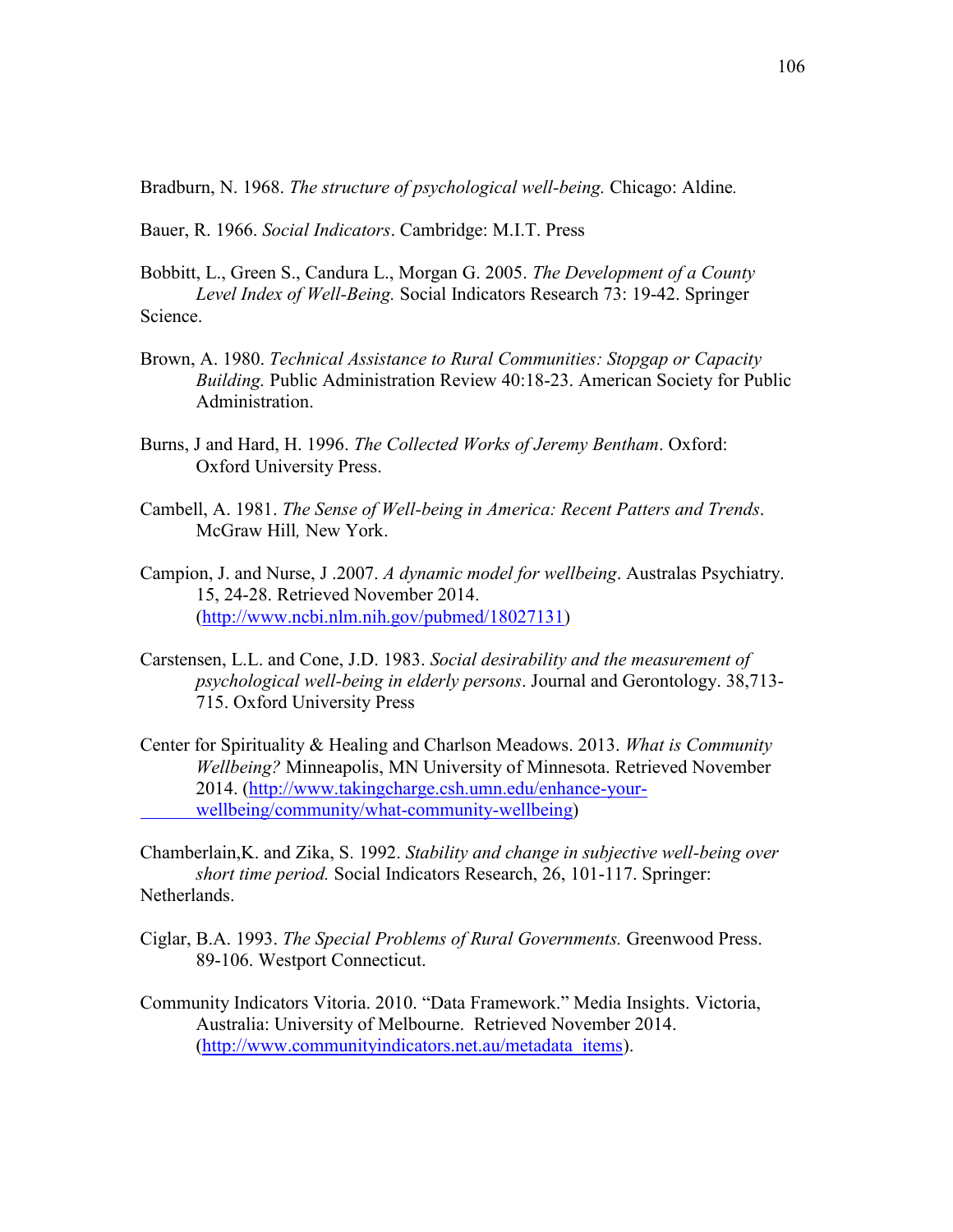- Cox D., Frere M., West S., Wiseman J. 2010. *Developing and Using Local Community Wellbeing Indicators: Learning from the experience of Community Indicators Victoria*. Australian Journal of Social Issues. 45:1.
- Creswell, W J. 2013. *Qualitative Inquiry & Research Design: Choosing Among Five Approaches.* Thousand Oaks, CA: Sage.
- Crumbauch, J. and Maholick, L. 1992. *An experimental study in existentialism: The psychometric approach of Frankl's concept of noogenic neurosis*. Journal of Clinical Psychology. Wiley Online.
- Denielsen, F., Burgess, N.D. Jense, P.M., Pirhofer-Walzl, K. 2010 *Environmental monitoring: the scale and speed of implementation varies according to the degree of peoples involvement.* Journal of Applied Ecology 47(6): 1166-1168. Wiley Online
- Department of Natural Resources. 2000. *Land Ownership in Alaska*. Alaska Department of Natural Resources. Retrieved September 13 2010. [\(http://dnr.alaska.gov/mlw/factsht/land\\_own.pdf\)](http://dnr.alaska.gov/mlw/factsht/land_own.pdf) Anchorage: Alaska
- Department of Natural Resources. 2013. *Land Use Planning*. Alaska Department of Natural Resources. Retrieved September 2014. [\(http://dnr.alaska.gov/mlw/planning/\)](http://dnr.alaska.gov/mlw/planning/) Anchorage: Alaska
- Dewees S., Labao L., Swanson L. 2003. *Local Economic Development in an Age of Devolution: The Question of Rural Localities*. Rural Sociology 68(2) 182-206. Wiley Online
- Diener, E. 1984. *Subjective Well-Being*. Psychological Bulletin 95 (3) 542- 575.California: University of California, Berkeley
- Diener, E., Sandvik, E., Pavot, W. and Gallagher, D. 1991. *Happiness is the frequency, not the intensity, of positive verses negative affect.* In F. Strack, M. Argyle and N. Schwarz (Eds.), Subjective well-being: An interdisciplinary perspective 119- 139. New York: *Pergamon*.
- Diener, E., Sapyta, JJ., Suh, E. 1998. *Subjective well-being is essential to well-being*. Psychological Inquiry, 9, 33-37. California: University of California, Berkeley.
- Diener, E. and Seligman, M. 2004. *Beyond money: Toward an economy of well-being*. Psychological Science in the Public Interest, 5, 1-31.CA: Sage.
- Diener, E. and Suh E. 1997. *Measuring Quality of Life: Economic, Social and Subjective Indicators.* Social Indicators Research 40:189-216. Springer.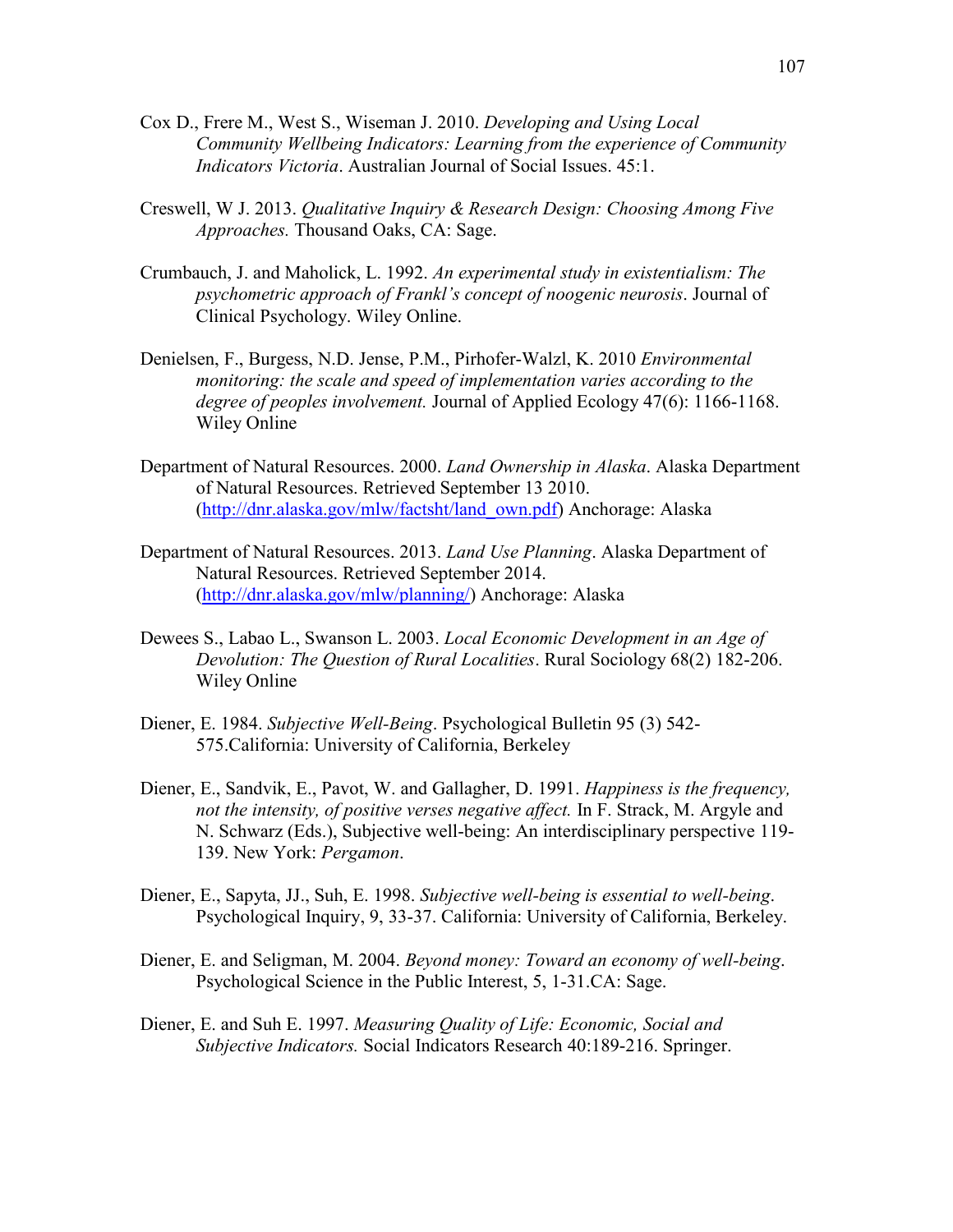- Diener, E., Suh, M., Lucas, E. and Smith, H. 1999. *Subjective well-being. Three decades of progress*. Psychological Bulletin. 125(2), 276-302. California: University of California, Berkeley
- DiFrancesco, R. and Anderson, W. 1999. *Developing Canada's arctic oil reserves: an assessment of the interregional economic impacts*. Environment and Planning 31:459-476. Pion
- Dilman, D and K.R. Tremblay, Jr. 1977. *The Quality in the Politics of Local Economic Development*. Annals of the Association of American Geographers 78: 307-25. Washington DC.
- Dodge, R., Daly, A., Huyton, J. and Lalage D. S. 2012. *The challenge of defining wellbeing.* International Journal of Wellbeing. 2 (3) 222-235. Waterloo: New Zealand.
- Drabsch, T. 2012. *Measuring wellbeing* Briefing Paper. New South Whales Parliamentary Research Service. Perth: Australia.
- Edouard, R. and Duhaime, G. 2012. The Well-Being of the Canadian Arctic Inuit: The Relevant Weight of Economy in the Happiness Equations. Social Indicators Research 113: 373-392. Springer.
- Felce and Perry. Quality of Life: Its Definition and Measurement. 1995. Research in Developmental Disabilities. 16: 51-74. Elsevier.
- Forgeard, M., Jayawickreme, E., Kern, M. and Seligam, M. *Doing the right thing: Measuring wellbeing for public policy*. International Journal of Wellbeing. 201.1.Waterloo: New Zealand.
- Fromm, E. 1981. *Primary and secondary processes in waking and in altered states of consciousness*. Psychological Bulletin 29-35. California: University of California, Berkeley
- Gasper, Des. 2004. *Human Well-being: Concepts and Conceptualizations*. Institute for Social Studies. 23-64. Basingstoke: Palgrave.
- Gerlach, C,S,. and Loring A. P: 2013. *Rebuilding northern foodsheds, sustainable food systems, community well-being and food security.* International Journal of Circumpolar Health, 72:21560. Toronto, Ontario. University of Toronto
- Gilbert, R., & O'Brien, C. 2005. *Child-and youth-friendly land use and transport planning guidelines.* Centre for Sustainable Transportation. Winnipeg Manitoba.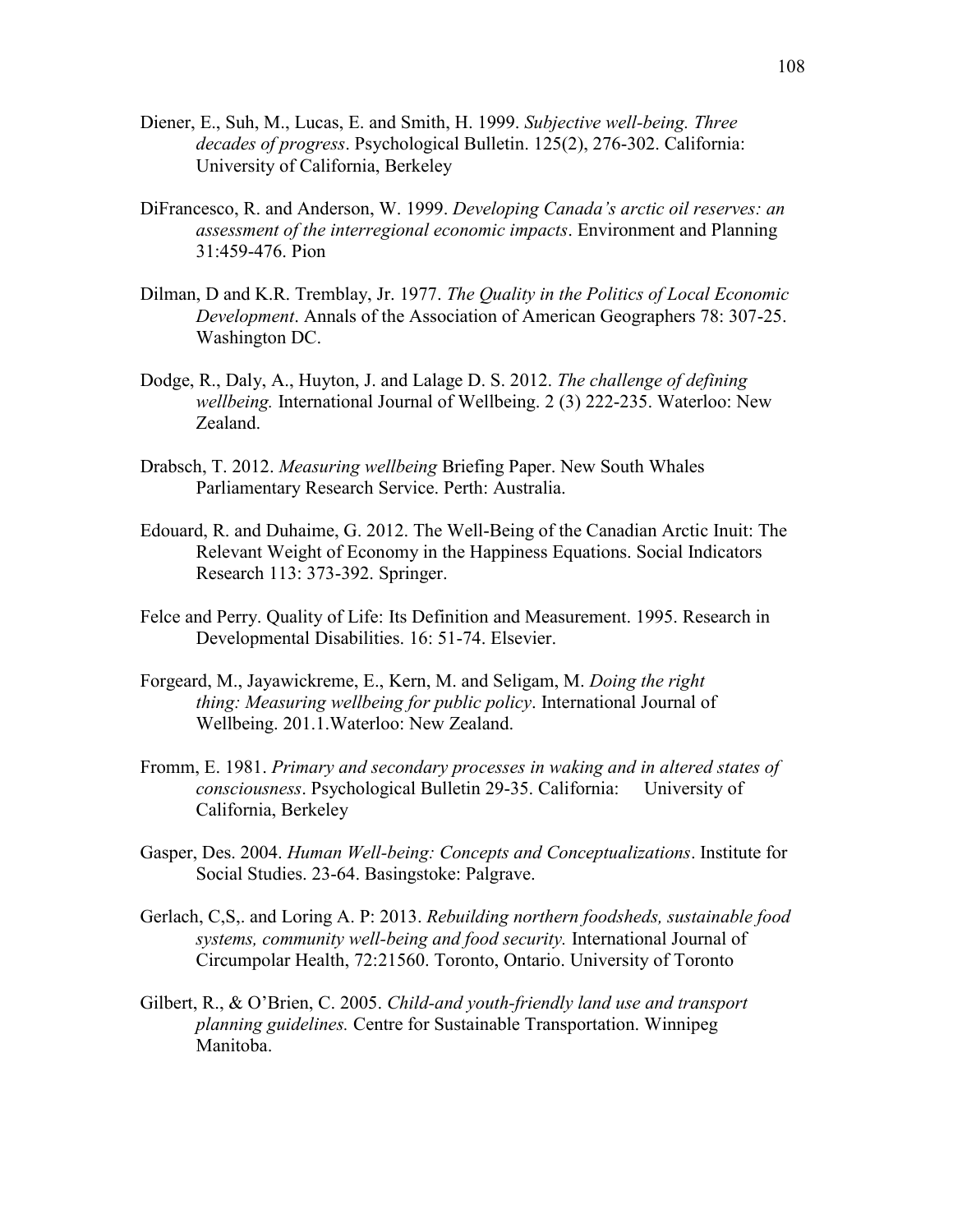- Goldsmith, Scott. 2011. *Oil Pumps Alaska's Economy To Twice The Size – But What's Ahead?* Institute of Social and Economic Research. Anchorage AK. Retrieved August 2014 [\(http://iser.uaa.alaska.edu/Publications/oiltransformfinal.pdf\)](http://iser.uaa.alaska.edu/Publications/oiltransformfinal.pdf)
- Goodman, Speers, Mcleroy, Fawcett, Kegler, Parker, Smith, Sterling and Wallerstein 1998. *Identifying and Defining the Dimensions of Community Capacity to Provide a Basis for Measurement*. *Health Education Behavior*. CA: Sage.
- Government of Canada, 2013. *Exploration and Mining Guide for Aboriginal Communities*. Public Works and Government Services Canada. Ottawa, Ontario.
- Graham, J., Bonneville, B. 2004. *Dialogue on Northern Research: Summary Report*. Institute On Governance. Ottawa, Ontario.
- Grey, E. 2009. *Doing Research in the Real World*. Thousand Oaks, CA: Sage
- Headey, B., Holmstrom, E. and Wearing, A. 1983 *Well-Being and Ill-Being: Different Dimensions?* Social Indicators Research. Springer.

Heckhausen, J., Wrosch,C. and Schultz, R. 2010. *A motivational theory of life-span development*. Psychological Review, 117, 32-60. Berkley, California. University of California Berkley.

- Kahneman, D. and Deaton, A. 2010 *High income improves evaluation of life but not emotional wellbeing*. Princeton, New Jersey. Princeton University.
- King, L.A., Hicks, J.A., Krull, J.L., Del Gasio, A.K. 2006. *Positive affect and the experience of meaning of life*. Journal of Personality and Social Psychology. 90, 179-196. Washington DC.
- King, Peter. 2007. *The Concept Of Wellbeing And Its Application In A Study Of Ageing In Aotearoa New Zealand*. The Family Centre Social Policy Research Unit. Wellington Aotearoa, New Zealand.
- Knapp, Gunnar. 2012. *An Introduction to the Economy of Alaska*. Institute of Social and Economic Research. Anchorage, Alaska. Retrieved August 2014. [\(http://www.iser.uaa.alaska.edu/Publications/presentations/2012\\_02-](http://www.iser.uaa.alaska.edu/Publications/presentations/2012_02-Introduction_to_Economy_of_Alaska.pdf) Introduction to Economy of Alaska.pdf).
- Knotsch C., Bradshaw B., Okalik M., Peterson K. 2010. *Research and Information needs concerning Community Health Impacts and Benefits from Mining.* Research needs: Mining and community health. National Aboriginal Health Organization. Ottawa, Ontario.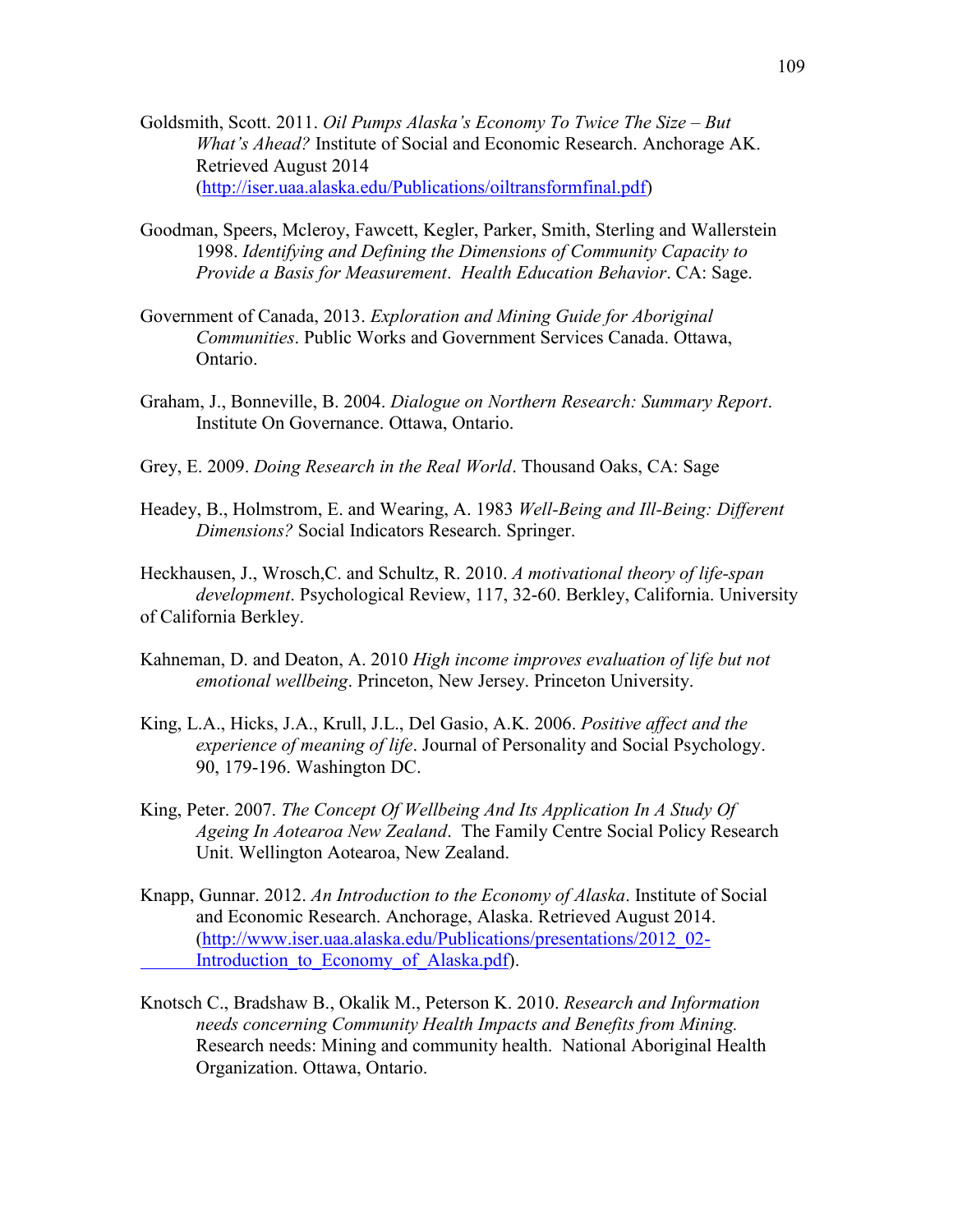- Kral, Idlout, Minore, Dyck and Kirmayer. 2011. *Unikkaartuit: Meanings of Well- Being, Unhappiness, Health and Community Change Among Inuit in Nunavut, Canada.* American Journal of Community Psychology*.* 48:426-438. Springer
- Kubovy, M. 1999. *On the pleasures of the mind*, in D. Kahneman, E. Diener, N. Schwarz (Eds.), Well-being: the foundations of hedonic psychology. CA: Sage
- Kvale, S. and Brinkmann, S. 2009. *InterViews: Learning the craft of qualitative research interviewing.* Los Angeles, CA: *Sage*.
- Lemelin, Matthews, Mattina, McIntyre, Johnson, Koster and Weenusk First Nation at Peawanuck. 2010. *Climate change, wellbeing and resilience in Weenusk First nation at Peawanuck: the Moccasin Telegraph goes global.* Rural and Remote Health 10:10333. Australia: Adelaide.
- Locke, E.A. and Latham, G.P. 2002. *Building a practically useful theory of goal setting and task motivation: a 35-year odyssey*. American Psychologist, 57, 705- 717. Washington DC.
- Martin S., Hanna V., Killorin M., Kruse J., Poppel B. 2007. *Survey of Living Conditions In The Arctic: What Did We Learn? Survey of Living Conditions in the Arctic (SLiCA)*. Institute of Social and Economic Research. Anchorage, Alaska.
- Matarrita-Cascante, D. 2009. *Changing Communities, Community Satisfaction and Quality of Life: A View of Multiple Perceived Indicators.* Social Indicators Research 98: 105-127. Springer
- McManus, S.S. and W.J. Pammer, Jr. 1990. *Cutbacks in the Country: Retrenchment in Rural Villages, Townships and Counties.* Public Administration Quarterly 14:302-23. Elizabethtown, PA.
- Michaela, Chan. 2009. *Ed Diener.* Department of Psychology, University of Illinois at Urbana-Champaign. Retrieved November 2014. [\(http://internal.psychology.illinois.edu/~ediener/\)](http://internal.psychology.illinois.edu/~ediener/)
- Michaelson, J., Abdallah, S., Steuer, N., Thompson, S. and Marks, N. 2009. *National Accounts of well-being: Bringing real wealth onto the balance sheet.* London: New Economics Foundation.
- Moum, T. 1988. *Yea-saying and mood-of-the-day effects in self-reporting quality of life*. Social Indicators Research 20.108-125. Springer.
- National Research Council. 2001. *The case for cross-national research.* National Academes Press. Washington DC.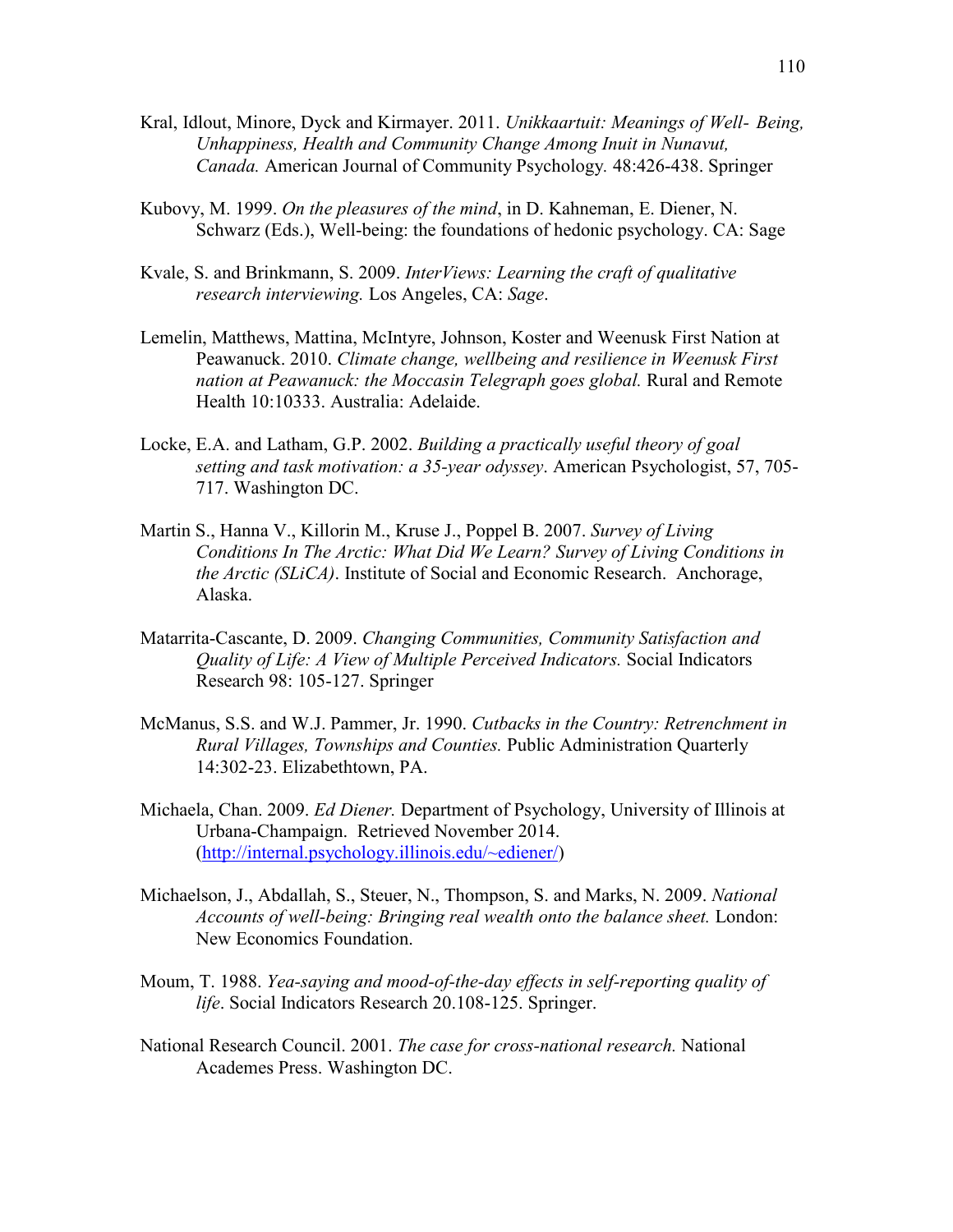- Noll, H. 2002. *Social indicators and quality of life research: background, achievements and current trends*. Advances in Sociological Knowledge over Half a Century. Wiesbaden, Germany.
- O'Brien C. 2008. *Sustainable Happiness: How Happiness Studies Can Contribute to a More Sustainable Future.* Canadian Psychology 4: 289-295. Ottawa, Ontario.
- Organization for Economic Co-operation and Development. 2007. *Measuring and Fostering the Progress of Societies*. OECD. Retrieved November 2014. [\(http://www.oecd.org/site/worldforum06/\)](http://www.oecd.org/site/worldforum06/)
- Parkings, J., Stedman, R., & Varghese, J. 2001. *Moving Towards Local-Level Indicators of Sustainability in Forest-Based Communities: A Mixed-Method Approach.* Social Indicators Research; 56, 1-43 Washington DC.
- Parkinson, A. 2013. *The Arctic Human Health Initiative: a legacy of the International Polar Year 2007-2009.* International Journal of Circumpolar Health 72:21655. Oulu, Finland.
- Pearce, T., Ford K., Caron, A., Kudlack, B. 2012. *Climate change adaption planning in remote, resource-dependent communities: an Arctic example*. Regional Environmental Change 1:825-837. Berlin, Germany.
- Plous, Scott. 2014. *Daniel Kahneman* Social Psychology Network. Wesleyan University. Retrieved November 2014. [\(http://kahneman.socialpsychology.org/research\)](http://kahneman.socialpsychology.org/research)
- Red Dog Operations. 2014. *Red Dog Alaska*. Retrieved on September 5 2014 [\(http://www.reddogalaska.com\)](http://www.reddogalaska.com/) Anchorage, Alaska.
- Reason, P. and Torbert, W.R. 2001. *The action turn towards a transformational social science*. Concepts and Transformations 6(1):21-23. Springer.
- Remtulla, K. 2008. *Doing Democracy: Striving for Political Literacy and Social Justice.* Peter Lang Publishing, Inc. New York NY.
- Resource Development Council. 2014. *Alaska Native Corporations, Background*. Retrieved September 2014 [\(http://www.akrdc.org/issues/nativecorporations/overview.html\)](http://www.akrdc.org/issues/nativecorporations/overview.html). Washington DC.
- Reis, H. and Gable, S. 2000. *Event-sampling and other methods for studying everyday experience.* In H. Reis and C. Judd (Eds.), Handbook of research methods in social and personality psychology." (pp. 190-222). New York: Cambridge University Press.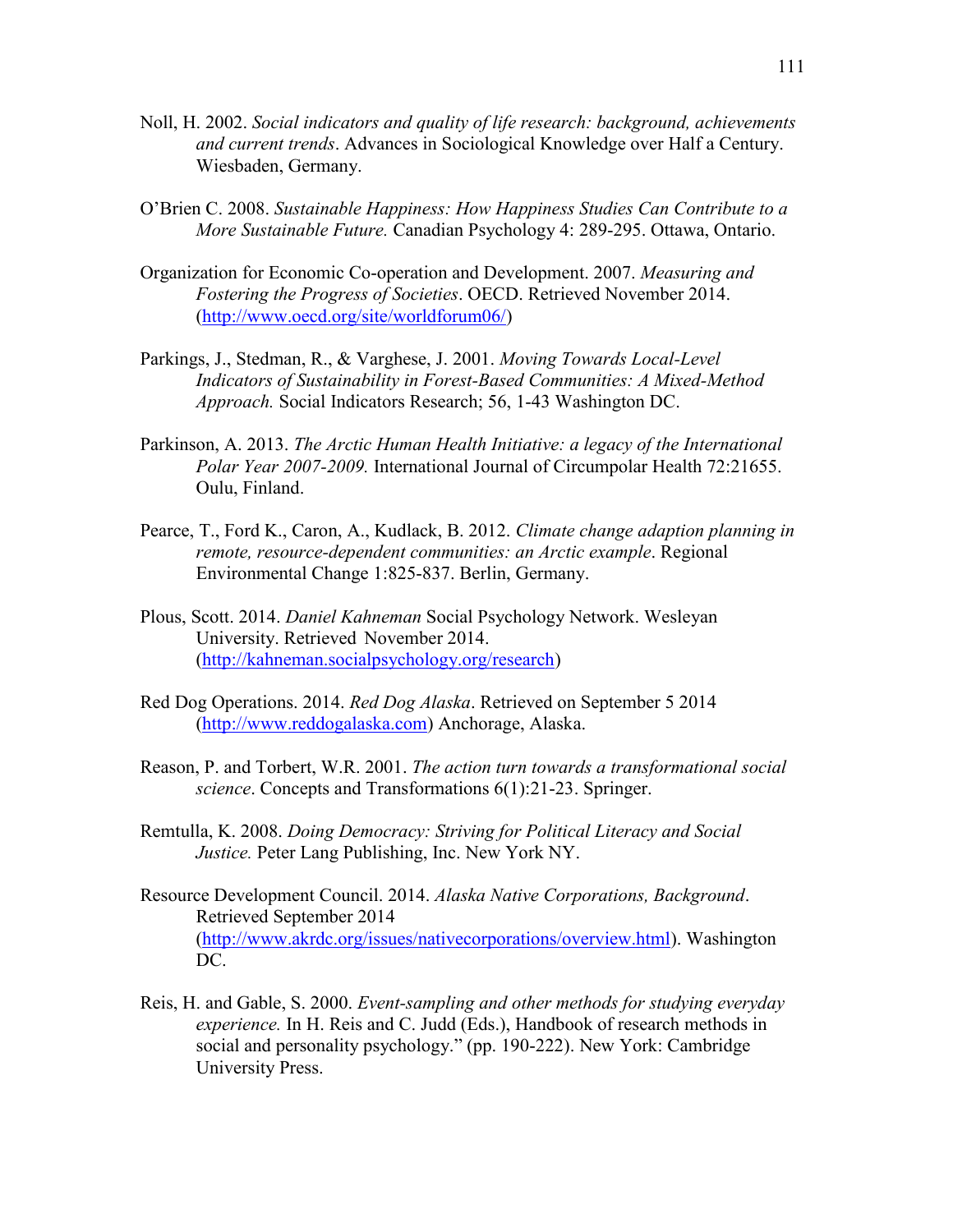- Ryan, R. and Deci, E. 2001. *On Happiness and Human Potentials: A Review of Research On Hedonic and Eudaimonic Well-Being*. Annual Review Psychology. CA: Palo Alto
- Ryan, R. M., Huta, V. and Deci, E. 2008. *Living well: A self-determination theory perspective on eudemonia.* Journal of Happiness Studies, 9, 139-170. Dordrecht, Netherlands.
- Samman, E. 2007. *A proposal for internationally comparable indicators of psychological and subjective wellbeing: OPHI Working Paper No. 5.* Oxford: OPHI.
- Santa Barbara Independent 2010. *Bill Freudenburg Passes* Santa Barbara Independent*.* Retreived November 2014. [\(http://www.independent.com/news/2010/dec/29/bill-freudenburg-passes/\)](http://www.independent.com/news/2010/dec/29/bill-freudenburg-passes/) CA: Santa Barbara.
- Seligman. M. 2002. *Authentic Happiness*. New York: Free Press.
- Seligman, M. 2007. *Seligman Bio*. University of Pennsylvania, Positive Psychology Center.
- Seroka, J., Ed. 1986. 191-193. Rural Public Administrations: Problems and Prospects. Westport: Connecticut. Greenwood Press.
- Shah, H. and Marks, N. 2004. *A well-being manifesto for a flourishing society*. New Economics Foundation. London: UK.
- Shin, D. and Johnson D. 1977. *Avowed Happiness As An Overall Assessment Of The Quality Of Life*. Social Indicators Research. Springer
- Silverman, David. 2011. *Content Analysis*. Qualitative Research: Issues of Theory, Method and Practice. Thousand Oaks, CA: Sage.
- Smith, L., 2014. *The wellbeing model*. Retrieved November 2014. [\(http://www.hwbuk.com/pdf/What\\_is\\_wellbeing\\_WEB%20BASICS\\_intro\\_slide](http://www.hwbuk.com/pdf/What_is_wellbeing_WEB%20BASICS_intro_slides.pdf) [s.pdf\)](http://www.hwbuk.com/pdf/What_is_wellbeing_WEB%20BASICS_intro_slides.pdf)
- Stathem, J. and Chase, E. 2010. *Childhood wellbeing: a brief overview*. Childhood Wellbeing Research Centre. London, UK, University of Kent.
- Steger, M., Frazier, P., Oishi, S. and Kaler, M. 2006. *The meaning in life questionnaires: Assessing the presence of and search for meaning in life*. Journal of Counseling Psychology, 53, 80-93. VA:Arlington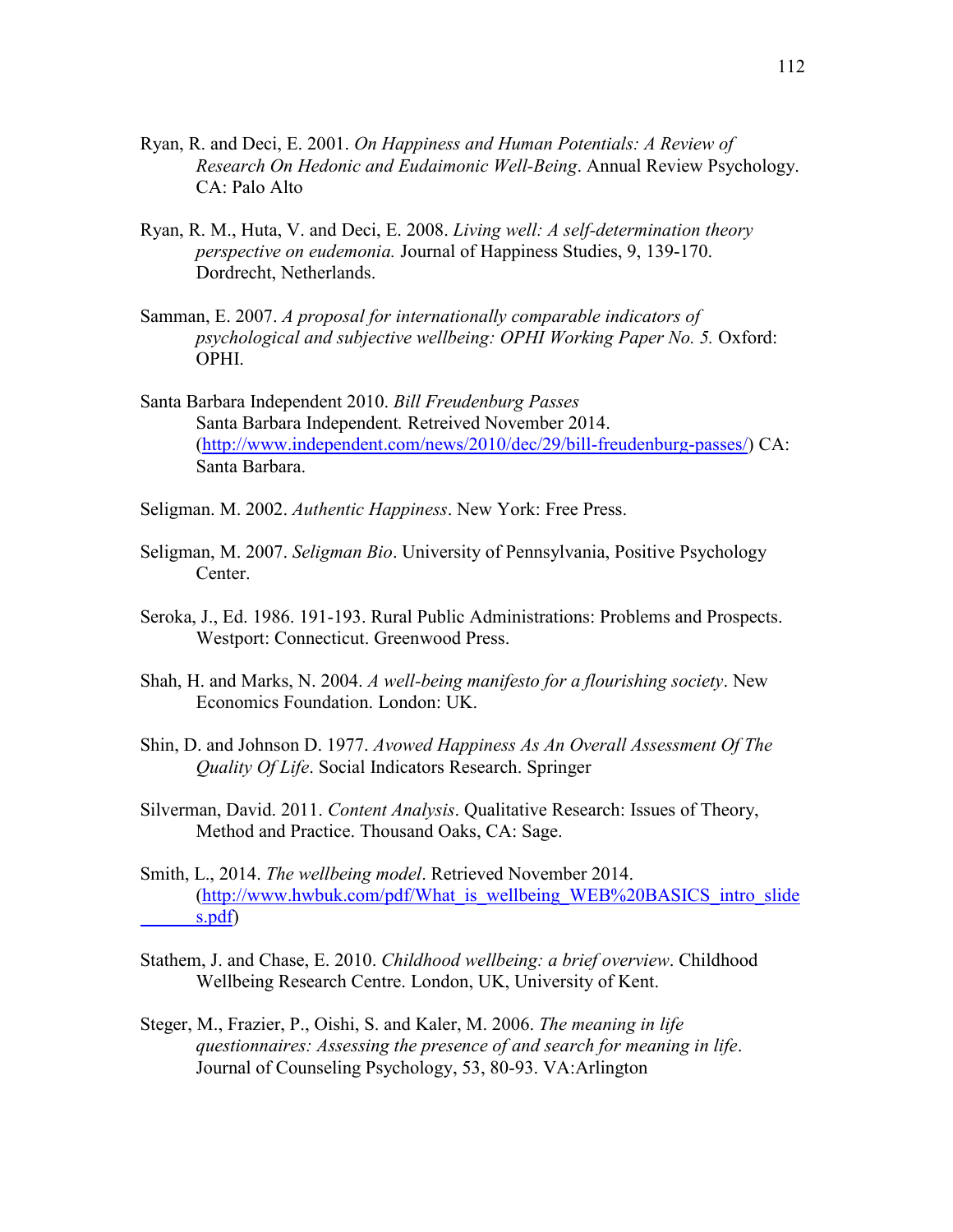Stiglit, J., Sen, A. and Fitoussi, J. 2009. *Report by the Commission on the Measurement of Economic Performance and Social Progress.* Stiglitz. NY: New York.

- Stantec. 2010. *Eagle Gold Project*. Yukon Environmental and Socio-economic Assessment Act. Retrieved September 2014 [\(http://www.yesab.tzo.com/wfm/lamps/yesab/launch/mainlaunch.jsp;time=14125](http://www.yesab.tzo.com/wfm/lamps/yesab/launch/mainlaunch.jsp;time=14125) 27112120)
- Stedman, R., Parkins, J., Beckley, T. 2004. *Resource Dependence and Community Well-Being in Rural Canada*. Rural Sociology 69(2) 213-234. NY: New York.
- Stedman, R., Patriquin, M., Parkins, J. 2012. *Dependence, diversity and the well-being of rural community: building on the Freudenburg legacy*. Environmental Studies Science 2:28-38. Springer.
- Strauss, A.L. and Corbin, J. 1998*. Basics of Qualitative Methods*, 2nd edn. Thousand Oaks, CA: Sage.
- Sustainable Development Research Network. 2014. *Wellbeing concepts and challenges*. Retrieved November 2014 [\(http://www.manifestinfo.net/social/FinalWellbeingPolicyBriefing.p](http://www.manifestinfo.net/social/FinalWellbeingPolicyBriefing.pdf) df)
- Syme, L. and Ritterman, L. 2014. *The Importance of Community Development for Health and Well-Being*. School of Public He*alth*. University of California, Berkeley.
- Tashakkori, A. and Teddlie, C. 2003. *Major issues and controversies in the use of mixed methods in the social and behavioral sciences.* Handbook of Mixed Methods in Social and Behavioral Research. Thousand Oaks, CA: Sage.
- Tejada de Rivero, D. 2003. *Alama-Ata Revisited*. Perspectives in Health Magazine*.*
- Taylor, J. 2008. Ind*igenous Peoples and Indicators of Well-Being: Australian Perspectives on United Nations Global Frameworks.* Social Indicators Research 87: 111-126. Springer.
- Thomas, J. 2009. *Working paper: Current measures and the challenges of measuring children's wellbeing*. Newport: Office for National Statistics. UK: Cardiff.
- U.S. Department of the Interior, 2014. *Alaska Energy Program*. Bureau of Land Management. Retrieved September 2014 [\(http://www.blm.gov/ak/st/en/prog/energy.html\)](http://www.blm.gov/ak/st/en/prog/energy.html). Washington DC.
- U.S. Government Accountability Office. 2011. *Key Indicator Systems: Experiences of Other National and Subnational Systems Offer Insights for the United States*. Congressional Addressees. Washington DC.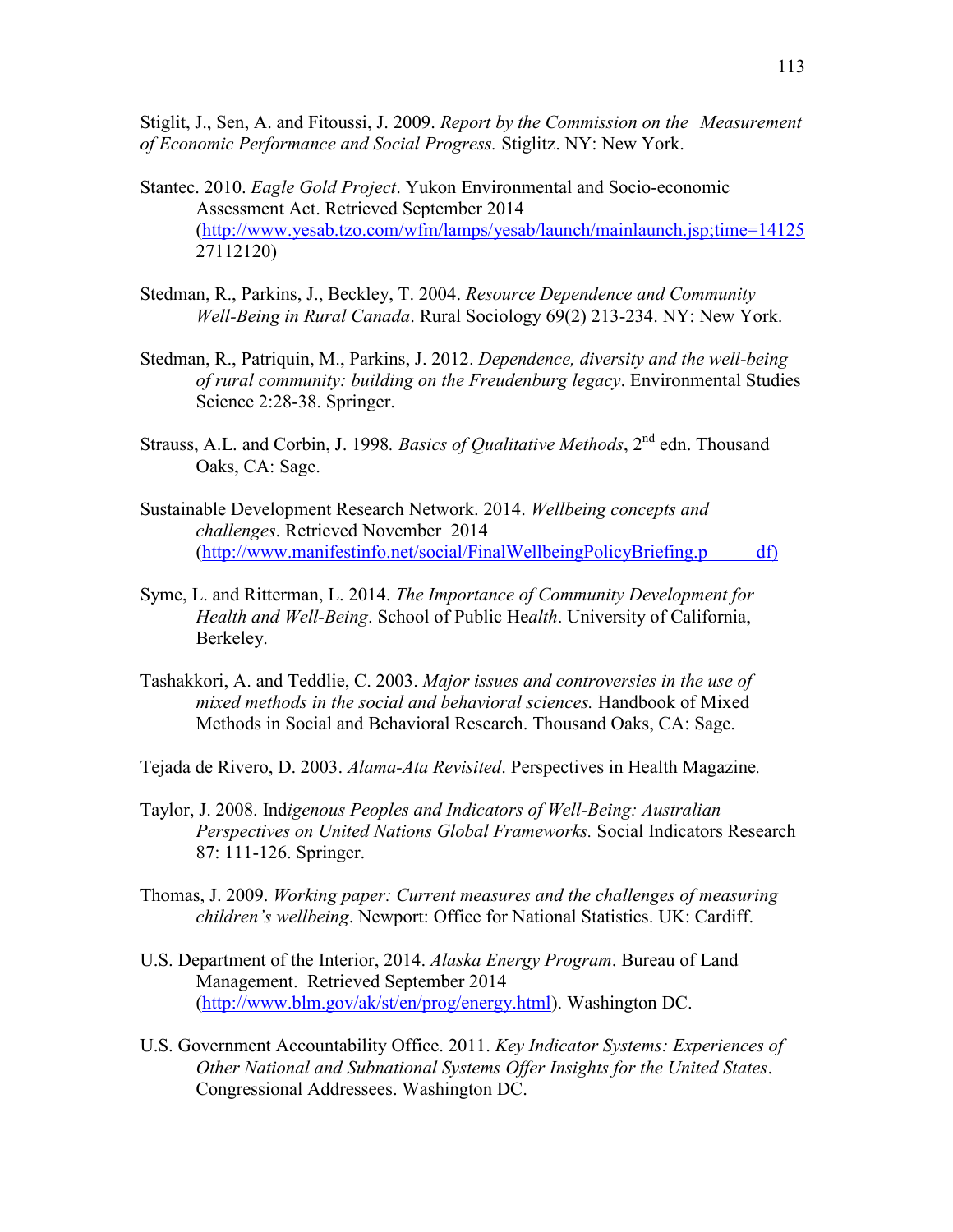- Varghese J., Krogman N., Beckley T., Nadeau S., 2006. *Critical Analysis of the Relationship between Local Ownership and Community Resiliency*. Rural Sociology 71: 505-527. NY: New York.
- Veenhoven, R. 2004. *Happiness as a public policy aim: The greatest happiness principle*. Positive psychology in practice. Taylor & Francis Online
- Vitoria Gold Corporation. 2013. *About us*. Retrieved October 1 2014. [\(http://www.vitgoldcorp.com/s/home.asp\)](http://www.vitgoldcorp.com/s/home.asp) Toronto, Ontario.
- Vreugdenhill, A. and Rigby, K. 2010. *Assessing Generalized Community Satisfaction*. The Journal of Social Psychology, 127:4, 367-374. Washington DC.
- Waterman, A.S. 1993. *Two conceptions of happiness: contrasts of personal expressiveness (eudemonia) and hedonic enjoyment*. Social Psychology. McGraw Hill. NY: New York.
- Yukon Environmental and Socio-economic Assessment Board. 2014. About YESAB. Retrieved on September 30 2014. [\(http://www.yesab.ca/about-yesab/\)](http://www.yesab.ca/about-yesab/) Whitehorse, YT.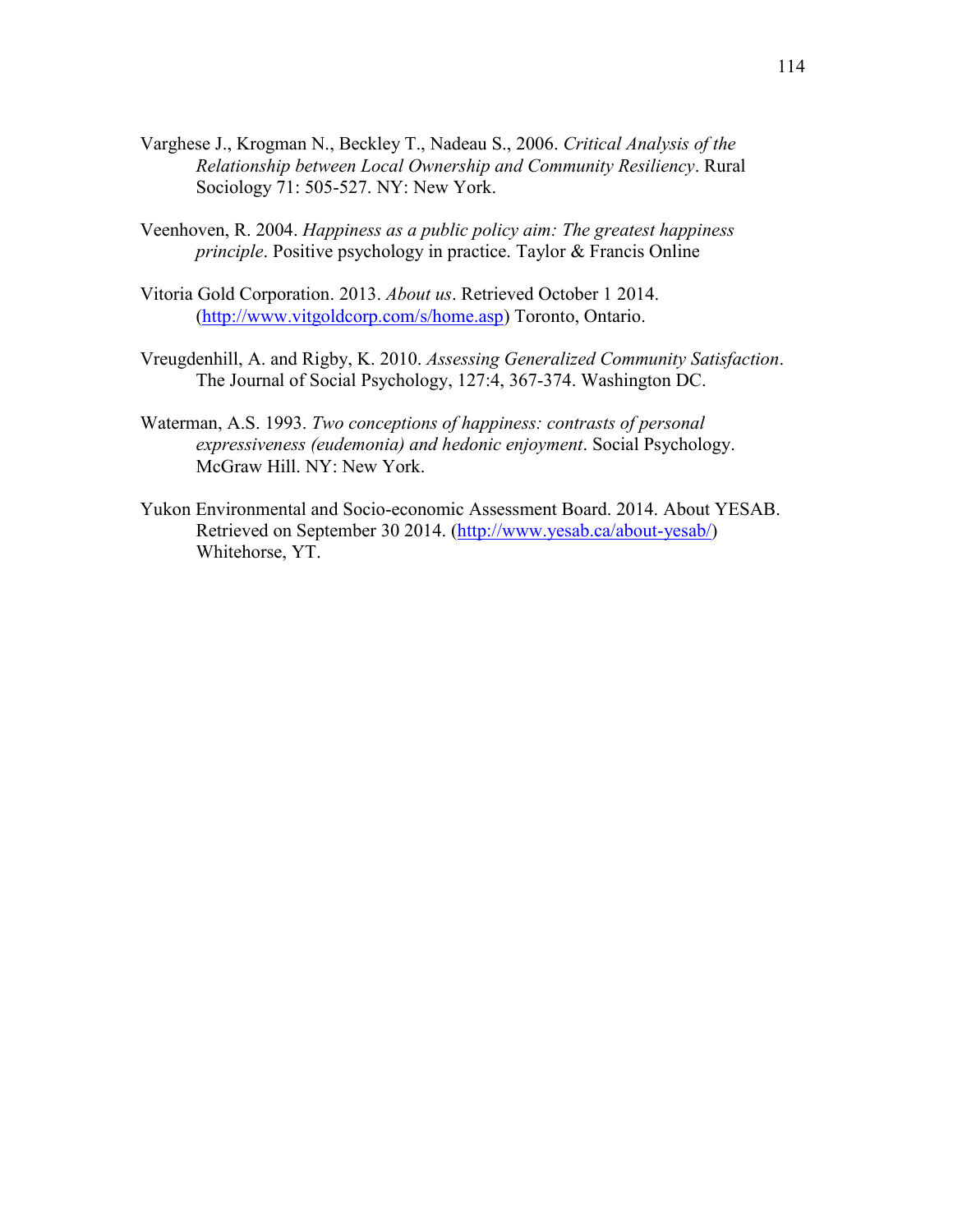**Appendices** Appendix A



**Research Ethics Board** t: (807) 343-8283 research@lakehsadu.ca

May 7, 2014

Principal Investigator: Dr. Chris Southcott Student Investigator: Kent Spiers School of Sociology Lakehead University 955 Oliver Road Thunder Bay, ON P7B 5E1

Dear Dr. Southcott and Mr. Spiers:

#### Re: REB Project #: 138 13-14 / Romeo File No: 1463777 **Granting Agency: SSHRC** Granting Agency Project #: 412-2011-1006

On behalf of the Research Ethics Board, I am pleased to grant ethical approval to your research project titled, "Northern Exposure: A Comparison Study of Alaska and Yukon Models of Community Wellbeing".

You intend you collect data through a number of methods including seeking well-being models that are publically available, speaking to academics at a northern conference, and potentially, if participants are still needed, speaking to communities in which you have existing relationships. If speaking to communities is ultimately necessary, and the community is aboriginal in nature, please provide the REB with information about the relationship you have with the community as Chapter 9 of the TCPS2 deems community engagement/relationships necessary when conducting research projects with First Nation peoples.

Ethics approval is valid until May 7, 2015. Please submit a Request for Renewal form to the Office of Research Services by April 7, 2015 if your research involving human subjects will continue for longer than one year. A Final Report must be submitted promptly upon completion of the project. Research Ethics Board forms are available through the Romeo Research Portal at:

#### http://romeo.lakeheadu.ca

During the course of the study, any modifications to the protocol or forms must not be initiated without prior written approval from the REB. You must promptly notify the REB of any adverse events that may occur.

Best wishes for a successful research project.

Sincerely

Dr. Richard Maundrell Chair, Research Ethics Board

955 Oliver Road, Thunder Bay, ON, Canada, P7B 5E1 lakeheadu.ca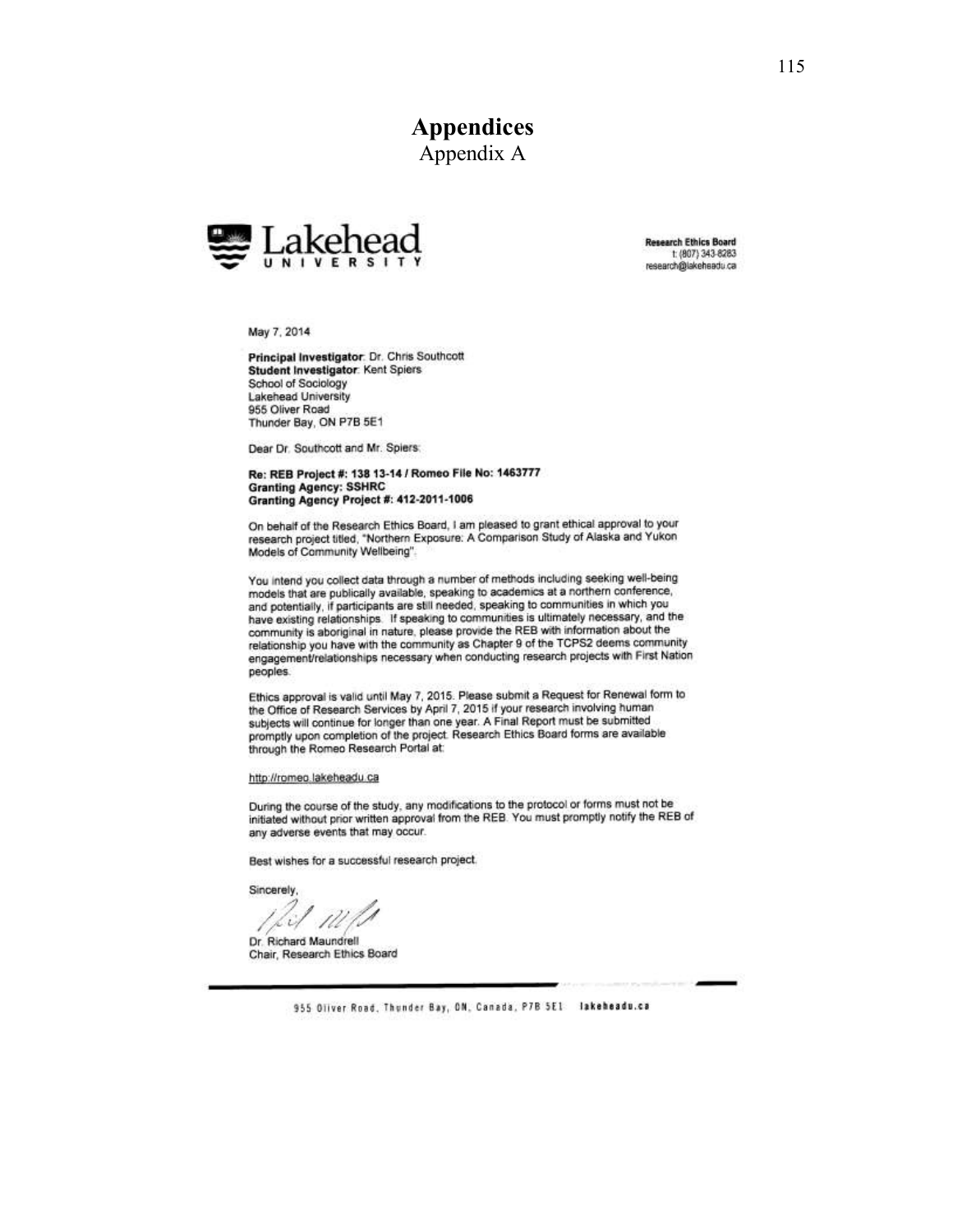## Appendix B

### **Recruitment letter**

Dear Potential Participant,

My name is Kent Spiers, I am a graduate student at Lakehead University who is conducting a study on various models of community wellbeing in the state of Alaska and territory of Yukon. I would like to interview people who have experience studying or working directly with different models of community wellbeing. I would like to understand the different types of models, the benefits and disadvantage that specific models have, how they have impacted a community and how they might be modified or improved. This research is being funded by Resources and Sustainable Development in the Arctic (ReSDA), which is a large social science project that you can learn more about by visiting the project website at:<http://yukonresearch.yukoncollege.yk.ca/resda/>

I would like to invite you to participate in this study because you have been identified as someone who either studies or works with models of community wellbeing in the state of Alaska or territory of Yukon. The interview will last between 45 minutes to 1 hour. Interviews can be conducted either via telephone, Skype, FaceTime, or other telephone or online conference service. If you choose to participate you can choose to answer questions or not. You may stop at any time and you may skip a question you don't want to answer. Nothing will happen to you if you choose not to answer any questions. The questions will be based on your opinions or experiences working on models of community wellbeing.

No names or identifying information about you will be used in presentation on this research (either written or verbal presentations). I would like to record the interview with a digital recorder to ensure that my notes are accurate. However, only I will have access to the complete interview, write-up, notes and recording. These files will be kept in a secure file cabinet in my office to which only I access. The recordings will be kept on a password-protected computer. All records will be shredded or deleted after 5 years. Data will be compiled in such a way that you cannot be identified. I will not attach your name, address, or any other identifiable information about you to any of your responses, or to any reports or presentation describing the results of this study.

Your participation in this study requires a commitment of time on your part. There is no direct benefit to you for participating in this survey. However, if you decide to participate, your willingness to share your opinion and knowledge may provide valuable insight for the understanding various models of community wellbeing.

Thank you for your consideration, Kent Spiers

Contact Information: Student Investigator: Kent Spiers E-mail: [kspiers@lakeheadu.ca](mailto:kspiers@lakeheadu.ca) Phone (807) 355-4682

Supervisor: Dr. Chris Southcott E-mail: [csouthco@lakeheadu.ca](mailto:csouthco@lakeheadu.ca) Phone: (807) 343-8349

This research study has been reviewed and approved by the Lakehead University Research Ethics Board. If you have any questions related to the ethics of the research and would like to speak to someone outside of the research team, please contact Sue Wright at the Research Ethics Board a[t 807-343-8283](tel:807-343-8283) o[r research@lakeheadu.ca](mailto:research@lakeheadu.ca)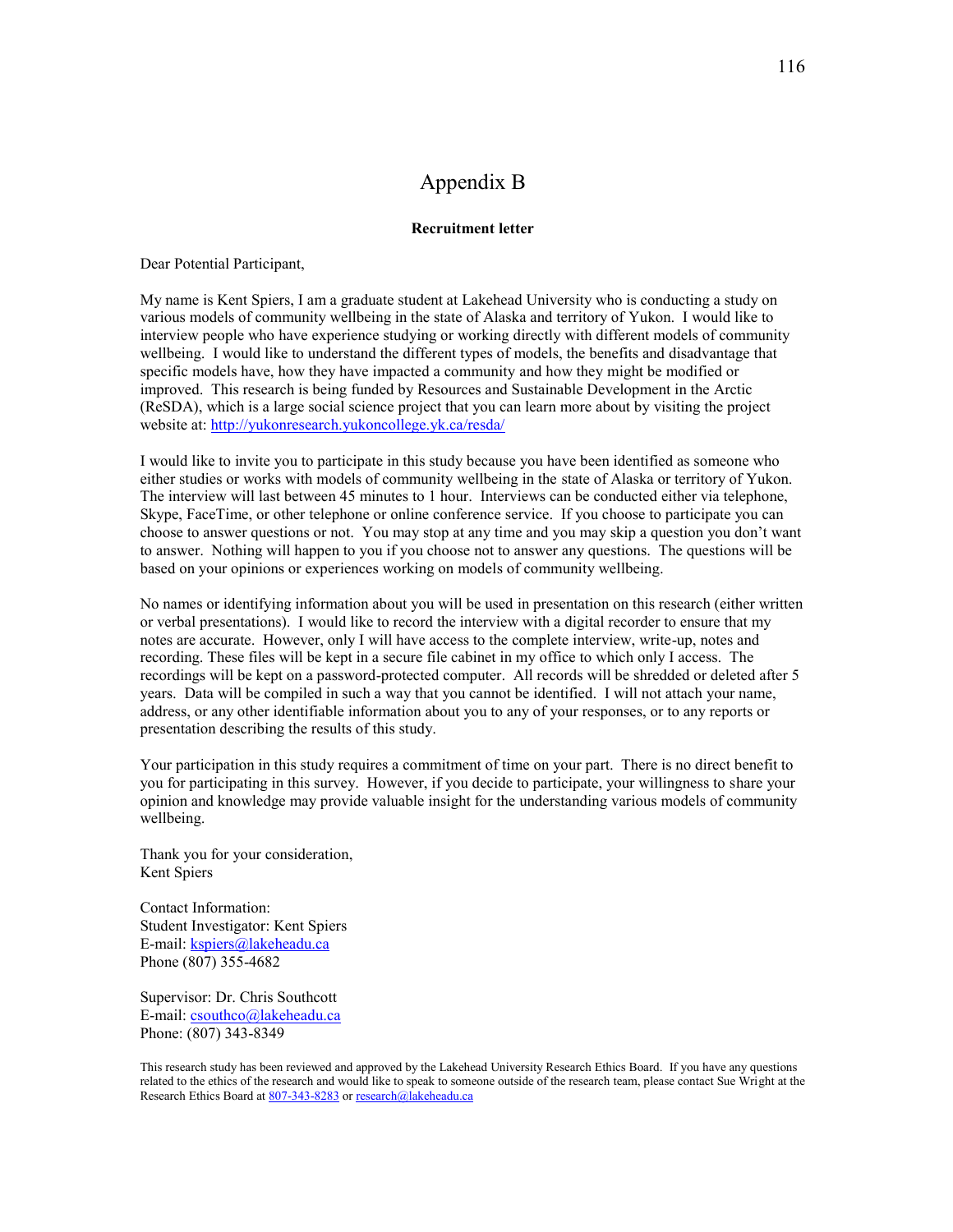# Appendix C

### **Consent form Northern Exposure: A Comparison Study of Alaska and Yukon Models of Measuring Community Wellbeing**

I have read and understand the information letter for this study. I agree to take part in this study.

I understand that there could be benefits to this study, such as a better understanding of the various models of community wellbeing in Alaska and Yukon. I also understand that the risks involved in taking part in this study are minimal.

I understand that I am volunteering to be in this study and at any point I may refuse to answer any questions or leave the study. I understand that records of the interview(s) I take part in will be stored at Lakehead University for 5 years and be destroyed after that time.

I understand that at the end of the study, the results will be available to me. By contacting Kent Spiers I can obtain a copy of the research results. I also understand that I will remain anonymous in any presentation or published version of the research results. If I wish to have my identity revealed, I must agree in writing with a third part present.

| Name of Participant (Print): \[ \]                                                                                        |                                                                           |  |
|---------------------------------------------------------------------------------------------------------------------------|---------------------------------------------------------------------------|--|
|                                                                                                                           | Date: $\qquad \qquad \qquad$                                              |  |
| I consent to have my interview(s) recorded on an audio recorder.                                                          |                                                                           |  |
|                                                                                                                           | Date: $\frac{1}{\sqrt{1-\frac{1}{2}}\cdot\frac{1}{\sqrt{1-\frac{1}{2}}}}$ |  |
| Contact information:                                                                                                      |                                                                           |  |
| Student Investigator: Kent Spiers<br>E-mail: kspiers@lakeheadu.ca<br>Phone (807) 355-4682<br>Office: Braun Building 0024C |                                                                           |  |
| Supervisor: Dr. Chris Southcott<br>E-mail: csouthco@lakeheadu.ca<br>Phone: (807) 343-8349<br>Office: Ryan Building 2040   |                                                                           |  |

This research study has been reviewed and approved by the Lakehead University Research Ethics Board. If you have any questions related to the ethics of the research and would like to speak to someone outside of the research team, please contact Sue Wright at the Research Ethics Board at [807-343-8283](tel:807-343-8283) or [research@lakeheadu.ca](mailto:research@lakeheadu.ca)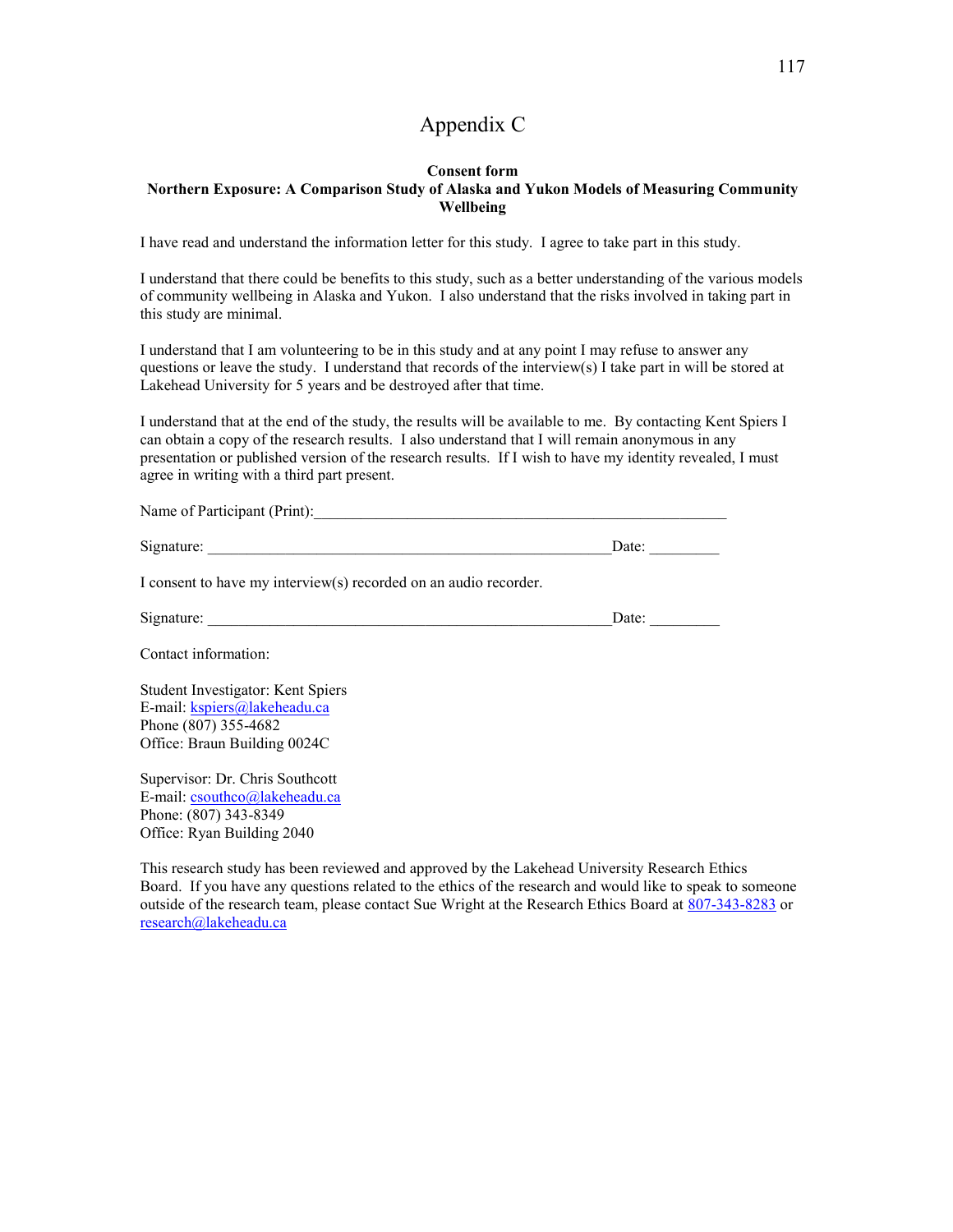# Appendix D

## Interview Questions

*Protocol: Introduce myself, go over consent form and have them sign it, describe the purpose of this research project and ask if they have any questions before starting.*

1. How would you define community wellbeing?

2. What is your experience with models of measuring community wellbeing in Alaska or Yukon?

3. Which community/model are you familiar with?

A) (If academic) why did you study this specific model?

B) (If member of the community) what was your role with the model of community wellbeing?

4. What was the purpose of this model of measuring community wellbeing?

5. What were the advantages and disadvantages with this model?

6. Can you describe the specific indicators (measures) used in the model? Were they qualitative, quantitative or a combination of both?

7. What has been the impact of this model of measuring wellbeing on the community?

8. Do you see this model being sustained into the future?

9. Does this model (or any other you have seen) reflect the conditions of communities in either Alaska or Yukon?

10. Is there other information that you think would be helpful for me to consider in my research?